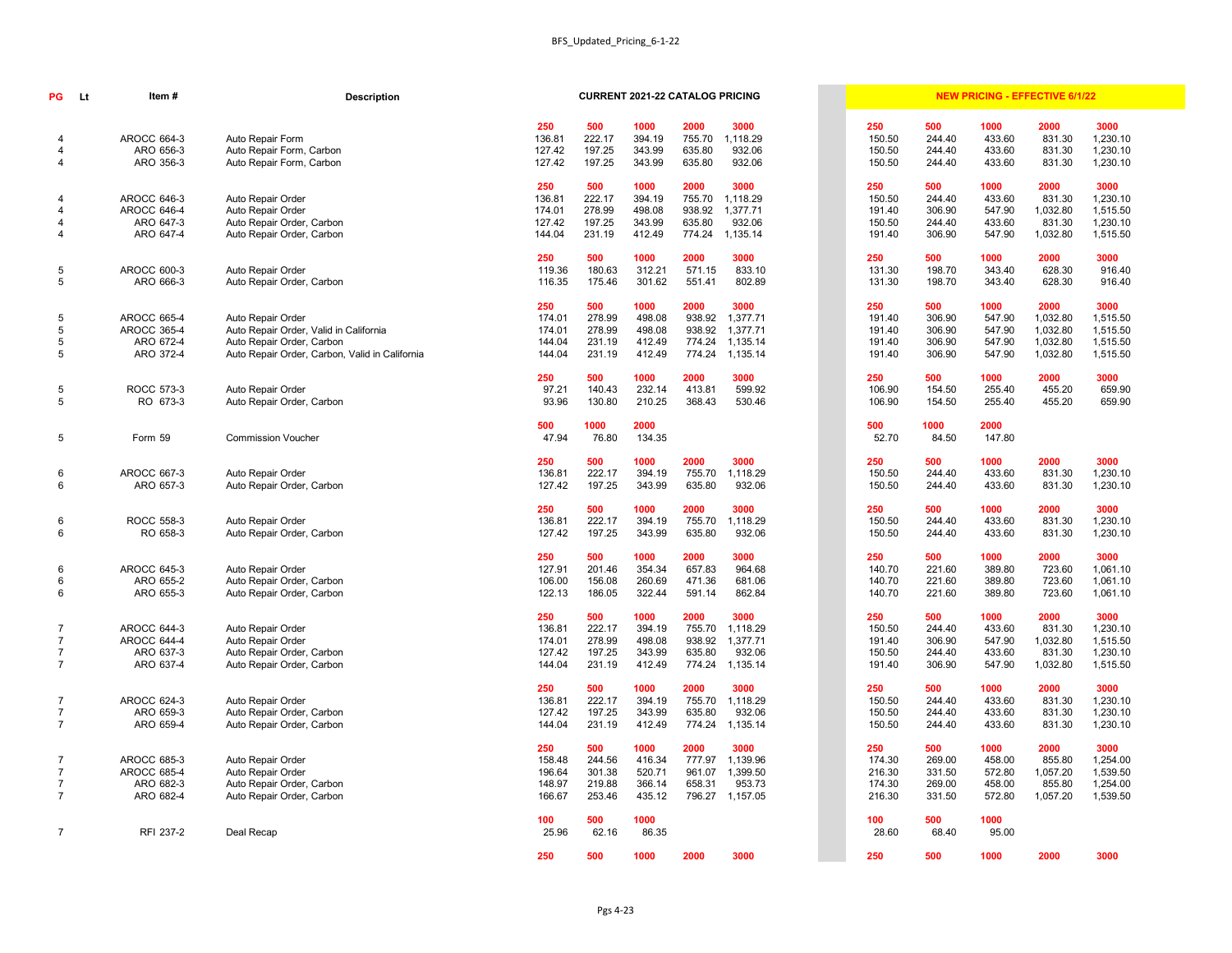| PG | Item#<br><b>Lt</b>  | <b>Description</b>                             |        |        | <b>CURRENT 2021-22 CATALOG PRICING</b> |        |                 |        |        |        | <b>NEW PRICING - EFFECTIVE 6/1/22</b> |          |
|----|---------------------|------------------------------------------------|--------|--------|----------------------------------------|--------|-----------------|--------|--------|--------|---------------------------------------|----------|
| 8  | <b>AROCC 677-4</b>  | Auto Repair Order                              | 187.37 | 301.74 | 482.07                                 | 870.06 | 1,269.49        | 206.10 | 331.90 | 530.30 | 957.10                                | 1,396.40 |
| 8  | <b>AROCC 377-4</b>  | Auto Repair Order, Valid in California         | 187.37 | 301.74 | 482.07                                 | 870.06 | 1,269.49        | 206.10 | 331.90 | 530.30 | 957.10                                | 1,396.40 |
| 8  | ARO 671-4           | Auto Repair Order, Carbon                      | 136.93 | 216.27 | 378.30                                 | 711.28 | 1,045.34        | 206.10 | 331.90 | 530.30 | 957.10                                | 1,396.40 |
| 8  | ARO 371-4           | Auto Repair Order, Carbon, Valid in California | 136.93 | 216.27 | 378.30                                 | 711.28 | 1,045.34        | 206.10 | 331.90 | 530.30 | 957.10                                | 1,396.40 |
|    |                     |                                                | 250    | 500    | 1000                                   | 2000   | 3000            | 250    | 500    | 1000   | 2000                                  | 3000     |
| 8  | <b>AROCC 648-4</b>  | Auto Repair Estimate                           | 174.01 | 278.99 | 498.08                                 | 938.92 | 1,377.71        | 191.40 | 306.90 | 547.90 | 1,032.80                              | 1,515.50 |
|    |                     |                                                | 250    | 500    | 1000                                   | 2000   | 3000            | 250    | 500    | 1000   | 2000                                  | 3000     |
| 8  | <b>AROCC 374-4</b>  | Auto Repair Order                              | 174.01 | 278.99 | 498.08                                 | 938.92 | 1,377.71        | 191.40 | 306.90 | 547.90 | 1,032.80                              | 1,515.50 |
| 8  | ARO 373-4           | Auto Repair Order, Carbon                      | 144.04 | 231.19 | 412.49                                 | 774.24 | 1,135.14        | 191.40 | 306.90 | 547.90 | 1,032.80                              | 1,515.50 |
|    |                     |                                                | 250    | 500    | 1000                                   | 2000   | 3000            | 250    | 500    | 1000   | 2000                                  | 3000     |
| 9  | <b>EROCC 560-2</b>  | <b>Estimate and Repair Order</b>               | 108.89 | 159.21 | 268.75                                 | 484.96 | 702.13          | 119.80 | 175.10 | 295.60 | 533.50                                | 772.30   |
| 9  | <b>EROCC 560-3</b>  | <b>Estimate and Repair Order</b>               | 135.97 | 213.02 | 374.81                                 | 698.28 | 1,019.46        | 149.60 | 234.30 | 412.30 | 768.10                                | 1,121.40 |
| 9  | ERO 660-2           | Estimate and Repair Order, Carbon              | 100.22 | 140.67 | 234.81                                 | 419.59 | 601.97          | 119.80 | 175.10 | 295.60 | 533.50                                | 772.30   |
| 9  | ERO 660-3           | Estimate and Repair Order, Carbon              | 116.83 | 177.14 | 303.54                                 | 556.95 | 808.19          | 149.60 | 234.30 | 412.30 | 768.10                                | 1,121.40 |
|    |                     |                                                | 250    | 500    | 1000                                   | 2000   | 3000            | 250    | 500    | 1000   | 2000                                  | 3000     |
| 9  | <b>RECC 621-3</b>   | <b>Repair Estimate</b>                         | 135.97 | 213.02 | 374.81                                 | 698.28 | 1,019.46        | 149.60 | 234.30 | 412.30 | 768.10                                | 1,121.40 |
| 9  | RE 661-3            | Repair Estimate, Carbon                        | 116.83 | 177.14 | 303.54                                 | 556.95 | 808.19          | 149.60 | 234.30 | 412.30 | 768.10                                | 1,121.40 |
|    |                     |                                                | 250    | 500    | 1000                                   | 2000   | 3000            | 250    | 500    | 1000   | 2000                                  | 3000     |
| 9  | ES 697-2            | Estimate                                       | 108.89 | 159.21 | 268.75                                 | 484.95 | 702.13          | 119.80 | 175.10 | 295.60 | 533.50                                | 772.30   |
|    |                     |                                                | 250    | 500    | 1000                                   | 2000   | 3000            | 250    | 500    | 1000   | 2000                                  | 3000     |
| 10 | SOCC 695-3          | <b>Special Order Form</b>                      | 97.21  | 140.43 | 232.15                                 | 413.81 | 599.92          | 106.90 | 154.50 | 255.40 | 455.20                                | 659.90   |
|    |                     |                                                | 250    | 500    | 1000                                   | 2000   | 3000            | 250    | 500    | 1000   | 2000                                  | 3000     |
| 10 | SOCC 505-2          | Service Order                                  | 146.57 | 235.77 | 361.93                                 | 599.92 | 888.84          | 161.20 | 259.30 | 398.10 | 659.90                                | 977.70   |
| 10 | SOCC 505-3          | Service Order                                  | 174.37 | 282.36 | 442.10                                 | 776.64 | 1,150.43        | 191.80 | 310.60 | 486.30 | 854.30                                | 1,265.50 |
| 10 | SOCC 505-4          | Service Order                                  | 187.37 | 301.74 | 482.07                                 | 870.06 | 1,269.49        | 206.10 | 331.90 | 530.30 | 957.10                                | 1,396.40 |
|    |                     |                                                | 250    | 500    | 1000                                   | 2000   | 3000            | 250    | 500    | 1000   | 2000                                  | 3000     |
| 10 | ROI 694-4           | Repair Order / Invoice                         | 174.01 | 278.99 | 498.08                                 |        | 938.92 1,377.71 | 191.40 | 306.90 | 547.90 | 1,032.80                              | 1,515.50 |
|    |                     |                                                | 250    | 500    | 1000                                   | 2000   | 5000            | 250    | 500    | 1000   | 2000                                  | 3000     |
| 10 | <b>TOY 115-5-NC</b> | Toyota Special Parts Order Form, carbonless    | 156.25 | 185.57 | 265.06                                 | 503.04 | 1,250.76        | 171.90 | 204.10 | 291.60 | 553.30                                | 1,375.80 |
| 10 | <b>TOY 115-5-NC</b> | Toyota Special Parts Order Form, blank lot     | 141.50 | 148.94 | 212.74                                 | 406.88 | 1,010.51        | 155.60 | 163.80 | 234.00 | 447.60                                | 1,111.60 |
|    |                     |                                                | 250    | 500    | 1000                                   | 2000   | 3000            | 250    | 500    | 1000   | 2000                                  | 3000     |
| 11 | <b>SWOCC 640-4</b>  | Smog Check Work Order                          | 187.37 | 301.74 | 482.07                                 | 870.06 | 1,269.49        | 206.10 | 331.90 | 530.30 | 957.10                                | 1,396.40 |
| 11 | SWO 643-4           | Smog Check Work Order, Carbon                  | 136.93 | 216.27 | 378.30                                 | 711.28 | 1,045.34        | 150.60 | 237.90 | 416.10 | 782.40                                | 1,149.90 |
|    |                     |                                                | 250    | 500    | 1000                                   | 2000   | 3000            | 250    | 500    | 1000   | 2000                                  | 3000     |
| 11 | STOICC 341-3        | Smog Test Only Invoice                         | 114.66 | 171.97 | 292.11                                 | 533.47 | 774.60          | 126.10 | 189.20 | 321.30 | 586.80                                | 852.10   |
|    |                     |                                                | 250    | 500    | 1000                                   | 2000   | 3000            | 250    | 500    | 1000   | 2000                                  | 3000     |
| 11 | <b>SCCACC 385-4</b> | Smog Control Order                             | 174.01 | 278.99 | 498.08                                 | 938.92 | 1,377.71        | 191.40 | 306.90 | 547.90 | 1,032.80                              | 1,515.50 |
| 11 | <b>SCCA 375-4</b>   | Smog Control Order, Carbon                     | 144.04 | 231.19 | 412.49                                 | 774.24 | 1,135.14        | 191.40 | 306.90 | 547.90 | 1,032.80                              | 1,515.50 |
|    |                     |                                                | 250    | 500    | 1000                                   | 2000   | 5000            | 250    | 500    | 1000   | 2000                                  | 3000     |
| 11 | <b>DSA 115-3-NC</b> | Special Parts Order Form, carbonless           | 61.41  | 85.34  | 121.91                                 | 217.93 | 509.47          | 67.50  | 93.90  | 134.10 | 239.70                                | 560.40   |
| 11 | <b>DSA 115-4-NC</b> | Special Parts Order Form, carbonless           | 85.34  | 113.78 | 162.50                                 | 290.61 | 679.73          | 93.90  | 125.20 | 178.80 | 319.70                                | 747.70   |
| 11 | DSA 115-3-NC        | Special Parts Order Form, blank lot            | 59.53  | 79.38  | 113.34                                 | 202.65 | 473.91          | 65.50  | 87.30  | 124.70 | 222.90                                | 521.30   |
| 11 | <b>DSA 115-4-NC</b> | Special Parts Order Form, blank lot            | 84.01  | 112.04 | 151.14                                 | 270.27 | 632.11          | 92.40  | 123.20 | 166.30 | 297.30                                | 695.30   |
| 11 | DSA 115-3           | Special Parts Order Form, carbon               | 51.60  | 71.62  | 102.31                                 | 179.07 | 409.19          | 67.50  | 93.90  | 134.10 | 239.70                                | 560.40   |
| 11 | DSA 115-4           | Special Parts Order Form, carbon               | 71.22  | 98.90  | 141.32                                 | 257.66 | 604.47          | 93.90  | 125.20 | 178.80 | 319.70                                | 747.70   |
| 11 | DSA 115-3           | Special Parts Order Form, blank lot            | 49.98  | 66.64  | 95.12                                  | 166.51 | 380.64          | 65.50  | 87.30  | 124.70 | 222.90                                | 521.30   |
| 11 | DSA 115-4           | Special Parts Order Form, blank lot            | 68.99  | 91.99  | 131.38                                 | 239.65 | 562.02          | 92.40  | 123.20 | 166.30 | 297.30                                | 695.30   |
|    |                     |                                                | 250    | 500    | 1000                                   | 2000   | 3000            | 250    | 500    | 1000   | 2000                                  | 3000     |
| 12 | ECO 674-3           | <b>Emission Control Work Order</b>             | 105.75 | 153.55 | 256.60                                 | 461.25 | 667.46          | 116.30 | 168.90 | 282.30 | 507.40                                | 734.20   |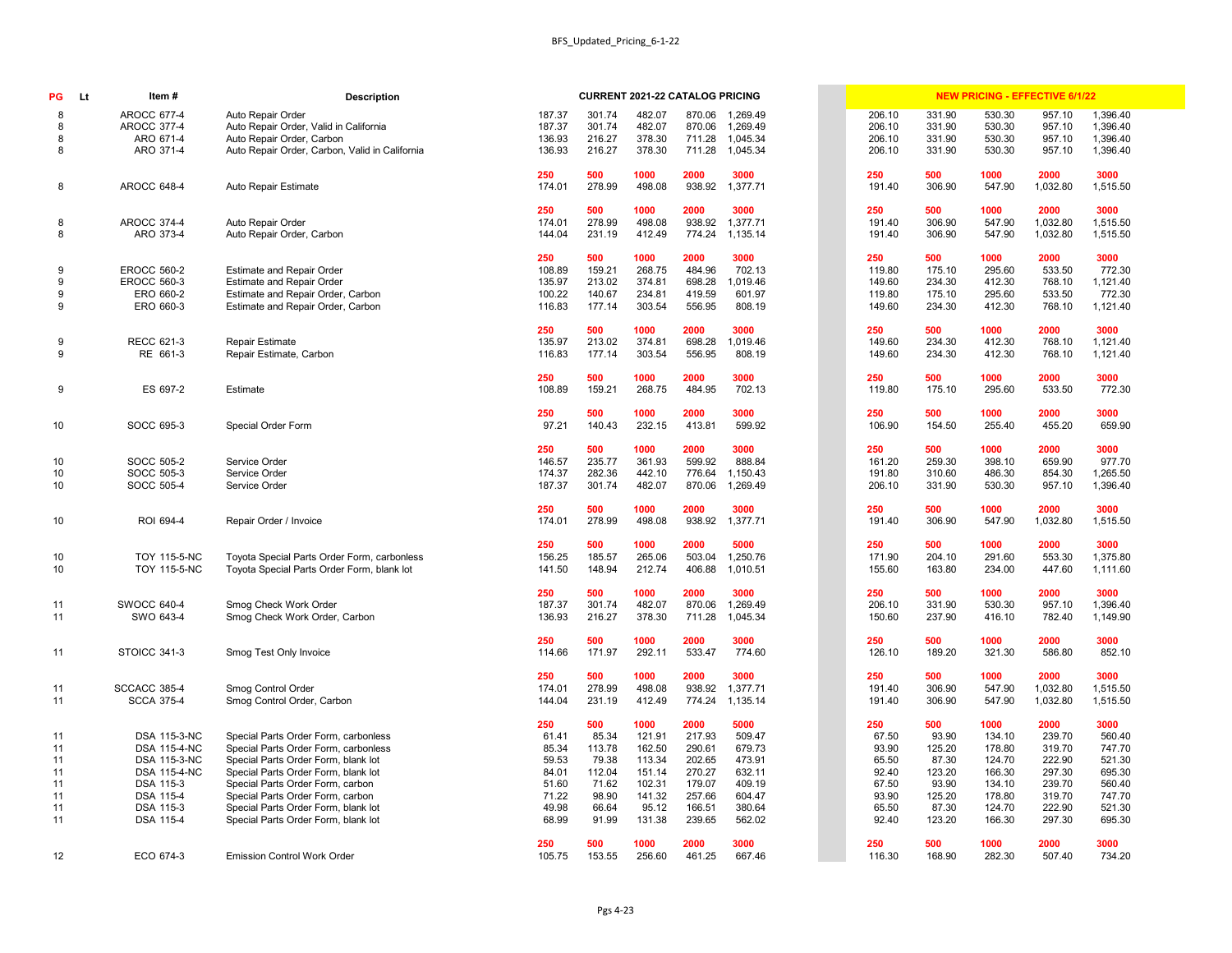| PG | <b>Lt</b> | Item#                | <b>Description</b>                    |               |               | <b>CURRENT 2021-22 CATALOG PRICING</b> |               |                |          |               |               | <b>NEW PRICING - EFFECTIVE 6/1/22</b> |               |                |          |
|----|-----------|----------------------|---------------------------------------|---------------|---------------|----------------------------------------|---------------|----------------|----------|---------------|---------------|---------------------------------------|---------------|----------------|----------|
|    |           | ECO 674-4            | <b>Emission Control Work Order</b>    | 118.03        | 178.95        | 308.24                                 | 563.93        | 821.31         |          | 129.80        | 196.80        | 339.10                                | 620.30        | 903.40         |          |
|    |           |                      |                                       | 250           | 500           | 1000                                   | 2000          | 3000           |          | 250           | 500           | 1000                                  | 2000          | 3000           |          |
| 12 |           | <b>TROCC 633-4</b>   | <b>Transmission Repair Order</b>      | 174.01        | 278.99        | 498.08                                 | 938.92        | 1,377.72       |          | 191.40        | 306.90        | 547.90                                | 1,032.80      | 1,515.50       |          |
| 12 |           | TRO 638-4            | Transmission Repair Order, Carbon     | 144.04        | 231.19        | 412.49                                 | 774.24        | 1,135.15       |          | 191.40        | 306.90        | 547.90                                | 1,032.80      | 1,515.50       |          |
|    |           |                      |                                       |               |               |                                        |               |                |          |               |               |                                       |               |                |          |
|    |           |                      |                                       | 250           | 500           | 1000                                   | 2000          | 2500           | 5000     | 250           | 500           | 1000                                  | 2000          | 3000           | 5000     |
| 12 |           | <b>MPVCC 690-2</b>   | Multi-Point Vehicle Inspection        | 202.51        | 269.99        | 433.90                                 | 732.83        | 867.79         | 1,639.16 | 222.80        | 297.00        | 477.30                                | 806.10        | 954.60         | 1,803.10 |
| 12 |           | <b>MPVCC 690-3</b>   | Multi-Point Vehicle Inspection        | 231.39        | 356.75        | 617.07                                 | 1,060.64      | 1,311.35       | 2,506.96 | 254.50        | 392.40        | 678.80                                | 1,166.70      | 1,442.50       | 2,757.70 |
| 12 |           | <b>MPVCC 690-4</b>   | Multi-Point Vehicle Inspection        | 289.26        | 433.90        | 790.64                                 | 1,446.32      | 1,735.59       | 3,394.03 | 318.20        | 477.30        | 869.70                                | 1,591.00      | 1,909.10       | 3,733.40 |
|    |           |                      |                                       | 250           | 500           | 1000                                   | 2000          | 3000           | 5000     | 250           | 500           | 1000                                  | 2000          | 3000           | 5000     |
| 13 |           | FMT 897-3            | Fuel Meter Ticket, Carbon             | 83.92         | 115.87        | 181.38                                 | 312.07        | 441.02         | 689.88   | 92.30         | 127.50        | 199.50                                | 343.30        | 485.10         | 758.90   |
|    |           |                      |                                       | 250           | 500           | 1000                                   | 2000          | 5000           | 10000    | 250           | 500           | 1000                                  | 2000          | 5000           | 10000    |
| 13 |           | SA 1506-3            | We Owe                                | 67.15         | 93.26         | 133.23                                 | 237.84        | 550.38         | 1,067.71 | 73.90         | 102.60        | 146.60                                | 261.60        | 605.40         | 1,174.50 |
| 13 |           | SA 1506-4            | We Owe                                | 99.76         | 133.00        | 189.98                                 | 360.95        | 857.22         | 1,628.79 | 109.70        | 146.30        | 209.00                                | 397.00        | 942.90         | 1,791.70 |
|    |           |                      |                                       | 1 Pad         | 2 Pads        | 3 Pads                                 | 4 Pads        | 5 Pads         |          | 1 Pad         | 2 Pads        | 3 Pads                                | 4 Pads        | 5 Pads         |          |
| 13 |           | 9927                 | <b>Weekly Service Appointment Pad</b> | 45.81         | 63.02         | 76.38                                  | 91.67         | 106.84         |          | 50.40         | 69.30         | 84.00                                 | 100.80        | 117.50         |          |
|    |           |                      |                                       | 250           | 500           | 1000                                   | 2000          | 4000           |          | 250           | 500           | 1000                                  | 2000          | 4000           |          |
| 13 |           | <b>OARE 9920</b>     | Overnight Auto Repair Envelope        | 132.60        | 176.90        | 245.52                                 | 418.27        | 751.00         |          | 145.90        | 194.60        | 270.10                                | 460.10        | 826.10         |          |
|    |           |                      |                                       | 5 Bks         | <b>10 Bks</b> | <b>15 Bks</b>                          | <b>25 Bks</b> | <b>50 Bks</b>  |          | 5 Bks         | <b>10 Bks</b> | 15 Bks                                | 25 Bks        | <b>50 Bks</b>  |          |
| 13 |           | <b>NC 124-3 FUEL</b> | Fuel Purchase Order Book, carbonless  | 130.83        | 205.61        | 273.87                                 | 399.40        | 733.73         |          | 143.90        | 226.20        | 301.30                                | 439.30        | 807.10         |          |
| 13 |           | <b>NC 124-3 FUEL</b> | Fuel Purchase Order Book, blank lot   | 121.62        | 191.59        | 254.95                                 | 371.38        | 683.69         |          | 133.80        | 210.80        | 280.50                                | 408.50        | 752.10         |          |
|    |           |                      |                                       |               |               |                                        |               |                |          |               |               |                                       |               |                |          |
|    |           |                      |                                       | 5 Bks         | <b>10 Bks</b> | <b>15 Bks</b>                          | <b>25 Bks</b> | <b>50 Bks</b>  |          | 5 Bks         | <b>10 Bks</b> | 15 Bks                                | <b>25 Bks</b> | <b>50 Bks</b>  |          |
| 14 |           | AA 138-3             | Cash Receipt Book                     | 149.04        | 237.74        | 324.79                                 | 469.28        | 863.52         |          | 163.90        | 261.50        | 357.30                                | 516.20        | 949.90         |          |
| 14 |           | AA 138-4             | Cash Receipt Book                     | 283.59        | 413.21        | 553.75                                 | 809.83        | 1,510.55       |          | 312.00        | 454.50        | 609.10                                | 890.80        | 1,661.60       |          |
| 14 |           | AA 138-3             | Cash Receipt Book, Blank              | 138.74        | 221.42        | 302.10                                 | 436.95        | 802.82         |          | 152.60        | 243.60        | 332.30                                | 480.60        | 883.10         |          |
| 14 |           | AA 138-4             | Cash Receipt Book, Blank              | 233.33        | 339.94        | 455.57                                 | 666.17        | 1,243.27       |          | 256.70        | 373.90        | 501.10                                | 732.80        | 1,367.60       |          |
|    |           |                      |                                       | 5 Bks         | <b>10 Bks</b> | <b>15 Bks</b>                          | <b>25 Bks</b> | <b>50 Bks</b>  |          | 5 Bks         | <b>10 Bks</b> | <b>15 Bks</b>                         | <b>25 Bks</b> | <b>50 Bks</b>  |          |
| 14 |           | NC 146-2             | Cash Receipt Book                     | 98.20         | 154.56        | 205.41                                 | 298.80        | 550.56         |          | 108.00        | 170.00        | 225.90                                | 328.70        | 605.60         |          |
| 14 |           | NC 146-3             | Cash Receipt Book                     | 130.83        | 205.61        | 273.87                                 | 399.40        | 733.73         |          | 143.90        | 226.20        | 301.30                                | 439.30        | 807.10         |          |
| 14 |           | <b>NC 146-2</b>      | Cash Receipt Book, Blank              | 91.20         | 143.54        | 190.69                                 | 278.79        | 511.52         |          | 100.30        | 157.90        | 209.80                                | 306.70        | 562.70         |          |
| 14 |           | NC 146-3             | Cash Receipt Book, Blank              | 121.62        | 191.59        | 254.95                                 | 371.38        | 683.69         |          | 133.80        | 210.80        | 280.50                                | 408.50        | 752.10         |          |
|    |           |                      |                                       | 5 Bks         | <b>10 Bks</b> | <b>15 Bks</b>                          | <b>25 Bks</b> | <b>50 Bks</b>  |          | 5 Bks         | <b>10 Bks</b> | 15 Bks                                | <b>25 Bks</b> | <b>50 Bks</b>  |          |
| 14 |           | NC 124-2             | Purchase Order Book                   | 98.20         | 154.56        | 205.41                                 | 298.80        | 550.56         |          | 108.00        | 170.00        | 225.90                                | 328.70        | 605.60         |          |
| 14 |           | NC 124-3             | Purchase Order Book                   | 130.83        | 205.61        | 273.87                                 | 399.40        | 733.73         |          | 143.90        | 226.20        | 301.30                                | 439.30        | 807.10         |          |
| 14 |           | NC 124-2             | Purchase Order Book, Blank            | 91.20         | 143.54        | 190.69                                 | 278.79        | 511.52         |          | 100.30        | 157.90        | 209.80                                | 306.70        | 562.70         |          |
| 14 |           | NC 124-3             | Purchase Order Book, Blank            | 121.62        | 191.59        | 254.95                                 | 371.38        | 683.69         |          | 133.80        | 210.80        | 280.50                                | 408.50        | 752.10         |          |
|    |           |                      |                                       | 5 Bks         | <b>10 Bks</b> | <b>15 Bks</b>                          | <b>25 Bks</b> | <b>50 Bks</b>  |          | 5 Bks         | <b>10 Bks</b> | <b>15 Bks</b>                         | <b>25 Bks</b> | <b>50 Bks</b>  |          |
| 14 |           | RSD 141-2            | Road Service Dispatch Book            | 92.38         | 160.59        | 217.18                                 | 358.72        | 711.26         |          | 101.60        | 176.60        | 238.90                                | 394.60        | 782.40         |          |
|    |           |                      |                                       | <b>10 Bks</b> | 15 Bks        | <b>25 Bks</b>                          | <b>50 Bks</b> | <b>100 Bks</b> |          | <b>10 Bks</b> | <b>15 Bks</b> | <b>25 Bks</b>                         | <b>50 Bks</b> | <b>100 Bks</b> |          |
| 14 |           | RSB 142-2            | Road Service Book                     | 160.89        | 216.75        | 331.83                                 | 595.35        | 1,151.39       |          | 177.00        | 238.40        | 365.00                                | 654.90        | 1,266.50       |          |
| 14 |           | RSB 142-3            | Road Service Book                     | 169.68        | 228.30        | 351.21                                 | 659.87        | 1,228.92       |          | 186.60        | 251.10        | 386.30                                | 725.90        | 1,351.80       |          |
|    |           |                      |                                       | 250           | 500           | 1000                                   | 2000          | 5000           | 10000    | 250           | 500           | 1000                                  | 2000          | 5000           | 10000    |
| 15 |           | MCH 350-1            | Mega Car Hanger - 13 PT CSU           | 151.38        | 197.01        | 286.69                                 | 558.39        | 1,317.52       | 2,540.60 | 166.50        | 216.70        | 315.40                                | 614.20        | 1,449.30       | 2,794.70 |
| 15 |           | MCH 351-1            | Mega Car Hanger - 13 PT CSU           | 151.38        | 197.01        | 286.69                                 | 558.39        | 1,317.52       | 2,540.60 | 166.50        | 216.70        | 315.40                                | 614.20        | 1,449.30       | 2,794.70 |
| 15 |           | MCH 352-1            | Mega Car Hanger - 13 PT CSU           | 151.38        | 197.01        | 286.69                                 | 558.39        | 1,317.52       | 2,540.60 | 166.50        | 216.70        | 315.40                                | 614.20        | 1,449.30       | 2,794.70 |
| 15 |           | MCH 353-1            | Mega Car Hanger - 13 PT CSU           | 151.38        | 197.01        | 286.69                                 | 558.39        | 1,317.52       | 2,540.60 | 166.50        | 216.70        | 315.40                                | 614.20        | 1,449.30       | 2,794.70 |
|    |           |                      |                                       |               |               |                                        |               |                |          |               |               |                                       |               |                |          |
|    |           |                      |                                       | 250           | 500           | 1000                                   | 2000          | 5000           | 10000    | 250           | 500           | 1000                                  | 2000          | 5000           | 10000    |
| 15 |           | MCH 354-1            | 2 Color Mega Car Hanger - 10 PT CSU   | 151.38        | 197.01        | 286.69                                 | 558.39        | 1,317.52       | 2,540.60 | 166.50        | 216.70        | 315.40                                | 614.20        | 1,449.30       | 2,794.70 |
|    |           |                      |                                       | 250           | 500           | 1000                                   | 2000          | 3000           |          | 250           | 500           | 1000                                  | 2000          | 3000           |          |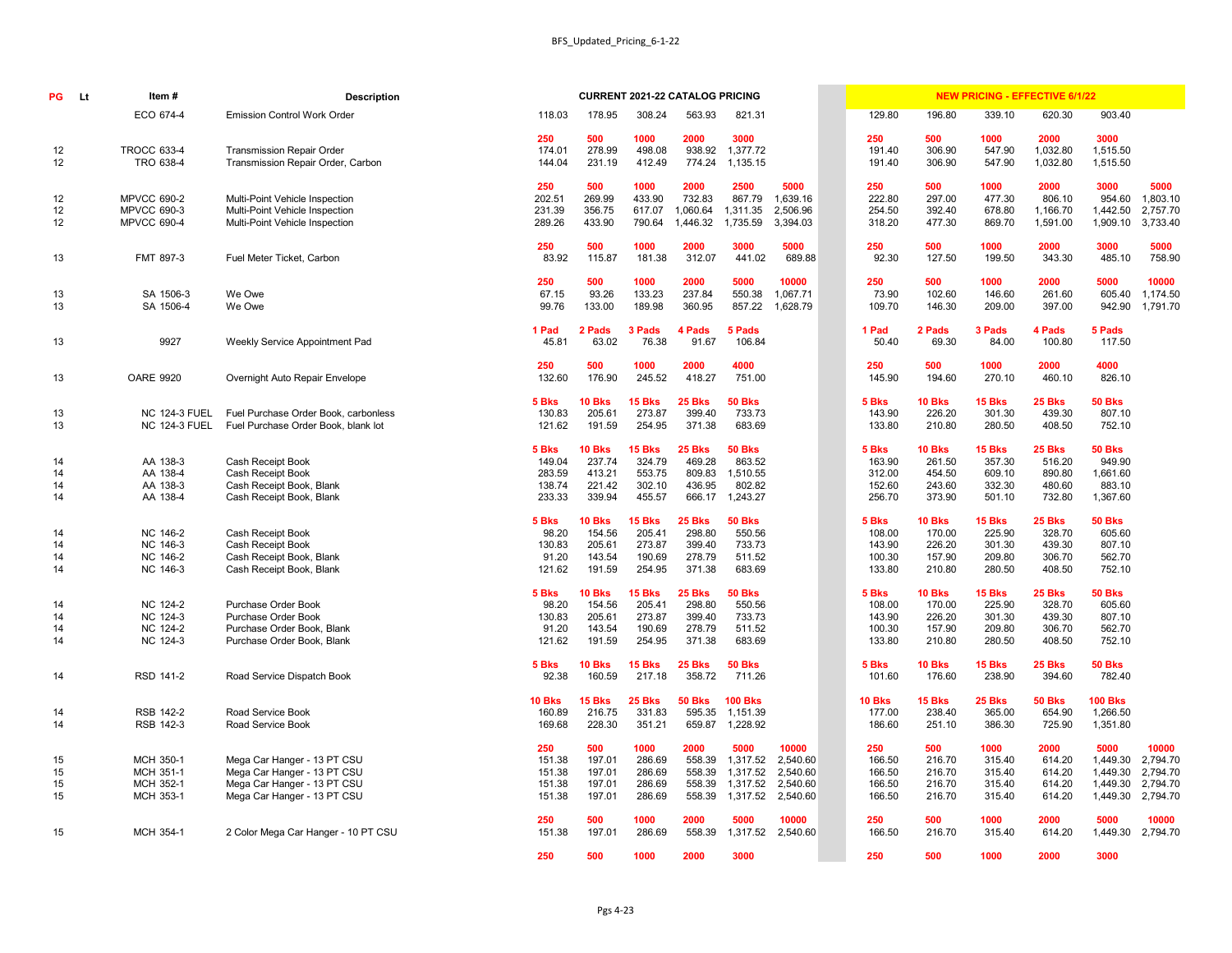| PG       | Lt | Item#                                | <b>Description</b>                                                           |                  |                  | <b>CURRENT 2021-22 CATALOG PRICING</b> |                  |                   |                  |                  | <b>NEW PRICING - EFFECTIVE 6/1/22</b> |                  |                    |
|----------|----|--------------------------------------|------------------------------------------------------------------------------|------------------|------------------|----------------------------------------|------------------|-------------------|------------------|------------------|---------------------------------------|------------------|--------------------|
| 15       |    | OSCC 669-3                           | <b>Odometer Disclosure Statement</b>                                         | 95.16            | 149.21           | 262.25                                 | 488.93           | 719.34            | 104.70           | 164.10           | 288.50                                | 537.80           | 791.30             |
| 15       |    | OSCC 668-3                           | <b>Odometer Disclosure Statement</b>                                         | 250<br>88.06     | 500<br>120.32    | 1000<br>190.02                         | 2000<br>325.93   | 3000<br>467.74    | 250<br>96.90     | 500<br>132.40    | 1000<br>209.00                        | 2000<br>358.50   | 3000<br>514.50     |
|          |    |                                      |                                                                              | 250              | 500              | 1000                                   | 2000             | 3000              | 250              | 500              | 1000                                  | 2000             | 3000               |
| 15<br>15 |    | <b>ODOM 103-3</b><br>ODOM 103-4      | <b>Odometer Disclosure Statement</b><br><b>Odometer Disclosure Statement</b> | 61.00<br>75.44   | 81.32<br>100.58  | 116.20<br>143.69                       | 206.47<br>255.35 | 299.30<br>370.22  | 67.10            | 89.40            | 127.80                                | 227.10           | 329.20             |
| 15       |    | CT 300                               | 3 Section Claim Ticket                                                       | 500<br>103.95    | 1000<br>156.44   | 2000<br>294.76                         | 5000<br>682.39   | 10000<br>1,317.52 | 500<br>114.30    | 1000<br>172.10   | 2000<br>324.20                        | 5000<br>750.60   | 10000<br>1,449.30  |
|          |    |                                      |                                                                              |                  |                  | 1000                                   | 2000             |                   |                  |                  | 1000                                  |                  |                    |
| 16       |    | <b>BGS 675-2</b>                     | <b>Buyer's Guide Warranty</b>                                                | 250<br>119.00    | 500<br>180.99    | 312.69                                 | 573.68           | 3000<br>842.25    | 250<br>130.90    | 500<br>199.10    | 344.00                                | 2000<br>631.00   | 3000<br>926.50     |
| 16       |    | <b>BGS 775-3</b>                     | <b>Buyer's Guide Warranty</b>                                                | 135.73           | 212.78           | 375.17                                 | 699.24           | ,029.45           | 149.30           | 234.10           | 412.70                                | 769.20           | 1,132.40           |
|          |    |                                      |                                                                              | 250              | 500              | 1000                                   | 2000             | 3000              | 250              | 500              | 1000                                  | 2000             | 3000               |
| 16       |    | <b>BGSSP 565-2</b>                   | Spanish Buyer's Guide Warranty, As Is                                        | 119.00           | 180.99           | 312.69                                 | 573.68           | 842.25            | 130.90           | 199.10           | 344.00                                | 631.00           | 926.50             |
| 16       |    | <b>BGS 575-2</b>                     | Spanish Buyer's Guide, Implied                                               | 250<br>119.00    | 500<br>180.99    | 1000<br>312.69                         | 2000<br>573.68   | 3000<br>842.25    | 250<br>130.90    | 500<br>199.10    | 1000<br>344.00                        | 2000<br>631.00   | 3000<br>926.50     |
|          |    |                                      |                                                                              |                  |                  |                                        |                  |                   |                  |                  |                                       |                  |                    |
|          |    |                                      |                                                                              | 250              | 500              | 1000                                   | 2000             | 3000              | 250              | 500              | 1000                                  | 2000             | 3000               |
| 16<br>16 |    | <b>BGS 555-2</b><br><b>BGS 885-3</b> | <b>Buyer's Guide Warranty</b><br><b>Buyer's Guide Warranty</b>               | 119.00<br>135.73 | 180.99<br>212.78 | 312.69<br>375.17                       | 573.68<br>699.24 | 842.25<br>,029.45 | 130.90<br>149.30 | 199.10<br>234.10 | 344.00<br>412.70                      | 631.00<br>769.20 | 926.50<br>1,132.40 |
|          |    |                                      |                                                                              | 250              | 500              | 1000                                   | 2000             | 3000              | 250              | 500              | 1000                                  | 2000             | 3000               |
| 17       |    | FM 9923                              | Truck Floor Mats, Footprints Design                                          | 181.48           | 211.09           | 253.95                                 | 379.14           | 506.51            | 199.60           | 232.20           | 279.30                                | 417.10           | 557.20             |
| 17       |    | FM 9924                              | Truck Floor Mats, Footprints Design                                          | 181.48           | 211.09           | 253.95                                 | 379.14           | 506.51            | 199.60           | 232.20           | 279.30                                | 417.10           | 557.20             |
|          |    |                                      |                                                                              | 250              | 500              | 1000                                   | 2000             | 3000              | 250              | 500              | 1000                                  | 2000             | 3000               |
| 17<br>17 |    | FM 9921<br>FM 9922                   | Truck Floor Mats, Truck Design<br>Truck Floor Mats, Truck Design             | 181.48<br>181.48 | 211.09<br>211.09 | 253.95<br>253.95                       | 379.14<br>379.14 | 506.51<br>506.51  | 199.60<br>199.60 | 232.20<br>232.20 | 279.30<br>279.30                      | 417.10<br>417.10 | 557.20<br>557.20   |
|          |    |                                      |                                                                              | 250              | 500              | 1000                                   | 2000             | 3000              | 250              | 500              | 1000                                  | 2000             | 3000               |
| 17       |    | FM 9944                              | Floor Mats, Car Design                                                       | 174.37           | 202.90           | 244.07                                 | 364.22           | 487.25            | 191.80           | 223.20           | 268.50                                | 400.60           | 536.00             |
| 17       |    | FM 9945                              | Floor Mats, Car Design                                                       | 177.86           | 207.12           | 248.89                                 | 371.68           | 497.00            | 195.70           | 227.80           | 273.80                                | 408.80           | 546.70             |
| 17<br>17 |    | FM 9946<br>FM 9934                   | Floor Mats, Car Design                                                       | 181.48<br>174.37 | 211.09<br>202.90 | 253.95<br>244.07                       | 379.14<br>364.22 | 506.51<br>487.25  | 199.60<br>191.80 | 232.20<br>223.20 | 279.30<br>268.50                      | 417.10<br>400.60 | 557.20<br>536.00   |
| 17       |    | FM 9935                              | Floor Mats, Car Design<br>Floor Mats, Car Design                             | 177.86           | 207.12           | 248.89                                 | 371.68           | 497.00            | 195.70           | 227.80           | 273.80                                | 408.80           | 546.70             |
| 17       |    | FM 9936                              | Floor Mats, Car Design                                                       | 181.48           | 211.09           | 253.95                                 | 379.14           | 506.51            | 199.60           | 232.20           | 279.30                                | 417.10           | 557.20             |
|          |    |                                      |                                                                              | 250              | 500              | 1000                                   | 2000             | 3000              | 250              | 500              | 1000                                  | 2000             | 3000               |
| 17       |    | FM 9941                              | Floor Mats, Footprint Design                                                 | 174.37           | 202.90           | 244.07                                 | 364.22           | 487.25            | 191.80           | 223.20           | 268.50                                | 400.60           | 536.00             |
| 17<br>17 |    | FM 9942<br>FM 9931                   | Floor Mats, Footprint Design<br>Floor Mats, Footprint Design                 | 177.86<br>174.37 | 207.12<br>202.90 | 248.89<br>244.07                       | 371.68<br>364.22 | 497.00<br>487.25  | 195.70<br>191.80 | 227.80<br>223.20 | 273.80<br>268.50                      | 408.80<br>400.60 | 546.70<br>536.00   |
| 17       |    | FM 9932                              | Floor Mats, Footprint Design                                                 | 177.86           | 207.12           | 248.89                                 | 371.68           | 497.00            | 195.70           | 227.80           | 273.80                                | 408.80           | 546.70             |
| 17       |    | FM 9933                              | Floor Mats, Footprint Design                                                 | 181.48           | 211.09           | 253.95                                 | 379.14           | 506.51            | 199.60           | 232.20           | 279.30                                | 417.10           | 557.20             |
|          |    |                                      |                                                                              | 250              | 500              | 1000                                   | 2000             | 3000              | 250              | 500              | 1000                                  | 2000             | 3000               |
| 18       |    | <b>MPACC 736-3</b>                   | Marine Purchase Agreement                                                    | 252.38           | 343.75           | 514.93                                 | 982.02           | ,428.03           | 277.60           | 378.10           | 566.40                                | 1,080.20         | 1,570.80           |
| 18       |    | MS 249-2                             | Marine Service Agreement                                                     | 250<br>86.37     | 500<br>112.86    | 1000<br>162.70                         | 2000<br>264.54   | 3000<br>364.82    | 250<br>95.00     | 500<br>124.10    | 1000<br>179.00                        | 2000<br>291.00   | 3000<br>401.30     |
| 18       |    | MS 249-3                             | Marine Service Agreement                                                     | 97.69            | 135.25           | 207.00                                 | 350.49           | 500.25            | 107.50           | 148.80           | 227.70                                | 385.50           | 550.30             |
|          |    |                                      |                                                                              | 250              | 500              | 1000                                   | 2000             | 3000              | 250              | 500              | 1000                                  | 2000             | 3000               |
| 18       |    | <b>MROCC 634-3</b>                   | Marine Repair Order                                                          | 157.28           | 241.79           | 371.92                                 | 706.70           | 1,004.41          | 173.00           | 266.00           | 409.10                                | 777.40           | 1,104.80           |
| 18       |    | MRO 636-3                            | Marine Repair Order, Carbon                                                  | 127.42           | 197.25           | 343.99                                 | 635.80           | 932.06            | 173.00           | 266.00           | 409.10                                | 777.40           | 1,104.80           |
| 18       |    | <b>SEROCC 638-3</b>                  | Small Engine/Motorcycle Repair                                               | 250<br>136.81    | 500<br>222.17    | 1000<br>394.19                         | 2000<br>755.70   | 3000<br>1,118.29  | 250<br>150.50    | 500<br>244.40    | 1000<br>433.60                        | 2000<br>831.30   | 3000<br>1,230.10   |
| 18       |    | <b>SERO 635-3</b>                    | Small Engine/Motorcycle Repair, Carbon                                       | 127.42           | 197.25           | 343.99                                 | 635.80           | 932.06            | 150.50           | 244.40           | 433.60                                | 831.30           | 1,230.10           |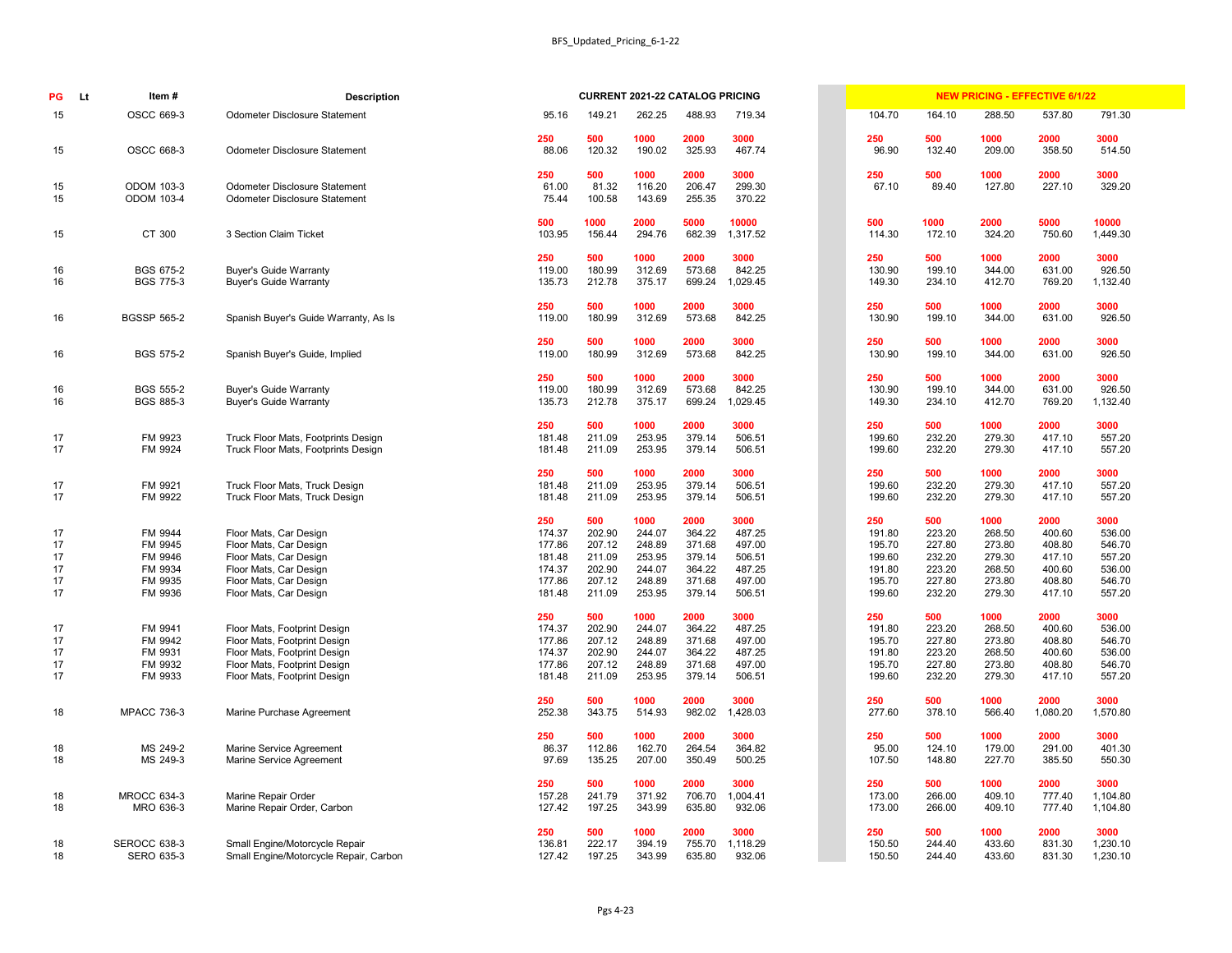| PG             | Item#<br><b>Lt</b>            | <b>Description</b>                                                          |                                 |                  | <b>CURRENT 2021-22 CATALOG PRICING</b> |                         |                  |                                 |                  | <b>NEW PRICING - EFFECTIVE 6/1/22</b> |                         |                  |
|----------------|-------------------------------|-----------------------------------------------------------------------------|---------------------------------|------------------|----------------------------------------|-------------------------|------------------|---------------------------------|------------------|---------------------------------------|-------------------------|------------------|
| 19             | HAC 681-3                     | Home Heating & Air Conditioning                                             | 250<br>142.29                   | 500<br>231.05    | 1000<br>409.96                         | 2000<br>785.93          | 3000<br>1,163.02 | 250<br>156.50                   | 500<br>254.20    | 1000<br>451.00                        | 2000<br>864.50          | 3000<br>1,279.30 |
| 19             | HAC 680-3                     | Auto Heating & Air Conditioning                                             | 250<br>142.29                   | 500<br>231.05    | 1000<br>409.96                         | 2000<br>785.93          | 3000<br>1,163.02 | 250<br>156.50                   | 500<br>254.20    | 1000<br>451.00                        | 2000<br>864.50          | 3000<br>1,279.30 |
| 19             | <b>HVAC 683-3</b>             | Home Heating, Ventilation & Air Conditioning                                | 250<br>142.29                   | 500<br>231.05    | 1000<br>409.96                         | 2000<br>785.93          | 3000<br>1,163.02 | 250<br>156.50                   | 500<br>254.20    | 1000<br>451.00                        | 2000<br>864.50          | 3000<br>1,279.30 |
| 19             | HAC 684-3                     | Auto Heating & Air Conditioning                                             | 250<br>142.29                   | 500<br>231.05    | 1000<br>409.96                         | 2000<br>785.93          | 3000<br>1,163.02 | 250<br>156.50                   | 500<br>254.20    | 1000<br>451.00                        | 2000<br>864.50          | 3000<br>1,279.30 |
| 20             | <b>PCCC 882-2</b>             | Pest Control Service Agreement                                              | 250<br>113.24                   | 500<br>165.57    | 1000<br>279.50                         | 2000<br>504.36          | 3000<br>730.21   | 250<br>124.60                   | 500<br>182.10    | 1000<br>307.50                        | 2000<br>554.80          | 3000<br>803.20   |
| 20             | PCCC 880-3                    | Pest Control Service Order / Invoice                                        | 250<br>108.23                   | 500<br>156.31    | 1000<br>259.47                         | 2000<br>461.29          | 3000<br>672.25   | 250<br>119.10                   | 500<br>171.90    | 1000<br>285.40                        | 2000<br>507.40          | 3000<br>739.50   |
| 20             | <b>PCICC 879-2</b>            | Pest Control Inspection                                                     | 250<br>93.21                    | 500<br>127.39    | 1000<br>202.63                         | 2000<br>352.87          | 3000<br>499.98   | 250<br>102.50                   | 500<br>140.10    | 1000<br>222.90                        | 2000<br>388.20          | 3000<br>550.00   |
| 20             | PC 881-3                      | Pest Control Service Report Book                                            | <b>10 Bks</b><br>149.80         | 15 Bks<br>193.37 | <b>25 Bks</b><br>290.27                | <b>50 Bks</b><br>517.00 |                  | <b>10 Bks</b><br>164.80         | 15 Bks<br>212.70 | 25 Bks<br>319.30                      | <b>50 Bks</b><br>568.70 |                  |
| 21             | CPCC 796-3                    | Janitorial Cleaning Proposal                                                | 250<br>117.00                   | 500<br>184.35    | 1000<br>324.32                         | 2000<br>604.27          | 3000<br>890.34   | 250<br>128.70                   | 500<br>202.80    | 1000<br>356.80                        | 2000<br>664.70          | 3000<br>979.40   |
| 21             | <b>CWICC 797-3</b>            | <b>Cleaning Services Work Order</b>                                         | 250<br>127.76                   | 500<br>207.39    | 1000<br>367.89                         | 2000<br>705.42          | 3000<br>1,044.21 | 250<br>140.50                   | 500<br>228.10    | 1000<br>404.70                        | 2000<br>776.00          | 3000<br>1,148.60 |
| 21             | <b>CWCC 799-3</b>             | <b>Cleaning Work Order</b>                                                  | 250<br>90.96                    | 500<br>131.14    | 1000<br>218.28                         | 2000<br>387.67          | 3000<br>564.83   | 250<br>100.10                   | 500<br>144.30    | 1000<br>240.10                        | 2000<br>426.40          | 3000<br>621.30   |
| 22             | LPCC 792-3                    | <b>Landscaping Proposal</b>                                                 | 250<br>141.91                   | 500<br>223.67    | 1000<br>393.43                         | 2000<br>733.34          | 3000<br>1,080.39 | 250<br>156.10                   | 500<br>246.00    | 1000<br>432.80                        | 2000<br>806.70          | 3000<br>1,188.40 |
| 22             | <b>LWOCC 794-3</b>            | Landscaping Work Order                                                      | 250<br>142.29                   | 500<br>231.05    | 1000<br>409.96                         | 2000<br>785.93          | 3000<br>1,163.02 | 250<br>156.50                   | 500<br>254.20    | 1000<br>451.00                        | 2000<br>864.50          | 3000<br>1,279.30 |
| 22<br>22<br>22 | FH 9977<br>FH 9979<br>FH 9980 | Forms Holder, Top Open<br>Forms Holder, Top Open<br>Forms Holder, Side Open | Each<br>42.75<br>65.54<br>66.67 |                  |                                        |                         |                  | Each<br>47.00<br>72.10<br>73.30 |                  |                                       |                         |                  |
| 23             | LWO 893-1                     | Landscaping Work Order / Invoice                                            | 250<br>92.46                    | 500<br>119.13    | 1000<br>154.18                         | 2000<br>265.36          | 3000<br>301.91   | 250<br>101.70                   | 500<br>131.00    | 1000<br>169.60                        | 2000<br>291.90          | 3000<br>332.10   |
| 23             | LE 791-1                      | <b>Landscaping Estimate</b>                                                 | 250<br>78.06                    | 500<br>114.74    | 1000<br>179.22                         | 2000<br>286.01          | 3000<br>395.69   | 250<br>85.90                    | 500<br>126.20    | 1000<br>197.10                        | 2000<br>314.60          | 3000<br>435.30   |
| 23             | <b>LMCC 793-3</b>             | Lawn Maintenance Invoice                                                    | 250<br>108.23                   | 500<br>156.31    | 1000<br>259.47                         | 2000<br>461.29          | 3000<br>672.25   | 250<br>119.10                   | 500<br>171.90    | 1000<br>285.40                        | 2000<br>507.40          | 3000<br>739.50   |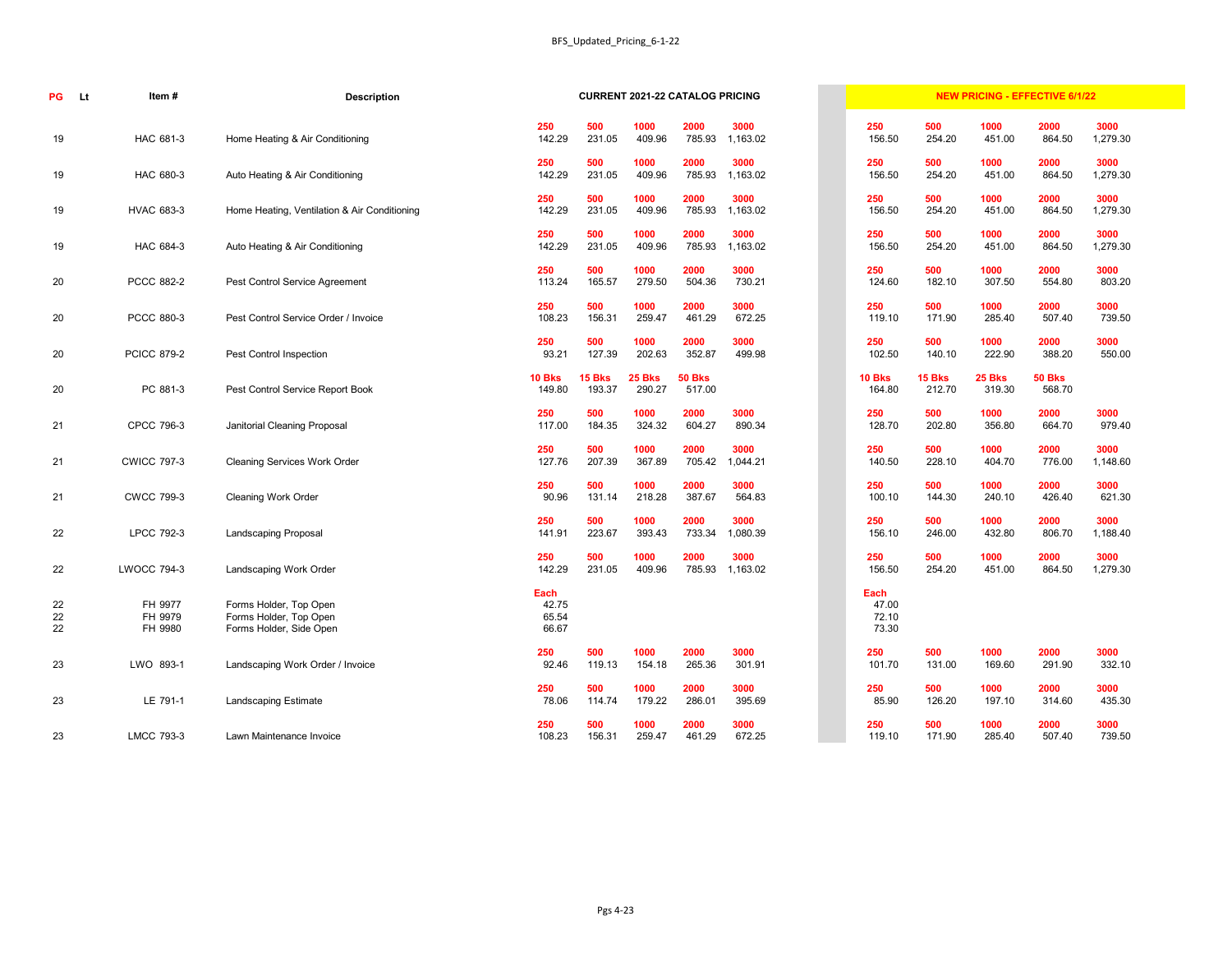|                                                                      |                                                              |                                                                    |                                                                    | <b>CURRENT 2021-22 CATALOG PRICING</b>                                           |                          |                               |  |                                                                      |                                                                        |                                                                                |                                                                                  | <b>NEW PRICING - EFFECTIVE 6/1/22</b>                                            |                          |                               |
|----------------------------------------------------------------------|--------------------------------------------------------------|--------------------------------------------------------------------|--------------------------------------------------------------------|----------------------------------------------------------------------------------|--------------------------|-------------------------------|--|----------------------------------------------------------------------|------------------------------------------------------------------------|--------------------------------------------------------------------------------|----------------------------------------------------------------------------------|----------------------------------------------------------------------------------|--------------------------|-------------------------------|
| 250<br>89.83<br>101.60                                               | 500<br>117.37<br>140.66                                      | 1000<br>169.20<br>215.28                                           | 2000<br>275.12<br>364.51                                           | 3000<br>379.29<br>520.13                                                         | 5000<br>595.03<br>825.91 | 10000<br>1,128.70<br>1,596.51 |  | 250<br>98.80<br>111.80                                               | 500<br>129.10<br>154.70                                                | 1000<br>186.10<br>236.80                                                       | 2000<br>302.60<br>401.00                                                         | 3000<br>417.20<br>572.10                                                         | 5000<br>654.50<br>908.50 | 10000<br>1,241.60<br>1,756.20 |
| 250<br>113.50                                                        | 500<br>163.82                                                | 1000<br>272.62                                                     | 2000<br>484.58                                                     | 3000<br>706.55                                                                   |                          |                               |  | 250<br>124.80                                                        | 500<br>180.20                                                          | 1000<br>299.90                                                                 | 2000<br>533.00                                                                   | 3000<br>777.20                                                                   |                          |                               |
| 250<br>234.43                                                        | 500<br>317.31                                                | 1000<br>506.74                                                     | 2000<br>963.07                                                     | 3000<br>1,424.43                                                                 |                          |                               |  | 250<br>257.90                                                        | 500<br>349.00                                                          | 1000<br>557.40                                                                 | 2000<br>1,059.40                                                                 | 3000<br>1,566.90                                                                 |                          |                               |
| 250<br>89.83<br>101.60                                               | 500<br>117.37<br>140.66                                      | 1000<br>169.20<br>215.28                                           | 2000<br>275.12<br>364.51                                           | 3000<br>379.29<br>520.13                                                         | 5000<br>595.03<br>825.91 | 10000<br>1,128.70<br>1,596.51 |  | 250<br>98.80<br>111.80                                               | 500<br>129.10<br>154.70                                                | 1000<br>186.10<br>236.80                                                       | 2000<br>302.60<br>401.00                                                         | 3000<br>417.20<br>572.10                                                         | 5000<br>654.50<br>908.50 | 10000<br>1,241.60<br>1,756.20 |
| 250<br>113.50                                                        | 500<br>163.82                                                | 1000<br>272.62                                                     | 2000<br>484.58                                                     | 3000<br>706.55                                                                   |                          |                               |  | 250<br>124.80                                                        | 500<br>180.20                                                          | 1000<br>299.90                                                                 | 2000<br>533.00                                                                   | 3000<br>777.20                                                                   |                          |                               |
| 250<br>86.19<br>97.71                                                | 500<br>111.49<br>126.14                                      | 1000<br>151.18<br>179.72                                           | 2000<br>232.30<br>289.64                                           | 3000<br>312.30<br>400.32                                                         | 5000<br>475.97<br>624.98 | 10000<br>891.84<br>1,183.63   |  | 250<br>94.80<br>107.50                                               | 500<br>122.60<br>138.70                                                | 1000<br>166.30<br>197.70                                                       | 2000<br>255.50<br>318.60                                                         | 3000<br>343.50<br>440.40                                                         | 5000<br>523.60<br>687.50 | 10000<br>981.00<br>1,302.00   |
| 100<br>25.08                                                         | 250<br>50.16                                                 | 500<br>75.24                                                       | 1000<br>100.31                                                     |                                                                                  |                          |                               |  | 100<br>27.60                                                         | 250<br>55.20                                                           | 500<br>82.80                                                                   | 1000<br>110.30                                                                   |                                                                                  |                          |                               |
| 100<br>40.12<br>45.14                                                | 250<br>80.26<br>90.29                                        | 500<br>120.38<br>130.42                                            | 1000<br>160.51<br>170.55                                           |                                                                                  |                          |                               |  | 100<br>44.10<br>49.70                                                | 250<br>88.30<br>99.30                                                  | 500<br>132.40<br>143.50                                                        | 1000<br>176.60<br>187.60                                                         |                                                                                  |                          |                               |
| 250<br>210.39                                                        | 500<br>300.54                                                | 1000<br>448.39                                                     | 2000<br>878.20                                                     | 3000<br>1,225.49                                                                 |                          |                               |  | 250<br>231.40                                                        | 500<br>330.60                                                          | 1000<br>493.20                                                                 | 2000<br>966.00                                                                   | 3000<br>1,348.00                                                                 |                          |                               |
| 100<br>106.73<br>78.81                                               | 250<br>164.07<br>120.75                                      | 500<br>252.71<br>187.23                                            | 1000<br>397.06<br>295.65                                           | 2000<br>745.99<br>554.56                                                         |                          |                               |  | 100<br>117.40<br>86.70                                               | 250<br>180.50<br>132.80                                                | 500<br>278.00<br>206.00                                                        | 1000<br>436.80<br>325.20                                                         | 2000<br>820.60<br>610.00                                                         |                          |                               |
| 250<br>89.83<br>101.60                                               | 500<br>117.37<br>140.66                                      | 1000<br>169.20<br>215.28                                           | 2000<br>275.12<br>364.51                                           | 3000<br>379.29<br>520.13                                                         | 5000<br>595.03<br>825.91 | 10000<br>1,128.70<br>1,596.51 |  | 250<br>98.80<br>111.80                                               | 500<br>129.10<br>154.70                                                | 1000<br>186.10<br>236.80                                                       | 2000<br>302.60<br>401.00                                                         | 3000<br>417.20<br>572.10                                                         | 5000<br>654.50<br>908.50 | 10000<br>1,241.60<br>1,756.20 |
| 250<br>80.69<br>88.83                                                | 500<br>98.72<br>114.74                                       | 1000<br>133.77<br>163.45                                           | 2000<br>205.76<br>263.73                                           | 3000<br>277.37<br>364.14                                                         | 5000<br>405.32<br>567.38 | 10000<br>752.20<br>1,071.37   |  | 250<br>88.80<br>97.70                                                | 500<br>108.60<br>126.20                                                | 1000<br>147.20<br>179.80                                                       | 2000<br>226.30<br>290.10                                                         | 3000<br>305.10<br>400.60                                                         | 5000<br>445.90<br>624.10 | 10000<br>827.40<br>1,178.50   |
| 250<br>86.20<br>97.72                                                | 500<br>111.49<br>126.14                                      | 1000<br>151.18<br>179.72                                           | 2000<br>232.31<br>289.64                                           | 3000<br>312.30<br>400.32                                                         | 5000<br>475.97<br>624.98 | 10000<br>891.84<br>1,183.63   |  | 250<br>94.80<br>107.50                                               | 500<br>122.60<br>138.70                                                | 1000<br>166.30<br>197.70                                                       | 2000<br>255.50<br>318.60                                                         | 3000<br>343.50<br>440.40                                                         | 5000<br>523.60<br>687.50 | 10000<br>981.00<br>1,302.00   |
| 250<br>142.29                                                        | 500<br>231.05                                                | 1000<br>409.96                                                     | 2000<br>785.93                                                     | 3000<br>1,163.02                                                                 |                          |                               |  | 250<br>156.50                                                        | 500<br>254.20                                                          | 1000<br>451.00                                                                 | 2000<br>864.50                                                                   | 3000<br>1,279.30                                                                 |                          |                               |
| 250<br>89.63<br>99.13                                                | 500<br>122.49<br>143.08                                      | 1000<br>194.83<br>237.70                                           | 2000<br>339.29<br>422.48                                           | 3000<br>480.68<br>615.45                                                         |                          |                               |  | 250<br>98.60<br>109.00                                               | 500<br>134.70<br>157.40                                                | 1000<br>214.30<br>261.50                                                       | 2000<br>373.20<br>464.70                                                         | 3000<br>528.80<br>677.00                                                         |                          |                               |
| 250<br>104.07                                                        | 500<br>150.29                                                | 1000<br>249.49                                                     | 2000<br>443.55                                                     | 3000<br>646.39                                                                   |                          |                               |  | 250<br>114.50                                                        | 500<br>165.30                                                          | 1000<br>274.40                                                                 | 2000<br>487.90                                                                   | 3000<br>711.00                                                                   |                          |                               |
| 250<br>102.35                                                        | 500<br>141.29                                                | 1000<br>216.28                                                     | 2000<br>366.89                                                     | 3000<br>522.89                                                                   |                          |                               |  | 250<br>112.60                                                        | 500<br>155.40                                                          | 1000<br>237.90                                                                 | 2000<br>403.60                                                                   | 3000<br>575.20                                                                   |                          |                               |
| 250<br>142.29                                                        | 500<br>230.93                                                | 1000<br>409.96                                                     | 2000<br>785.93                                                     | 3000<br>1,163.02                                                                 |                          |                               |  | 250<br>156.50                                                        | 500<br>254.00                                                          | 1000<br>451.00                                                                 | 2000<br>864.50                                                                   | 3000<br>1,279.30                                                                 |                          |                               |
| 43.76                                                                | Pads 200 Pads 400 Pads<br>203.26                             | 383.54                                                             |                                                                    |                                                                                  |                          |                               |  | 40 Pads<br>48.10                                                     | 200 Pads<br>223.60                                                     | 400 Pads<br>421.90                                                             |                                                                                  |                                                                                  |                          |                               |
| 2500<br>142.41                                                       | 5000<br>276.62                                               | 10000<br>529.52                                                    | 15000<br>752.37                                                    | 20000<br>946.30                                                                  |                          |                               |  | 2500<br>156.70                                                       | 5000<br>304.30                                                         | 10000<br>582.50                                                                | 15000<br>827.60                                                                  | 20000<br>1,040.90                                                                |                          |                               |
| 2500<br>381.91<br>2000<br>389.05<br>2500<br>174.46<br>2000<br>286.64 | 5000<br>6000<br>1,101.42<br>5000<br>339.72<br>6000<br>835.63 | 10000<br>10000<br>1,789.88<br>10000<br>670.49<br>10000<br>1,374.85 | 15000<br>16000<br>2,853.19<br>15000<br>993.00<br>16000<br>2,179.87 | 20000<br>2,705.83<br>20000<br>3,546.15<br>20000<br>1,307.00<br>20000<br>2,699.69 |                          |                               |  | 2500<br>420.10<br>2500<br>428.00<br>2500<br>191.90<br>2500<br>315.30 | 5000<br>779.30<br>5000<br>1,211.60<br>5000<br>373.70<br>5000<br>919.20 | 10000<br>1,508.50<br>10000<br>1,968.90<br>10000<br>737.50<br>10000<br>1,512.30 | 15000<br>2,248.90<br>15000<br>3,138.50<br>15000<br>1,092.30<br>15000<br>2,397.90 | 20000<br>2,976.40<br>20000<br>3,900.80<br>20000<br>1,437.70<br>20000<br>2,969.70 |                          |                               |
| 2500<br>293.78<br>148.92                                             | 5000<br>536.16<br>276.62                                     | 10000<br>1,021.92<br>541.54                                        | 15000<br>1,520.08<br>811.09                                        | 20000<br>2,006.73<br>1,062.24                                                    |                          |                               |  | 2500<br>323.20<br>163.80                                             | 5000<br>589.80<br>304.30                                               | 10000<br>1,124.10<br>595.70                                                    | 15000<br>1,672.10<br>892.20                                                      | 20000<br>2,207.40<br>1,168.50                                                    |                          |                               |

| PG       | <b>Lt</b><br>Item#                       | <b>Description</b>                                                                    |                        |                         |                            |                            | <b>CURRENT 2021-22 CATALOG PRICING</b> |                          |                               |  |                        |                         |                            |                            | <b>NEW PRICING - EFFECTIVE 6/1/22</b> |                          |                               |
|----------|------------------------------------------|---------------------------------------------------------------------------------------|------------------------|-------------------------|----------------------------|----------------------------|----------------------------------------|--------------------------|-------------------------------|--|------------------------|-------------------------|----------------------------|----------------------------|---------------------------------------|--------------------------|-------------------------------|
|          |                                          |                                                                                       | 250                    | 500                     | 1000                       | 2000                       | 3000                                   | 5000                     | 10000                         |  | 250                    | 500                     | 1000                       | 2000                       | 3000                                  | 5000                     | 10000                         |
| 24<br>24 | GSF 221-2<br>GSF 221-3                   | <b>Florist Sales</b><br><b>Florist Sales</b>                                          | 89.83<br>101.60        | 117.37<br>140.66        | 169.20<br>215.28           | 275.12<br>364.51           | 379.29<br>520.13                       | 595.03<br>825.91         | 1,128.70<br>1,596.51          |  | 98.80<br>111.80        | 129.10<br>154.70        | 186.10<br>236.80           | 302.60<br>401.00           | 417.20<br>572.10                      | 654.50<br>908.50         | 1,241.60<br>1,756.20          |
| 24       | GSFCC 639-3                              | <b>Florist Sales</b>                                                                  | 250<br>113.50          | 500<br>163.82           | 1000<br>272.62             | 2000<br>484.58             | 3000<br>706.55                         |                          |                               |  | 250<br>124.80          | 500<br>180.20           | 1000<br>299.90             | 2000<br>533.00             | 3000<br>777.20                        |                          |                               |
| 24       | <b>WFCC 648-2</b>                        | Wedding Flower Order Form                                                             | 250<br>234.43          | 500<br>317.31           | 1000<br>506.74             | 2000<br>963.07             | 3000<br>1,424.43                       |                          |                               |  | 250<br>257.90          | 500<br>349.00           | 1000<br>557.40             | 2000<br>1,059.40           | 3000<br>1,566.90                      |                          |                               |
| 24<br>24 | GSF 214-2<br>GSF 214-3                   | <b>Florist Sales</b><br><b>Florist Sales</b>                                          | 250<br>89.83<br>101.60 | 500<br>117.37<br>140.66 | 1000<br>169.20<br>215.28   | 2000<br>275.12<br>364.51   | 3000<br>379.29<br>520.13               | 5000<br>595.03<br>825.91 | 10000<br>1,128.70<br>1,596.51 |  | 250<br>98.80<br>111.80 | 500<br>129.10<br>154.70 | 1000<br>186.10<br>236.80   | 2000<br>302.60<br>401.00   | 3000<br>417.20<br>572.10              | 5000<br>654.50<br>908.50 | 10000<br>1,241.60<br>1,756.20 |
| 24       | GSFCC 649-3                              | <b>Florist Sales</b>                                                                  | 250<br>113.50          | 500<br>163.82           | 1000<br>272.62             | 2000<br>484.58             | 3000<br>706.55                         |                          |                               |  | 250<br>124.80          | 500<br>180.20           | 1000<br>299.90             | 2000<br>533.00             | 3000<br>777.20                        |                          |                               |
| 24<br>24 | GSF 229-2<br>GSF 229-3                   | <b>Florist Sales</b><br><b>Florist Sales</b>                                          | 250<br>86.19<br>97.71  | 500<br>111.49<br>126.14 | 1000<br>151.18<br>179.72   | 2000<br>232.30<br>289.64   | 3000<br>312.30<br>400.32               | 5000<br>475.97<br>624.98 | 10000<br>891.84<br>1,183.63   |  | 250<br>94.80<br>107.50 | 500<br>122.60<br>138.70 | 1000<br>166.30<br>197.70   | 2000<br>255.50<br>318.60   | 3000<br>343.50<br>440.40              | 5000<br>523.60<br>687.50 | 10000<br>981.00<br>1,302.00   |
| 24       | FGC 625-1                                | Florist Gift Card - Custom                                                            | 100<br>25.08           | 250<br>50.16            | 500<br>75.24               | 1000<br>100.31             |                                        |                          |                               |  | 100<br>27.60           | 250<br>55.20            | 500<br>82.80               | 1000<br>110.30             |                                       |                          |                               |
| 24       | <b>ENV 9868</b>                          | Gift Card Envelopes, Regular                                                          | 100<br>40.12           | 250<br>80.26            | 500<br>120.38              | 1000<br>160.51             |                                        |                          |                               |  | 100<br>44.10           | 250<br>88.30            | 500<br>132.40              | 1000<br>176.60             |                                       |                          |                               |
| 24       | <b>ENV 9869</b>                          | Gift Card Envelopes, Window                                                           | 45.14<br>250           | 90.29<br>500            | 130.42<br>1000             | 170.55<br>2000             | 3000                                   |                          |                               |  | 49.70<br>250           | 99.30<br>500            | 143.50<br>1000             | 187.60<br>2000             | 3000                                  |                          |                               |
| 25       | <b>JRE 9947</b>                          | Jewelry Repair Envelope                                                               | 210.39<br>100          | 300.54<br>250           | 448.39<br>500              | 878.20<br>1000             | 1,225.49<br>2000                       |                          |                               |  | 231.40<br>100          | 330.60<br>250           | 493.20<br>500              | 966.00<br>1000             | 1,348.00<br>2000                      |                          |                               |
| 25<br>25 | <b>JRE 9948</b><br><b>JRE 9948</b>       | Jewelry Repair Envelope / Claim Check<br>Jewelry Repair Envelope / Claim Check, Blank | 106.73<br>78.81        | 164.07<br>120.75        | 252.71<br>187.23           | 397.06<br>295.65           | 745.99<br>554.56                       |                          |                               |  | 117.40<br>86.70        | 180.50<br>132.80        | 278.00<br>206.00           | 436.80<br>325.20           | 820.60<br>610.00                      |                          |                               |
| 25<br>25 | GJ 219-2<br>GJ 219-3                     | Gift/Jewelry<br>Gift/Jewelry                                                          | 250<br>89.83<br>101.60 | 500<br>117.37<br>140.66 | 1000<br>169.20<br>215.28   | 2000<br>275.12<br>364.51   | 3000<br>379.29<br>520.13               | 5000<br>595.03<br>825.91 | 10000<br>1,128.70<br>1,596.51 |  | 250<br>98.80<br>111.80 | 500<br>129.10<br>154.70 | 1000<br>186.10<br>236.80   | 2000<br>302.60<br>401.00   | 3000<br>417.20<br>572.10              | 5000<br>654.50<br>908.50 | 10000<br>1,241.60<br>1,756.20 |
| 25<br>25 | GJ 212-2<br>GJ 212-3                     | Gift/Jewelry<br>Gift/Jewelry                                                          | 250<br>80.69<br>88.83  | 500<br>98.72<br>114.74  | 1000<br>133.77<br>163.45   | 2000<br>205.76<br>263.73   | 3000<br>277.37<br>364.14               | 5000<br>405.32<br>567.38 | 10000<br>752.20<br>1,071.37   |  | 250<br>88.80<br>97.70  | 500<br>108.60<br>126.20 | 1000<br>147.20<br>179.80   | 2000<br>226.30<br>290.10   | 3000<br>305.10<br>400.60              | 5000<br>445.90<br>624.10 | 10000<br>827.40<br>1,178.50   |
| 25<br>25 | GJ 241-2<br>GJ 241-3                     | Gift/Jewelry<br>Gift/Jewelry                                                          | 250<br>86.20<br>97.72  | 500<br>111.49<br>126.14 | 1000<br>151.18<br>179.72   | 2000<br>232.31<br>289.64   | 3000<br>312.30<br>400.32               | 5000<br>475.97<br>624.98 | 10000<br>891.84<br>1,183.63   |  | 250<br>94.80<br>107.50 | 500<br>122.60<br>138.70 | 1000<br>166.30<br>197.70   | 2000<br>255.50<br>318.60   | 3000<br>343.50<br>440.40              | 5000<br>523.60<br>687.50 | 10000<br>981.00<br>1,302.00   |
| 26       | <b>PSECC 863-3</b>                       | <b>Protection System Estimate Sheet</b>                                               | 250<br>142.29          | 500<br>231.05           | 1000<br>409.96             | 2000<br>785.93             | 3000<br>1,163.02                       |                          |                               |  | 250<br>156.50          | 500<br>254.20           | 1000<br>451.00             | 2000<br>864.50             | 3000<br>1,279.30                      |                          |                               |
| 26<br>26 | <b>WOICC 891-2</b><br><b>WOICC 891-3</b> | Locksmith Work Order / Invoice<br>Locksmith Work Order / Invoice                      | 250<br>89.63<br>99.13  | 500<br>122.49<br>143.08 | 1000<br>194.83<br>237.70   | 2000<br>339.29<br>422.48   | 3000<br>480.68<br>615.45               |                          |                               |  | 250<br>98.60<br>109.00 | 500<br>134.70<br>157.40 | 1000<br>214.30<br>261.50   | 2000<br>373.20<br>464.70   | 3000<br>528.80<br>677.00              |                          |                               |
| 26       | <b>WOCC 850-3</b>                        | Locksmith Work Order / Invoice                                                        | 250<br>104.07          | 500<br>150.29           | 1000<br>249.49             | 2000<br>443.55             | 3000<br>646.39                         |                          |                               |  | 250<br>114.50          | 500<br>165.30           | 1000<br>274.40             | 2000<br>487.90             | 3000<br>711.00                        |                          |                               |
| 26       | <b>LWOCC 245-3</b>                       | Locksmith Work Order / Invoice                                                        | 250<br>102.35          | 500<br>141.29           | 1000<br>216.28             | 2000<br>366.89             | 3000<br>522.89                         |                          |                               |  | 250<br>112.60          | 500<br>155.40           | 1000<br>237.90             | 2000<br>403.60             | 3000<br>575.20                        |                          |                               |
| 26       | <b>PSCC 865-3</b>                        | Protection System Work Order / Invoice                                                | 250<br>142.29          | 500<br>230.93           | 1000<br>409.96             | 2000<br>785.93             | 3000<br>1,163.02                       |                          |                               |  | 250<br>156.50          | 500<br>254.00           | 1000<br>451.00             | 2000<br>864.50             | 3000<br>1,279.30                      |                          |                               |
| 27       | 814                                      | <b>Guest Check Pad</b>                                                                | 40 Pads<br>43.76       | 200 Pads<br>203.26      | 400 Pads<br>383.54         |                            |                                        |                          |                               |  | 40 Pads<br>48.10       | 200 Pads<br>223.60      | 400 Pads<br>421.90         |                            |                                       |                          |                               |
| 27       | 4246                                     | <b>Guest Check</b>                                                                    | 2500<br>142.41         | 5000<br>276.62          | 10000<br>529.52            | 15000<br>752.37            | 20000<br>946.30                        |                          |                               |  | 2500<br>156.70         | 5000<br>304.30          | 10000<br>582.50            | 15000<br>827.60            | 20000<br>1,040.90                     |                          |                               |
| 27       | 4912                                     | <b>Guest Check</b>                                                                    | 2500<br>381.91<br>2000 | 5000<br>708.43<br>6000  | 10000<br>1,371.35<br>10000 | 15000<br>2,044.41<br>16000 | 20000<br>2,705.83<br>20000             |                          |                               |  | 2500<br>420.10<br>2500 | 5000<br>779.30<br>5000  | 10000<br>1,508.50<br>10000 | 15000<br>2,248.90<br>15000 | 20000<br>2,976.40<br>20000            |                          |                               |
| 27       | 4913                                     | <b>Guest Check</b>                                                                    | 389.05<br>2500         | 1,101.42<br>5000        | 1,789.88<br>10000          | 2,853.19<br>15000          | 3,546.15<br>20000                      |                          |                               |  | 428.00<br>2500         | 1,211.60<br>5000        | 1,968.90<br>10000          | 3,138.50<br>15000          | 3,900.80<br>20000                     |                          |                               |
| 27       | 4912                                     | Guest Check, Blank                                                                    | 174.46<br>2000         | 339.72<br>6000          | 670.49<br>10000            | 993.00<br>16000            | 1,307.00<br>20000                      |                          |                               |  | 191.90<br>2500         | 373.70<br>5000          | 737.50<br>10000            | 1,092.30<br>15000          | 1,437.70<br>20000                     |                          |                               |
| 27       | 4913                                     | Guest Check, Blank                                                                    | 286.64                 | 835.63                  | 1,374.85                   | 2,179.87                   | 2,699.69                               |                          |                               |  | 315.30                 | 919.20                  | 1,512.30                   | 2,397.90                   | 2,969.70                              |                          |                               |
|          |                                          |                                                                                       | 2500                   | 5000                    | 10000                      | 15000                      | 20000                                  |                          |                               |  | 2500                   | 5000                    | 10000                      | 15000                      | 20000                                 |                          |                               |
| 27<br>27 | 4918<br>4918                             | <b>Guest Check</b><br>Guest Check, Blank                                              | 293.78<br>148.92       | 536.16<br>276.62        | 1,021.92<br>541.54         | 1,520.08                   | 2,006.73<br>811.09 1,062.24            |                          |                               |  | 323.20<br>163.80       | 589.80<br>304.30        | 1,124.10<br>595.70         | 1,672.10<br>892.20         | 2,207.40<br>1,168.50                  |                          |                               |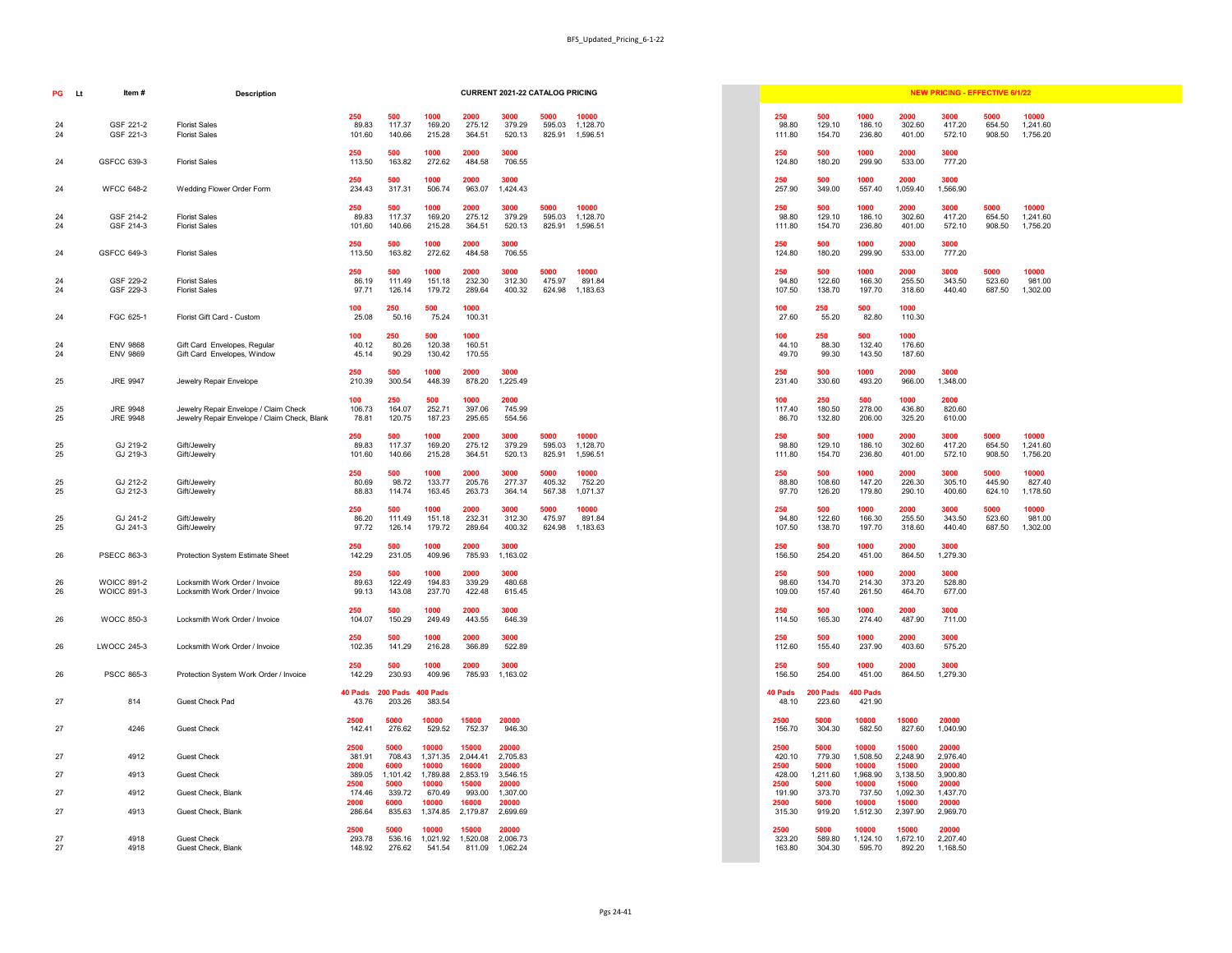| PG                               | <b>Lt</b><br>Item#                           | <b>Description</b>                                                                                                                                                                        | <b>CURRENT 2021-22 CATALOG PRICING</b>                                                                                                                                                                                                                                                                                                                                      |                                                                  |                                                                  |                                                                         |                                                                               | <b>NEW PRICING - EFFECTIVE 6/1/22</b>                                         |
|----------------------------------|----------------------------------------------|-------------------------------------------------------------------------------------------------------------------------------------------------------------------------------------------|-----------------------------------------------------------------------------------------------------------------------------------------------------------------------------------------------------------------------------------------------------------------------------------------------------------------------------------------------------------------------------|------------------------------------------------------------------|------------------------------------------------------------------|-------------------------------------------------------------------------|-------------------------------------------------------------------------------|-------------------------------------------------------------------------------|
| 27                               | 422                                          | <b>Guest Check</b>                                                                                                                                                                        | 4000<br>48000<br>2000<br>8000<br>20000<br>232.80<br>137.28<br>418.35<br>954.57<br>2,186.26                                                                                                                                                                                                                                                                                  | 2000<br>151.00                                                   | 4000<br>256.10                                                   | 8000<br>460.20                                                          | 20000<br>1,050.00                                                             | 48000<br>2,404.90                                                             |
| 28<br>28<br>28<br>28<br>28<br>28 | 4901<br>4902<br>4905<br>4901<br>4902<br>4905 | Guest Check, Snap-A-Part<br>Guest Check, Snap-A-Part<br>Guest Check, Snap-A-Part<br>Guest Check, Snap-A-Part, Blank<br>Guest Check, Snap-A-Part, Blank<br>Guest Check, Snap-A-Part, Blank | 5000<br>10000<br>15000<br>20000<br>2500<br>708.43<br>1,371.35<br>2,044.41<br>2,705.83<br>381.91<br>1,371.35<br>2,705.83<br>381.91<br>708.43<br>2,044.41<br>1,371.35<br>2,705.83<br>381.91<br>708.43<br>2,044.41<br>670.49<br>1,307.00<br>174.46<br>339.72<br>993.00<br>1,307.00<br>339.72<br>670.49<br>993.00<br>174.46<br>339.72<br>670.49<br>1,307.00<br>174.46<br>993.00 | 2500<br>420.10<br>420.10<br>420.10<br>191.90<br>191.90<br>191.90 | 5000<br>779.30<br>779.30<br>779.30<br>373.70<br>373.70<br>373.70 | 10000<br>1,508.50<br>1,508.50<br>1,508.50<br>737.50<br>737.50<br>737.50 | 15000<br>2,248.90<br>2,248.90<br>2,248.90<br>1,092.30<br>1,092.30<br>1,092.30 | 20000<br>2,976.40<br>2,976.40<br>2,976.40<br>1,437.70<br>1,437.70<br>1,437.70 |
| 28<br>28                         | <b>NS 247</b><br><b>NS 247</b>               | <b>Guest Check</b><br><b>Guest Check, Blank</b>                                                                                                                                           | 2500<br>10000<br>15000<br>5000<br>708.43<br>1,371.35<br>2,044.41<br>381.91<br>174.46<br>339.72<br>670.49<br>993.00                                                                                                                                                                                                                                                          | 2500<br>420.10<br>191.90                                         | 5000<br>779.30<br>373.70                                         | 10000<br>1,508.50<br>737.50                                             | 15000<br>2,248.90<br>1,092.30                                                 |                                                                               |
| 28<br>28<br>28<br>28             | 4611<br>4622<br>4611<br>4622                 | <b>Guest Check</b><br><b>Guest Check</b><br>Guest Check, Blank<br>Guest Check, Blank                                                                                                      | 20000<br>5000<br>15000<br>2500<br>10000<br>492.59<br>272.24<br>951.69<br>1,404.40<br>1,831.95<br>642.83<br>348.99<br>1,240.39<br>1,842.72<br>2,440.28<br>229.55<br>442.89<br>656.47<br>864.55<br>125.39<br>389.55<br>205.39<br>764.77<br>1,134.35<br>1,495.42                                                                                                               | 2500<br>299.50<br>383.90<br>137.90<br>225.90                     | 5000<br>541.80<br>707.10<br>252.50<br>428.50                     | 10000<br>1,046.90<br>1,364.40<br>487.20<br>841.20                       | 15000<br>1,544.80<br>2,027.00<br>722.10<br>1,247.80                           | 20000<br>2,015.10<br>2,684.30<br>951.00<br>1,645.00                           |
| 29<br>29<br>29<br>29             | BR 598-1<br>BR 598-2<br>BR 598-1<br>BR 598-2 | Guest Check, Imprinted Impact Paper<br>Guest Check, Imprinted Impact Paper<br>Guest Check, Blank Impact Paper<br>Guest Check, Blank Impact Paper                                          | 2500<br>5000<br>15000<br>20000<br>10000<br>526.27<br>292.90<br>967.96<br>1,828.70<br>1,411.66<br>792.66<br>409.60<br>,543.48<br>2,135.76<br>2,776.43<br>170.71<br>305.92<br>590.99<br>855.41<br>1,099.17<br>290.77<br>557.57<br>1,626.50<br>2,137.68<br>1,099.80                                                                                                            | 2500<br>322.20<br>450.60<br>187.80<br>319.80                     | 5000<br>578.90<br>871.90<br>336.50<br>613.30                     | 10000<br>1,064.80<br>1,697.80<br>650.10<br>1,209.80                     | 15000<br>1,552.80<br>2,349.30<br>941.00<br>1,789.20                           | 20000<br>2,011.60<br>3,054.10<br>1,209.10<br>2,351.50                         |
| 29                               | 202                                          | <b>Guest Check</b>                                                                                                                                                                        | 2000<br>4000<br>20000<br>48000<br>8000<br>190.99<br>110.36<br>320.32<br>699.79<br>1,580.93                                                                                                                                                                                                                                                                                  | 2000<br>121.40                                                   | 4000<br>210.10                                                   | 8000<br>352.30                                                          | 20000<br>769.80                                                               | 48000<br>1,739.00                                                             |
| 29                               | 204                                          | <b>Guest Check</b>                                                                                                                                                                        | 20000<br>48000<br>2000<br>4000<br>8000<br>237.81<br>440.88<br>4,751.55<br>837.88<br>2,022.63                                                                                                                                                                                                                                                                                | 2000<br>261.60                                                   | 4000<br>485.00                                                   | 8000<br>921.70                                                          | 20000<br>2,224.90                                                             | 48000<br>5,226.70                                                             |
| 30                               | GRCC 694-2                                   | <b>Hotel Guest Registration Form</b>                                                                                                                                                      | 3000<br>250<br>500<br>2000<br>1000<br>121.00<br>201.76<br>363.13<br>514.62<br>72.68                                                                                                                                                                                                                                                                                         | 250<br>79.90                                                     | 500<br>133.10                                                    | 1000<br>221.90                                                          | 2000<br>399.40                                                                | 3000<br>566.10                                                                |
| 30<br>30                         | VC 800-1<br>VC 800-1                         | Valet Parking Tag<br>Valet Parking Tag, Blank                                                                                                                                             | 5 Pkgs<br>20 Pkgs<br>2 Pkgs<br><b>10 Pkgs</b><br>1 Pkg<br>362.38<br>80.19<br>81.44<br>136.65<br>189.99<br>57.03<br>283.89<br>50.02<br>101.85<br>145.42                                                                                                                                                                                                                      | 1 Pkg<br>88.20<br>55.00                                          | 2 Pkgs<br>89.60<br>62.70                                         | 5 Pkgs<br>150.30<br>112.00                                              | 10 Pkgs<br>209.00<br>160.00                                                   | 20 Pkgs<br>398.60<br>312.30                                                   |
| 30<br>30                         | 4805<br>4805                                 | Key Card Holder - One Curved Pocket<br>Key Card Holder - One Curved Pocket, Blank                                                                                                         | 2500<br>250<br>500<br>1000<br>100<br>160.57<br>252.96<br>893.60<br>101.85<br>400.32<br>124.88<br>208.02<br>346.98<br>780.42<br>74.93                                                                                                                                                                                                                                        | 100<br>112.00<br>82.40                                           | 250<br>176.60<br>137.40                                          | 500<br>278.30<br>228.80                                                 | 1000<br>440.40<br>381.70                                                      | 2500<br>983.00<br>858.50                                                      |
| 31<br>31                         | <b>VRACC 580-2</b><br><b>VRACC 580-3</b>     | Video/DVD Rental Form<br>Video/DVD Rental Form                                                                                                                                            | 3000<br>250<br>500<br>1000<br>2000<br>169.45<br>286.76<br>400.32<br>85.70<br>110.86<br>130.52<br>208.64<br>364.51<br>522.39<br>94.96                                                                                                                                                                                                                                        | 250<br>94.30<br>104.50                                           | 500<br>121.90<br>143.60                                          | 1000<br>186.40<br>229.50                                                | 2000<br>315.40<br>401.00                                                      | 3000<br>440.40<br>574.60                                                      |
| 31                               | <b>VRA 200-2</b>                             | Video/DVD Rental                                                                                                                                                                          | 3000<br>500<br>1000<br>2000<br>250<br>117.37<br>169.20<br>275.12<br>89.83<br>379.29                                                                                                                                                                                                                                                                                         | 250<br>98.80                                                     | 500<br>129.10                                                    | 1000<br>186.10                                                          | 2000<br>302.60                                                                | 3000<br>417.20                                                                |
| -31<br>31                        | RACC 582-3<br>RA 581-3                       | <b>Rental Agreement</b><br>Rental Agreement, Carbon                                                                                                                                       | 500<br>1000<br>2000<br>3000<br>250<br>156.31<br>259.47<br>672.25<br>108.23<br>461.25<br>97.72<br>136.03<br>218.66<br>383.17<br>551.68                                                                                                                                                                                                                                       | 250<br>119.10<br>119.10                                          | 500<br>171.90<br>171.90                                          | 1000<br>285.40<br>285.40                                                | 2000<br>507.40<br>507.40                                                      | 3000<br>739.50<br>739.50                                                      |
| 32<br>32                         | PH 211-2<br>PH 211-3                         | Pharmacy<br>Pharmacy                                                                                                                                                                      | 2000<br>3000<br>250<br>500<br>1000<br>80.69<br>98.71<br>133.77<br>205.76<br>277.37<br>114.74<br>163.45<br>263.73<br>364.14<br>88.83                                                                                                                                                                                                                                         | 250<br>88.80<br>97.70                                            | 500<br>108.60<br>126.20                                          | 1000<br>147.20<br>179.80                                                | 2000<br>226.30<br>290.10                                                      | 3000<br>305.10<br>400.60                                                      |
| 32<br>32                         | PH 233-2<br>PH 233-3                         | Pharmacy<br>Pharmacy                                                                                                                                                                      | 250<br>500<br>2000<br>3000<br>1000<br>232.31<br>86.20<br>111.49<br>151.18<br>312.30<br>126.14<br>179.72<br>289.64<br>400.32<br>97.72                                                                                                                                                                                                                                        | 250<br>94.80<br>107.50                                           | 500<br>122.60<br>138.70                                          | 1000<br>166.30<br>197.70                                                | 2000<br>255.50<br>318.60                                                      | 3000<br>343.50<br>440.40                                                      |
| 32                               | <b>PHCC 853-2</b>                            | Pharmacy                                                                                                                                                                                  | 3000<br>250<br>500<br>1000<br>2000<br>110.86<br>169.45<br>85.70<br>286.76<br>400.32                                                                                                                                                                                                                                                                                         | 250<br>94.30                                                     | 500<br>121.90                                                    | 1000<br>186.40                                                          | 2000<br>315.40                                                                | 3000<br>440.40                                                                |
| 32                               | VT 245-2                                     | Veterinary                                                                                                                                                                                | 3000<br>250<br>500<br>1000<br>2000<br>232.31<br>86.20<br>111.49<br>151.18<br>312.30                                                                                                                                                                                                                                                                                         | 250<br>94.80                                                     | 500<br>122.60                                                    | 1000<br>166.30                                                          | 2000<br>255.50                                                                | 3000<br>343.50                                                                |
| 32                               | VT 246-2                                     | Veterinary                                                                                                                                                                                | 2000<br>3000<br>250<br>500<br>1000<br>120.75<br>174.21<br>283.13<br>390.43<br>92.46                                                                                                                                                                                                                                                                                         | 250<br>101.70                                                    | 500<br>132.80                                                    | 1000<br>191.60                                                          | 2000<br>311.40                                                                | 3000<br>429.50                                                                |
| 33<br>33                         | COPA 185-2<br>COPA 185-2                     | Co-Pay Medical Receipt Book<br>Co-Pay Medical Receipt Book, Blank                                                                                                                         | <b>50 Bks</b><br>5 Bks<br><b>10 Bks</b><br><b>15 Bks</b><br>25 Bks<br>227.56<br>288.36<br>408.67<br>156.23<br>721.00<br>159.48<br>201.83<br>286.41<br>109.46<br>504.81                                                                                                                                                                                                      | 5 Bks<br>171.90<br>120.40                                        | <b>10 Bks</b><br>250.30<br>175.40                                | <b>15 Bks</b><br>317.20<br>222.00                                       | <b>25 Bks</b><br>449.50<br>315.10                                             | <b>50 Bks</b><br>793.10<br>555.30                                             |
| 33                               | PDE 9949                                     | Pill/Drug Envelope                                                                                                                                                                        | 2000<br>250<br>500<br>1000<br>65.04<br>103.60<br>148.05<br>281.26                                                                                                                                                                                                                                                                                                           | 250<br>71.50                                                     | 500<br>114.00                                                    | 1000<br>162.90                                                          | 2000<br>309.40                                                                |                                                                               |
| 33                               | MRB 109-3                                    | <b>Medical Receipt Book</b>                                                                                                                                                               | <b>50 Bks</b><br>5 Bks<br><b>10 Bks</b><br><b>15 Bks</b><br><b>25 Bks</b><br>423.26<br>261.83<br>587.75<br>859.50<br>1,642.80                                                                                                                                                                                                                                               | 5 Bks<br>288.00                                                  | <b>10 Bks</b><br>465.60                                          | <b>15 Bks</b><br>646.50                                                 | <b>25 Bks</b><br>945.40                                                       | <b>50 Bks</b><br>1,807.10                                                     |
|                                  |                                              |                                                                                                                                                                                           | 500<br>2500<br>1000<br>2000<br>250                                                                                                                                                                                                                                                                                                                                          | 250                                                              | 500                                                              | 1000                                                                    | 2000                                                                          | 2500                                                                          |

|          | .w.                                      | יוטוויטטע                                                                  |                  |                  |                   |                      |                      |  |                  |                  |                      |                      |                      |
|----------|------------------------------------------|----------------------------------------------------------------------------|------------------|------------------|-------------------|----------------------|----------------------|--|------------------|------------------|----------------------|----------------------|----------------------|
| 27       | 422                                      | <b>Guest Check</b>                                                         | 2000<br>137.28   | 4000<br>232.80   | 8000<br>418.35    | 20000<br>954.57      | 48000<br>2,186.26    |  | 2000<br>151.00   | 4000<br>256.10   | 8000<br>460.20       | 20000<br>1,050.00    | 48000<br>2,404.90    |
|          |                                          |                                                                            | 2500             | 5000             | 10000             | 15000                | 20000                |  | 2500             | 5000             | 10000                | 15000                | 20000                |
| 28       | 4901                                     | Guest Check, Snap-A-Part                                                   | 381.91           | 708.43           | 1,371.35          | 2,044.41             | 2,705.83             |  | 420.10           | 779.30           | 1,508.50             | 2,248.90             | 2,976.40             |
| 28       | 4902                                     | Guest Check, Snap-A-Part                                                   | 381.91           | 708.43           | 1,371.35          | 2,044.41             | 2,705.83             |  | 420.10           | 779.30           | 1,508.50             | 2,248.90             | 2,976.40             |
| 28       | 4905                                     | Guest Check, Snap-A-Part                                                   | 381.91           | 708.43           | 1,371.35          | 2,044.41             | 2,705.83             |  | 420.10           | 779.30           | 1,508.50             | 2,248.90             | 2,976.40             |
| 28       | 4901                                     | Guest Check, Snap-A-Part, Blank                                            | 174.46           | 339.72           | 670.49            | 993.00               | 1,307.00             |  | 191.90           | 373.70           | 737.50               | 1,092.30             | 1,437.70             |
| 28       | 4902                                     | Guest Check, Snap-A-Part, Blank                                            | 174.46           | 339.72           | 670.49            | 993.00               | 1,307.00             |  | 191.90           | 373.70           | 737.50               | 1,092.30             | 1,437.70             |
| 28       | 4905                                     | Guest Check, Snap-A-Part, Blank                                            | 174.46           | 339.72           | 670.49            | 993.00               | 1,307.00             |  | 191.90           | 373.70           | 737.50               | 1,092.30             | 1,437.70             |
| 28       | <b>NS 247</b>                            | <b>Guest Check</b>                                                         | 2500<br>381.91   | 5000<br>708.43   | 10000<br>1,371.35 | 15000<br>2,044.41    |                      |  | 2500<br>420.10   | 5000<br>779.30   | 10000<br>1,508.50    | 15000<br>2,248.90    |                      |
| 28       | <b>NS 247</b>                            | <b>Guest Check, Blank</b>                                                  | 174.46           | 339.72           | 670.49            | 993.00               |                      |  | 191.90           | 373.70           | 737.50               | 1,092.30             |                      |
|          |                                          |                                                                            | 2500             | 5000             | 10000             | 15000                | 20000                |  | 2500             | 5000             | 10000                | 15000                | 20000                |
| 28       | 4611                                     | <b>Guest Check</b>                                                         | 272.24           | 492.59           | 951.69            | 1,404.40             | 1,831.95             |  | 299.50           | 541.80           | 1,046.90             | 1,544.80             | 2,015.10             |
| 28       | 4622                                     | <b>Guest Check</b>                                                         | 348.99           | 642.83           | ,240.39           | 1,842.72             | 2,440.28             |  | 383.90           | 707.10           | 1,364.40             | 2,027.00             | 2,684.30             |
| 28       | 4611                                     | <b>Guest Check, Blank</b>                                                  | 125.39           | 229.55           | 442.89            | 656.47               | 864.55               |  | 137.90           | 252.50           | 487.20               | 722.10               | 951.00               |
| 28       | 4622                                     | <b>Guest Check, Blank</b>                                                  | 205.39           | 389.55           | 764.77            | 1,134.35             | 1,495.42             |  | 225.90           | 428.50           | 841.20               | 1,247.80             | 1,645.00             |
|          |                                          |                                                                            | 2500             | 5000             | 10000             | 15000                | 20000                |  | 2500             | 5000             | 10000                | 15000                | 20000                |
| 29       | BR 598-1<br>BR 598-2                     | Guest Check, Imprinted Impact Paper<br>Guest Check, Imprinted Impact Paper | 292.90           | 526.27<br>792.66 | 967.96<br>543.48  | 1,411.66<br>2,135.76 | 1,828.70<br>2,776.43 |  | 322.20<br>450.60 | 578.90<br>871.90 | 1,064.80<br>1,697.80 | 1,552.80<br>2,349.30 | 2,011.60<br>3,054.10 |
| 29<br>29 | BR 598-1                                 | Guest Check, Blank Impact Paper                                            | 409.60<br>170.71 | 305.92           | 590.99            | 855.41               | 1,099.17             |  | 187.80           | 336.50           | 650.10               | 941.00               | 1,209.10             |
| 29       | BR 598-2                                 | Guest Check, Blank Impact Paper                                            | 290.77           | 557.57           | ,099.80           | 1,626.50             | 2,137.68             |  | 319.80           | 613.30           | 1,209.80             | 1,789.20             | 2,351.50             |
|          |                                          |                                                                            | 2000             | 4000             | 8000              | 20000                | 48000                |  | 2000             | 4000             | 8000                 | 20000                | 48000                |
| 29       | 202                                      | <b>Guest Check</b>                                                         | 110.36           | 190.99           | 320.32            | 699.79               | 1,580.93             |  | 121.40           | 210.10           | 352.30               | 769.80               | 1,739.00             |
|          |                                          |                                                                            | 2000             | 4000             | 8000              | 20000                | 48000                |  | 2000             | 4000             | 8000                 | 20000                | 48000                |
| 29       | 204                                      | <b>Guest Check</b>                                                         | 237.81           | 440.88           | 837.88            | 2,022.63             | 4,751.55             |  | 261.60           | 485.00           | 921.70               | 2,224.90             | 5,226.70             |
|          |                                          |                                                                            | 250              | 500              | 1000              | 2000                 | 3000                 |  | 250              | 500              | 1000                 | 2000                 | 3000                 |
| 30       | GRCC 694-2                               | <b>Hotel Guest Registration Form</b>                                       | 72.68            | 121.00           | 201.76            | 363.13               | 514.62               |  | 79.90            | 133.10           | 221.90               | 399.40               | 566.10               |
|          |                                          |                                                                            | 1 Pkg            | 2 Pkgs           | 5 Pkgs            | 10 Pkgs              | 20 Pkgs              |  | 1 Pkg            | 2 Pkgs           | 5 Pkgs               | 10 Pkgs              | 20 Pkgs              |
| 30       | VC 800-1                                 | Valet Parking Tag                                                          | 80.19            | 81.44            | 136.65            | 189.99               | 362.38               |  | 88.20            | 89.60            | 150.30               | 209.00               | 398.60               |
| 30       | VC 800-1                                 | Valet Parking Tag, Blank                                                   | 50.02            | 57.03            | 101.85            | 145.42               | 283.89               |  | 55.00            | 62.70            | 112.00               | 160.00               | 312.30               |
|          |                                          |                                                                            | 100              |                  | 500               | 1000                 | 2500                 |  | 100              |                  | 500                  | 1000                 | 2500                 |
| 30       | 4805                                     | Key Card Holder - One Curved Pocket                                        | 101.85           | 250<br>160.57    | 252.96            | 400.32               | 893.60               |  | 112.00           | 250<br>176.60    | 278.30               | 440.40               | 983.00               |
| 30       | 4805                                     | Key Card Holder - One Curved Pocket, Blank                                 | 74.93            | 124.88           | 208.02            | 346.98               | 780.42               |  | 82.40            | 137.40           | 228.80               | 381.70               | 858.50               |
|          |                                          |                                                                            |                  |                  |                   |                      |                      |  |                  |                  |                      |                      |                      |
|          |                                          | Video/DVD Rental Form                                                      | 250              | 500              | 1000              | 2000                 | 3000                 |  | 250              | 500              | 1000                 | 2000                 | 3000                 |
| 31<br>31 | <b>VRACC 580-2</b><br><b>VRACC 580-3</b> | Video/DVD Rental Form                                                      | 85.70<br>94.96   | 110.86<br>130.52 | 169.45<br>208.64  | 286.76<br>364.51     | 400.32<br>522.39     |  | 94.30<br>104.50  | 121.90<br>143.60 | 186.40<br>229.50     | 315.40<br>401.00     | 440.40<br>574.60     |
|          |                                          |                                                                            |                  |                  |                   |                      |                      |  |                  |                  |                      |                      |                      |
|          |                                          |                                                                            | 250              | 500              | 1000              | 2000                 | 3000                 |  | 250              | 500              | 1000                 | 2000                 | 3000                 |
| 31       | <b>VRA 200-2</b>                         | Video/DVD Rental                                                           | 89.83            | 117.37           | 169.20            | 275.12               | 379.29               |  | 98.80            | 129.10           | 186.10               | 302.60               | 417.20               |
|          |                                          |                                                                            | 250              | 500              | 1000              | 2000                 | 3000                 |  | 250              | 500              | 1000                 | 2000                 | 3000                 |
| 31       | RACC 582-3                               | <b>Rental Agreement</b>                                                    | 108.23           | 156.31           | 259.47            | 461.25               | 672.25               |  | 119.10           | 171.90           | 285.40               | 507.40               | 739.50               |
| 31       | RA 581-3                                 | Rental Agreement, Carbon                                                   | 97.72            | 136.03           | 218.66            | 383.17               | 551.68               |  | 119.10           | 171.90           | 285.40               | 507.40               | 739.50               |
|          |                                          |                                                                            | 250              | 500              | 1000              | 2000                 | 3000                 |  | 250              | 500              | 1000                 | 2000                 | 3000                 |
| 32       | PH 211-2                                 | Pharmacy                                                                   | 80.69            | 98.71            | 133.77            | 205.76               | 277.37               |  | 88.80            | 108.60           | 147.20               | 226.30               | 305.10               |
| 32       | PH 211-3                                 | Pharmacy                                                                   | 88.83            | 114.74           | 163.45            | 263.73               | 364.14               |  | 97.70            | 126.20           | 179.80               | 290.10               | 400.60               |
|          |                                          |                                                                            | 250              | 500              | 1000              | 2000                 | 3000                 |  | 250              | 500              | 1000                 | 2000                 | 3000                 |
| 32       | PH 233-2                                 | Pharmacy                                                                   | 86.20            | 111.49           | 151.18            | 232.31               | 312.30               |  | 94.80            | 122.60           | 166.30               | 255.50               | 343.50               |
| 32       | PH 233-3                                 | Pharmacy                                                                   | 97.72            | 126.14           | 179.72            | 289.64               | 400.32               |  | 107.50           | 138.70           | 197.70               | 318.60               | 440.40               |
|          |                                          |                                                                            |                  | 500              | 1000              | 2000                 | 3000                 |  |                  | 500              | 1000                 | 2000                 |                      |
| 32       | <b>PHCC 853-2</b>                        | Pharmacy                                                                   | 250<br>85.70     | 110.86           | 169.45            | 286.76               | 400.32               |  | 250<br>94.30     | 121.90           | 186.40               | 315.40               | 3000<br>440.40       |
|          |                                          |                                                                            |                  |                  |                   |                      |                      |  |                  |                  |                      |                      |                      |
|          |                                          |                                                                            | 250              | 500              | 1000              | 2000                 | 3000                 |  | 250              | 500              | 1000                 | 2000                 | 3000                 |
| 32       | VT 245-2                                 | Veterinary                                                                 | 86.20            | 111.49           | 151.18            | 232.31               | 312.30               |  | 94.80            | 122.60           | 166.30               | 255.50               | 343.50               |
|          |                                          |                                                                            | 250              | 500              | 1000              | 2000                 | 3000                 |  | 250              | 500              | 1000                 | 2000                 | 3000                 |
| 32       | VT 246-2                                 | Veterinary                                                                 | 92.46            | 120.75           | 174.21            | 283.13               | 390.43               |  | 101.70           | 132.80           | 191.60               | 311.40               | 429.50               |
|          |                                          |                                                                            | 5 Bks            | <b>10 Bks</b>    | 15 Bks            | 25 Bks               | <b>50 Bks</b>        |  | 5 Bks            | <b>10 Bks</b>    | <b>15 Bks</b>        | <b>25 Bks</b>        | <b>50 Bks</b>        |
| 33       | COPA 185-2                               | Co-Pay Medical Receipt Book                                                | 156.23           | 227.56           | 288.36            | 408.67               | 721.00               |  | 171.90           | 250.30           | 317.20               | 449.50               | 793.10               |
| 33       | COPA 185-2                               | Co-Pay Medical Receipt Book, Blank                                         | 109.46           | 159.48           | 201.83            | 286.41               | 504.81               |  | 120.40           | 175.40           | 222.00               | 315.10               | 555.30               |
|          |                                          |                                                                            |                  |                  |                   |                      |                      |  |                  |                  |                      |                      |                      |
| 33       | PDE 9949                                 | Pill/Drug Envelope                                                         | 250<br>65.04     | 500<br>103.60    | 1000<br>148.05    | 2000<br>281.26       |                      |  | 250<br>71.50     | 500<br>114.00    | 1000<br>162.90       | 2000<br>309.40       |                      |
|          |                                          |                                                                            |                  |                  |                   |                      |                      |  |                  |                  |                      |                      |                      |
|          |                                          |                                                                            | 5 Bks            | <b>10 Bks</b>    | <b>15 Bks</b>     | 25 Bks               | <b>50 Bks</b>        |  | 5 Bks            | <b>10 Bks</b>    | <b>15 Bks</b>        | 25 Bks               | <b>50 Bks</b>        |
| 33       | MRB 109-3                                | <b>Medical Receipt Book</b>                                                | 261.83           | 423.26           | 587.75            | 859.50               | 1,642.80             |  | 288.00           | 465.60           | 646.50               | 945.40               | 1,807.10             |
|          |                                          |                                                                            |                  |                  |                   |                      |                      |  |                  |                  |                      |                      |                      |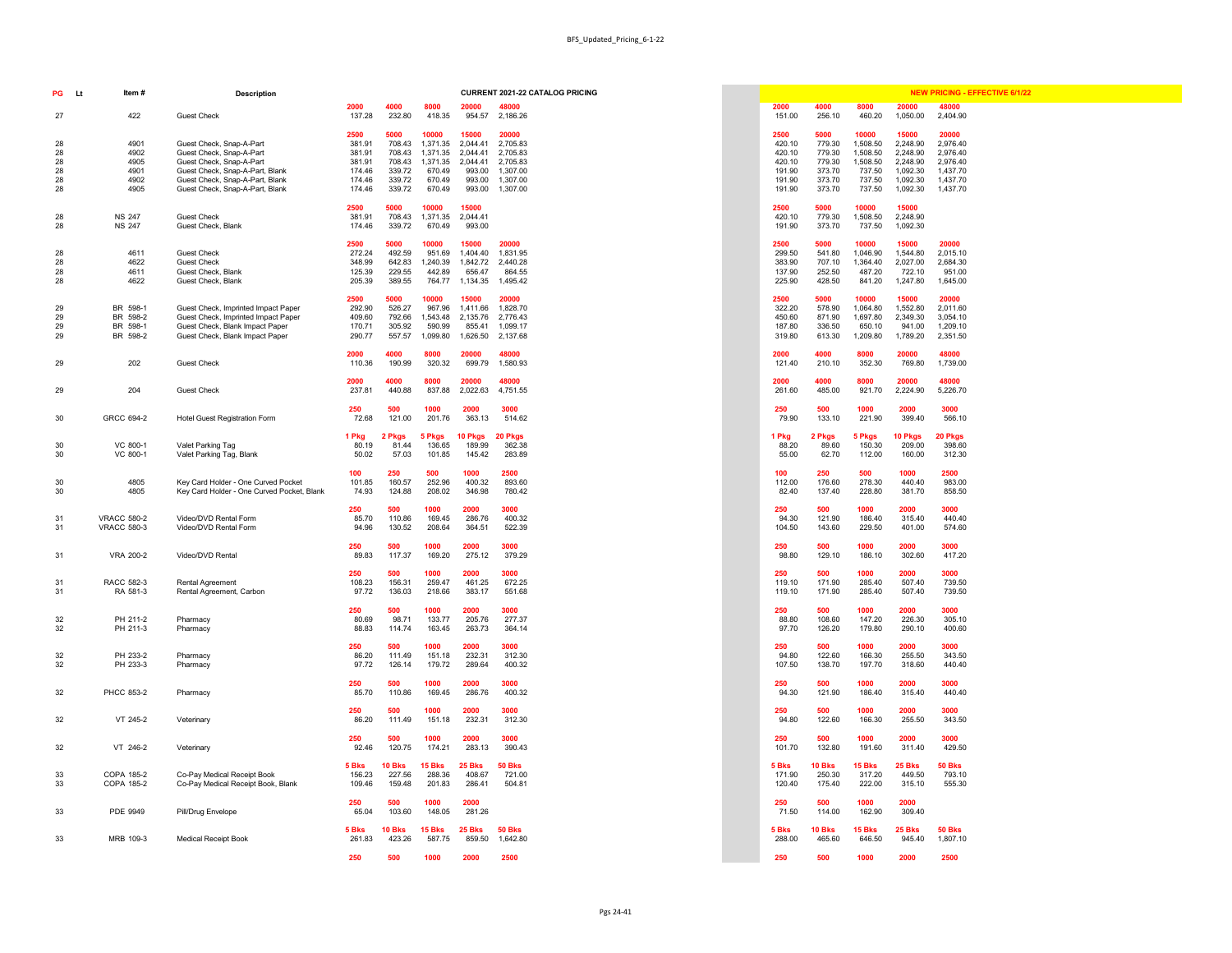|                               | <b>CURRENT 2021-22 CATALOG PRICING</b> |                                    |                                    |                                        |                    |                     |                     |                     |                     |  |                                   |                                   |                                    |                                    | <b>NEW PRICING - EFFECTIVE 6/1/22</b>  |                    |                     |                     |                     |                     |
|-------------------------------|----------------------------------------|------------------------------------|------------------------------------|----------------------------------------|--------------------|---------------------|---------------------|---------------------|---------------------|--|-----------------------------------|-----------------------------------|------------------------------------|------------------------------------|----------------------------------------|--------------------|---------------------|---------------------|---------------------|---------------------|
| 84.95<br>56.78                | 112.62<br>81.07                        | 138.91<br>99.34                    | 264.73<br>195.25                   | 329.33<br>243.32                       |                    |                     |                     |                     |                     |  | 93.40<br>62.50                    | 123.90<br>89.20                   | 152.80<br>109.30                   | 291.20<br>214.80                   | 362.30<br>267.70                       |                    |                     |                     |                     |                     |
| 50<br>52.52<br>24.35          | 500<br>66.17<br>34.87                  | 1000<br>80.69<br>40.88             | 2000<br>146.42<br>76.93            | 2500<br>180.39<br>94.21                |                    |                     |                     |                     |                     |  | 250<br>57.80<br>26.80             | 500<br>72.80<br>38.40             | 1000<br>88.80<br>45.00             | 2000<br>161.10<br>84.60            | 2500<br>198.40<br>103.60               |                    |                     |                     |                     |                     |
| 00<br>69.42<br>38.75          | 200<br>105.60<br>74.18                 | 500<br>201.00<br>172.46            | 1000<br>331.71<br>317.19           |                                        |                    |                     |                     |                     |                     |  | 100<br>76.40<br>42.60             | 200<br>116.20<br>81.60            | 500<br>221.10<br>189.70            | 1000<br>364.90<br>348.90           |                                        |                    |                     |                     |                     |                     |
| 50<br>22.85                   | 500<br>32.86                           | 1000<br>38.50                      | 2000<br>72.55                      | 2500<br>88.83                          |                    |                     |                     |                     |                     |  | 250<br>25.10                      | 500<br>36.20                      | 1000<br>42.30                      | 2000<br>79.80                      | 2500<br>97.70                          |                    |                     |                     |                     |                     |
| 00<br>19.25                   | 1000<br>140.91                         | 2000<br>272.99                     | 3000<br>362.13                     | 5000<br>550.68                         |                    |                     |                     |                     |                     |  | 500<br>131.20                     | 1000<br>155.00                    | 2000<br>300.30                     | 3000<br>398.30                     | 5000<br>605.70                         |                    |                     |                     |                     |                     |
| 00<br>32.27<br>08.73          | 1000<br>171.58<br>131.14               | 2000<br>328.20<br>260.35           | 3000<br>482.57<br>390.43           | 5000<br>776.53<br>621.54               |                    |                     |                     |                     |                     |  | 500<br>145.50<br>119.60           | 1000<br>188.70<br>144.30          | 2000<br>361.00<br>286.40           | 3000<br>530.80<br>429.50           | 5000<br>854.20<br>683.70               |                    |                     |                     |                     |                     |
| 00<br>16.12<br>93.96          | 1000<br>154.43<br>122.13               | 2000<br>298.28<br>232.30           | 3000<br>434.87<br>338.22           | 5000<br>685.39<br>531.78               |                    |                     |                     |                     |                     |  | 500<br>127.70<br>103.40           | 1000<br>169.90<br>134.30          | 2000<br>328.10<br>255.50           | 3000<br>478.40<br>372.00           | 5000<br>753.90<br>585.00               |                    |                     |                     |                     |                     |
| 4<br>17.58<br>17.58           | 8<br>10.83<br>10.83                    | 12<br>8.67<br>8.67                 | 16<br>7.52<br>7.52                 | 20<br>7.22<br>7.22                     | 40<br>6.32<br>6.32 | 80<br>6.20<br>6.20  | 120<br>6.08<br>6.08 | 160<br>5.96<br>5.96 | 200<br>5.66<br>5.66 |  | 4<br>19.30<br>19.30               | 8<br>11.90<br>11.90               | 12<br>9.50<br>9.50                 | 16<br>8.30<br>8.30                 | 20<br>7.90<br>7.90                     | 40<br>7.00<br>7.00 | 80<br>6.80<br>6.80  | 120<br>6.70<br>6.70 | 160<br>6.60<br>6.60 | 200<br>6.20<br>6.20 |
| 8<br>14.08<br>14.08           | 16<br>9.81<br>9.81                     | 24<br>9.39<br>9.39                 | 32<br>9.03<br>9.03                 | 40<br>8.19<br>8.19                     | 80<br>7.89<br>7.89 | 120<br>7.58<br>7.58 | 180<br>7.52<br>7.52 | 240<br>7.46<br>7.46 | 300<br>7.34<br>7.34 |  | 8<br>15.50<br>15.50               | 16 <sup>1</sup><br>10.80<br>10.80 | 24<br>10.30<br>10.30               | 32<br>9.90<br>9.90                 | 40<br>9.00<br>9.00                     | 80<br>8.70<br>8.70 | 120<br>8.30<br>8.30 | 180<br>8.30<br>8.30 | 240<br>8.20<br>8.20 | 300<br>8.10<br>8.10 |
| 25<br>51.77<br>33.62          | 50<br>62.54<br>47.39                   | 100<br>94.59<br>80.94              | 150<br>137.28<br>118.75            | 200<br>176.84<br>152.43                |                    |                     |                     |                     |                     |  | 25<br>56.90<br>37.00              | 50<br>68.80<br>52.10              | 100<br>104.00<br>89.00             | 150<br>151.00<br>130.60            | 200<br>194.50<br>167.70                |                    |                     |                     |                     |                     |
| 00<br>57.03                   | 1000<br>81.44                          | 2000<br>143.29                     | 3000<br>204.38                     |                                        |                    |                     |                     |                     |                     |  | 500<br>62.70                      | 1000<br>89.60                     | 2000<br>157.60                     | 3000<br>224.80                     |                                        |                    |                     |                     |                     |                     |
| 000<br>:37.81<br>91.86        | 5000<br>1,162.77<br>913.13             | 10000<br>2,311.21<br>1,722.15      |                                    |                                        |                    |                     |                     |                     |                     |  | 1000<br>261.60<br>211.10          | 5000<br>1,279.00<br>1,004.40      | 10000<br>2,542.30<br>1,894.40      |                                    |                                        |                    |                     |                     |                     |                     |
| Pkg<br>67.04<br>51.77         | 2 Pkgs<br>122.13<br>91.33              | 5 Pkgs<br>270.74<br>194.42         | <b>10 Pkgs</b><br>434.50<br>320.07 |                                        |                    |                     |                     |                     |                     |  | 1 Pkg<br>73.70<br>56.90           | 2 Pkgs<br>134.30<br>100.50        | 5 Pkgs<br>297.80<br>213.90         | 10 Pkgs<br>477.90<br>352.10        |                                        |                    |                     |                     |                     |                     |
| 50<br>98.97                   | 500<br>144.67                          | 1000<br>244.20                     | 2000<br>441.01                     | 3000<br>638.44                         |                    |                     |                     |                     |                     |  | 250<br>108.90                     | 500<br>159.10                     | 1000<br>268.60                     | 2000<br>485.10                     | 3000<br>702.30                         |                    |                     |                     |                     |                     |
| Pkg<br>11.86<br>92.33         | 2 Pkgs<br>184.85<br>155.56             | 5 Pkgs<br>405.20<br>348.49         | 10 Pkgs<br>713.31<br>632.18        | 20 Pkgs<br>1,232.00<br>1,134.85        |                    |                     |                     |                     |                     |  | 1 Pkg<br>123.10<br>101.60         | 2 Pkgs<br>203.30<br>171.10        | 5 Pkgs<br>445.70<br>383.30         | <b>10 Pkgs</b><br>784.60<br>695.40 | 20 Pkgs<br>1,355.20<br>1,248.30        |                    |                     |                     |                     |                     |
| 50<br>69.17                   | 500<br>101.10                          | 1000<br>170.96                     | 2000<br>308.80                     | 3000<br>447.02                         |                    |                     |                     |                     |                     |  | 250<br>76.10                      | 500<br>111.20                     | 1000<br>188.10                     | 2000<br>339.70                     | 3000<br>491.70                         |                    |                     |                     |                     |                     |
| 50<br>41.91<br>13.24<br>41.91 | 500<br>223.67<br>165.57<br>223.67      | 1000<br>393.43<br>279.50<br>393.43 | 2000<br>733.34<br>504.36<br>733.34 | 3000<br>1,080.39<br>730.21<br>1,080.39 |                    |                     |                     |                     |                     |  | 250<br>156.10<br>124.60<br>156.10 | 500<br>246.00<br>182.10<br>246.00 | 1000<br>432.80<br>307.50<br>432.80 | 2000<br>806.70<br>554.80<br>806.70 | 3000<br>1,188.40<br>803.20<br>1,188.40 |                    |                     |                     |                     |                     |
| 50<br>41.41                   | 500<br>221.54                          | 1000<br>389.80                     | 2000<br>726.21                     | 3000<br>1,068.62                       |                    |                     |                     |                     |                     |  | 250<br>155.60                     | 500<br>243.70                     | 1000<br>428.80                     | 2000<br>798.80                     | 3000<br>1,175.50                       |                    |                     |                     |                     |                     |
| <b>Bks</b><br>51.43           | 15 Bks<br>198.63                       | 25 Bks<br>320.19                   | 50 Bks<br>505.23                   | <b>100 Bks</b><br>968.71               |                    |                     |                     |                     |                     |  | <b>10 Bks</b><br>166.60           | <b>15 Bks</b><br>218.50           | <b>25 Bks</b><br>352.20            | <b>50 Bks</b><br>555.80            | <b>100 Bks</b><br>1,065.60             |                    |                     |                     |                     |                     |
| 50<br>13.24                   | 500<br>165.57                          | 1000<br>279.50                     | 2000<br>504.36                     | 3000<br>730.21                         |                    |                     |                     |                     |                     |  | 250<br>124.60                     | 500<br>182.10                     | 1000<br>307.50                     | 2000<br>554.80                     | 3000<br>803.20                         |                    |                     |                     |                     |                     |
| 50<br>41.91                   | 500<br>223.67                          | 1000<br>393.43                     | 2000<br>733.34                     | 3000<br>1,080.39                       |                    |                     |                     |                     |                     |  | 250<br>156.10                     | 500<br>246.00                     | 1000<br>432.80                     | 2000<br>806.70                     | 3000<br>1,188.40                       |                    |                     |                     |                     |                     |
| 50<br>08.23                   | 500<br>156.31                          | 1000<br>259.47                     | 2000<br>461.29                     | 3000<br>672.25                         |                    |                     |                     |                     |                     |  | 250<br>119.10                     | 500<br>171.90                     | 1000<br>285.40                     | 2000<br>507.40                     | 3000<br>739.50                         |                    |                     |                     |                     |                     |
| ach<br>42.75<br><b>GE EA</b>  |                                        |                                    |                                    |                                        |                    |                     |                     |                     |                     |  | Each<br>47.00<br>70.40            |                                   |                                    |                                    |                                        |                    |                     |                     |                     |                     |

| PG<br><b>Lt</b> | ltem #                                 | <b>Description</b>                                                                          |                                   |                                   |                                    |                                    | <b>CURRENT 2021-22 CATALOG PRICING</b> |                    |                     |                     |                     |                     |                                   |                                   |                                    |                                    |                                        | <b>NEW PRICING - EFFECTIVE 6/1/22</b> |                     |                     |                     |                     |
|-----------------|----------------------------------------|---------------------------------------------------------------------------------------------|-----------------------------------|-----------------------------------|------------------------------------|------------------------------------|----------------------------------------|--------------------|---------------------|---------------------|---------------------|---------------------|-----------------------------------|-----------------------------------|------------------------------------|------------------------------------|----------------------------------------|---------------------------------------|---------------------|---------------------|---------------------|---------------------|
| 34<br>34        | MCF 387-2<br>MCF 387-2                 | CMS-1500 Claim Form - Snap-A-Part<br>CMS-1500 Claim Form - Snap-A-Part, Blank               | 84.95<br>56.78                    | 112.62<br>81.07                   | 138.91<br>99.34                    | 264.73<br>195.25                   | 329.33<br>243.32                       |                    |                     |                     |                     |                     | 93.40<br>62.50                    | 123.90<br>89.20                   | 152.80<br>109.30                   | 291.20<br>214.80                   | 362.30<br>267.70                       |                                       |                     |                     |                     |                     |
| 34<br>34        | MCF 387-1<br>MCF 387-1                 | CMS-1500 Claim Form - Laser<br>CMS-1500 Claim Form - Laser, Blank                           | 250<br>52.52<br>24.35             | 500<br>66.17<br>34.87             | 1000<br>80.69<br>40.88             | 2000<br>146.42<br>76.93            | 2500<br>180.39<br>94.21                |                    |                     |                     |                     |                     | 250<br>57.80<br>26.80             | 500<br>72.80<br>38.40             | 1000<br>88.80<br>45.00             | 2000<br>161.10<br>84.60            | 2500<br>198.40<br>103.60               |                                       |                     |                     |                     |                     |
| 34<br>34        | <b>ENV 9961</b><br><b>ENV 9961</b>     | Large Claim Form Envelope<br>Large Claim Form Envelope, Blank                               | 100<br>69.42<br>38.75             | 200<br>105.60<br>74.18            | 500<br>201.00<br>172.46            | 1000<br>331.71<br>317.19           |                                        |                    |                     |                     |                     |                     | 100<br>76.40<br>42.60             | 200<br>116.20<br>81.60            | 500<br>221.10<br>189.70            | 1000<br>364.90<br>348.90           |                                        |                                       |                     |                     |                     |                     |
| 34              | MCF 389-1                              | UB-04, CMS-1450 Claim Forms                                                                 | 250<br>22.85                      | 500<br>32.86                      | 1000<br>38.50                      | 2000<br>72.55                      | 2500<br>88.83                          |                    |                     |                     |                     |                     | 250<br>25.10                      | 500<br>36.20                      | 1000<br>42.30                      | 2000<br>79.80                      | 2500<br>97.70                          |                                       |                     |                     |                     |                     |
| 35              | <b>ENV 9960</b>                        | <b>Small Claim Form Envelope</b>                                                            | 500<br>119.25                     | 1000<br>140.91                    | 2000<br>272.99                     | 3000<br>362.13                     | 5000<br>550.68                         |                    |                     |                     |                     |                     | 500<br>131.20                     | 1000<br>155.00                    | 2000<br>300.30                     | 3000<br>398.30                     | 5000<br>605.70                         |                                       |                     |                     |                     |                     |
| 35<br>35        | <b>ENV 9968</b><br><b>ENV 9968</b>     | <b>Small Claim Form Envelope</b><br>Small Claim Form Envelope, Blank                        | 500<br>132.27<br>108.73           | 1000<br>171.58<br>131.14          | 2000<br>328.20<br>260.35           | 3000<br>482.57<br>390.43           | 5000<br>776.53<br>621.54               |                    |                     |                     |                     |                     | 500<br>145.50<br>119.60           | 1000<br>188.70<br>144.30          | 2000<br>361.00<br>286.40           | 3000<br>530.80<br>429.50           | 5000<br>854.20<br>683.70               |                                       |                     |                     |                     |                     |
| 35<br>35        | <b>ENV 9969</b><br><b>ENV 9969</b>     | <b>Small Claim Form Envelope</b><br>Small Claim Form Envelope, Blank                        | 500<br>116.12<br>93.96            | 1000<br>154.43<br>122.13          | 2000<br>298.28<br>232.30           | 3000<br>434.87<br>338.22           | 5000<br>685.39<br>531.78               |                    |                     |                     |                     |                     | 500<br>127.70<br>103.40           | 1000<br>169.90<br>134.30          | 2000<br>328.10<br>255.50           | 3000<br>478.40<br>372.00           | 5000<br>753.90<br>585.00               |                                       |                     |                     |                     |                     |
| 35<br>35        | PP 2600-1<br>PP 2601-1                 | One Part Prescription Form Pad<br>One Part Prescription Form Pad                            | 17.58<br>17.58                    | 10.83<br>10.83                    | 12<br>8.67<br>8.67                 | 16<br>7.52<br>7.52                 | 20<br>7.22<br>7.22                     | 40<br>6.32<br>6.32 | 80<br>6.20<br>6.20  | 120<br>6.08<br>6.08 | 160<br>5.96<br>5.96 | 200<br>5.66<br>5.66 | 19.30<br>19.30                    | 8<br>11.90<br>11.90               | 12<br>9.50<br>9.50                 | 16 <sup>1</sup><br>8.30<br>8.30    | 20<br>7.90<br>7.90                     | 40<br>7.00<br>7.00                    | 80<br>6.80<br>6.80  | 120<br>6.70<br>6.70 | 160<br>6.60<br>6.60 | 200<br>6.20<br>6.20 |
| 35<br>35        | PP 2602-2<br>PP 2603-2                 | Two Part Prescription Form Books<br>Two Part Prescription Form Books                        | 14.08<br>14.08                    | 16<br>9.81<br>9.81                | 24<br>9.39<br>9.39                 | 32<br>9.03<br>9.03                 | 40<br>8.19<br>8.19                     | 80<br>7.89<br>7.89 | 120<br>7.58<br>7.58 | 180<br>7.52<br>7.52 | 240<br>7.46<br>7.46 | 300<br>7.34<br>7.34 | 15.50<br>15.50                    | 16<br>10.80<br>10.80              | 24<br>10.30<br>10.30               | 32 <sub>2</sub><br>9.90<br>9.90    | 40<br>9.00<br>9.00                     | 80<br>8.70<br>8.70                    | 120<br>8.30<br>8.30 | 180<br>8.30<br>8.30 | 240<br>8.20<br>8.20 | 300<br>8.10<br>8.10 |
| 36<br>36        | HR 370-2<br>HR 370-2                   | <b>Application for Employment</b><br>Application for Employment, Blank                      | 25<br>51.77<br>33.62              | 50<br>62.54<br>47.39              | 100<br>94.59<br>80.94              | 150<br>137.28<br>118.75            | 200<br>176.84<br>152.43                |                    |                     |                     |                     |                     | 25<br>56.90<br>37.00              | 50<br>68.80<br>52.10              | 100<br>104.00<br>89.00             | 150<br>151.00<br>130.60            | 200<br>194.50<br>167.70                |                                       |                     |                     |                     |                     |
| 36              | TC 5031                                | <b>Time Card</b>                                                                            | 500<br>57.03                      | 81.44                             | 2000<br>143.29                     | 3000<br>204.38                     |                                        |                    |                     |                     |                     |                     | 500<br>62.70                      | 1000<br>89.60                     | 2000<br>157.60                     | 3000<br>224.80                     |                                        |                                       |                     |                     |                     |                     |
| 36<br>36        | DTJ 430-3<br>DTJ 431-3                 | Snap-A-Part, Daily Time / Job Ticket<br>Snap-A-Part, Daily Time / Job Ticket                | 1000<br>237.81<br>191.86          | 5000<br>1,162.77<br>913.13        | 10000<br>2,311.21<br>1,722.15      |                                    |                                        |                    |                     |                     |                     |                     | 1000<br>261.60<br>211.10          | 5000<br>1,279.00<br>1,004.40      | 10000<br>2,542.30<br>1,894.40      |                                    |                                        |                                       |                     |                     |                     |                     |
| 37<br>37        | AC 370-1<br>AC 370-1                   | Attendance Calendar<br>Attendance Calendar                                                  | 1 Pkg<br>67.04<br>51.77           | 2 Pkgs<br>122.13<br>91.33         | 5 Pkgs<br>270.74<br>194.42         | <b>10 Pkgs</b><br>434.50<br>320.07 |                                        |                    |                     |                     |                     |                     | 1 Pkg<br>73.70<br>56.90           | 2 Pkgs<br>134.30<br>100.50        | 5 Pkgs<br>297.80<br>213.90         | <b>10 Pkgs</b><br>477.90<br>352.10 |                                        |                                       |                     |                     |                     |                     |
| 37              | <b>HRCC 365-2</b>                      | <b>Corrective Action Warning Notice</b>                                                     | 250<br>98.97                      | 500<br>144.67                     | 1000<br>244.20                     | 2000<br>441.01                     | 3000<br>638.44                         |                    |                     |                     |                     |                     | 250<br>108.90                     | 500<br>159.10                     | 1000<br>268.60                     | 2000<br>485.10                     | 3000<br>702.30                         |                                       |                     |                     |                     |                     |
| 37<br>37        | CDCC 374-5<br>CDCC 374-5               | Corrective Discipline Form<br>Corrective Discipline Form, Blank                             | 1 Pkg<br>111.86<br>92.33          | 2 Pkgs<br>184.85<br>155.56        | 5 Pkgs<br>405.20<br>348.49         | <b>10 Pkgs</b><br>713.31<br>632.18 | 20 Pkgs<br>1,232.00<br>1,134.85        |                    |                     |                     |                     |                     | 1 Pkg<br>123.10<br>101.60         | 2 Pkgs<br>203.30<br>171.10        | 5 Pkgs<br>445.70<br>383.30         | <b>10 Pkgs</b><br>784.60<br>695.40 | 20 Pkgs<br>1,355.20<br>1,248.30        |                                       |                     |                     |                     |                     |
| 37              | <b>TERCC 363-2</b>                     | <b>Travel Expense Report</b>                                                                | 250<br>69.17                      | 500<br>101.10                     | 1000<br>170.96                     | 2000<br>308.80                     | 3000<br>447.02                         |                    |                     |                     |                     |                     | 250<br>76.10                      | 500<br>111.20                     | 1000<br>188.10                     | 2000<br>339.70                     | 3000<br>491.70                         |                                       |                     |                     |                     |                     |
| 38<br>38<br>38  | PACC 692-3<br>PACC 693-2<br>PACC 693-3 | Proposal & Acceptance, California version<br>Proposal & Acceptance<br>Proposal & Acceptance | 250<br>141.91<br>113.24<br>141.91 | 500<br>223.67<br>165.57<br>223.67 | 1000<br>393.43<br>279.50<br>393.43 | 2000<br>733.34<br>504.36<br>733.34 | 3000<br>1,080.39<br>730.21<br>1,080.39 |                    |                     |                     |                     |                     | 250<br>156.10<br>124.60<br>156.10 | 500<br>246.00<br>182.10<br>246.00 | 1000<br>432.80<br>307.50<br>432.80 | 2000<br>806.70<br>554.80<br>806.70 | 3000<br>1,188.40<br>803.20<br>1,188.40 |                                       |                     |                     |                     |                     |
| 38              | QFCC 691-3                             | <b>Quotation Form</b>                                                                       | 250<br>141.41                     | 500<br>221.54                     | 1000<br>389.80                     | 2000<br>726.21                     | 3000<br>1,068.62                       |                    |                     |                     |                     |                     | 250<br>155.60                     | 500<br>243.70                     | 1000<br>428.80                     | 2000<br>798.80                     | 3000<br>1,175.50                       |                                       |                     |                     |                     |                     |
| 38              | MLR 113-2                              | <b>Materials Labor Record</b>                                                               | <b>10 Bks</b><br>151.43           | 15 Bks<br>198.63                  | <b>25 Bks</b><br>320.19            | 50 Bks<br>505.23                   | <b>100 Bks</b><br>968.71               |                    |                     |                     |                     |                     | <b>10 Bks</b><br>166.60           | <b>15 Bks</b><br>218.50           | <b>25 Bks</b><br>352.20            | <b>50 Bks</b><br>555.80            | <b>100 Bks</b><br>1,065.60             |                                       |                     |                     |                     |                     |
| 39              | LT 584-2                               | Letter of Transmittal                                                                       | 250<br>113.24                     | 500<br>165.57                     | 1000<br>279.50                     | 2000<br>504.36                     | 3000<br>730.21                         |                    |                     |                     |                     |                     | 250<br>124.60                     | 500<br>182.10                     | 1000<br>307.50                     | 2000<br>554.80                     | 3000<br>803.20                         |                                       |                     |                     |                     |                     |
| 39              | CO 696-3                               | Change Order Form                                                                           | 250<br>141.91                     | 500<br>223.67                     | 1000<br>393.43                     | 2000<br>733.34                     | 3000<br>1,080.39                       |                    |                     |                     |                     |                     | 250<br>156.10                     | 500<br>246.00                     | 1000<br>432.80                     | 2000<br>806.70                     | 3000<br>1,188.40                       |                                       |                     |                     |                     |                     |
| 39              | COCC 583-3                             | <b>Change Order Form</b>                                                                    | 250<br>108.23                     | 500<br>156.31                     | 1000<br>259.47                     | 2000<br>461.29                     | 3000<br>672.25                         |                    |                     |                     |                     |                     | 250<br>119.10                     | 500<br>171.90                     | 1000<br>285.40                     | 2000<br>507.40                     | 3000<br>739.50                         |                                       |                     |                     |                     |                     |
| 39<br>39<br>39  | FH 9977<br>FH 9979<br>FH 9980          | Forms Holder, Top<br>Forms Holder, Top<br>Forms Holder, Side                                | Each<br>42.75<br>65.54<br>66.67   |                                   |                                    |                                    |                                        |                    |                     |                     |                     |                     | Each<br>47.00<br>72.10<br>73.30   |                                   |                                    |                                    |                                        |                                       |                     |                     |                     |                     |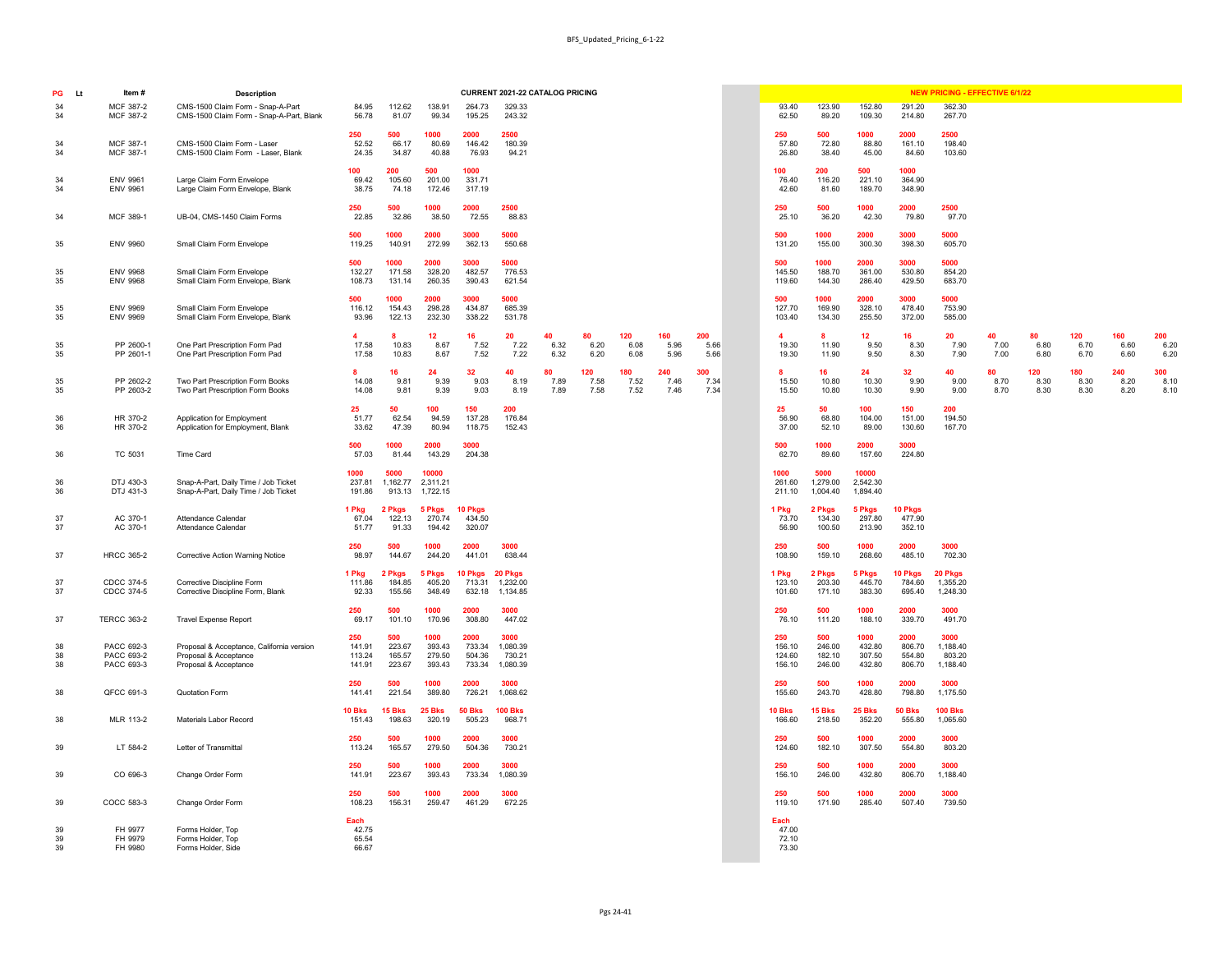|               |               |                |                | <b>CURRENT 2021-22 CATALOG PRICING</b> |               |               |                |                | <b>NEW PRICING - EFFECTIVE 6/1/22</b> |
|---------------|---------------|----------------|----------------|----------------------------------------|---------------|---------------|----------------|----------------|---------------------------------------|
| 250<br>124.13 | 500<br>195.62 | 1000<br>344.10 | 2000<br>641.07 | 3000<br>944.55                         | 250<br>136.50 | 500<br>215.20 | 1000<br>378.50 | 2000<br>705.20 | 3000<br>1,039.00                      |
| 250<br>142.29 | 500<br>231.05 | 1000<br>409.96 | 2000<br>785.93 | 3000<br>1,163.02                       | 250<br>156.50 | 500<br>254.20 | 1000<br>451.00 | 2000<br>864.50 | 3000<br>1,279.30                      |
| 250<br>124.13 | 500<br>195.62 | 1000<br>344.10 | 2000<br>641.07 | 3000<br>944.55                         | 250<br>136.50 | 500<br>215.20 | 1000<br>378.50 | 2000<br>705.20 | 3000<br>1,039.00                      |
| 250           | 500           | 1000           | 2000           | 3000                                   | 250           | 500           | 1000           | 2000           | 3000                                  |
| 141.41        | 212.21        | 358.75         | 667.36         | 979.61                                 | 155.60        | 233.40        | 394.60         | 734.10         | 1,077.60                              |
| 119.38        | 201.76        | 352.62         | 647.08         | 949.31                                 | 155.60        | 233.40        | 394.60         | 734.10         | 1,077.60                              |
| 250           | 500           | 1000           | 2000           | 3000                                   | 250           | 500           | 1000           | 2000           | 3000                                  |
| 108.23        | 156.31        | 259.47         | 461.29         | 672.25                                 | 119.10        | 171.90        | 285.40         | 507.40         | 739.50                                |
| 97.72         | 136.03        | 218.66         | 383.17         | 551.67                                 | 119.10        | 171.90        | 285.40         | 507.40         | 739.50                                |
| 250           | 500           | 1000           | 2000           | 3000                                   | 250           | 500           | 1000           | 2000           | 3000                                  |
| 138.91        | 207.51        | 349.11         | 649.21         | 952.06                                 | 152.80        | 228.30        | 384.00         | 714.10         | 1,047.30                              |
| 129.02        | 197.50        | 342.73         | 628.93         | 921.77                                 | 152.80        | 228.30        | 384.00         | 714.10         | 1,047.30                              |

| PG       | Item #<br>Lt                    | <b>Description</b>                                            |                         |                         |                          |                          | <b>CURRENT 2021-22 CATALOG PRICING</b> |                         |                         |                          |                          | <b>NEW PRICING - EFFECTIVE 6/1/22</b> |
|----------|---------------------------------|---------------------------------------------------------------|-------------------------|-------------------------|--------------------------|--------------------------|----------------------------------------|-------------------------|-------------------------|--------------------------|--------------------------|---------------------------------------|
| 40       | <b>FPCC 766-3</b>               | <b>Flooring Proposal</b>                                      | 250<br>124.13           | 500<br>195.62           | 1000<br>344.10           | 2000<br>641.07           | 3000<br>944.55                         | 250<br>136.50           | 500<br>215.20           | 1000<br>378.50           | 2000<br>705.20           | 3000<br>1,039.00                      |
| 40       | <b>KBWCC 871-3</b>              | Kitchen / Bath Work Order-Estimate                            | 250<br>142.29           | 500<br>231.05           | 1000<br>409.96           | 2000<br>785.93           | 3000<br>1,163.02                       | 250<br>156.50           | 500<br>254.20           | 1000<br>451.00           | 2000<br>864.50           | 3000<br>1,279.30                      |
| 40       | <b>KBPCC 867-3</b>              | Kitchen / Bath Proposal                                       | 250<br>124.13           | 500<br>195.62           | 1000<br>344.10           | 2000<br>641.07           | 3000<br>944.55                         | 250<br>136.50           | 500<br>215.20           | 1000<br>378.50           | 2000<br>705.20           | 3000<br>1,039.00                      |
| 41<br>41 | <b>TVRCC 569-4</b><br>TVR 669-4 | <b>Repair Estimate Order</b><br>Repair Estimate Order, Carbon | 250<br>141.41<br>119.38 | 500<br>212.21<br>201.76 | 1000<br>358.75<br>352.62 | 2000<br>667.36<br>647.08 | 3000<br>979.61<br>949.31               | 250<br>155.60<br>155.60 | 500<br>233.40<br>233.40 | 1000<br>394.60<br>394.60 | 2000<br>734.10<br>734.10 | 3000<br>1,077.60<br>1,077.60          |
| 41<br>41 | <b>GROCC 563-3</b><br>GRO 663-3 | General Repair Order<br>General Repair Order, Carbon          | 250<br>108.23<br>97.72  | 500<br>156.31<br>136.03 | 1000<br>259.47<br>218.66 | 2000<br>461.29<br>383.17 | 3000<br>672.25<br>551.67               | 250<br>119.10<br>119.10 | 500<br>171.90<br>171.90 | 1000<br>285.40<br>285.40 | 2000<br>507.40<br>507.40 | 3000<br>739.50<br>739.50              |
| 41<br>41 | <b>APRCC 567-4</b><br>APR 667-4 | Appliance Repair Order<br>Appliance Repair Order, Carbon      | 250<br>138.91<br>129.02 | 500<br>207.51<br>197.50 | 1000<br>349.11<br>342.73 | 2000<br>649.21<br>628.93 | 3000<br>952.06<br>921.77               | 250<br>152.80<br>152.80 | 500<br>228.30<br>228.30 | 1000<br>384.00<br>384.00 | 2000<br>714.10<br>714.10 | 3000<br>1,047.30<br>1,047.30          |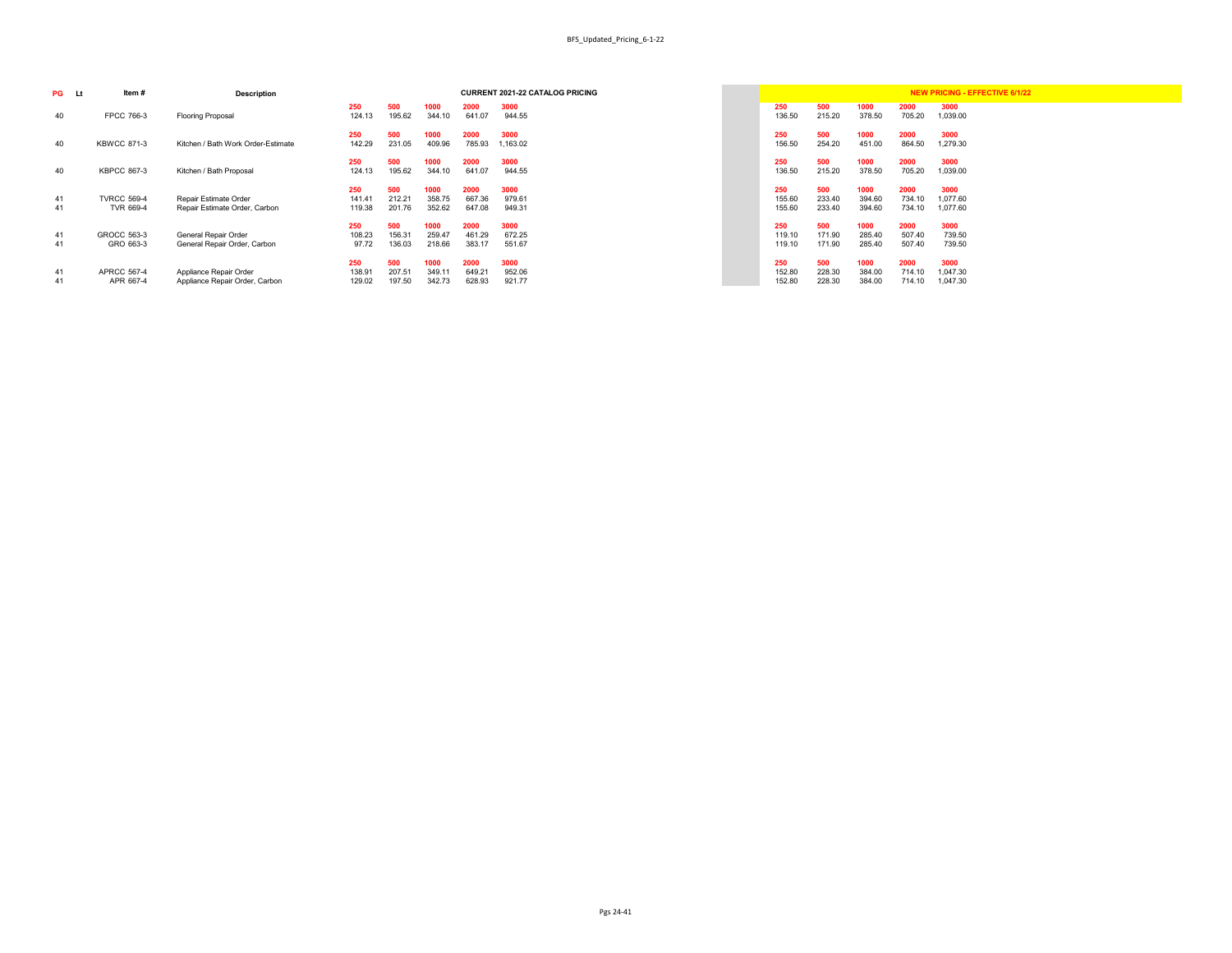| <b>PG</b> Lt               | Item#<br><b>Description</b>                                                                                                                                                                                                                                           |                                                   |                                                        |                                                        |                                                         | <b>CURRENT 2021-22 CATALOG PRICING</b> |                                                        |                                                        |                                                        |                                                         | <b>NEW PRICING - EFFECTIVE 6/1/22</b> |
|----------------------------|-----------------------------------------------------------------------------------------------------------------------------------------------------------------------------------------------------------------------------------------------------------------------|---------------------------------------------------|--------------------------------------------------------|--------------------------------------------------------|---------------------------------------------------------|----------------------------------------|--------------------------------------------------------|--------------------------------------------------------|--------------------------------------------------------|---------------------------------------------------------|---------------------------------------|
| 42<br>42                   | WOICC 890-3 Glass Work Order / Invoice<br>WOICC 890-4 Glass Work Order / Invoice                                                                                                                                                                                      | 250<br>97.21<br>116.47                            | 500<br>140.43<br>174.50                                | 1000<br>232.15<br>293.32                               | 2000<br>413.81<br>545.27                                | 3000<br>599.92<br>800.12               | 250<br>106.90<br>128.10                                | 500<br>154.50<br>191.90                                | 1000<br>255.40<br>322.60                               | 2000<br>455.20<br>599.80                                | 3000<br>659.90<br>880.10              |
| 42<br>42                   | JWOCC 862-3 Work Order / Invoice<br>JWO 861-3 Work Order / Invoice, Carbon                                                                                                                                                                                            | 250<br>142.29<br>132.52                           | 500<br>231.05<br>205.14                                | 1000<br>409.96<br>357.75                               | 2000<br>785.93<br>661.23                                | 3000<br>1,163.02<br>969.34             | 250<br>156.50<br>156.50                                | 500<br>254.20<br>254.20                                | 1000<br>451.00<br>451.00                               | 2000<br>864.50<br>864.50                                | 3000<br>1,279.30<br>1,279.30          |
| 42                         | PSCC 895-3 Pool Services Work Order / Invoice                                                                                                                                                                                                                         | 250<br>135.53                                     | 500<br>220.03                                          | 1000<br>390.18                                         | 2000<br>748.37                                          | 3000<br>1,107.81                       | 250<br>149.10                                          | 500<br>242.00                                          | 1000<br>429.20                                         | 2000<br>823.20                                          | 3000<br>1,218.60                      |
| 43                         | PLBCC 665-3 Plumbing Form                                                                                                                                                                                                                                             | 250<br>142.29                                     | 500<br>231.05                                          | 1000<br>409.96                                         | 2000<br>785.93                                          | 3000<br>1,163.02                       | 250<br>156.50                                          | 500<br>254.20                                          | 1000<br>451.00                                         | 2000<br>864.50                                          | 3000<br>1,279.30                      |
| 43                         | PLBCC 955-3 Plumbing Form                                                                                                                                                                                                                                             | 250<br>142.29                                     | 500<br>231.05                                          | 1000<br>409.96                                         | 2000<br>785.93                                          | 3000<br>1,163.02                       | 250<br>156.50                                          | 500<br>254.20                                          | 1000<br>451.00                                         | 2000<br>864.50                                          | 3000<br>1,279.30                      |
| 43                         | ELCC 798-3 Electrical Form                                                                                                                                                                                                                                            | 250<br>142.29                                     | 500<br>231.05                                          | 1000<br>409.96                                         | 2000<br>785.93                                          | 3000<br>1,163.02                       | 250<br>156.50                                          | 500<br>254.20                                          | 1000<br>451.00                                         | 2000<br>864.50                                          | 3000<br>1,279.30                      |
| 44<br>44                   | WOCC 632-3 Work Order<br>WO 662-3 Work Order, Carbon                                                                                                                                                                                                                  | 250<br>142.29<br>132.52                           | 500<br>231.05<br>205.14                                | 1000<br>409.96<br>357.75                               | 2000<br>785.93<br>661.23                                | 3000<br>1,163.02<br>969.34             | 250<br>156.50<br>145.80                                | 500<br>254.20<br>225.60                                | 1000<br>451.00<br>393.50                               | 2000<br>864.50<br>727.40                                | 3000<br>1,279.30<br>1,066.30          |
| 44<br>44                   | JWOCC 870-3 Work Order<br>JWO 860-3 Work Order, Carbon                                                                                                                                                                                                                | 250<br>101.10<br>97.72                            | 500<br>146.04<br>136.03                                | 1000<br>241.44<br>218.66                               | 2000<br>430.37<br>383.17                                | 3000<br>623.92<br>551.68               | 250<br>111.20<br>111.20                                | 500<br>160.60<br>160.60                                | 1000<br>265.60<br>265.60                               | 2000<br>473.40<br>473.40                                | 3000<br>686.30<br>686.30              |
| 45<br>45                   | SWO 207-2 Service Work Order<br>SWO 207-3 Service Work Order                                                                                                                                                                                                          | 250<br>89.83<br>101.60                            | 500<br>117.37<br>140.66                                | 1000<br>165.45<br>215.28                               | 2000<br>275.12<br>364.51                                | 3000<br>379.41<br>520.26               | 250<br>98.80<br>111.80                                 | 500<br>129.10<br>154.70                                | 1000<br>182.00<br>236.80                               | 2000<br>302.60<br>401.00                                | 3000<br>417.40<br>572.30              |
| 45<br>45<br>45<br>45<br>45 | PT 165-1 Work Order Tags, Accepted<br>PT 165-2 Work Order Tags, Scrap<br>PT 165-3 Work Order Tags, Inspected<br>PT 165-4 Work Order Tags, Rejected<br>PT 165-5 Work Order Tags, Repairable                                                                            | 1000<br>73.68<br>73.68<br>73.68<br>73.68<br>73.68 | 2000<br>122.63<br>122.63<br>122.63<br>122.63<br>122.63 | 5000<br>276.50<br>276.50<br>276.50<br>276.50<br>276.50 | 10000<br>491.96<br>491.96<br>491.96<br>491.96<br>491.96 |                                        | 1000<br>81.00<br>81.00<br>81.00<br>81.00<br>81.00      | 2000<br>134.90<br>134.90<br>134.90<br>134.90<br>134.90 | 5000<br>304.10<br>304.10<br>304.10<br>304.10<br>304.10 | 10000<br>541.20<br>541.20<br>541.20<br>541.20<br>541.20 |                                       |
| 45<br>45<br>45<br>45<br>45 | PTS 165-1 Work Order Tags, Accepted (with string)<br>PTS 165-2 Work Order Tags, Scrap (with string)<br>PTS 165-3 Work Order Tags, Inspected (with string)<br>PTS 165-4 Work Order Tags, Rejected (with string)<br>PTS 165-5 Work Order Tags, Repairable (with string) | 1000<br>95.71<br>95.71<br>95.71<br>95.71<br>95.71 | 2000<br>166.83<br>166.83<br>166.83<br>166.83<br>166.83 | 5000<br>386.80<br>386.80<br>386.80<br>386.80<br>386.80 | 10000<br>712.56<br>712.56<br>712.56<br>712.56<br>712.56 |                                        | 1000<br>105.30<br>105.30<br>105.30<br>105.30<br>105.30 | 2000<br>183.50<br>183.50<br>183.50<br>183.50<br>183.50 | 5000<br>425.50<br>425.50<br>425.50<br>425.50<br>425.50 | 10000<br>783.80<br>783.80<br>783.80<br>783.80<br>783.80 |                                       |
| 45<br>45<br>45<br>45<br>45 | PTW 165-1 Work Order Tags, Accepted (with wire)<br>PTW 165-2 Work Order Tags, Scrap (with wire)<br>PTW 165-3 Work Order Tags, Inspected (with wire)<br>PTW 165-4 Work Order Tags, Rejected (with wire)<br>PTW 165-5 Work Order Tags, Repairable (with wire)           | 1000<br>96.46<br>96.46<br>96.46<br>96.46<br>96.46 | 2000<br>168.20<br>168.20<br>168.20<br>168.20<br>168.20 | 5000<br>390.55<br>390.55<br>390.55<br>390.55<br>390.55 | 10000<br>719.95<br>719.95<br>719.95<br>719.95<br>719.95 |                                        | 1000<br>106.10<br>106.10<br>106.10<br>106.10<br>106.10 | 2000<br>185.00<br>185.00<br>185.00<br>185.00<br>185.00 | 5000<br>429.60<br>429.60<br>429.60<br>429.60<br>429.60 | 10000<br>791.90<br>791.90<br>791.90<br>791.90<br>791.90 |                                       |
| 45                         | SCB 115-2 Service Call Book                                                                                                                                                                                                                                           | 5 Bks<br>100.10                                   | <b>10 Bks</b><br>179.73                                | <b>15 Bks</b><br>243.02                                | <b>25 Bks</b><br>328.64                                 | <b>50 Bks</b><br>613.43                | 5 Bks<br>110.10                                        | <b>10 Bks</b><br>197.70                                | <b>15 Bks</b><br>267.30                                | <b>25 Bks</b><br>361.50                                 | <b>50 Bks</b><br>674.80               |
| 46                         | GSCC 653-2 General Sales                                                                                                                                                                                                                                              | 250<br>85.70                                      | 500<br>110.86                                          | 1000<br>169.58                                         | 2000<br>286.76                                          | 3000<br>400.32                         | 250<br>94.30                                           | 500<br>121.90                                          | 1000<br>186.50                                         | 2000<br>315.40                                          | 3000<br>440.40                        |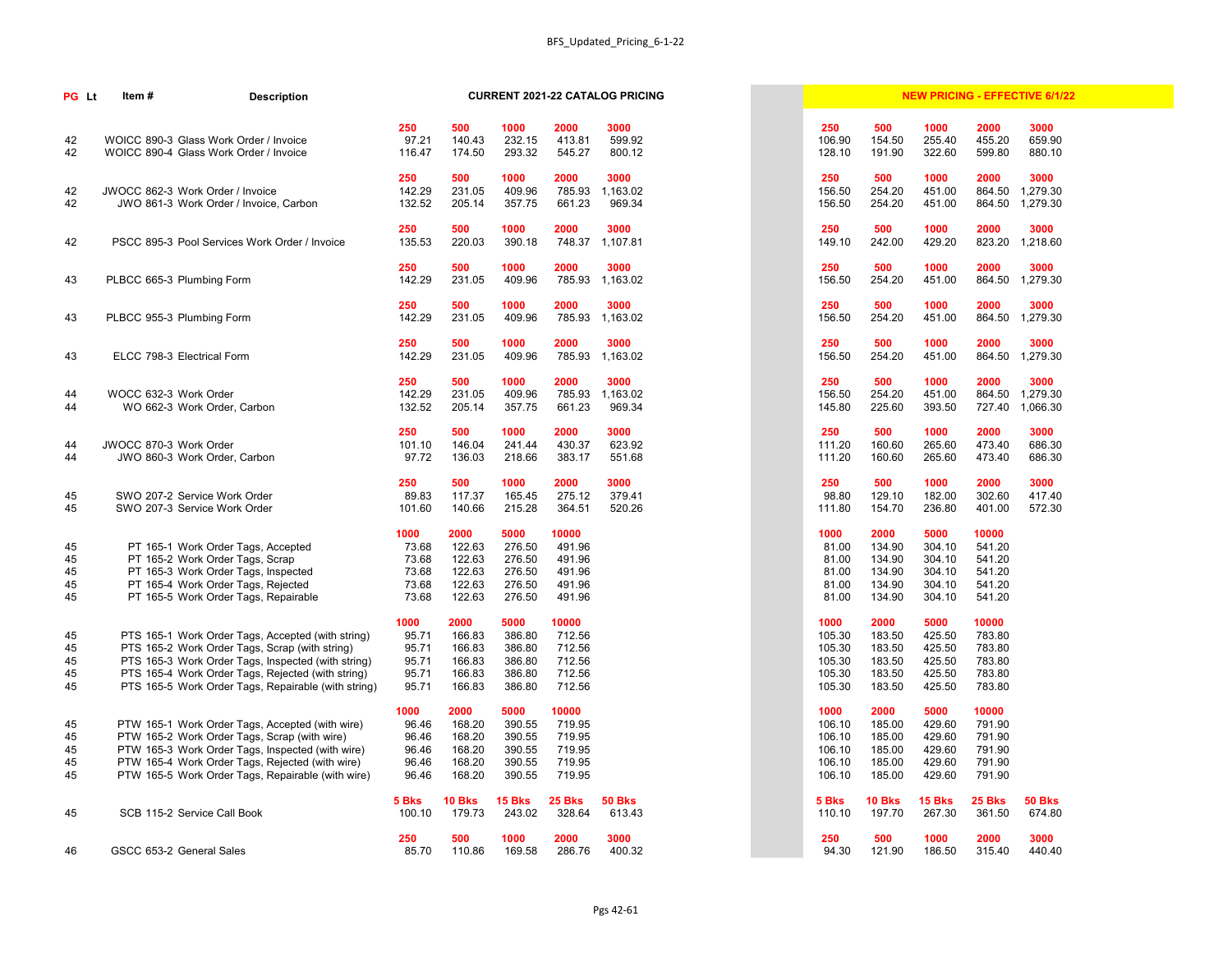| PG Lt | Item#                   | <b>Description</b>                           |               |               |               |                 | <b>CURRENT 2021-22 CATALOG PRICING</b> |  |               |               |               |                | <b>NEW PRICING - EFFECTIVE 6/1/22</b> |
|-------|-------------------------|----------------------------------------------|---------------|---------------|---------------|-----------------|----------------------------------------|--|---------------|---------------|---------------|----------------|---------------------------------------|
| 46    |                         | GSCC 653-3 General Sales                     | 94.96         | 130.52        | 208.64        | 364.51          | 522.39                                 |  | 104.50        | 143.60        | 229.50        | 401.00         | 574.60                                |
| 46    |                         | GS 654-2 General Sales, Carbon               | 82.82         | 105.73        | 158.81        | 265.98          | 372.02                                 |  | 94.30         | 121.90        | 186.50        | 315.40         | 440.40                                |
| 46    |                         | GS 654-3 General Sales, Carbon               | 89.70         | 119.38        | 186.86        | 321.44          | 454.28                                 |  | 104.50        | 143.60        | 229.50        | 401.00         | 574.60                                |
|       |                         |                                              |               |               |               |                 |                                        |  |               |               |               |                |                                       |
|       |                         |                                              | 250           | 500           | 1000          | 2000            | 3000                                   |  | 250           | 500           | 1000          | 2000           | 3000                                  |
| 46    |                         | GSCC 652-2 General Sales                     | 93.21         | 127.26        | 202.63        | 352.87          | 499.98                                 |  | 102.50        | 140.00        | 222.90        | 388.20         | 550.00                                |
| 46    |                         | GSCC 652-3 General Sales                     | 108.23        | 156.31        | 259.47        | 461.29          | 672.25                                 |  | 119.10        | 171.90        | 285.40        | 507.40         | 739.50                                |
| 46    |                         | GSCC 652-4 General Sales                     | 115.12        | 166.58        | 274.62        | 490.96          | 716.07                                 |  | 126.60        | 183.20        | 302.10        | 540.10         | 787.70                                |
| 46    |                         | GS 651-2 General Sales, Carbon               | 88.70         | 116.62        | 181.47        | 310.80          | 437.38                                 |  | 102.50        | 140.00        | 222.90        | 388.20         | 550.00                                |
| 46    |                         | GS 651-3 General Sales, Carbon               | 97.84         | 136.03        | 218.66        | 383.17          | 551.68                                 |  | 119.10        | 171.90        | 285.40        | 507.40         | 739.50                                |
| 46    |                         | GS 651-4 General Sales, Carbon               | 101.85        | 141.91        | 227.42        | 400.19          | 576.97                                 |  | 126.60        | 183.20        | 302.10        | 540.10         | 787.70                                |
|       |                         |                                              |               |               |               |                 |                                        |  |               |               |               |                |                                       |
|       |                         |                                              | 250           | 500           | 1000          | 2000            | 3000                                   |  | 250           | 500           | 1000          | 2000           | 3000                                  |
| 46    |                         | GSCC 552-3 General Sales, Bilingual          | 103.10        | 148.80        | 247.20        | 439.38          | 640.07                                 |  | 113.40        | 163.70        | 271.90        | 483.30         | 704.10                                |
|       |                         |                                              | 250           | 500           | 1000          | 2000            | 3000                                   |  | 250           | 500           | 1000          | 2000           | 3000                                  |
| 46    |                         | GSDCC 643-2 General Sales Delivery Form      | 93.21         | 127.26        | 202.63        | 352.87          | 499.98                                 |  | 102.50        | 140.00        | 222.90        | 388.20         | 550.00                                |
|       |                         |                                              |               |               |               |                 |                                        |  |               |               |               |                |                                       |
|       |                         |                                              | 250           | 500           | 1000          | 2000            | 3000                                   |  | 250           | 500           | 1000          | 2000           | 3000                                  |
| 47    | SOFCC 699-3 Sales Order |                                              | 141.41        | 221.54        | 389.80        | 726.21          | 1,068.62                               |  | 155.60        | 243.70        | 428.80        | 798.80         | 1,175.50                              |
| 47    |                         | SOF 698-3 Sales Order, Carbon                | 121.00        | 181.47        | 311.18        | 565.20          | 826.49                                 |  | 155.60        | 243.70        | 428.80        | 798.80         | 1,175.50                              |
|       |                         |                                              |               |               |               |                 |                                        |  |               |               |               |                |                                       |
|       |                         |                                              | <b>10 Bks</b> | 15 Bks        | 25 Bks        | <b>50 Bks</b>   | <b>100 Bks</b>                         |  | <b>10 Bks</b> | 15 Bks        | 25 Bks        | <b>50 Bks</b>  | <b>100 Bks</b>                        |
| 47    |                         | GP 151-2 General Sales Book                  | 115.87        | 149.30        | 218.16        | 375.52          | 688.15                                 |  | 127.50        | 164.20        | 240.00        | 413.10         | 757.00                                |
| 47    |                         | GP 151-3 General Sales Book                  | 127.89        | 170.71        | 248.83        | 466.80          | 871.81                                 |  | 140.70        | 187.80        | 273.70        | 513.50         | 959.00                                |
| 47    |                         | GP 149-2 General Sales Book, Without layaway | 115.87        | 149.30        | 218.16        | 375.52          | 688.15                                 |  | 127.50        | 164.20        | 240.00        | 413.10         | 757.00                                |
| 47    |                         | GP 149-3 General Sales Book, Without layaway | 127.89        | 170.71        | 248.83        | 466.80          | 871.81                                 |  | 140.70        | 187.80        | 273.70        | 513.50         | 959.00                                |
|       |                         |                                              |               |               |               |                 |                                        |  |               |               |               |                |                                       |
|       |                         |                                              | <b>10 Bks</b> | <b>15 Bks</b> | 25 Bks        | <b>50 Bks</b>   | <b>100 Bks</b>                         |  | <b>10 Bks</b> | <b>15 Bks</b> | 25 Bks        | <b>50 Bks</b>  | <b>100 Bks</b>                        |
| 47    |                         | GP 154-2 General Sales Book                  | 133.02        | 173.71        | 248.83        | 446.52          | 852.78                                 |  | 146.30        | 191.10        | 273.70        | 491.20         | 938.10                                |
| 47    |                         | GP 154-3 General Sales Book                  | 150.17        | 191.86        | 289.27        | 517.75          | 993.63                                 |  | 165.20        | 211.10        | 318.20        | 569.50         | 1,093.00                              |
| 47    |                         | GP 158-2 General Sales Book, Without layaway | 133.02        | 173.71        | 248.83        | 446.52          | 852.78                                 |  | 146.30        | 191.10        | 273.70        | 491.20         | 938.10                                |
| 47    |                         | GP 158-3 General Sales Book, Without layaway | 150.17        | 191.86        | 289.27        | 517.75          | 993.63                                 |  | 165.20        | 211.10        | 318.20        | 569.50         | 1,093.00                              |
|       |                         |                                              |               |               |               |                 |                                        |  |               |               |               |                |                                       |
|       |                         |                                              | 250           | 500           | 1000          | 2000            | 3000                                   |  | 250           | 500           | 1000          | 2000           | 3000                                  |
| 47    |                         | GSCC 670-2 General Sales                     | 113.24        | 165.57        | 279.50        | 504.36          | 730.21                                 |  | 124.60        | 182.10        | 307.50        | 554.80         | 803.20                                |
| 47    |                         | GSCC 670-3 General Sales                     | 141.41        | 221.54        | 389.80        |                 | 726.21 1,068.62                        |  | 155.60        | 243.70        | 428.80        |                | 798.80 1,175.50                       |
| 47    |                         | GSCC 670-4 General Sales                     | 167.95        | 275.25        | 497.10        |                 | 944.43 1,391.26                        |  | 184.70        | 302.80        | 546.80        |                | 1,038.90 1,530.40                     |
|       |                         |                                              |               |               |               |                 |                                        |  |               |               |               |                |                                       |
|       |                         |                                              | <b>10 Bks</b> | <b>15 Bks</b> | <b>25 Bks</b> | <b>50 Bks</b>   | <b>100 Bks</b>                         |  | <b>10 Bks</b> | <b>15 Bks</b> | 25 Bks        | <b>50 Bks</b>  | <b>100 Bks</b>                        |
| 48    |                         | GP 153-2 General Sales Book                  | 167.33        | 225.42        | 345.11        |                 | 619.16 1,197.45                        |  | 184.10        | 248.00        | 379.60        | 681.10         | 1,317.20                              |
| 48    |                         | GP 153-3 General Sales Book                  | 176.47        | 237.44        | 365.26        |                 | 686.27 1,278.08                        |  | 194.10        | 261.20        | 401.80        |                | 754.90 1,405.90                       |
| 48    |                         | GP 159-2 General Sales Book, Without layaway | 167.33        | 225.42        | 345.11        |                 | 619.16 1,197.45                        |  | 184.10        | 248.00        | 379.60        |                | 681.10 1,317.20                       |
| 48    |                         | GP 159-3 General Sales Book, Without layaway | 176.47        | 237.44        | 365.26        |                 | 686.27 1,278.08                        |  | 194.10        | 261.20        | 401.80        |                | 754.90 1,405.90                       |
|       |                         |                                              |               |               |               |                 |                                        |  |               | <b>50 Bks</b> |               | <b>100 Bks</b> | <b>200 Bks</b>                        |
|       |                         |                                              | <b>25 Bks</b> | <b>50 Bks</b> | <b>75 Bks</b> | 100 Bks 200 Bks |                                        |  | <b>25 Bks</b> |               | <b>75 Bks</b> |                |                                       |
| 48    |                         | MB 012-2 General Sales Book, Carbon          | 73.80         | 116.12        | 126.64        | 147.67          | 245.07                                 |  | 81.20         | 127.70        | 139.30        | 162.40         | 269.60                                |
|       |                         |                                              | <b>10 Bks</b> | <b>15 Bks</b> | <b>25 Bks</b> | <b>50 Bks</b>   | <b>100 Bks</b>                         |  | <b>10 Bks</b> | <b>15 Bks</b> | <b>25 Bks</b> | <b>50 Bks</b>  | <b>100 Bks</b>                        |
| 48    |                         | GP 139-2 General Sales Book                  | 167.33        | 225.42        | 345.11        |                 | 619.16 1,197.45                        |  | 184.10        | 248.00        | 379.60        | 681.10         | 1,317.20                              |
| 48    |                         | GP 139-3 General Sales Book                  | 176.47        | 237.44        | 365.26        |                 | 686.27 1,278.08                        |  | 194.10        | 261.20        | 401.80        |                | 754.90 1,405.90                       |
|       |                         |                                              |               |               |               |                 |                                        |  |               |               |               |                |                                       |
|       |                         |                                              | <b>10 Bks</b> | <b>15 Bks</b> | <b>25 Bks</b> | <b>50 Bks</b>   | <b>100 Bks</b>                         |  | <b>10 Bks</b> | <b>15 Bks</b> | <b>25 Bks</b> | <b>50 Bks</b>  | <b>100 Bks</b>                        |
| 48    |                         | RSB 142-2 Road Service Book                  | 160.89        | 216.75        | 331.83        |                 | 595.35 1,151.39                        |  | 177.00        | 238.40        | 365.00        | 654.90         | 1,266.50                              |
| 48    |                         | RSB 142-3 Road Service Book                  | 169.68        | 228.30        | 351.21        |                 | 659.87 1,228.92                        |  | 186.60        | 251.10        | 386.30        | 725.90         | 1,351.80                              |
|       |                         |                                              |               |               |               |                 |                                        |  |               |               |               |                |                                       |
|       |                         |                                              | <b>10 Bks</b> | <b>15 Bks</b> | <b>25 Bks</b> | <b>50 Bks</b>   | <b>100 Bks</b>                         |  | <b>10 Bks</b> | 15 Bks        | <b>25 Bks</b> | <b>50 Bks</b>  | <b>100 Bks</b>                        |
| 49    |                         | GP 152-2 General Sales Book                  | 115.87        | 149.30        | 218.16        | 375.52          | 688.15                                 |  | 127.50        | 164.20        | 240.00        | 413.10         | 757.00                                |

|                  |                  |                  |                    | <b>NEW PRICING - EFFECTIVE 6/1/22</b> |  |
|------------------|------------------|------------------|--------------------|---------------------------------------|--|
| 104.50           | 143.60           | 229.50           | 401.00             | 574.60                                |  |
| 94.30            | 121.90           | 186.50           | 315.40             | 440.40                                |  |
| 104.50           | 143.60           | 229.50           | 401.00             | 574.60                                |  |
|                  |                  |                  |                    |                                       |  |
| 250              | 500              | 1000             | 2000               | 3000                                  |  |
| 102.50           | 140.00           | 222.90           | 388.20             | 550.00                                |  |
| 119.10           | 171.90           | 285.40<br>302.10 | 507.40<br>540.10   | 739.50                                |  |
| 126.60<br>102.50 | 183.20<br>140.00 | 222.90           | 388.20             | 787.70<br>550.00                      |  |
| 119.10           | 171.90           | 285.40           | 507.40             | 739.50                                |  |
| 126.60           | 183.20           | 302.10           | 540.10             | 787.70                                |  |
|                  |                  |                  |                    |                                       |  |
| 250              | 500              | 1000             | 2000               | 3000                                  |  |
| 113.40           | 163.70           | 271.90           | 483.30             | 704.10                                |  |
|                  |                  |                  |                    |                                       |  |
| 250              | 500              | 1000             | 2000               | 3000                                  |  |
| 102.50           | 140.00           | 222.90           | 388.20             | 550.00                                |  |
| 250              | 500              | 1000             | 2000               | 3000                                  |  |
| 155.60           | 243.70           | 428.80           | 798.80             | 1,175.50                              |  |
| 155.60           | 243.70           | 428.80           | 798.80             | 1,175.50                              |  |
|                  |                  |                  |                    |                                       |  |
| <b>10 Bks</b>    | 15 Bks           | <b>25 Bks</b>    | <b>50 Bks</b>      | <b>100 Bks</b>                        |  |
| 127.50           | 164.20           | 240.00           | 413.10             | 757.00                                |  |
| 140.70           | 187.80           | 273.70           | 513.50             | 959.00                                |  |
| 127.50           | 164.20           | 240.00           | 413.10             | 757.00                                |  |
| 140.70           | 187.80           | 273.70           | 513.50             | 959.00                                |  |
| <b>10 Bks</b>    | <b>15 Bks</b>    | <b>25 Bks</b>    | <b>50 Bks</b>      | <b>100 Bks</b>                        |  |
| 146.30           | 191.10           | 273.70           | 491.20             | 938.10                                |  |
| 165.20           | 211.10           | 318.20           | 569.50             | 1,093.00                              |  |
| 146.30           | 191.10           | 273.70           | 491.20             | 938.10                                |  |
| 165.20           | 211.10           | 318.20           | 569.50             | 1,093.00                              |  |
|                  |                  |                  |                    |                                       |  |
| 250              | 500              | 1000             | 2000               | 3000                                  |  |
| 124.60           | 182.10           | 307.50           | 554.80             | 803.20                                |  |
| 155.60<br>184.70 | 243.70<br>302.80 | 428.80<br>546.80 | 798.80<br>1,038.90 | 1,175.50<br>1,530.40                  |  |
|                  |                  |                  |                    |                                       |  |
| 10 Bks           | 15 Bks           | 25 Bks           | <b>50 Bks</b>      | <b>100 Bks</b>                        |  |
| 184.10           | 248.00           | 379.60           | 681.10             | 1,317.20                              |  |
| 194.10           | 261.20           | 401.80           | 754.90             | 1,405.90                              |  |
| 184.10           | 248.00           | 379.60           | 681.10             | 1,317.20                              |  |
| 194.10           | 261.20           | 401.80           | 754.90             | 1,405.90                              |  |
| 25 Bks           | <b>50 Bks</b>    | <b>75 Bks</b>    | <b>100 Bks</b>     | <b>200 Bks</b>                        |  |
| 81.20            | 127.70           | 139.30           | 162.40             | 269.60                                |  |
|                  |                  |                  |                    |                                       |  |
| <b>10 Bks</b>    | <b>15 Bks</b>    | <b>25 Bks</b>    | <b>50 Bks</b>      | <b>100 Bks</b>                        |  |
| 184.10           | 248.00           | 379.60           | 681.10             | 1,317.20                              |  |
| 194.10           | 261.20           | 401.80           | 754.90             | 1,405.90                              |  |
|                  |                  |                  |                    |                                       |  |
| 10 Bks           | <b>15 Bks</b>    | <b>25 Bks</b>    | <b>50 Bks</b>      | <b>100 Bks</b>                        |  |
| 177.00<br>186.60 | 238.40<br>251.10 | 365.00<br>386.30 | 654.90<br>725.90   | 1,266.50<br>1,351.80                  |  |
|                  |                  |                  |                    |                                       |  |
| <b>10 Bks</b>    | <b>15 Bks</b>    | <b>25 Bks</b>    | <b>50 Bks</b>      | <b>100 Bks</b>                        |  |
| 127.50           | 164.20           | 240.00           | 413.10             | 757.00                                |  |
|                  |                  |                  |                    |                                       |  |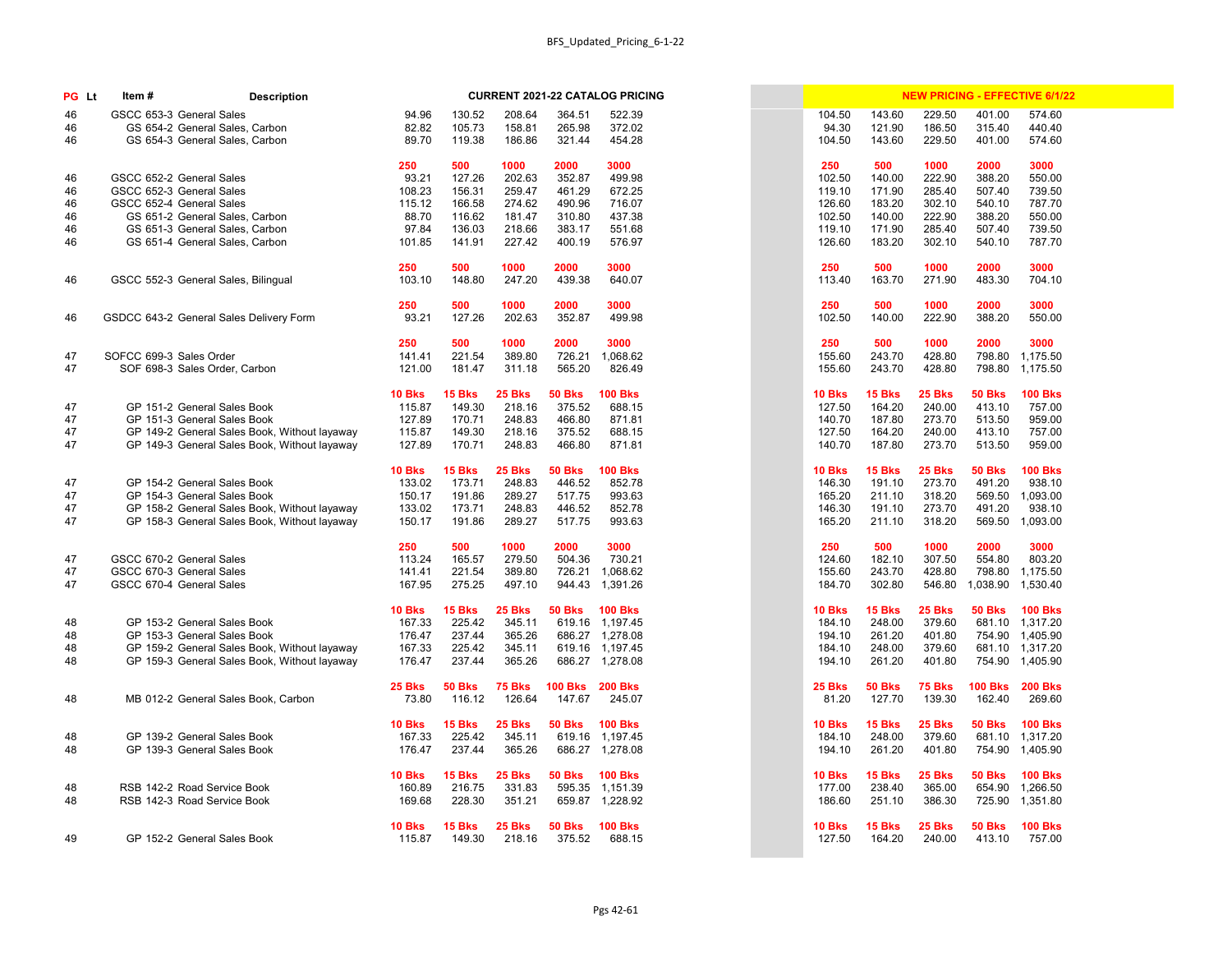| PG Lt                                        | ltem #                                                                     | <b>Description</b>                                                                                                                                                          |                                                                                 |                                                                                     |                                                                                      |                                                                                      | <b>CURRENT 2021-22 CATALOG PRICING</b>                                               |                                                        |                                                                                                                              |                                                                                 |                                                                                     |                                                                                      |                                                                                      | <b>NEW PRICING - EFFECTIVE 6/1/22</b>                                                |                                                                    |                                                                                                                     |
|----------------------------------------------|----------------------------------------------------------------------------|-----------------------------------------------------------------------------------------------------------------------------------------------------------------------------|---------------------------------------------------------------------------------|-------------------------------------------------------------------------------------|--------------------------------------------------------------------------------------|--------------------------------------------------------------------------------------|--------------------------------------------------------------------------------------|--------------------------------------------------------|------------------------------------------------------------------------------------------------------------------------------|---------------------------------------------------------------------------------|-------------------------------------------------------------------------------------|--------------------------------------------------------------------------------------|--------------------------------------------------------------------------------------|--------------------------------------------------------------------------------------|--------------------------------------------------------------------|---------------------------------------------------------------------------------------------------------------------|
| 49<br>49                                     |                                                                            | MB 258-2 General Sales Book<br>MB 358-3 General Sales Book                                                                                                                  | <b>10 Bks</b><br>52.77<br>60.91                                                 |                                                                                     |                                                                                      |                                                                                      |                                                                                      |                                                        |                                                                                                                              | <b>10 Bks</b><br>58.00<br>67.00                                                 |                                                                                     |                                                                                      |                                                                                      |                                                                                      |                                                                    |                                                                                                                     |
| 49<br>49                                     |                                                                            | MB 247-2 General Sales Book<br>MB 347-3 General Sales Book                                                                                                                  | <b>10 Bks</b><br>48.76<br>52.77                                                 |                                                                                     |                                                                                      |                                                                                      |                                                                                      |                                                        |                                                                                                                              | <b>10 Bks</b><br>53.60<br>58.00                                                 |                                                                                     |                                                                                      |                                                                                      |                                                                                      |                                                                    |                                                                                                                     |
| 49<br>49                                     |                                                                            | GP 155-2 Service Station Sales Book<br>GP 155-3 Service Station Sales Book                                                                                                  | <b>10 Bks</b><br>111.41<br>122.97                                               | <b>15 Bks</b><br>143.56<br>164.15                                                   | <b>25 Bks</b><br>209.77<br>239.26                                                    | 50 Bks<br>361.08<br>448.84                                                           | <b>100 Bks</b><br>661.68<br>838.52                                                   |                                                        |                                                                                                                              | <b>10 Bks</b><br>122.60<br>135.30                                               | <b>15 Bks</b><br>157.90<br>180.60                                                   | <b>25 Bks</b><br>230.70<br>263.20                                                    | <b>50 Bks</b><br>397.20<br>493.70                                                    | <b>100 Bks</b><br>727.90<br>922.40                                                   |                                                                    |                                                                                                                     |
| 50                                           |                                                                            | RSD 141-2 Road Service Dispatch Book                                                                                                                                        | 5 Bks<br>92.38                                                                  | <b>10 Bks</b><br>160.59                                                             | <b>15 Bks</b><br>217.18                                                              | 25 Bks<br>358.72                                                                     | <b>50 Bks</b><br>711.26                                                              |                                                        |                                                                                                                              | 5 Bks<br>101.60                                                                 | <b>10 Bks</b><br>176.60                                                             | <b>15 Bks</b><br>238.90                                                              | <b>25 Bks</b><br>394.60                                                              | <b>50 Bks</b><br>782.40                                                              |                                                                    |                                                                                                                     |
| 50<br>50                                     |                                                                            | GP 156-2 General Sales Book<br>GP 156-3 General Sales Book                                                                                                                  | <b>10 Bks</b><br>191.83<br>204.56                                               | <b>15 Bks</b><br>255.88<br>268.61                                                   | <b>25 Bks</b><br>389.70<br>415.94                                                    | 50 Bks<br>716.07<br>779.21                                                           | <b>100 Bks</b><br>1,389.19<br>1,494.82                                               |                                                        |                                                                                                                              | <b>10 Bks</b><br>211.00<br>225.00                                               | <b>15 Bks</b><br>281.50<br>295.50                                                   | <b>25 Bks</b><br>428.70<br>457.50                                                    | <b>50 Bks</b>                                                                        | <b>100 Bks</b><br>787.70 1,528.10<br>857.10 1,644.30                                 |                                                                    |                                                                                                                     |
| 50<br>50                                     |                                                                            | GP 157-2 General Sales Book<br>GP 157-3 General Sales Book                                                                                                                  | <b>10 Bks</b><br>154.02<br>170.74                                               | <b>15 Bks</b><br>199.11<br>224.44                                                   | <b>25 Bks</b><br>284.59<br>331.76                                                    | 50 Bks<br>537.03<br>589.65                                                           | <b>100 Bks</b><br>968.11<br>1,137.01                                                 |                                                        |                                                                                                                              | <b>10 Bks</b><br>169.40<br>187.80                                               | <b>15 Bks</b><br>219.00<br>246.90                                                   | <b>25 Bks</b><br>313.10<br>364.90                                                    | <b>50 Bks</b>                                                                        | <b>100 Bks</b><br>590.70 1,064.90<br>648.60 1,250.70                                 |                                                                    |                                                                                                                     |
| 51<br>51                                     | GS 226-2 General Sales<br>GS 226-3 General Sales                           |                                                                                                                                                                             | 250<br>89.83<br>101.60                                                          | 500<br>117.37<br>140.66                                                             | 1000<br>169.20<br>215.28                                                             | 2000<br>275.12<br>364.51                                                             | 3000<br>379.29<br>520.13                                                             | 5000<br>595.03<br>825.91                               | 10000<br>1,128.70<br>1,596.51                                                                                                | 250<br>98.80<br>111.80                                                          | 500<br>129.10<br>154.70                                                             | 1000<br>186.10<br>236.80                                                             | 2000<br>302.60<br>401.00                                                             | 3000<br>417.20<br>572.10                                                             | 5000<br>654.50<br>908.50                                           | 10000<br>1,241.60<br>1,756.20                                                                                       |
| 51<br>51<br>51<br>51<br>51<br>51<br>51<br>51 | GS 202-2 General Sales<br>GS 202-3 General Sales<br>GS 202-4 General Sales | GS 254-2 General Sales - Marble<br>GS 254-3 General Sales - Marble<br>GS 255-2 General Sales - Marble<br>GS 255-3 General Sales - Marble<br>GS 256-2 General Sales - Marble | 250<br>89.83<br>101.60<br>113.49<br>89.83<br>101.60<br>89.83<br>101.60<br>89.83 | 500<br>117.37<br>140.66<br>163.19<br>117.37<br>140.66<br>117.37<br>140.66<br>117.37 | 1000<br>169.20<br>215.28<br>261.85<br>169.20<br>215.28<br>169.20<br>215.28<br>169.20 | 2000<br>275.12<br>364.51<br>453.78<br>275.12<br>364.51<br>275.12<br>364.51<br>275.12 | 3000<br>379.29<br>520.13<br>659.85<br>379.29<br>520.13<br>379.29<br>520.13<br>379.29 | 5000<br>595.03<br>825.91<br>595.03<br>825.91<br>595.03 | 10000<br>1,128.70<br>1,596.51<br>1,058.78 2,062.44<br>1,128.70<br>1,596.51<br>1,128.70<br>825.91 1,596.51<br>595.03 1,128.70 | 250<br>98.80<br>111.80<br>124.80<br>98.80<br>111.80<br>98.80<br>111.80<br>98.80 | 500<br>129.10<br>154.70<br>179.50<br>129.10<br>154.70<br>129.10<br>154.70<br>129.10 | 1000<br>186.10<br>236.80<br>288.00<br>186.10<br>236.80<br>186.10<br>236.80<br>186.10 | 2000<br>302.60<br>401.00<br>499.20<br>302.60<br>401.00<br>302.60<br>401.00<br>302.60 | 3000<br>417.20<br>572.10<br>725.80<br>417.20<br>572.10<br>417.20<br>572.10<br>417.20 | 5000<br>654.50<br>908.50<br>1,164.70<br>654.50<br>908.50<br>654.50 | 10000<br>1,241.60<br>1,756.20<br>2,268.70<br>1,241.60<br>1,756.20<br>1,241.60<br>908.50 1,756.20<br>654.50 1,241.60 |
| 51<br>52<br>52                               | GS 224-2 General Sales<br>GS 224-3 General Sales                           | GS 256-3 General Sales - Marble                                                                                                                                             | 101.60<br>250<br>89.83<br>101.60                                                | 140.66<br>500<br>117.37<br>140.66                                                   | 215.28<br>1000<br>169.20<br>215.28                                                   | 364.51<br>2000<br>275.12<br>364.51                                                   | 520.13<br>3000<br>379.29<br>520.13                                                   | 825.91<br>5000<br>595.03<br>825.91                     | 1,596.51<br>10000<br>1,128.70<br>1,596.51                                                                                    | 111.80<br>250<br>98.80<br>111.80                                                | 154.70<br>500<br>129.10<br>154.70                                                   | 236.80<br>1000<br>186.10<br>236.80                                                   | 401.00<br>2000<br>302.60<br>401.00                                                   | 572.10<br>3000<br>417.20<br>572.10                                                   | 908.50<br>5000<br>654.50<br>908.50                                 | 1,756.20<br>10000<br>1,241.60<br>1,756.20                                                                           |
| 52                                           |                                                                            | GS 222-3 General Sales, Bilingual                                                                                                                                           | 250<br>101.60                                                                   | 500<br>140.66                                                                       | 1000<br>215.28                                                                       | 2000<br>364.51                                                                       | 3000<br>520.13                                                                       | 5000<br>825.91                                         | 10000<br>1,596.51                                                                                                            | 250<br>111.80                                                                   | 500<br>154.70                                                                       | 1000<br>236.80                                                                       | 2000<br>401.00                                                                       | 3000<br>572.10                                                                       | 5000<br>908.50                                                     | 10000<br>1,756.20                                                                                                   |
| 52<br>52                                     | GSD 204-2 Sales Delivery<br>GSD 204-3 Sales Delivery                       |                                                                                                                                                                             | 250<br>89.83<br>101.60                                                          | 500<br>117.37<br>140.66                                                             | 1000<br>169.20<br>215.28                                                             | 2000<br>275.12<br>364.51                                                             | 3000<br>379.29<br>520.13                                                             | 5000<br>595.03<br>825.91                               | 10000<br>1,128.70<br>1,596.51                                                                                                | 250<br>98.80<br>111.80                                                          | 500<br>129.10<br>154.70                                                             | 1000<br>186.10<br>236.80                                                             | 2000<br>302.60<br>401.00                                                             | 3000<br>417.20<br>572.10                                                             | 5000<br>654.50<br>908.50                                           | 10000<br>1,241.60<br>1,756.20                                                                                       |
| 53<br>53                                     | GS 209-2 General Sales<br>GS 209-3 General Sales                           |                                                                                                                                                                             | 250<br>89.83<br>101.60                                                          | 500<br>117.37<br>140.66                                                             | 1000<br>169.20<br>215.28                                                             | 2000<br>275.12<br>364.51                                                             | 3000<br>379.29<br>520.13                                                             | 5000<br>595.03<br>825.91                               | 10000<br>1,128.70<br>1,596.51                                                                                                | 250<br>98.80<br>111.80                                                          | 500<br>129.10<br>154.70                                                             | 1000<br>186.10<br>236.80                                                             | 2000<br>302.60<br>401.00                                                             | 3000<br>417.20<br>572.10                                                             | 5000<br>654.50<br>908.50                                           | 10000<br>1,241.60<br>1,756.20                                                                                       |
| 53<br>53                                     | GS 223-2 General Sales<br>GS 223-3 General Sales                           |                                                                                                                                                                             | 250<br>89.83<br>101.60                                                          | 500<br>117.37<br>140.66                                                             | 1000<br>169.20<br>215.28                                                             | 2000<br>275.12<br>364.51                                                             | 3000<br>379.29<br>520.13                                                             | 5000<br>595.03<br>825.91                               | 10000<br>1,128.70<br>1,596.51                                                                                                | 250<br>98.80<br>111.80                                                          | 500<br>129.10<br>154.70                                                             | 1000<br>186.10<br>236.80                                                             | 2000<br>302.60<br>401.00                                                             | 3000<br>417.20<br>572.10                                                             | 5000<br>654.50<br>908.50                                           | 10000<br>1,241.60<br>1,756.20                                                                                       |
| 53                                           | GSA 210-2 General Sales                                                    |                                                                                                                                                                             | 250<br>89.83                                                                    | 500<br>117.37                                                                       | 1000<br>169.20                                                                       | 2000<br>275.12                                                                       | 3000<br>379.29                                                                       | 5000<br>595.03                                         | 10000<br>1,128.70                                                                                                            | 250<br>98.80                                                                    | 500<br>129.10                                                                       | 1000<br>186.10                                                                       | 2000<br>302.60                                                                       | 3000<br>417.20                                                                       | 5000<br>654.50                                                     | 10000<br>1,241.60                                                                                                   |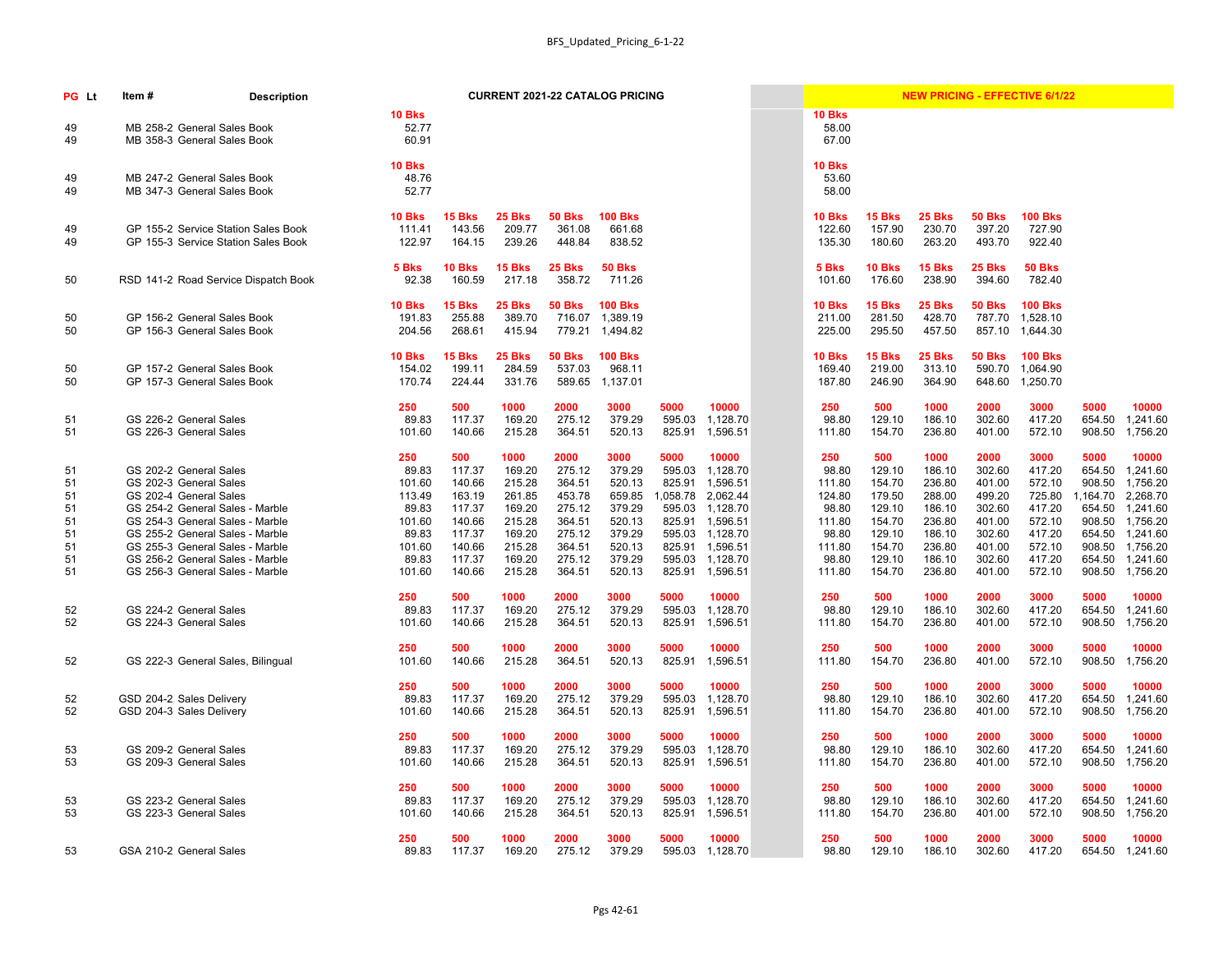| PG Lt | Item#                   | <b>Description</b>              |        |        |        |        | <b>CURRENT 2021-22 CATALOG PRICING</b> |        |                 |        |        |        |        | <b>NEW PRICING - EFFECTIVE 6/1/22</b> |        |          |
|-------|-------------------------|---------------------------------|--------|--------|--------|--------|----------------------------------------|--------|-----------------|--------|--------|--------|--------|---------------------------------------|--------|----------|
| 53    | GSA 210-3 General Sales |                                 | 101.60 | 140.66 | 215.28 | 364.51 | 520.13                                 | 825.91 | 1,596.51        | 111.80 | 154.70 | 236.80 | 401.00 | 572.10                                | 908.50 | 1,756.20 |
|       |                         |                                 | 250    | 500    | 1000   | 2000   | 3000                                   | 5000   | 10000           | 250    | 500    | 1000   | 2000   | 3000                                  | 5000   | 10000    |
| 54    |                         | GS 237-2 General Sales          | 86.20  | 111.49 | 151.18 | 232.31 | 312.30                                 | 475.97 | 891.86          | 94.80  | 122.60 | 166.30 | 255.50 | 343.50                                | 523.60 | 981.00   |
| 54    |                         | GS 237-3 General Sales          | 97.72  | 126.14 | 179.72 | 289.64 | 400.32                                 | 624.98 | 1,183.63        | 107.50 | 138.70 | 197.70 | 318.60 | 440.40                                | 687.50 | ,302.00  |
|       |                         |                                 | 250    | 500    | 1000   | 2000   | 3000                                   | 5000   | 10000           | 250    | 500    | 1000   | 2000   | 3000                                  | 5000   | 10000    |
| 54    |                         | GS 234-2 General Sales          | 86.20  | 111.49 | 151.18 | 232.31 | 312.30                                 | 475.97 | 891.86          | 94.80  | 122.60 | 166.30 | 255.50 | 343.50                                | 523.60 | 981.00   |
| 54    |                         | GS 234-3 General Sales          | 97.72  | 126.14 | 179.72 | 289.64 | 400.32                                 | 624.98 | 1,183.63        | 107.50 | 138.70 | 197.70 | 318.60 | 440.40                                | 687.50 | ,302.00  |
|       |                         |                                 | 250    | 500    | 1000   | 2000   | 3000                                   | 5000   | 10000           | 250    | 500    | 1000   | 2000   | 3000                                  | 5000   | 10000    |
| 54    |                         | GS 203-2 General Sales          | 86.20  | 111.49 | 151.18 | 232.31 | 312.30                                 | 475.97 | 891.86          | 94.80  | 122.60 | 166.30 | 255.50 | 343.50                                | 523.60 | 981.00   |
| 54    |                         | GS 203-3 General Sales          | 97.72  | 126.14 | 179.72 | 289.64 | 400.32                                 | 624.98 | 1,183.63        | 107.50 | 138.70 | 197.70 | 318.60 | 440.40                                | 687.50 | ,302.00  |
| 54    |                         | GS 203-4 General Sales          | 104.35 | 141.03 | 208.64 | 347.61 | 488.21                                 | 771.64 | 1,476.51        | 114.80 | 155.10 | 229.50 | 382.40 | 537.00                                | 848.80 | ,624.20  |
| 54    |                         | GS 271-2 General Sales - Marble | 86.20  | 111.49 | 151.18 | 232.31 | 312.30                                 | 475.97 | 891.86          | 94.80  | 122.60 | 166.30 | 255.50 | 343.50                                | 523.60 | 981.00   |
| 54    |                         | GS 271-3 General Sales - Marble | 97.72  | 126.14 | 179.72 | 289.64 | 400.32                                 | 624.98 | 1,183.63        | 107.50 | 138.70 | 197.70 | 318.60 | 440.40                                | 687.50 | ,302.00  |
| 54    |                         | GS 272-2 General Sales - Marble | 86.20  | 111.49 | 151.18 | 232.31 | 312.30                                 | 475.97 | 891.86          | 94.80  | 122.60 | 166.30 | 255.50 | 343.50                                | 523.60 | 981.00   |
| 54    |                         | GS 272-3 General Sales - Marble | 97.72  | 126.14 | 179.72 | 289.64 | 400.32                                 | 624.98 | 1,183.63        | 107.50 | 138.70 | 197.70 | 318.60 | 440.40                                | 687.50 | ,302.00  |
| 54    |                         | GS 273-2 General Sales - Marble | 86.20  | 111.49 | 151.18 | 232.31 | 312.30                                 | 475.97 | 891.86          | 94.80  | 122.60 | 166.30 | 255.50 | 343.50                                | 523.60 | 981.00   |
| 54    |                         | GS 273-3 General Sales - Marble | 97.72  | 126.14 | 179.72 | 289.64 | 400.32                                 | 624.98 | 1,183.63        | 107.50 | 138.70 | 197.70 | 318.60 | 440.40                                | 687.50 | 1,302.00 |
|       |                         |                                 | 250    | 500    | 1000   | 2000   | 3000                                   | 5000   | 10000           | 250    | 500    | 1000   | 2000   | 3000                                  | 5000   | 10000    |
| 55    |                         | GS 201-2 General Sales          | 80.69  | 98.72  | 133.77 | 205.76 | 277.37                                 | 405.32 | 752.22          | 88.80  | 108.60 | 147.20 | 226.30 | 305.10                                | 445.90 | 827.40   |
| 55    |                         | GS 201-3 General Sales          | 88.83  | 114.74 | 163.45 | 263.73 | 364.14                                 | 564.72 | 1,061.44        | 97.70  | 126.20 | 179.80 | 290.10 | 400.60                                | 621.20 | ,167.60  |
| 55    |                         | GS 201-4 General Sales          | 94.96  | 127.77 | 189.99 | 315.81 | 444.01                                 | 688.65 | 1,338.16        | 104.50 | 140.50 | 209.00 | 347.40 | 488.40                                | 757.50 | 1,472.00 |
| 55    |                         | GS 251-2 General Sales - Marble | 80.69  | 98.72  | 133.77 | 205.76 | 277.37                                 | 405.32 | 752.22          | 88.80  | 108.60 | 147.20 | 226.30 | 305.10                                | 445.90 | 827.40   |
| 55    |                         | GS 251-3 General Sales - Marble | 88.83  | 114.74 | 163.45 | 263.73 | 364.14                                 | 564.72 | 1,061.44        | 97.70  | 126.20 | 179.80 | 290.10 | 400.60                                | 621.20 | ,167.60  |
| 55    |                         | GS 252-2 General Sales - Marble | 80.69  | 98.72  | 133.77 | 205.76 | 277.37                                 | 405.32 | 752.22          | 88.80  | 108.60 | 147.20 | 226.30 | 305.10                                | 445.90 | 827.40   |
| 55    |                         | GS 252-3 General Sales - Marble | 88.83  | 114.74 | 163.45 | 263.73 | 364.14                                 | 564.72 | 1,061.44        | 97.70  | 126.20 | 179.80 | 290.10 | 400.60                                | 621.20 | ,167.60  |
| 55    |                         | GS 253-2 General Sales - Marble | 80.69  | 98.72  | 133.77 | 205.76 | 277.37                                 | 405.32 | 752.22          | 88.80  | 108.60 | 147.20 | 226.30 | 305.10                                | 445.90 | 827.40   |
| 55    |                         | GS 253-3 General Sales - Marble | 88.83  | 114.74 | 163.45 | 263.73 | 364.14                                 | 564.72 | 1,061.44        | 97.70  | 126.20 | 179.80 | 290.10 | 400.60                                | 621.20 | 1,167.60 |
|       |                         |                                 | 250    | 500    | 1000   | 2000   | 3000                                   | 5000   | 10000           | 250    | 500    | 1000   | 2000   | 3000                                  | 5000   | 10000    |
| 55    |                         | GS 228-2 General Sales          | 86.20  | 111.49 | 151.18 | 232.31 | 312.30                                 | 475.97 | 891.86          | 94.80  | 122.60 | 166.30 | 255.50 | 343.50                                | 523.60 | 981.00   |
| 55    |                         | GS 228-3 General Sales          | 97.72  | 126.14 | 179.72 | 289.64 | 400.32                                 | 624.98 | 1,183.63        | 107.50 | 138.70 | 197.70 | 318.60 | 440.40                                | 687.50 | 1,302.00 |
|       |                         |                                 | 250    | 500    | 1000   | 2000   | 3000                                   | 5000   | 10000           | 250    | 500    | 1000   | 2000   | 3000                                  | 5000   | 10000    |
| 55    |                         | GS 215-2 General Sales          | 86.20  | 111.49 | 151.18 | 232.31 | 312.30                                 | 475.97 | 891.86          | 94.80  | 122.60 | 166.30 | 255.50 | 343.50                                | 523.60 | 981.00   |
| 55    |                         | GS 215-3 General Sales          | 97.72  | 126.14 | 179.72 | 289.64 | 400.32                                 | 624.98 | 1,183.63        | 107.50 | 138.70 | 197.70 | 318.60 | 440.40                                | 687.50 | 1,302.00 |
|       |                         |                                 | 250    | 500    | 1000   | 2000   | 3000                                   | 5000   | 10000           | 250    | 500    | 1000   | 2000   | 3000                                  | 5000   | 10000    |
| 56    |                         | GS 227-2 General Sales          | 86.20  | 111.49 | 151.18 | 232.31 | 312.30                                 | 475.97 | 891.86          | 94.80  | 122.60 | 166.30 | 255.50 | 343.50                                | 523.60 | 981.00   |
| 56    |                         | GS 227-3 General Sales          | 97.72  | 126.14 | 179.72 | 289.64 | 400.32                                 | 624.98 | 1,183.63        | 107.50 | 138.70 | 197.70 | 318.60 | 440.40                                | 687.50 | 1,302.00 |
|       |                         |                                 | 250    | 500    | 1000   | 2000   | 3000                                   | 5000   | 10000           | 250    | 500    | 1000   | 2000   | 3000                                  | 5000   | 10000    |
| 56    |                         | GS 230-2 General Sales          | 86.20  | 111.49 | 151.18 | 232.31 | 312.30                                 | 475.97 | 891.86          | 94.80  | 122.60 | 166.30 | 255.50 | 343.50                                | 523.60 | 981.00   |
| 56    |                         | GS 230-3 General Sales          | 97.72  | 126.14 | 179.72 | 289.64 | 400.32                                 | 624.98 | 1,183.63        | 107.50 | 138.70 | 197.70 | 318.60 | 440.40                                | 687.50 | 1,302.00 |
|       |                         |                                 | 250    | 500    | 1000   | 2000   | 3000                                   | 5000   | 10000           | 250    | 500    | 1000   | 2000   | 3000                                  | 5000   | 10000    |
| 56    |                         | GS 240-2 General Sales          | 86.20  | 111.49 | 151.18 | 232.31 | 312.30                                 | 475.97 | 891.86          | 94.80  | 122.60 | 166.30 | 255.50 | 343.50                                | 523.60 | 981.00   |
| 56    |                         | GS 240-3 General Sales          | 97.72  | 126.14 | 179.72 | 289.64 | 400.32                                 | 624.98 | 1,183.63        | 107.50 | 138.70 | 197.70 | 318.60 | 440.40                                | 687.50 | 1,302.00 |
|       |                         |                                 | 250    | 500    | 1000   | 2000   | 3000                                   | 5000   | 10000           | 250    | 500    | 1000   | 2000   | 3000                                  | 5000   | 10000    |
| 57    | DC 243-2 Dry Cleaner    |                                 | 80.69  | 98.72  | 133.77 | 205.76 | 277.37                                 | 405.32 | 752.22          | 88.80  | 108.60 | 147.20 | 226.30 | 305.10                                | 445.90 | 827.40   |
| 57    | DC 243-3 Dry Cleaner    |                                 | 88.83  | 114.74 | 163.45 | 263.73 | 364.14                                 | 567.38 | 1,071.37        | 97.70  | 126.20 | 179.80 | 290.10 | 400.60                                | 624.10 | 1,178.50 |
|       |                         |                                 | 250    | 500    | 1000   | 2000   | 3000                                   | 5000   | 10000           | 250    | 500    | 1000   | 2000   | 3000                                  | 5000   | 10000    |
| 57    | JI 216-3 Job Invoice    |                                 | 101.60 | 140.66 | 215.28 | 364.51 | 520.13                                 |        | 567.38 1,071.37 | 111.80 | 154.70 | 236.80 | 401.00 | 572.10                                | 624.10 | 1,178.50 |
|       |                         |                                 |        |        |        |        |                                        |        |                 |        |        |        |        |                                       |        |          |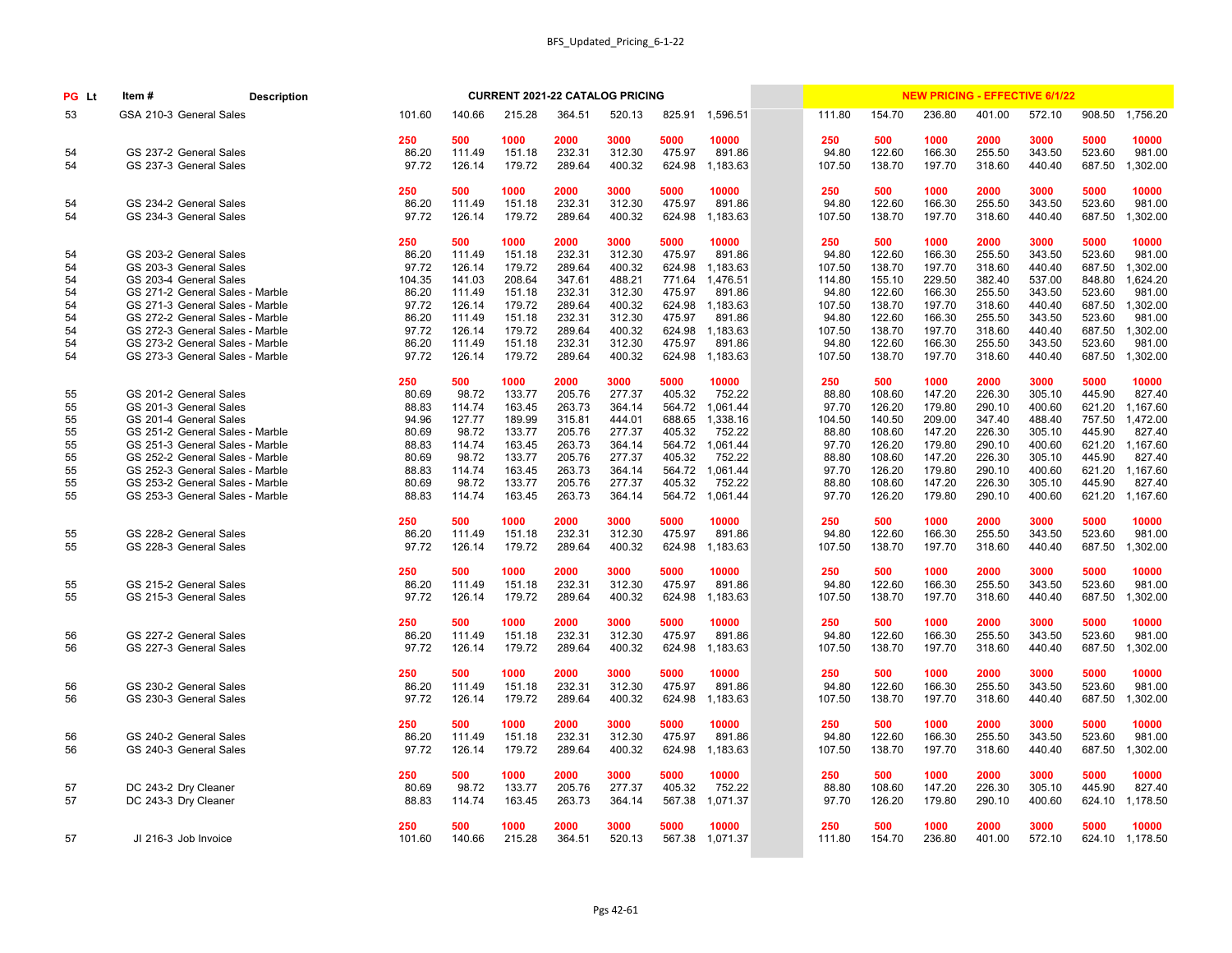| PG Lt    | Item#                                                                      | <b>Description</b>                                                                     |                          |                         |                          | <b>CURRENT 2021-22 CATALOG PRICING</b> |                          |                          |                               |                          |                         |                          |                          | <b>NEW PRICING - EFFECTIVE 6/1/22</b> |                          |                               |
|----------|----------------------------------------------------------------------------|----------------------------------------------------------------------------------------|--------------------------|-------------------------|--------------------------|----------------------------------------|--------------------------|--------------------------|-------------------------------|--------------------------|-------------------------|--------------------------|--------------------------|---------------------------------------|--------------------------|-------------------------------|
| 57<br>57 | FR 248-2 Framing Form<br>FR 248-3 Framing Form                             |                                                                                        | 250<br>89.83<br>101.60   | 500<br>117.37<br>140.66 | 1000<br>169.20<br>215.28 | 2000<br>275.12<br>364.51               | 3000<br>379.29<br>520.13 | 5000<br>595.04<br>825.91 | 10000<br>1,128.69<br>1,596.51 | 250<br>98.80<br>111.80   | 500<br>129.10<br>154.70 | 1000<br>186.10<br>236.80 | 2000<br>302.60<br>401.00 | 3000<br>417.20<br>572.10              | 5000<br>654.50<br>908.50 | 10000<br>1,241.60<br>1,756.20 |
| 58<br>58 | AP 217-2 Apparel<br>AP 217-3 Apparel                                       |                                                                                        | 250<br>89.83<br>101.60   | 500<br>117.37<br>140.66 | 1000<br>169.20<br>215.28 | 2000<br>275.12<br>364.51               | 3000<br>379.29<br>520.13 | 5000<br>595.04<br>825.91 | 10000<br>1,128.69<br>1,596.51 | 250<br>98.80<br>111.80   | 500<br>129.10<br>154.70 | 1000<br>186.10<br>236.80 | 2000<br>302.60<br>401.00 | 3000<br>417.20<br>572.10              | 5000<br>654.50<br>908.50 | 10000<br>1,241.60<br>1,756.20 |
| 58       | AP 232-2 Apparel                                                           |                                                                                        | 250<br>86.20             | 500<br>111.49           | 1000<br>151.18           | 2000<br>232.31                         | 3000<br>312.30           | 5000<br>475.97           | 10000<br>891.86               | 250<br>94.80             | 500<br>122.60           | 1000<br>166.30           | 2000<br>255.50           | 3000<br>343.50                        | 5000<br>523.60           | 10000<br>981.00               |
| 58<br>58 | GSR 225-2 Retail Sales<br>GSR 225-3 Retail Sales                           |                                                                                        | 250<br>89.83<br>101.60   | 500<br>117.37<br>140.66 | 1000<br>169.20<br>215.28 | 2000<br>275.12<br>364.51               | 3000<br>379.29<br>520.13 | 5000<br>595.04<br>825.91 | 10000<br>1,128.69<br>1,596.51 | 250<br>98.80<br>111.80   | 500<br>129.10<br>154.70 | 1000<br>186.10<br>236.80 | 2000<br>302.60<br>401.00 | 3000<br>417.20<br>572.10              | 5000<br>654.50<br>908.50 | 10000<br>1,241.60<br>1,756.20 |
| 59<br>59 | GSA 244-2 Auto Service<br>GSA 244-3 Auto Service                           |                                                                                        | 250<br>86.37<br>97.69    | 500<br>112.86<br>135.24 | 1000<br>162.70<br>207.00 | 2000<br>264.54<br>350.50               | 3000<br>364.70<br>500.13 | 5000<br>572.25<br>794.21 | 10000<br>1,085.15<br>1,535.12 | 250<br>95.00<br>107.50   | 500<br>124.10<br>148.80 | 1000<br>179.00<br>227.70 | 2000<br>291.00<br>385.50 | 3000<br>401.20<br>550.10              | 5000<br>629.50<br>873.60 | 10000<br>1,193.70<br>1,688.60 |
| 59<br>59 | SP 238-2 Stock Parts<br>SP 238-3 Stock Parts                               |                                                                                        | 250<br>82.88<br>93.96    | 500<br>107.20<br>121.28 | 1000<br>145.36<br>172.81 | 2000<br>223.38<br>278.50               | 3000<br>300.28<br>384.92 |                          |                               | 250<br>91.20<br>103.40   | 500<br>117.90<br>133.40 | 1000<br>159.90<br>190.10 | 2000<br>245.70<br>306.30 | 3000<br>330.30<br>423.40              |                          |                               |
| 59<br>59 | SP 208-2 Stock Parts<br>SP 208-3 Stock Parts                               |                                                                                        | 250<br>86.37<br>97.69    | 500<br>112.86<br>135.24 | 1000<br>162.70<br>207.00 | 2000<br>264.54<br>350.50               | 3000<br>364.70<br>500.13 |                          |                               | 250<br>95.00<br>107.50   | 500<br>124.10<br>148.80 | 1000<br>179.00<br>227.70 | 2000<br>291.00<br>385.50 | 3000<br>401.20<br>550.10              |                          |                               |
| 60<br>60 | SS 213-2 Service Station<br>SS 213-3 Service Station                       |                                                                                        | 250<br>77.59<br>85.41    | 500<br>94.92<br>110.33  | 1000<br>128.62<br>157.16 | 2000<br>197.84<br>253.59               | 3000<br>266.70<br>350.13 |                          |                               | 250<br>85.30<br>94.00    | 500<br>104.40<br>121.40 | 1000<br>141.50<br>172.90 | 2000<br>217.60<br>278.90 | 3000<br>293.40<br>385.10              |                          |                               |
| 60<br>60 | SS 236-2 Service Station<br>SS 236-3 Service Station                       |                                                                                        | 250<br>82.88<br>93.96    | 500<br>107.20<br>121.28 | 1000<br>145.36<br>172.81 | 2000<br>223.38<br>278.50               | 3000<br>300.28<br>384.92 |                          |                               | 250<br>91.20<br>103.40   | 500<br>117.90<br>133.40 | 1000<br>159.90<br>190.10 | 2000<br>245.70<br>306.30 | 3000<br>330.30<br>423.40              |                          |                               |
| 60<br>60 | RS 242-2 Road Service<br>RS 242-3 Road Service                             |                                                                                        | 250<br>86.37<br>97.69    | 500<br>112.86<br>135.24 | 1000<br>162.70<br>207.00 | 2000<br>264.54<br>350.50               | 3000<br>364.70<br>500.13 |                          |                               | 250<br>95.00<br>107.50   | 500<br>124.10<br>148.80 | 1000<br>179.00<br>227.70 | 2000<br>291.00<br>385.50 | 3000<br>401.20<br>550.10              |                          |                               |
| 60<br>60 | ARO 282-2 Auto Repair<br>ARO 282-3 Auto Repair                             |                                                                                        | 250<br>81.44<br>92.15    | 500<br>106.35<br>127.55 | 1000<br>153.43<br>195.08 | 2000<br>249.38<br>330.39               | 3000<br>343.88<br>471.48 |                          |                               | 250<br>89.60<br>101.40   | 500<br>117.00<br>140.30 | 1000<br>168.80<br>214.60 | 2000<br>274.30<br>363.40 | 3000<br>378.30<br>518.60              |                          |                               |
| 61<br>61 | MAC 9972 Register Machine - Metal<br>MAC 9975 Register Machine - Metal     |                                                                                        | Each<br>227.46<br>268.87 |                         |                          |                                        |                          |                          |                               | Each<br>250.20<br>295.80 |                         |                          |                          |                                       |                          |                               |
| 61<br>61 |                                                                            | MAC 9970 Register Machine - Heavy Plastic<br>MAC 9973 Register Machine - Heavy Plastic | Each<br>44.73<br>60.49   |                         |                          |                                        |                          |                          |                               | Each<br>49.20<br>66.50   |                         |                          |                          |                                       |                          |                               |
| 61<br>61 | MAC 9968 Register Machine - Plastic<br>MAC 9969 Register Machine - Plastic |                                                                                        | Each<br>11.98<br>19.08   |                         |                          |                                        |                          |                          |                               | Each<br>13.20<br>21.00   |                         |                          |                          |                                       |                          |                               |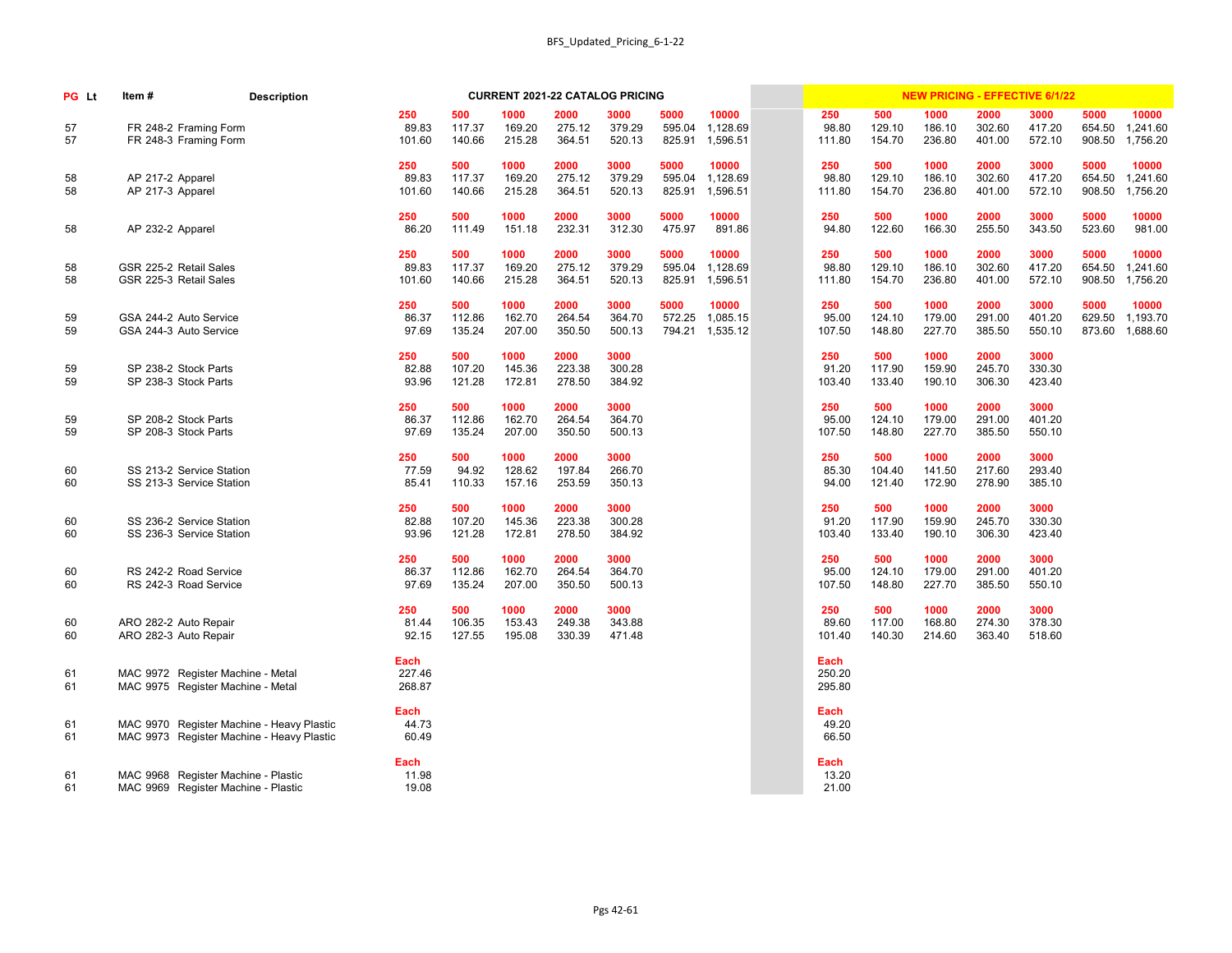| <b>PG</b> | Lt | Item#             | <b>Description</b>        |        | <b>CURRENT 2021-22 CATALOG PRICING</b> |               |               |               |        |               |               | <b>NEW PRICING - EFFECTIVE 6/1/22</b> |               |
|-----------|----|-------------------|---------------------------|--------|----------------------------------------|---------------|---------------|---------------|--------|---------------|---------------|---------------------------------------|---------------|
|           |    |                   |                           | 5 Bks  | 10 Bks                                 | <b>15 Bks</b> | <b>25 Bks</b> | <b>50 Bks</b> | 5 Bks  | <b>10 Bks</b> | <b>15 Bks</b> | 25 Bks                                | <b>50 Bks</b> |
| 62        |    | CRB 111-2         | Cash Receipt Book         | 198.20 | 308.50                                 | 423.61        | 646.17        | 1,225.75      | 218.00 | 339.30        | 466.00        | 710.80                                | 1,348.30      |
| 62        |    | CRB 111-3         | Cash Receipt Book         | 198.20 | 308.50                                 | 423.61        | 646.17        | 1,225.75      | 218.00 | 339.30        | 466.00        | 710.80                                | 1,348.30      |
| 62        |    | CRB 117-2         | Cash Receipt Book         | 198.20 | 308.50                                 | 423.61        | 646.17        | 1,225.75      | 218.00 | 339.30        | 466.00        | 710.80                                | 1,348.30      |
| 62        |    | CRB 117-3         | Cash Receipt Book         | 198.20 | 308.50                                 | 423.61        | 646.17        | 1,225.75      | 218.00 | 339.30        | 466.00        | 710.80                                | 1,348.30      |
| 62        |    | CRB 118-2         | Cash Receipt Book         | 198.20 | 308.50                                 | 423.61        | 646.17        | 1,225.75      | 218.00 | 339.30        | 466.00        | 710.80                                | 1,348.30      |
| 62        |    | CRB 118-3         | Cash Receipt Book         | 198.20 | 308.50                                 | 423.61        | 646.17        | 1,225.75      | 218.00 | 339.30        | 466.00        | 710.80                                | 1,348.30      |
|           |    |                   |                           | 5 Bks  | 10 Bks                                 | 15 Bks        | 25 Bks        | <b>50 Bks</b> | 5 Bks  | <b>10 Bks</b> | <b>15 Bks</b> | 25 Bks                                | <b>50 Bks</b> |
| 62        |    | CRB 114-2         | Cash Receipt Book         | 261.86 | 423.22                                 | 587.70        | 859.50        | 1,508.98      | 288.00 | 465.50        | 646.50        | 945.40                                | 1,659.90      |
| 62        |    | CRB 114-3         | Cash Receipt Book         | 261.86 | 423.22                                 | 587.70        | 859.50        | 1,508.98      | 288.00 | 465.50        | 646.50        | 945.40                                | 1,659.90      |
| 62        |    | CRB 119-2         | Cash Receipt Book         | 261.86 | 423.22                                 | 587.70        | 859.50        | 1,508.98      | 288.00 | 465.50        | 646.50        | 945.40                                | 1,659.90      |
| 62        |    | CRB 119-3         | Cash Receipt Book         | 261.86 | 423.22                                 | 587.70        | 859.50        | 1,508.98      | 288.00 | 465.50        | 646.50        | 945.40                                | 1,659.90      |
| 62        |    | CRB 120-2         | Cash Receipt Book         | 261.86 | 423.22                                 | 587.70        | 859.50        | 1,508.98      | 288.00 | 465.50        | 646.50        | 945.40                                | 1,659.90      |
| 62        |    | CRB 120-3         | Cash Receipt Book         | 261.86 | 423.22                                 | 587.70        | 859.50        | 1,508.98      | 288.00 | 465.50        | 646.50        | 945.40                                | 1,659.90      |
|           |    |                   |                           | 5 Bks  | 10 Bks                                 | 15 Bks        | <b>25 Bks</b> | <b>50 Bks</b> | 5 Bks  | <b>10 Bks</b> | <b>15 Bks</b> | 25 Bks                                | <b>50 Bks</b> |
| 62        |    | CRB 110-2         | Cash Receipt Book         | 156.49 | 240.94                                 | 328.64        | 520.27        | 974.09        | 172.10 | 265.00        | 361.50        | 572.30                                | 1,071.50      |
| 62        |    | CRB 110-3         | Cash Receipt Book         | 156.49 | 240.94                                 | 328.64        | 520.27        | 974.09        | 172.10 | 265.00        | 361.50        | 572.30                                | 1,071.50      |
|           |    |                   |                           | 5 Bks  | <b>10 Bks</b>                          | <b>15 Bks</b> | <b>25 Bks</b> | <b>50 Bks</b> | 5 Bks  | <b>10 Bks</b> | <b>15 Bks</b> | 25 Bks                                | <b>50 Bks</b> |
| 63        |    | POB 312-3         | Purchase Order Book       | 261.86 | 423.48                                 | 587.57        | 821.95        | 1,642.80      | 288.00 | 465.80        | 646.30        | 904.10                                | 1,807.10      |
|           |    |                   |                           | 5 Bks  | 10 Bks                                 | <b>15 Bks</b> | <b>25 Bks</b> | <b>50 Bks</b> | 5 Bks  | <b>10 Bks</b> | <b>15 Bks</b> | <b>25 Bks</b>                         | <b>50 Bks</b> |
| 63        |    | POB 311-3         | Purchase Order Book       | 198.20 | 308.50                                 | 423.61        | 646.17        | 1,225.75      | 218.00 | 339.30        | 466.00        | 710.80                                | 1,348.30      |
|           |    |                   |                           | 5 Bks  | 10 Bks                                 | 15 Bks        | <b>25 Bks</b> | <b>50 Bks</b> | 5 Bks  | <b>10 Bks</b> | <b>15 Bks</b> | 25 Bks                                | <b>50 Bks</b> |
| 63        |    | NC 124-2          | Purchase Order Book       | 98.20  | 154.56                                 | 205.41        | 298.80        | 550.56        | 108.00 | 170.00        | 225.90        | 328.70                                | 605.60        |
| 63        |    | NC 124-3          | Purchase Order Book       | 130.83 | 205.61                                 | 273.87        | 399.40        | 733.73        | 143.90 | 226.20        | 301.30        | 439.30                                | 807.10        |
|           |    |                   |                           | 250    | 500                                    | 1000          | 2000          | 3000          | 250    | 500           | 1000          | 2000                                  | 3000          |
| 64        |    | POCC 707-2        | Purchase Order            | 113.24 | 165.57                                 | 279.50        | 504.36        | 730.21        | 124.60 | 182.10        | 307.50        | 554.80                                | 803.20        |
| 64        |    | POCC 707-3        | <b>Purchase Order</b>     | 141.41 | 221.54                                 | 389.80        | 726.21        | 1,068.62      | 155.60 | 243.70        | 428.80        | 798.80                                | 1,175.50      |
| 64        |    | POCC 707-4        | Purchase Order            | 167.95 | 275.25                                 | 497.10        | 944.43        | 1,391.26      | 184.70 | 302.80        | 546.80        | 1,038.90  1,530.40                    |               |
| 64        |    | POCC 707-5        | Purchase Order            | 192.74 | 323.95                                 | 599.51        | 1,159.05      | 1,697.24      | 212.00 | 356.30        | 659.50        | 1,275.00                              | 1,867.00      |
| 64        |    | PO 700-2          | Purchase Order, Carbon    | 103.10 | 146.30                                 | 240.69        | 428.86        | 614.28        | 124.60 | 182.10        | 307.50        | 554.80                                | 803.20        |
| 64        |    | PO 700-3          | Purchase Order, Carbon    | 121.00 | 181.47                                 | 311.18        | 565.20        | 826.49        | 155.60 | 243.70        | 428.80        | 798.80                                | 1,175.50      |
| 64        |    | PO 700-4          | Purchase Order, Carbon    | 137.90 | 216.28                                 | 378.91        | 708.30        | 1,036.45      | 184.70 | 302.80        | 546.80        | 1,038.90                              | 1,530.40      |
|           |    |                   |                           | 250    | 500                                    | 1000          | 2000          | 3000          | 250    | 500           | 1000          | 2000                                  | 3000          |
| 64        |    | POCC 702-3        | Purchase Order            | 125.39 | 190.74                                 | 329.08        | 604.89        | 883.20        | 137.90 | 209.80        | 362.00        | 665.40                                | 971.50        |
| 64        |    | <b>POCC 702-4</b> | Purchase Order            | 146.29 | 232.31                                 | 414.84        | 772.41        | 1,133.72      | 160.90 | 255.50        | 456.30        | 849.60                                | ,247.10       |
| 64        |    | PO 701-3          | Purchase Order, Carbon    | 109.99 | 159.69                                 | 266.86        | 479.69        | 694.16        | 137.90 | 209.80        | 362.00        | 665.40                                | 971.50        |
|           |    |                   |                           | 250    | 500                                    | 1000          | 2000          | 3000          | 250    | 500           | 1000          | 2000                                  | 3000          |
| 64        |    | POCC 704-2        | Purchase Order            | 99.84  | 139.28                                 | 226.04        | 397.19        | 576.47        | 109.80 | 153.20        | 248.60        | 436.90                                | 634.10        |
| 64        |    | POCC 704-3        | Purchase Order            | 119.25 | 178.84                                 | 303.79        | 554.81        | 805.58        | 131.20 | 196.70        | 334.20        | 610.30                                | 886.10        |
| 64        |    | PO 703-3          | Purchase Order, Carbon    | 104.98 | 149.92                                 | 248.83        | 443.26        | 640.20        | 131.20 | 196.70        | 334.20        | 610.30                                | 886.10        |
| 64        |    | PO 703-4          | Purchase Order, Carbon    | 116.62 | 173.59                                 | 295.15        | 536.66        | 779.17        | 128.30 | 190.90        | 324.70        | 590.30                                | 857.10        |
|           |    |                   |                           | 250    | 500                                    | 1000          | 2000          | 3000          | 250    | 500           | 1000          | 2000                                  | 3000          |
| 65        |    | POCC 717-3        | Purchase Order, Bilingual | 141.41 | 221.54                                 | 389.80        | 726.21        | 1,068.62      | 155.60 | 243.70        | 428.80        | 798.80                                | 1,175.50      |
|           |    |                   |                           |        |                                        |               |               |               |        |               |               |                                       |               |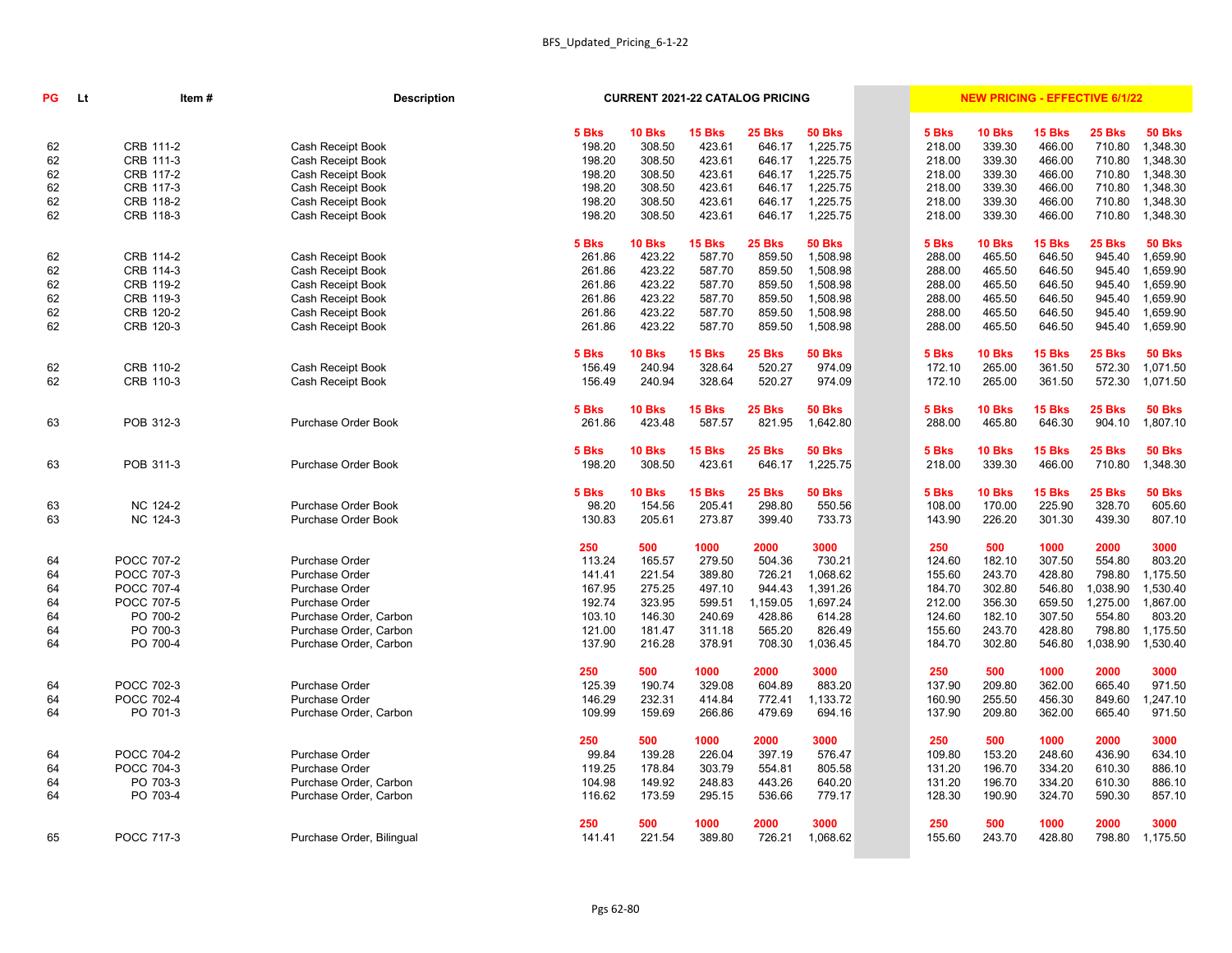| <b>PG</b>            | <b>Lt</b> | Item#                                                          | <b>Description</b>                                                                                   |                                             |                                             | <b>CURRENT 2021-22 CATALOG PRICING</b>       |                                              |                                                |                                             | <b>NEW PRICING - EFFECTIVE 6/1/22</b>       |                                              |                                              |                                                |
|----------------------|-----------|----------------------------------------------------------------|------------------------------------------------------------------------------------------------------|---------------------------------------------|---------------------------------------------|----------------------------------------------|----------------------------------------------|------------------------------------------------|---------------------------------------------|---------------------------------------------|----------------------------------------------|----------------------------------------------|------------------------------------------------|
| 65                   |           | POCC 708-3                                                     | Purchase Order                                                                                       | 250<br>125.39                               | 500<br>190.74                               | 1000<br>329.08                               | 2000<br>604.89                               | 3000<br>883.20                                 | 250<br>137.90                               | 500<br>209.80                               | 1000<br>362.00                               | 2000<br>665.40                               | 3000<br>971.50                                 |
| 65<br>65             |           | <b>POCC 706-2</b><br>POCC 706-3                                | Purchase Order<br>Purchase Order                                                                     | 250<br>93.21<br>108.23                      | 500<br>127.39<br>156.31                     | 1000<br>202.63<br>259.47                     | 2000<br>352.87<br>461.29                     | 3000<br>499.85<br>672.25                       | 250<br>102.50<br>119.10                     | 500<br>140.10<br>171.90                     | 1000<br>222.90<br>285.40                     | 2000<br>388.20<br>507.40                     | 3000<br>549.80<br>739.50                       |
| 67<br>67             |           | <b>BLCC 604-3</b><br><b>BLCC 604-4</b>                         | <b>Bill of Lading</b><br><b>Bill of Lading</b>                                                       | 250<br>141.41<br>167.95                     | 500<br>221.54<br>275.25                     | 1000<br>389.80<br>496.97                     | 2000<br>726.21<br>944.43                     | 3000<br>1,068.62<br>1,391.26                   | 250<br>155.60<br>184.70                     | 500<br>243.70<br>302.80                     | 1000<br>428.80<br>546.70                     | 2000<br>798.80<br>1,038.90                   | 3000<br>1,175.50<br>1,530.40                   |
| 67<br>67<br>67<br>67 |           | <b>BLCC 602-3</b><br><b>BLCC 602-4</b><br>BL 601-3<br>BL 601-4 | <b>Bill of Lading</b><br><b>Bill of Lading</b><br>Bill of Lading, Carbon<br>Bill of Lading, Carbon   | 250<br>119.25<br>137.03<br>105.73<br>117.50 | 500<br>178.84<br>214.65<br>152.30<br>175.09 | 1000<br>303.79<br>375.53<br>250.58<br>292.40 | 2000<br>554.81<br>686.77<br>436.75<br>530.65 | 3000<br>805.58<br>1,026.31<br>632.18<br>767.90 | 250<br>131.20<br>150.70<br>131.20<br>150.70 | 500<br>196.70<br>236.10<br>196.70<br>236.10 | 1000<br>334.20<br>413.10<br>334.20<br>413.10 | 2000<br>610.30<br>755.40<br>610.30<br>755.40 | 3000<br>886.10<br>,128.90<br>886.10<br>,128.90 |
| 67<br>67<br>67       |           | <b>BBLCC 620-5</b><br>BBL 621-5<br><b>BBL 321-5</b>            | Freight Bill of Lading<br>Freight Bill/Bill of Lading, Carbon<br>Freight Bill/Bill of Lading, Carbon | 250<br>152.68<br>131.90<br>131.90           | 500<br>234.81<br>203.26<br>203.26           | 1000<br>361.26<br>354.25<br>354.25           | 2000<br>686.39<br>654.47<br>654.47           | 3000<br>975.48<br>958.82<br>958.82             | 250<br>167.90<br>167.90<br>167.90           | 500<br>258.30<br>258.30<br>258.30           | 1000<br>397.40<br>397.40<br>397.40           | 2000<br>755.00<br>755.00<br>755.00           | 3000<br>1,073.00<br>1,073.00<br>1,073.00       |
| 67<br>67             |           | PLCC 630-2<br>PLCC 630-3                                       | Packing List<br>Packing List                                                                         | 250<br>99.84<br>119.25                      | 500<br>139.28<br>178.84                     | 1000<br>226.04<br>303.79                     | 2000<br>397.19<br>554.81                     | 3000<br>576.47<br>805.58                       | 250<br>109.80<br>131.20                     | 500<br>153.20<br>196.70                     | 1000<br>248.60<br>334.20                     | 2000<br>436.90<br>610.30                     | 3000<br>634.10<br>886.10                       |
| 67                   |           | PLE 9430                                                       | Packing List Envelope                                                                                | 500<br>82.07                                | 1000<br>120.00                              | 2000<br>212.02                               | 5000<br>498.47                               |                                                | 500<br>90.30                                | 1000<br>132.00                              | 2000<br>233.20                               | 5000<br>548.30                               |                                                |
| 68<br>68             |           | <b>DRCC 642-2</b><br><b>DRCC 642-3</b>                         | Delivery Receipt<br><b>Delivery Receipt</b>                                                          | 250<br>93.21<br>108.23                      | 500<br>127.39<br>156.31                     | 1000<br>202.63<br>259.47                     | 2000<br>352.87<br>461.29                     | 3000<br>499.98<br>672.25                       | 250<br>102.50<br>119.10                     | 500<br>140.10<br>171.90                     | 1000<br>222.90<br>285.40                     | 2000<br>388.20<br>507.40                     | 3000<br>550.00<br>739.50                       |
| 68<br>68             |           | <b>RFCC 641-3</b><br>RF 640-3                                  | <b>Receiving Form</b><br>Receiving Form, Carbon                                                      | 250<br>108.23<br>97.72                      | 500<br>156.31<br>136.03                     | 1000<br>259.47<br>218.66                     | 2000<br>461.29<br>383.17                     | 3000<br>672.25<br>551.68                       | 250<br>119.10<br>119.10                     | 500<br>171.90<br>171.90                     | 1000<br>285.40<br>285.40                     | 2000<br>507.40<br>507.40                     | 3000<br>739.50<br>739.50                       |
| 68<br>68             |           | SOCC 629-3<br>SO 620-3                                         | Shipping Order<br>Shipping Order, Carbon                                                             | 250<br>119.25<br>104.98                     | 500<br>178.84<br>149.92                     | 1000<br>303.79<br>248.83                     | 2000<br>554.81<br>443.26                     | 3000<br>805.58<br>640.20                       | 250<br>131.20<br>131.20                     | 500<br>196.70<br>196.70                     | 1000<br>334.20<br>334.20                     | 2000<br>610.30<br>610.30                     | 3000<br>886.10<br>886.10                       |
| 68                   |           | RV 643-3                                                       | Return to Vendor Form                                                                                | 250<br>119.25                               | 500<br>178.84                               | 1000<br>303.79                               | 2000<br>554.81                               | 3000<br>805.58                                 | 250<br>131.20                               | 500<br>196.70                               | 1000<br>334.20                               | 2000<br>610.30                               | 3000<br>886.10                                 |
| 69                   |           | DDL 143-2                                                      | Driver's Log Book                                                                                    | <b>10 Bks</b><br>139.91                     | <b>15 Bks</b><br>199.63                     | <b>25 Bks</b><br>317.94                      | <b>50 Bks</b><br>606.02                      | <b>100 Bks</b><br>1,172.16                     | <b>10 Bks</b><br>153.90                     | <b>15 Bks</b><br>219.60                     | <b>25 Bks</b><br>349.70                      | <b>50 Bks</b><br>666.60                      | <b>100 Bks</b><br>1,289.40                     |
| 69                   |           | DDL 343-2                                                      | Driver's Log Book (No DVIR Backer)                                                                   | <b>10 Bks</b><br>137.15                     | <b>15 Bks</b><br>195.75                     | <b>25 Bks</b><br>311.68                      | <b>50 Bks</b><br>594.12                      | <b>100 Bks</b><br>1,149.25                     | <b>10 Bks</b><br>150.90                     | <b>15 Bks</b><br>215.30                     | <b>25 Bks</b><br>342.80                      | <b>50 Bks</b><br>653.50                      | <b>100 Bks</b><br>1,264.20                     |
| 69                   |           | <b>REQCC 574-3</b>                                             | <b>Stock Requisition</b>                                                                             | 250<br>91.58                                | 500<br>125.13                               | 1000<br>197.62                               | 2000<br>338.97                               | 3000<br>486.45                                 | 250<br>100.70                               | 500<br>137.60                               | 1000<br>217.40                               | 2000<br>372.90                               | 3000<br>535.10                                 |
|                      |           |                                                                |                                                                                                      | 250                                         | 500                                         | 1000                                         | 2000                                         | 3000                                           | 250                                         | 500                                         | 1000                                         | 2000                                         | 3000                                           |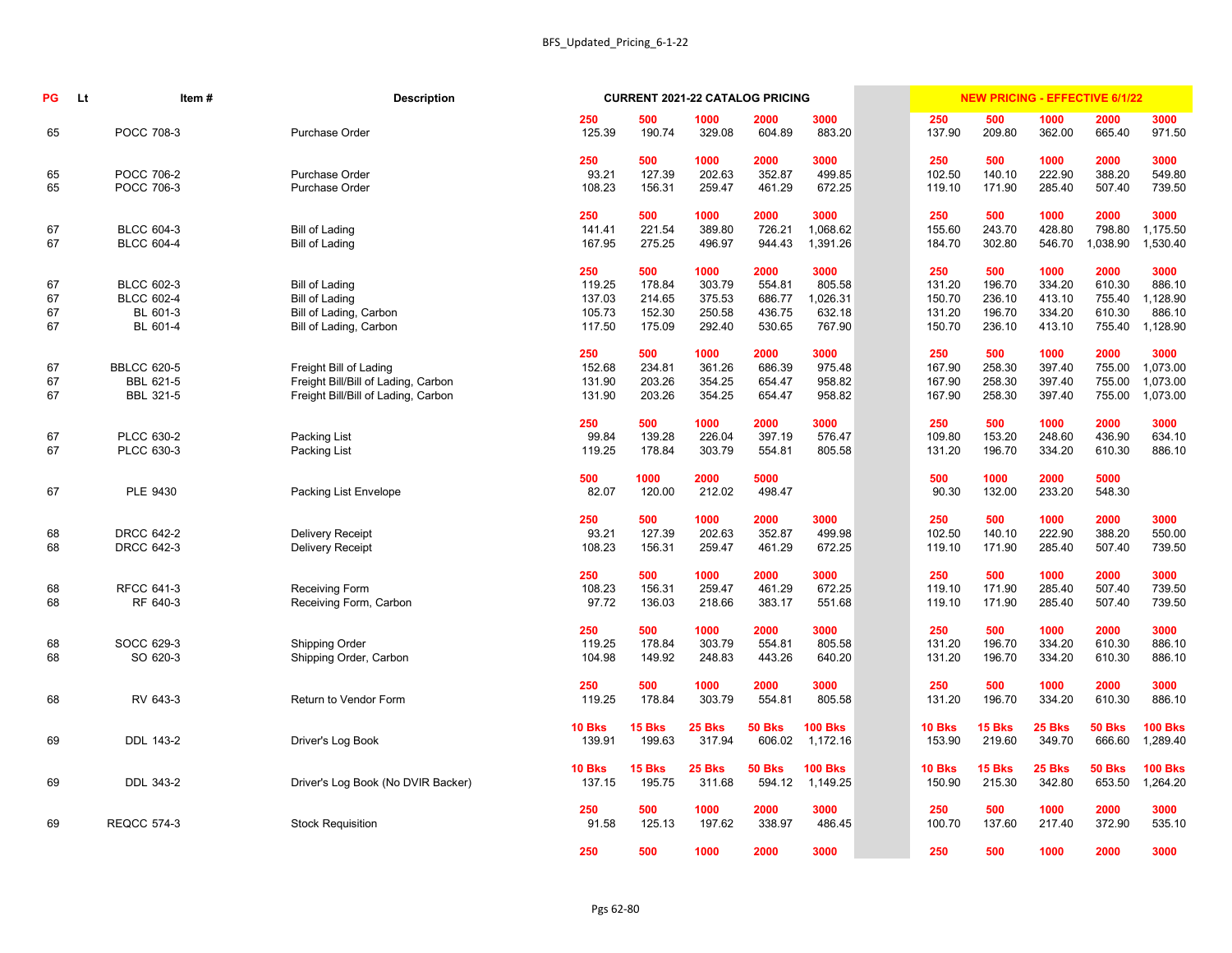| PG | <b>Lt</b> | Item#              | <b>Description</b>         |        | <b>CURRENT 2021-22 CATALOG PRICING</b> |        |        |          |        | <b>NEW PRICING - EFFECTIVE 6/1/22</b> |        |          |          |
|----|-----------|--------------------|----------------------------|--------|----------------------------------------|--------|--------|----------|--------|---------------------------------------|--------|----------|----------|
| 70 |           | <b>INVCC 750-2</b> | Invoice                    | 113.24 | 165.57                                 | 279.50 | 504.36 | 730.21   | 124.60 | 182.10                                | 307.50 | 554.80   | 803.20   |
| 70 |           | <b>INVCC 750-3</b> | Invoice                    | 141.41 | 221.54                                 | 389.80 | 726.21 | 1,068.62 | 155.60 | 243.70                                | 428.80 | 798.80   | 1,175.50 |
| 70 |           | <b>INVCC 750-4</b> | Invoice                    | 167.95 | 275.25                                 | 497.10 | 944.43 | 1,391.26 | 184.70 | 302.80                                | 546.80 | 1,038.90 | 1,530.40 |
| 70 |           | <b>INV 751-3</b>   | Invoice, Carbon            | 121.00 | 181.47                                 | 311.18 | 565.20 | 826.49   | 155.60 | 243.70                                | 428.80 | 798.80   | 1,175.50 |
| 70 |           | <b>INV 751-4</b>   | Invoice, Carbon            | 137.90 | 216.28                                 | 378.91 | 708.30 | 1,036.45 | 184.70 | 302.80                                | 546.80 | 1,038.90 | 1,530.40 |
| 70 |           | <b>INV 751-5</b>   | Invoice, Carbon            | 156.31 | 252.34                                 | 450.40 | 851.28 | 1,251.54 | 171.90 | 277.60                                | 495.40 | 936.40   | 1,376.70 |
|    |           |                    |                            | 250    | 500                                    | 1000   | 2000   | 3000     | 250    | 500                                   | 1000   | 2000     | 3000     |
| 70 |           | <b>INVCC 753-3</b> | Invoice                    | 125.39 | 190.74                                 | 329.08 | 604.89 | 883.20   | 137.90 | 209.80                                | 362.00 | 665.40   | 971.50   |
| 70 |           | <b>INVCC 753-4</b> | Invoice                    | 146.29 | 232.30                                 | 414.83 | 772.41 | 1,133.72 | 160.90 | 255.50                                | 456.30 | 849.60   | ,247.10  |
| 70 |           | <b>INV 752-3</b>   | Invoice, Carbon            | 109.99 | 159.69                                 | 266.86 | 479.57 | 694.16   | 137.90 | 209.80                                | 362.00 | 665.40   | 971.50   |
| 70 |           | <b>INV 752-4</b>   | Invoice, Carbon            | 122.76 | 186.11                                 | 320.57 | 586.49 | 854.16   | 160.90 | 255.50                                | 456.30 | 849.60   | 1,247.10 |
|    |           |                    |                            | 250    | 500                                    | 1000   | 2000   | 3000     | 250    | 500                                   | 1000   | 2000     | 3000     |
| 71 |           | <b>INVCC 755-2</b> | Invoice                    | 99.84  | 139.28                                 | 226.04 | 397.19 | 576.47   | 109.80 | 153.20                                | 248.60 | 436.90   | 634.10   |
| 71 |           | <b>INVCC 755-3</b> | Invoice                    | 119.25 | 178.84                                 | 303.79 | 554.81 | 805.58   | 131.20 | 196.70                                | 334.20 | 610.30   | 886.10   |
| 71 |           | <b>INVCC 755-4</b> | Invoice                    | 137.03 | 214.65                                 | 375.52 | 686.77 | 1,026.30 | 150.70 | 236.10                                | 413.10 | 755.40   | ,128.90  |
| 71 |           | <b>INV 754-2</b>   | Invoice, Carbon            | 93.21  | 128.26                                 | 202.01 | 350.99 | 497.10   | 109.80 | 153.20                                | 248.60 | 436.90   | 634.10   |
| 71 |           | <b>INV 754-3</b>   | Invoice, Carbon            | 104.98 | 149.92                                 | 248.83 | 443.26 | 640.20   | 131.20 | 196.70                                | 334.20 | 610.30   | 886.10   |
| 71 |           | <b>INV 754-4</b>   | Invoice, Carbon            | 116.62 | 173.71                                 | 295.15 | 536.66 | 779.17   | 150.70 | 236.10                                | 413.10 | 755.40   | ,128.90  |
| 71 |           | <b>INVCC 765-2</b> | Invoice, Unruled           | 99.84  | 139.28                                 | 226.04 | 397.19 | 576.47   | 109.80 | 153.20                                | 248.60 | 436.90   | 634.10   |
| 71 |           | <b>INVCC 765-3</b> | Invoice, Unruled           | 119.25 | 178.84                                 | 303.79 | 554.81 | 805.58   | 131.20 | 196.70                                | 334.20 | 610.30   | 886.10   |
| 71 |           | <b>INVCC 765-5</b> | Invoice, Unruled           | 154.43 | 248.08                                 | 441.26 | 812.47 | 1,214.48 | 169.90 | 272.90                                | 485.40 | 893.70   | ,335.90  |
| 71 |           | <b>INV 764-3</b>   | Invoice, Unruled, Carbon   | 104.98 | 149.92                                 | 248.83 | 443.26 | 640.20   | 131.20 | 196.70                                | 334.20 | 610.30   | 886.10   |
| 71 |           | <b>INV 764-4</b>   | Invoice, Unruled, Carbon   | 116.62 | 173.71                                 | 295.15 | 536.66 | 779.17   | 128.30 | 191.10                                | 324.70 | 590.30   | 857.10   |
|    |           |                    |                            | 250    | 500                                    | 1000   | 2000   | 3000     | 250    | 500                                   | 1000   | 2000     | 3000     |
| 71 |           | <b>INVCC 760-2</b> | Invoice                    | 93.21  | 127.39                                 | 202.63 | 352.87 | 499.85   | 102.50 | 140.10                                | 222.90 | 388.20   | 549.80   |
| 71 |           | <b>INVCC 760-3</b> | Invoice                    | 108.23 | 147.29                                 | 244.57 | 434.75 | 633.69   | 119.10 | 162.00                                | 269.00 | 478.20   | 697.10   |
| 71 |           | <b>INVCC 760-4</b> | Invoice                    | 115.12 | 166.58                                 | 274.62 | 490.96 | 716.07   | 126.60 | 183.20                                | 302.10 | 540.10   | 787.70   |
|    |           |                    |                            | 250    | 500                                    | 1000   | 2000   | 3000     | 250    | 500                                   | 1000   | 2000     | 3000     |
| 71 |           | <b>INVCC 767-3</b> | Invoice, Bilingual         | 119.25 | 178.84                                 | 303.79 | 554.81 | 805.58   | 131.20 | 196.70                                | 334.20 | 610.30   | 886.10   |
|    |           |                    |                            | 250    | 500                                    | 1000   | 2000   | 3000     | 250    | 500                                   | 1000   | 2000     | 3000     |
| 72 |           | <b>INVCC 759-3</b> | Invoice                    | 141.41 | 221.54                                 | 389.80 | 726.21 | 1,068.62 | 155.60 | 243.70                                | 428.80 | 798.80   | 1,175.50 |
|    |           |                    |                            | 250    | 500                                    | 1000   | 2000   | 3000     | 250    | 500                                   | 1000   | 2000     | 3000     |
| 72 |           | <b>INVCC 758-3</b> | Invoice                    | 125.42 | 190.74                                 | 329.08 | 604.89 | 883.20   | 138.00 | 209.80                                | 362.00 | 665.40   | 971.50   |
| 72 |           | <b>INVCC 758-4</b> | Invoice                    | 146.29 | 232.30                                 | 414.84 | 772.41 | 1,133.85 | 160.90 | 255.50                                | 456.30 | 849.60   | 1,247.20 |
|    |           |                    |                            | 250    | 500                                    | 1000   | 2000   | 3000     | 250    | 500                                   | 1000   | 2000     | 3000     |
| 72 |           | <b>INVCC 757-3</b> | Invoice                    | 119.25 | 178.84                                 | 303.79 | 554.81 | 805.58   | 131.20 | 196.70                                | 334.20 | 610.30   | 886.10   |
|    |           |                    |                            | 250    | 500                                    | 1000   | 2000   | 3000     | 250    | 500                                   | 1000   | 2000     | 3000     |
| 72 |           | <b>INVCC 782-4</b> | Invoice                    | 137.03 | 214.65                                 | 375.53 | 686.77 | 1,026.31 | 150.70 | 236.10                                | 413.10 | 755.40   | 1,128.90 |
| 72 |           | <b>INV 781-4</b>   | Invoice, Carbon            | 116.62 | 173.71                                 | 295.15 | 536.66 | 779.17   | 150.70 | 236.10                                | 413.10 | 755.40   | 1,128.90 |
|    |           |                    |                            | 250    | 500                                    | 1000   | 2000   | 3000     | 250    | 500                                   | 1000   | 2000     | 3000     |
| 73 |           | <b>STCC 679-2</b>  | Statement, Unruled         | 95.71  | 121.13                                 | 189.49 | 326.83 | 461.54   | 105.30 | 133.20                                | 208.40 | 359.50   | 507.70   |
| 73 |           | <b>STCC 689-2</b>  | Statement, Ruled           | 95.71  | 121.13                                 | 189.49 | 326.83 | 461.54   | 105.30 | 133.20                                | 208.40 | 359.50   | 507.70   |
| 73 |           | <b>STCC 689-3</b>  | Statement, Ruled           | 103.48 | 144.92                                 | 236.94 | 421.60 | 604.14   | 113.80 | 159.40                                | 260.60 | 463.80   | 664.60   |
| 73 |           | ST 678-2           | Statement, Unruled, Carbon | 93.33  | 119.25                                 | 174.59 | 292.77 | 408.21   | 105.30 | 133.20                                | 208.40 | 359.50   | 507.70   |
| 73 |           | ST 688-2           | Statement, Ruled, Carbon   | 93.33  | 119.25                                 | 174.59 | 292.77 | 408.21   | 105.30 | 133.20                                | 208.40 | 359.50   | 507.70   |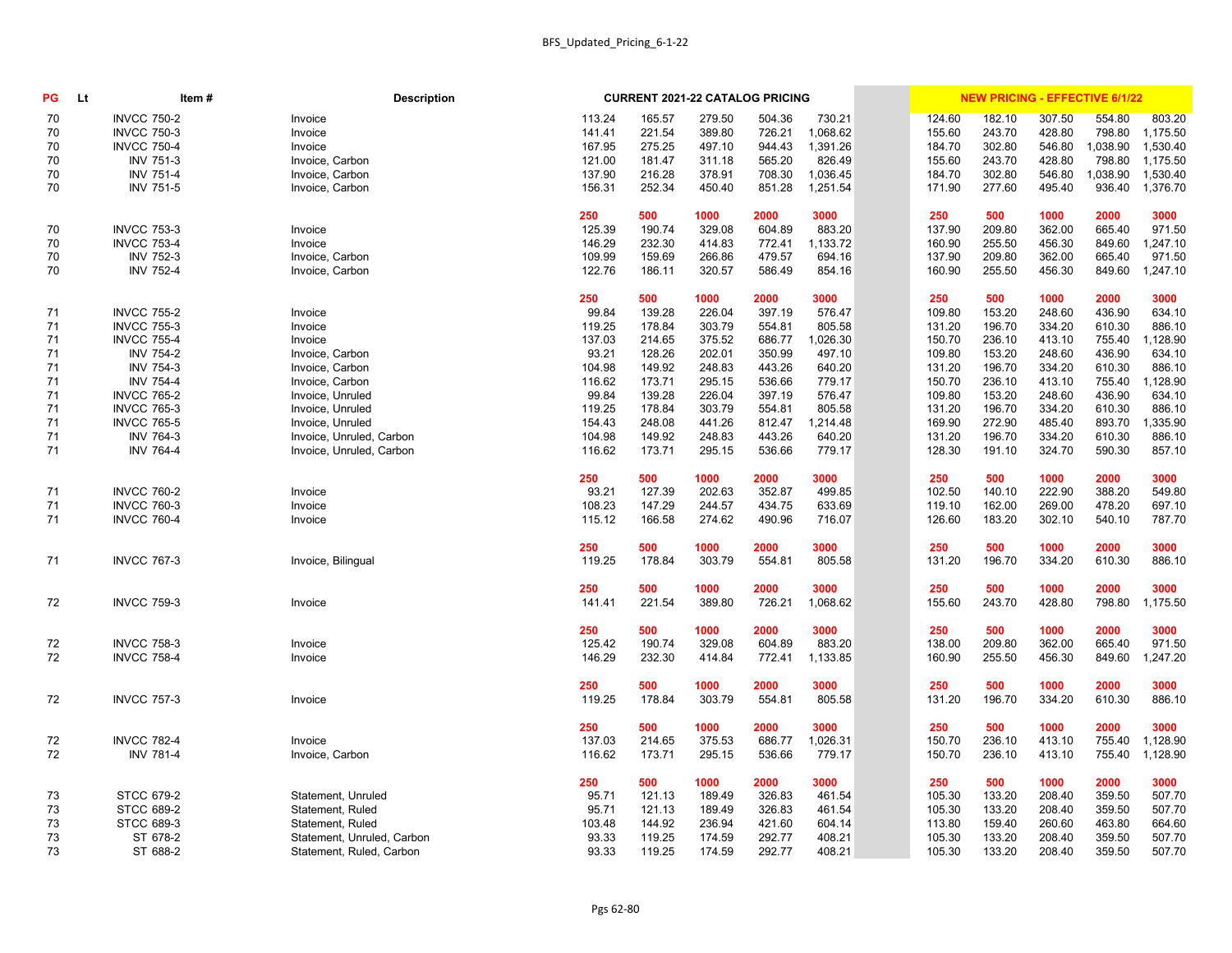| PG | Lt | Item#             | <b>Description</b>                               |               | <b>CURRENT 2021-22 CATALOG PRICING</b> |                |                |                  |               | <b>NEW PRICING - EFFECTIVE 6/1/22</b> |                |                |                  |
|----|----|-------------------|--------------------------------------------------|---------------|----------------------------------------|----------------|----------------|------------------|---------------|---------------------------------------|----------------|----------------|------------------|
|    |    |                   |                                                  | 250           | 500                                    | 1000           | 2000           | 3000             | 250           | 500                                   | 1000           | 2000           | 3000             |
| 73 |    | <b>STCC 687-2</b> | Statement, Ruled                                 | 95.71         | 121.13                                 | 189.49         | 326.83         | 461.54           | 105.30        | 133.20                                | 208.40         | 359.50         | 507.70           |
| 73 |    | <b>STCC 677-2</b> | Statement, Unruled                               | 95.71         | 121.13                                 | 189.49         | 326.83         | 461.54           | 105.30        | 133.20                                | 208.40         | 359.50         | 507.70           |
| 73 |    | ST 686-2          | Statement, Ruled, Carbon                         | 93.33         | 119.25                                 | 174.59         | 292.77         | 408.21           | 105.30        | 133.20                                | 208.40         | 359.50         | 507.70           |
|    |    |                   |                                                  | 500           | 1000                                   | 2000           | 3000           | 5000             | 500           | 1000                                  | 2000           | 3000           | 5000             |
| 74 |    | LS 5730           | Laser Statements, No Backer                      | 61.66         | 87.83                                  | 150.55         | 215.65         | 341.85           | 67.80         | 96.60                                 | 165.60         | 237.20         | 376.00           |
| 74 |    | LS 5731           | Laser Statements, No Backer                      | 61.66         | 87.83                                  | 150.55         | 215.65         | 341.85           | 67.80         | 96.60                                 | 165.60         | 237.20         | 376.00           |
| 74 |    | LS 5732           | Laser Statements, No Backer                      | 61.66         | 87.83                                  | 150.55         | 215.65         | 341.85           | 67.80         | 96.60                                 | 165.60         | 237.20         | 376.00           |
| 74 |    | LS 5733           | Laser Statements, Backer (No C.C.)               | 61.66         | 87.83                                  | 150.55         | 215.65         | 341.85           | 67.80         | 96.60                                 | 165.60         | 237.20         | 376.00           |
| 74 |    | LS 5734           | Laser Statements, Backer (No C.C.)               | 61.66         | 87.83                                  | 150.55         | 215.65         | 341.85           | 67.80         | 96.60                                 | 165.60         | 237.20         | 376.00           |
| 74 |    | LS 5735           | Laser Statements, Backer (No C.C.)               | 61.66         | 87.83                                  | 150.55         | 215.65         | 341.85           | 67.80         | 96.60                                 | 165.60         | 237.20         | 376.00           |
| 74 |    | LS 5736           | Laser Statements, Backer, (MC, Visa)             | 61.66         | 87.83                                  | 150.55         | 215.65         | 341.85           | 67.80         | 96.60                                 | 165.60         | 237.20         | 376.00           |
| 74 |    | LS 5737           | Laser Statements, Backer, (MC, Visa)             | 61.66         | 87.83                                  | 150.55         | 215.65         | 341.85           | 67.80         | 96.60                                 | 165.60         | 237.20         | 376.00           |
| 74 |    | LS 5738           | Laser Statements, Backer, (MC, Visa)             | 61.66         | 87.83                                  | 150.55         | 215.65         | 341.85           | 67.80         | 96.60                                 | 165.60         | 237.20         | 376.00           |
| 74 |    | LS 5739           | Laser Statements, Backer, (MC, Visa, Disc.)      | 61.66         | 87.83                                  | 150.55         | 215.65         | 341.85           | 67.80         | 96.60                                 | 165.60         | 237.20         | 376.00           |
| 74 |    | LS 5740           | Laser Statements, Backer, (MC, Visa, Disc.)      | 61.66         | 87.83                                  | 150.55         | 215.65         | 341.85           | 67.80         | 96.60                                 | 165.60         | 237.20         | 376.00           |
| 74 |    | LS 5741           | Laser Statements, Backer, (MC, Visa, Disc.)      | 61.66         | 87.83                                  | 150.55         | 215.65         | 341.85           | 67.80         | 96.60                                 | 165.60         | 237.20         | 376.00           |
| 74 |    | LS 5742           | Laser Statements, Backer (MC, Visa, Disc., AmEx) | 61.66         | 87.83                                  | 150.55         | 215.65         | 341.85           | 67.80         | 96.60                                 | 165.60         | 237.20         | 376.00           |
| 74 |    | LS 5743           | Laser Statements, Backer (MC, Visa, Disc., AmEx) | 61.66         | 87.83                                  | 150.55         | 215.65         | 341.85           | 67.80         | 96.60                                 | 165.60         | 237.20         | 376.00           |
| 74 |    | LS 5744           | Laser Statements, Backer (MC, Visa, Disc., AmEx) | 61.66         | 87.83                                  | 150.55         | 215.65         | 341.85           | 67.80         | 96.60                                 | 165.60         | 237.20         | 376.00           |
|    |    |                   |                                                  | 250           | 500                                    | 1000           | 2000           | 3000             | 250           | 500                                   | 1000           | 2000           | 3000             |
| 75 |    | <b>CMCC 574-4</b> | <b>Collection Form</b>                           | 94.59         | 149.80                                 | 260.97         | 468.68         | 676.00           | 104.00        | 164.80                                | 287.10         | 515.50         | 743.60           |
| 75 |    | <b>CMCC 575-4</b> | <b>Collection Memo</b>                           | 250<br>138.53 | 500<br>218.16                          | 1000<br>382.67 | 2000<br>733.72 | 3000<br>1,047.59 | 250<br>152.40 | 500<br>240.00                         | 1000<br>420.90 | 2000<br>807.10 | 3000<br>1,152.30 |
|    |    |                   |                                                  |               |                                        |                |                |                  |               |                                       |                |                |                  |
| 76 |    | DM 577-3          | Debit Memo                                       | 250<br>119.25 | 500<br>178.84                          | 1000<br>303.79 | 2000<br>554.81 | 3000<br>805.58   | 250<br>131.20 | 500<br>196.70                         | 1000<br>334.20 | 2000<br>610.30 | 3000<br>886.10   |
|    |    |                   |                                                  |               |                                        |                |                |                  |               |                                       |                |                |                  |
|    |    |                   |                                                  | 250           | 500                                    | 1000           | 2000           | 3000             | 250           | 500                                   | 1000           | 2000           | 3000             |
| 76 |    | <b>DCM 578-3</b>  | Debit/Credit Memo                                | 119.25        | 178.84                                 | 303.79         | 554.81         | 805.58           | 131.20        | 196.70                                | 334.20         | 610.30         | 886.10           |
|    |    |                   |                                                  | 250           | 500                                    | 1000           | 2000           | 3000             | 250           | 500                                   | 1000           | 2000           | 3000             |
| 76 |    | <b>CMCC 576-3</b> | <b>Credit Memo</b>                               | 119.25        | 178.84                                 | 303.79         | 554.81         | 805.58           | 131.20        | 196.70                                | 334.20         | 610.30         | 886.10           |
| 76 |    | CM 579-3          | Credit Memo, Carbon                              | 104.98        | 149.92                                 | 248.83         | 443.26         | 640.20           | 131.20        | 196.70                                | 334.20         | 610.30         | 886.10           |
|    |    |                   |                                                  | 250           | 500                                    | 1000           | 2000           | 3000             | 250           | 500                                   | 1000           | 2000           | 3000             |
| 76 |    | CM 235-3          | Credit Memo                                      | 93.96         | 121.28                                 | 172.81         | 278.50         | 384.92           | 103.40        | 133.40                                | 190.10         | 306.30         | 423.40           |
|    |    |                   |                                                  | 250           | 500                                    | 1000           | 2000           | 3000             | 250           | 500                                   | 1000           | 2000           | 3000             |
| 77 |    | <b>RMCC 848-2</b> | Ruled - Reply Memo                               | 99.84         | 139.28                                 | 226.04         | 397.19         | 576.47           | 109.80        | 153.20                                | 248.60         | 436.90         | 634.10           |
| 77 |    | <b>RMCC 848-3</b> | Ruled - Reply Memo                               | 119.25        | 178.84                                 | 303.79         | 554.81         | 805.58           | 131.20        | 196.70                                | 334.20         | 610.30         | 886.10           |
| 77 |    | RM 858-3          | Ruled - Reply Memo, Carbon                       | 104.98        | 149.92                                 | 248.83         | 443.26         | 640.20           | 131.20        | 196.70                                | 334.20         | 610.30         | 886.10           |
|    |    |                   |                                                  | 250           | 500                                    | 1000           | 2000           | 3000             | 250           | 500                                   | 1000           | 2000           | 3000             |
| 77 |    | <b>RMCC 868-3</b> | Unruled - Reply Memo                             | 119.25        | 178.84                                 | 303.79         | 554.81         | 805.58           | 131.20        | 196.70                                | 334.20         | 610.30         | 886.10           |
|    |    |                   |                                                  | 250           | 500                                    | 1000           | 2000           | 3000             | 250           | 500                                   | 1000           | 2000           | 3000             |
| 77 |    | MRM 810-3         | Message/Reply Memo                               | 119.25        | 178.84                                 | 303.79         | 554.81         | 805.58           | 131.20        | 196.70                                | 334.20         | 610.30         | 886.10           |
|    |    |                   |                                                  | 250           | 500                                    | 1000           | 2000           | 3000             | 250           | 500                                   | 1000           | 2000           | 3000             |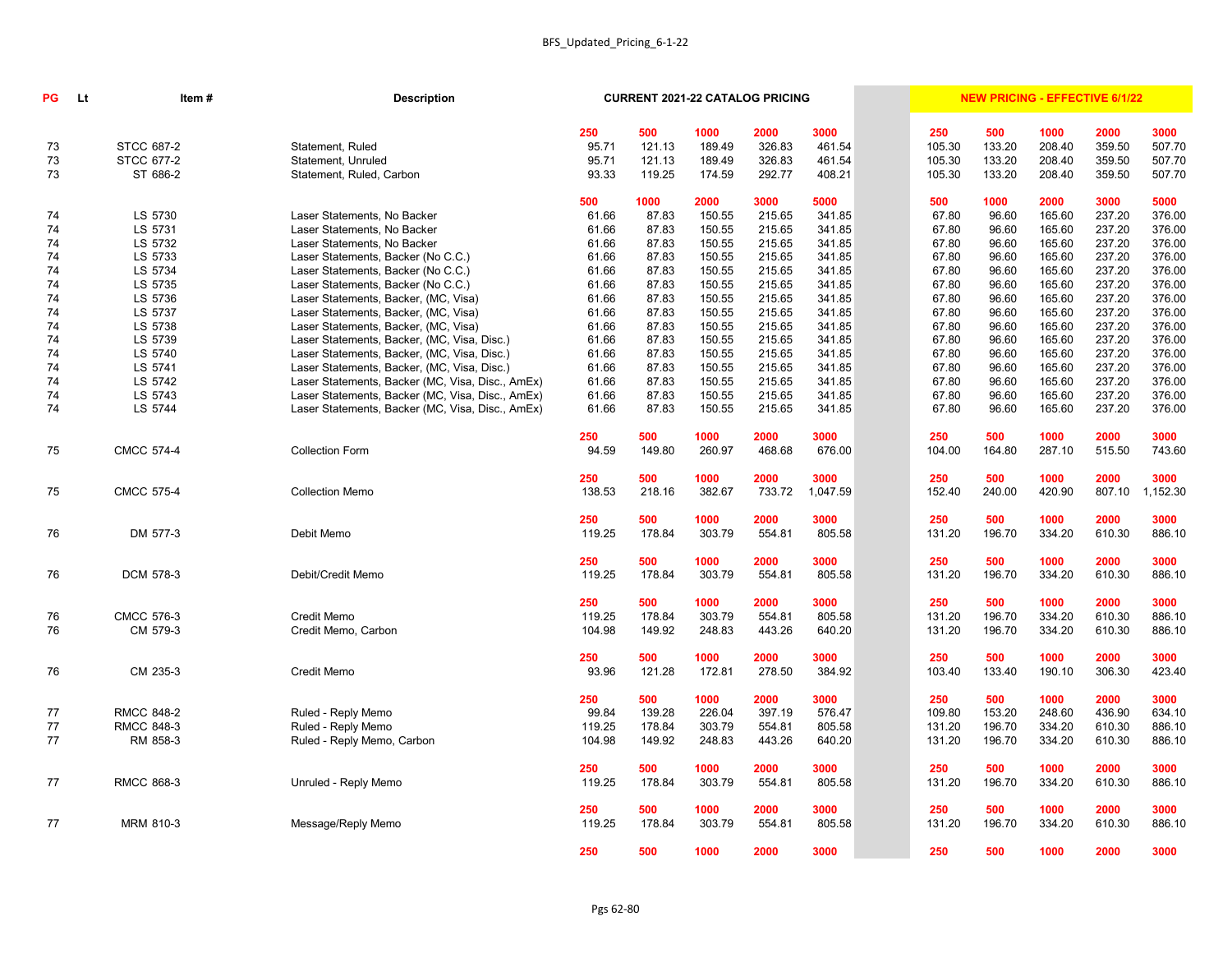| PG       | <b>Lt</b> | Item#                                               | <b>Description</b>                                             |                  |                  | <b>CURRENT 2021-22 CATALOG PRICING</b> |                  |                  |                  |                  | <b>NEW PRICING - EFFECTIVE 6/1/22</b> |                  |                  |
|----------|-----------|-----------------------------------------------------|----------------------------------------------------------------|------------------|------------------|----------------------------------------|------------------|------------------|------------------|------------------|---------------------------------------|------------------|------------------|
| 77       |           | MRM 859-3                                           | Message/Reply Memo, Carbon                                     | 111.11           | 149.42           | 246.83                                 | 439.76           | 637.19           | 122.20           | 164.40           | 271.50                                | 483.70           | 700.90           |
|          |           |                                                     |                                                                | 250              | 500              | 1000                                   | 2000             | 3000             | 250              | 500              | 1000                                  | 2000             | 3000             |
| 78       |           | <b>MLCC 800-2</b>                                   | Memo Letter                                                    | 103.60           | 150.93           | 240.82                                 | 428.86           | 614.28           | 114.00           | 166.00           | 264.90                                | 471.70           | 675.70           |
|          |           |                                                     |                                                                | 250              | 500              | 1000                                   | 2000             | 3000             | 250              | 500              | 1000                                  | 2000             | 3000             |
| 78<br>78 |           | <b>MLCC 803-2</b><br><b>MLCC 803-3</b>              | Memo Letter<br>Memo Letter                                     | 103.60<br>119.25 | 150.93<br>178.84 | 240.82<br>303.79                       | 428.86<br>554.81 | 614.28<br>805.58 | 114.00<br>131.20 | 166.00<br>196.70 | 264.90<br>334.20                      | 471.70<br>610.30 | 675.70<br>886.10 |
|          |           |                                                     |                                                                |                  |                  |                                        |                  |                  |                  |                  |                                       |                  |                  |
|          |           |                                                     |                                                                | 250              | 500              | 1000                                   | 2000             | 3000             | 250              | 500              | 1000                                  | 2000             | 3000             |
| 78       |           | <b>MLCC 802-2</b>                                   | Memo Letter                                                    | 103.60           | 150.93           | 240.82                                 | 428.86           | 614.28           | 114.00           | 166.00           | 264.90                                | 471.70           | 675.70           |
|          |           |                                                     |                                                                | 5                | 10               | 15                                     | 25               | 50               | 5                | 10               | 15                                    | 25               | 50               |
| 78       |           | PM 101-2                                            | Phone Memo Book                                                | 73.86            | 128.56           | 173.77                                 | 287.19           | 568.47           | 81.20            | 141.40           | 191.10                                | 315.90           | 625.30           |
|          |           |                                                     |                                                                | 1(300)           | 2(600)           | 3(900)                                 |                  |                  | 1(300)           | 2(600)           | 3(900)                                |                  |                  |
| 79       |           | <b>DFC 144-1</b>                                    | <b>General Expense Checks</b>                                  | 78.80            | 131.42           | 193.13                                 |                  |                  | 86.70            | 144.60           | 212.40                                |                  |                  |
| 79       |           | <b>DFC 145-1</b>                                    | <b>General Expense Checks</b>                                  | 78.80            | 131.42           | 193.13                                 |                  |                  | 86.70            | 144.60           | 212.40                                |                  |                  |
| 79       |           | <b>DFC 121-1</b>                                    | <b>General Expense Checks</b>                                  | 78.80            | 131.42           | 193.13                                 |                  |                  | 86.70            | 144.60           | 212.40                                |                  |                  |
| 79       |           | DFC 122-1                                           | <b>General Expense Checks</b>                                  | 78.80            | 131.42           | 193.13                                 |                  |                  | 86.70            | 144.60           | 212.40                                |                  |                  |
| 79       |           | DFC 123-1                                           | <b>General Expense Checks</b>                                  | 78.80            | 131.42           | 193.13                                 |                  |                  | 86.70            | 144.60           | 212.40                                |                  |                  |
|          |           |                                                     |                                                                | 2(300)           | 4(600)           | 6(900)                                 |                  |                  | 2(300)           | 4(600)           | 6(900)                                |                  |                  |
| 79       |           | DFC 144-2                                           | <b>General Expense Checks</b>                                  | 161.95           | 287.32           | 405.81                                 |                  |                  | 178.10           | 316.10           | 446.40                                |                  |                  |
| 79       |           | DFC 145-2                                           | <b>General Expense Checks</b>                                  | 161.95           | 287.32           | 405.81                                 |                  |                  | 178.10           | 316.10           | 446.40                                |                  |                  |
| 79       |           | DFC 121-2<br>DFC 122-2                              | <b>General Expense Checks</b>                                  | 161.95           | 287.32           | 405.81                                 |                  |                  | 178.10           | 316.10           | 446.40<br>446.40                      |                  |                  |
| 79<br>79 |           | DFC 123-2                                           | <b>General Expense Checks</b><br><b>General Expense Checks</b> | 161.95<br>161.95 | 287.32<br>287.32 | 405.81<br>405.81                       |                  |                  | 178.10<br>178.10 | 316.10<br>316.10 | 446.40                                |                  |                  |
|          |           |                                                     |                                                                |                  |                  |                                        |                  |                  |                  |                  |                                       |                  |                  |
|          |           |                                                     |                                                                | 1(300)           | 2(600)           | 3(900)                                 |                  |                  | 1(300)           | 2(600)           | 3(900)                                |                  |                  |
| 79       |           | <b>DFC 147-1</b>                                    | Payroll Checks                                                 | 78.80            | 131.42           | 193.13                                 |                  |                  | 86.70            | 144.60           | 212.40                                |                  |                  |
| 79       |           | <b>DFC 148-1</b>                                    | Payroll Checks                                                 | 78.80            | 131.42           | 193.13                                 |                  |                  | 86.70            | 144.60           | 212.40                                |                  |                  |
| 79       |           | DFC 125-1                                           | Payroll Checks                                                 | 78.80            | 131.42           | 193.13                                 |                  |                  | 86.70            | 144.60           | 212.40                                |                  |                  |
| 79       |           | DFC 126-1                                           | Payroll Checks                                                 | 78.80            | 131.42           | 193.13                                 |                  |                  | 86.70            | 144.60           | 212.40                                |                  |                  |
| 79       |           | DFC 127-1                                           | Payroll Checks                                                 | 78.80            | 131.42           | 193.13                                 |                  |                  | 86.70            | 144.60           | 212.40                                |                  |                  |
|          |           |                                                     |                                                                | 2(300)           | 4(600)           | 6(900)                                 |                  |                  | 2(300)           | 4(600)           | 6(900)                                |                  |                  |
| 79       |           | DFC 147-2                                           | Payroll Checks                                                 | 161.95           | 287.32           | 405.81                                 |                  |                  | 178.10           | 316.10           | 446.40                                |                  |                  |
| 79       |           | <b>DFC 148-2</b>                                    | Payroll Checks                                                 | 161.95           | 287.32           | 405.81                                 |                  |                  | 178.10           | 316.10           | 446.40                                |                  |                  |
| 79       |           | DFC 125-2                                           | Payroll Checks                                                 | 161.95           | 287.32           | 405.81                                 |                  |                  | 178.10           | 316.10           | 446.40                                |                  |                  |
|          |           |                                                     |                                                                | 250              | 500              | 1000                                   | 2000             | 3000             | 250              | 500              | 1000                                  | 2000             | 3000             |
| 80       |           | Style 1 Traditional Style Check                     | Check/Voucher, 15#                                             | 131.02           | 209.77           | 360.51                                 | 664.74           | 976.85           | 144.10           | 230.70           | 396.60                                | 731.20           | 1,074.50         |
| 80       |           | Style 1 Traditional Style Check                     | Check/Voucher, 21#                                             | 150.55           | 248.83           | 438.50                                 | 820.11           | 1,210.72         | 165.60           | 273.70           | 482.40                                | 902.10           | 1,331.80         |
| 80       |           | Style 2 Personal Style Check                        | Check/Voucher, 15#                                             | 131.02           | 209.77           | 360.51                                 | 664.74           | 976.85           | 144.10           | 230.70           | 396.60                                | 731.20           | 1,074.50         |
| 80       |           | Style 2 Personal Style Check                        | Check/Voucher, 21#                                             | 150.55           | 248.83           | 438.50                                 | 820.11           | 1,210.72         | 165.60           | 273.70           | 482.40                                | 902.10           | 1,331.80         |
| 80       |           | Style 3 Conventional Style Check Check/Voucher, 15# |                                                                | 131.02           | 209.77           | 360.51                                 | 664.74           | 976.85           | 144.10           | 230.70           | 396.60                                | 731.20           | 1,074.50         |
| 80       |           | Style 3 Conventional Style Check Check/Voucher, 21# |                                                                | 150.55           | 248.83           | 438.50                                 | 820.11           | 1,210.72         | 165.60           | 273.70           | 482.40                                |                  | 902.10 1,331.80  |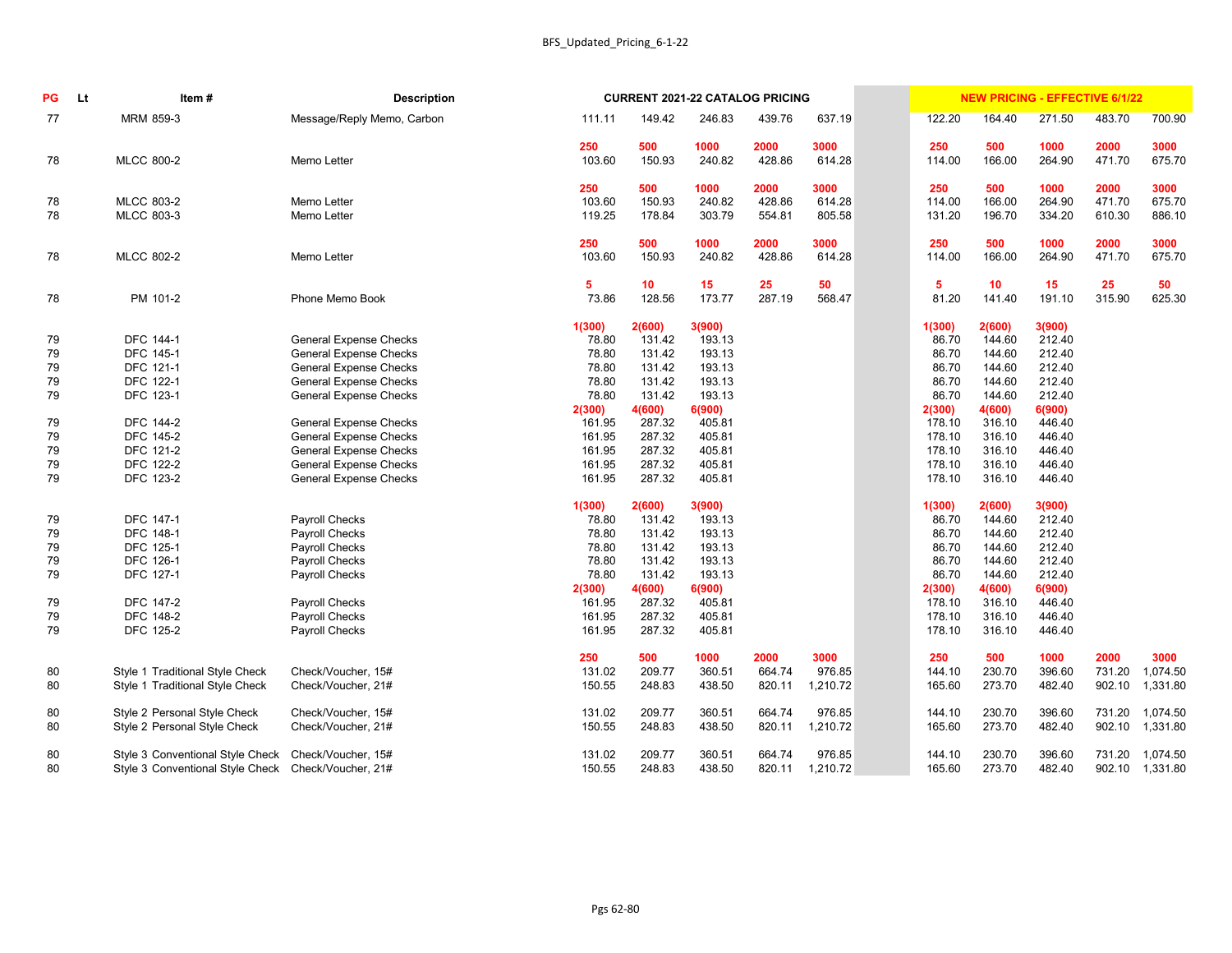# **INEW PRICING - EFFECTIVE 6/1/22**

| 250              | 500              | 1000             | 2000             | 3000             | 250              | 500              | 1000             | 2000             | 3000                 |
|------------------|------------------|------------------|------------------|------------------|------------------|------------------|------------------|------------------|----------------------|
| 165.20           | 257.59           | 436.38           | 796.57           | 1,164.90         | 181.70           | 283.40           | 480.00           | 876.20           | 1,281.40             |
| 176.97           | 284.26           | 492.71           | 911.75           | 1,338.67         | 194.70           | 312.70           | 542.00           | 1,002.90         | 1,472.50             |
| 165.20           | 257.59           | 436.38           | 796.57           | 1,164.90         | 181.70           | 283.40           | 480.00           | 876.20           | 1,281.40             |
| 176.97           | 284.26           | 492.71           | 911.75           | 1,338.67         | 194.70           | 312.70           | 542.00           | 1,002.90         | 1,472.50             |
| 165.20           | 257.59           | 436.38           | 796.57           | 1,164.90         | 181.70           | 283.40           | 480.00           | 876.20           | 1,281.40             |
| 176.97           | 284.26           | 492.71           | 911.75           | 1,338.67         | 194.70           | 312.70           | 542.00           | 1,002.90         | 1,472.50             |
| 165.20           | 257.59           | 436.38           | 796.57           | 1,164.90         | 181.70           | 283.40           | 480.00           | 876.20           | 1,281.40             |
| 176.97           | 284.26           | 492.71           | 911.75           | 1,338.67         | 194.70           | 312.70           | 542.00           | 1,002.90         | 1,472.50             |
| 250              | 500              | 1000             | 2000             | 3000             | 250              | 500              | 1000             | 2000             | 3000                 |
| 165.20           | 257.59           | 436.38           | 796.57           | 1,164.90         | 181.70           | 283.40           | 480.00           | 876.20           | 1,281.40             |
| 176.97           | 284.26           | 492.71           | 911.75           | 1,338.67         | 194.70           | 312.70           | 542.00           | 1,002.90         | 1,472.50             |
| 165.20           | 257.59           | 436.38           | 796.57           | 1,164.90         | 181.70           | 283.40           | 480.00           | 876.20           | 1,281.40             |
| 176.97           | 284.26           | 492.71           | 911.75           | 1,338.67         | 194.70           | 312.70           | 542.00           | 1,002.90         | 1,472.50             |
| 165.20           | 257.59           | 436.38           | 796.57           | 1,164.90         | 181.70           | 283.40           | 480.00           | 876.20           | 1,281.40             |
| 176.97           | 284.26           | 492.71           | 911.75           | 1,338.67         | 194.70           | 312.70           | 542.00           | 1,002.90         | 1,472.50             |
| 250              | 500              | 1000             | 2000             | 3000             | 250              | 500              | 1000             | 2000             | 3000                 |
| 176.97           | 284.26           | 492.71           | 911.75           | 1,338.67         | 194.70           | 312.70           | 542.00           | 1,002.90         | 1,472.50             |
| 165.20           | 257.59           | 436.38           | 796.57           | 1,164.90         | 181.70           | 283.40           | 480.00           | 876.20           | 1,281.40             |
| 176.97           | 284.26           | 492.71           | 911.75           | 1,338.67         | 194.70           | 312.70           | 542.00           | 1,002.90         | 1,472.50             |
| 165.20           | 257.59           | 436.38           | 796.57           | 1,164.90         | 181.70           | 283.40           | 480.00           | 876.20           | 1,281.40             |
| 176.97           | 284.26           | 492.71           | 911.75           | 1,338.67         | 194.70           | 312.70           | 542.00           | 1,002.90         | 1,472.50             |
| 250              | 500              | 1000             | 2000             | 3000             | 250              | 500              | 1000             | 2000             | 3000                 |
| 137.53           | 221.54           | 301.79           | 570.34           | 839.14           | 151.30           | 243.70           | 332.00           | 627.40           | 923.00               |
| 158.06           | 261.35           | 449.02           | 704.05           | 971.47           | 173.90           | 287.50           | 493.90           | 774.50           | 1,068.60             |
| 137.53           | 221.54           | 301.79           | 570.34           | 839.14           | 151.30           | 243.70           | 332.00           | 627.40           | 923.00               |
| 158.06           | 261.35           | 449.02           | 704.05           | 971.47           | 173.90           | 287.50           | 493.90           | 774.50           | 1,068.60             |
| 137.53           | 221.54           | 301.79           | 570.34           | 839.14           | 151.30           | 243.70           | 332.00           | 627.40           | 923.00               |
| 158.06           | 261.35           | 449.02           | 704.05           | 971.47           | 173.90           | 287.50           | 493.90           | 774.50           | 1,068.60             |
| 137.53           | 221.54           | 301.79           | 570.34           | 839.14           | 151.30           | 243.70           | 332.00           | 627.40           | 923.00               |
| 158.06           | 261.35           | 449.02           | 704.05           | 971.47           | 173.90           | 287.50           | 493.90           | 774.50           | 1,068.60             |
| 137.53           | 221.54           | 301.79           | 570.34           | 839.14           | 151.30           | 243.70           | 332.00           | 627.40           | 923.00               |
| 158.06           | 261.35           | 449.02           | 704.05           | 971.47           | 173.90           | 287.50           | 493.90           | 774.50           | 1,068.60             |
| 137.53           | 221.54           | 301.79           | 570.34           | 839.14           | 151.30           | 243.70           | 332.00           | 627.40           | 923.00               |
| 158.06           | 261.35           | 449.02           | 704.05           | 971.47           | 173.90           | 287.50           | 493.90           | 774.50           | 1,068.60             |
| 137.53           | 221.54           | 301.79           | 570.34           | 839.14           | 151.30           | 243.70           | 332.00           | 627.40           | 923.00               |
| 158.06           | 261.35           | 449.02           | 704.05           | 971.47           | 173.90           | 287.50           | 493.90           | 774.50           | 1,068.60             |
| 137.53           | 221.54<br>261.35 | 301.79           | 570.34<br>704.05 | 839.14<br>971.47 | 151.30<br>173.90 | 243.70<br>287.50 | 332.00<br>493.90 | 627.40           | 923.00               |
| 158.06<br>158.06 | 261.35           | 449.02<br>449.02 | 704.05           | 971.47           | 173.90           | 287.50           | 493.90           | 774.50<br>774.50 | 1,068.60<br>1,068.60 |
| 158.06           | 261.35           | 449.02           | 704.05           | 971.47           | 173.90           | 287.50           | 493.90           | 774.50           | 1,068.60             |
|                  |                  |                  |                  |                  |                  |                  |                  |                  |                      |
| 250              | 500<br>221.54    | 1000             | 2000             | 3000             | 250              | 500              | 1000             | 2000             | 3000                 |
| 137.53           |                  | 301.79           | 570.34           | 839.14           | 151.30           | 243.70           | 332.00           | 627.40           | 923.00               |
| 158.06<br>137.53 | 261.35<br>221.54 | 449.02<br>301.79 | 704.05<br>570.34 | 971.47<br>839.14 | 173.90<br>151.30 | 287.50<br>243.70 | 493.90<br>332.00 | 774.50<br>627.40 | 1,068.60<br>923.00   |
| 158.06           | 261.35           | 449.02           | 704.05           | 971.47           | 173.90           | 287.50           | 493.90           | 774.50           | 1,068.60             |
| 158.06           | 261.35           | 449.02           | 704.05           | 971.47           | 173.90           | 287.50           | 493.90           | 774.50           | 1,068.60             |
| 137.53           | 221.54           | 301.79           | 570.34           | 839.14           | 151.30           | 243.70           | 332.00           | 627.40           | 923.00               |
| 158.06           | 261.35           | 449.02           | 704.05           | 971.47           | 173.90           | 287.50           | 493.90           | 774.50           | 1,068.60             |
| 137.53           | 221.54           | 301.79           | 570.34           | 839.14           | 151.30           | 243.70           | 332.00           | 627.40           | 923.00               |
| 158.06           | 261.35           | 449.02           | 704.05           | 971.47           | 173.90           | 287.50           | 493.90           | 774.50           | 1,068.60             |
| 137.53           | 221.54           | 301.79           | 570.34           | 839.14           | 151.30           | 243.70           | 332.00           | 627.40           | 923.00               |
| 158.06           | 261.35           | 449.02           | 704.05           | 971.47           | 173.90           | 287.50           | 493.90           | 774.50           | 1,068.60             |
| 137.53           | 221.54           | 301.79           | 570.34           | 839.14           | 151.30           | 243.70           | 332.00           | 627.40           | 923.00               |
| 250              | 500              | 1000             | 2000             | 3000             | 250              | 500              | 1000             | 2000             | 3000                 |
| 131 N.           | 21165            | 355.12           | <b>543 54</b>    | 700.70           | $111.11$         | <b>232.80</b>    | 300 RO           | 507.00           | 870 70               |

| РG | Item#<br><b>Lt</b> |  | <b>Description</b>                        |               | <b>CURRENT 2021-22 CATALOG PRICING</b> |                |                |                 |               | <b>NEW PRICING - EFFECTIVE 6/1/22</b> |                |                |                |
|----|--------------------|--|-------------------------------------------|---------------|----------------------------------------|----------------|----------------|-----------------|---------------|---------------------------------------|----------------|----------------|----------------|
|    |                    |  |                                           | 250           | 500                                    | 1000           | 2000           | 3000            | 250           | 500                                   | 1000           | 2000           | 3000           |
| 82 | <b>DFCC 840-2</b>  |  | Custom Check, Snap-A-Part                 | 165.20        | 257.59                                 | 436.38         | 796.57         | 1,164.90        | 181.70        | 283.40                                | 480.00         | 876.20         | 1,281.40       |
| 82 | <b>DFCC 840-3</b>  |  | Custom Check, Snap-A-Part                 | 176.97        | 284.26                                 | 492.71         | 911.75         | 1,338.67        | 194.70        | 312.70                                | 542.00         | 1,002.90       | 1,472.50       |
| 82 | <b>DFCC 841-2</b>  |  | Custom Check, Snap-A-Part                 | 165.20        | 257.59                                 | 436.38         | 796.57         | 1,164.90        | 181.70        | 283.40                                | 480.00         | 876.20         | 1,281.40       |
| 82 | <b>DFCC 841-3</b>  |  | Custom Check, Snap-A-Part                 | 176.97        | 284.26                                 | 492.71         | 911.75         | 1,338.67        | 194.70        | 312.70                                | 542.00         | 1,002.90       | 1,472.50       |
| 82 | <b>DFCC 842-2</b>  |  | Custom Check, Snap-A-Part                 | 165.20        | 257.59                                 | 436.38         | 796.57         | 1,164.90        | 181.70        | 283.40                                | 480.00         | 876.20         | 1,281.40       |
| 82 | <b>DFCC 842-3</b>  |  | Custom Check, Snap-A-Part                 | 176.97        | 284.26                                 | 492.71         | 911.75         | 1,338.67        | 194.70        | 312.70                                | 542.00         | 1,002.90       | 1,472.50       |
| 82 | <b>DFCC 843-2</b>  |  | Custom Check, Snap-A-Part                 | 165.20        | 257.59                                 | 436.38         | 796.57         | 1,164.90        | 181.70        | 283.40                                | 480.00         | 876.20         | 1,281.40       |
| 82 | <b>DFCC 843-3</b>  |  | Custom Check, Snap-A-Part                 | 176.97        | 284.26                                 | 492.71         |                | 911.75 1,338.67 | 194.70        | 312.70                                | 542.00         | 1,002.90       | 1,472.50       |
|    |                    |  |                                           | 250           | 500                                    | 1000           | 2000           | 3000            | 250           | 500                                   | 1000           | 2000           | 3000           |
| 82 | <b>SFCC 740-2</b>  |  | Custom Check, Snap-A-Part                 | 165.20        | 257.59                                 | 436.38         | 796.57         | 1,164.90        | 181.70        | 283.40                                | 480.00         | 876.20         | 1,281.40       |
| 82 | <b>SFCC 740-3</b>  |  | Custom Check, Snap-A-Part                 | 176.97        | 284.26                                 | 492.71         | 911.75         | 1,338.67        | 194.70        | 312.70                                | 542.00         | 1,002.90       | 1,472.50       |
| 82 | <b>SFCC 741-2</b>  |  | Custom Check, Snap-A-Part                 | 165.20        | 257.59                                 | 436.38         | 796.57         | 1,164.90        | 181.70        | 283.40                                | 480.00         | 876.20         | 1,281.40       |
| 82 | <b>SFCC 741-3</b>  |  | Custom Check, Snap-A-Part                 | 176.97        | 284.26                                 | 492.71         | 911.75         | 1,338.67        | 194.70        | 312.70                                | 542.00         | 1,002.90       | 1,472.50       |
| 82 | <b>SFCC 742-2</b>  |  | Custom Check, Snap-A-Part                 | 165.20        | 257.59                                 | 436.38         | 796.57         | 1,164.90        | 181.70        | 283.40                                | 480.00         | 876.20         | 1,281.40       |
| 82 | <b>SFCC 742-3</b>  |  | Custom Check, Snap-A-Part                 | 176.97        | 284.26                                 | 492.71         |                | 911.75 1,338.67 | 194.70        | 312.70                                | 542.00         | 1,002.90       | 1,472.50       |
|    |                    |  |                                           | 250           | 500                                    | 1000           | 2000           | 3000            | 250           | 500                                   | 1000           | 2000           | 3000           |
| 82 | <b>SFCC 745-3</b>  |  | Voucher Check, Snap-A-Part                | 176.97        | 284.26                                 | 492.71         | 911.75         | 1,338.67        | 194.70        | 312.70                                | 542.00         | 1,002.90       | 1,472.50       |
| 82 | <b>SFCC 746-2</b>  |  | Voucher Check, Snap-A-Part                | 165.20        | 257.59                                 | 436.38         | 796.57         | 1,164.90        | 181.70        | 283.40                                | 480.00         | 876.20         | 1,281.40       |
| 82 | <b>SFCC 746-3</b>  |  | Voucher Check, Snap-A-Part                | 176.97        | 284.26                                 | 492.71         | 911.75         | 1,338.67        | 194.70        | 312.70                                | 542.00         | 1,002.90       | 1,472.50       |
| 82 | <b>SFCC 747-2</b>  |  | Voucher Check, Snap-A-Part                | 165.20        | 257.59                                 | 436.38         | 796.57         | 1,164.90        | 181.70        | 283.40                                | 480.00         | 876.20         | 1,281.40       |
| 82 | <b>SFCC 747-3</b>  |  | Voucher Check, Snap-A-Part                | 176.97        | 284.26                                 | 492.71         |                | 911.75 1,338.67 | 194.70        | 312.70                                | 542.00         | 1,002.90       | 1,472.50       |
| 83 | <b>SCCC 380-2</b>  |  | Accounts Payable Security Check, Screened | 250<br>137.53 | 500<br>221.54                          | 1000<br>301.79 | 2000<br>570.34 | 3000<br>839.14  | 250<br>151.30 | 500<br>243.70                         | 1000<br>332.00 | 2000<br>627.40 | 3000<br>923.00 |
| 83 | <b>SCCC 380-3</b>  |  | Accounts Payable Security Check, Screened | 158.06        | 261.35                                 | 449.02         | 704.05         | 971.47          | 173.90        | 287.50                                | 493.90         | 774.50         | 1,068.60       |
| 83 | <b>SCCC 381-2</b>  |  | Accounts Payable Security Check, Screened | 137.53        | 221.54                                 | 301.79         | 570.34         | 839.14          | 151.30        | 243.70                                | 332.00         | 627.40         | 923.00         |
| 83 | <b>SCCC 381-3</b>  |  | Accounts Payable Security Check, Screened | 158.06        | 261.35                                 | 449.02         | 704.05         | 971.47          | 173.90        | 287.50                                | 493.90         | 774.50         | 068.60         |
| 83 | <b>SCCC 382-2</b>  |  | Accounts Payable Security Check, Screened | 137.53        | 221.54                                 | 301.79         | 570.34         | 839.14          | 151.30        | 243.70                                | 332.00         | 627.40         | 923.00         |
| 83 | <b>SCCC 382-3</b>  |  | Accounts Payable Security Check, Screened | 158.06        | 261.35                                 | 449.02         | 704.05         | 971.47          | 173.90        | 287.50                                | 493.90         | 774.50         | 1,068.60       |
| 83 | <b>SCCC 383-2</b>  |  | Accounts Payable Security Check, Screened | 137.53        | 221.54                                 | 301.79         | 570.34         | 839.14          | 151.30        | 243.70                                | 332.00         | 627.40         | 923.00         |
| 83 | <b>SCCC 383-3</b>  |  | Accounts Payable Security Check, Screened | 158.06        | 261.35                                 | 449.02         | 704.05         | 971.47          | 173.90        | 287.50                                | 493.90         | 774.50         | 1,068.60       |
| 83 | <b>SCCC 384-2</b>  |  | Accounts Payable Security Check, Screened | 137.53        | 221.54                                 | 301.79         | 570.34         | 839.14          | 151.30        | 243.70                                | 332.00         | 627.40         | 923.00         |
| 83 | <b>SCCC 384-3</b>  |  | Accounts Payable Security Check, Screened | 158.06        | 261.35                                 | 449.02         | 704.05         | 971.47          | 173.90        | 287.50                                | 493.90         | 774.50         | 1,068.60       |
| 83 | <b>SCCC 480-2</b>  |  | Accounts Payable Security Check, Marble   | 137.53        | 221.54                                 | 301.79         | 570.34         | 839.14          | 151.30        | 243.70                                | 332.00         | 627.40         | 923.00         |
| 83 | <b>SCCC 480-3</b>  |  | Accounts Payable Security Check, Marble   | 158.06        | 261.35                                 | 449.02         | 704.05         | 971.47          | 173.90        | 287.50                                | 493.90         | 774.50         | 1,068.60       |
| 83 | <b>SCCC 481-2</b>  |  | Accounts Payable Security Check, Marble   | 137.53        | 221.54                                 | 301.79         | 570.34         | 839.14          | 151.30        | 243.70                                | 332.00         | 627.40         | 923.00         |
| 83 | <b>SCCC 481-3</b>  |  | Accounts Payable Security Check, Marble   | 158.06        | 261.35                                 | 449.02         | 704.05         | 971.47          | 173.90        | 287.50                                | 493.90         | 774.50         | 1,068.60       |
| 83 | <b>SCCC 482-2</b>  |  | Accounts Payable Security Check, Marble   | 137.53        | 221.54                                 | 301.79         | 570.34         | 839.14          | 151.30        | 243.70                                | 332.00         | 627.40         | 923.00         |
| 83 | <b>SCCC 482-3</b>  |  | Accounts Payable Security Check, Marble   | 158.06        | 261.35                                 | 449.02         | 704.05         | 971.47          | 173.90        | 287.50                                | 493.90         | 774.50         | 1,068.60       |
| 83 | <b>SCCC 483-3</b>  |  | Accounts Payable Security Check, Marble   | 158.06        | 261.35                                 | 449.02         | 704.05         | 971.47          | 173.90        | 287.50                                | 493.90         | 774.50         | 1,068.60       |
| 83 | <b>SCCC 484-3</b>  |  | Accounts Payable Security Check, Marble   | 158.06        | 261.35                                 | 449.02         | 704.05         | 971.47          | 173.90        | 287.50                                | 493.90         | 774.50         | 1,068.60       |
|    |                    |  |                                           | 250           | 500                                    | 1000           | 2000           | 3000            | 250           | 500                                   | 1000           | 2000           | 3000           |
| 83 | <b>DCCC 390-2</b>  |  | Dual Purpose Security Check, Screened     | 137.53        | 221.54                                 | 301.79         | 570.34         | 839.14          | 151.30        | 243.70                                | 332.00         | 627.40         | 923.00         |
| 83 | <b>DCCC 390-3</b>  |  | Dual Purpose Security Check, Screened     | 158.06        | 261.35                                 | 449.02         | 704.05         | 971.47          | 173.90        | 287.50                                | 493.90         | 774.50         | 1,068.60       |
| 83 | <b>DCCC 392-2</b>  |  | Dual Purpose Security Check, Screened     | 137.53        | 221.54                                 | 301.79         | 570.34         | 839.14          | 151.30        | 243.70                                | 332.00         | 627.40         | 923.00         |
| 83 | <b>DCCC 392-3</b>  |  | Dual Purpose Security Check, Screened     | 158.06        | 261.35                                 | 449.02         | 704.05         | 971.47          | 173.90        | 287.50                                | 493.90         | 774.50         | 1,068.60       |
| 83 | DCCC 393-3         |  | Dual Purpose Security Check, Screened     | 158.06        | 261.35                                 | 449.02         | 704.05         | 971.47          | 173.90        | 287.50                                | 493.90         | 774.50         | 1,068.60       |
| 83 | <b>DCCC 394-2</b>  |  | Dual Purpose Security Check, Screened     | 137.53        | 221.54                                 | 301.79         | 570.34         | 839.14          | 151.30        | 243.70                                | 332.00         | 627.40         | 923.00         |
| 83 | <b>DCCC 394-3</b>  |  | Dual Purpose Security Check, Screened     | 158.06        | 261.35                                 | 449.02         | 704.05         | 971.47          | 173.90        | 287.50                                | 493.90         | 774.50         | 1,068.60       |
| 83 | <b>DCCC 470-2</b>  |  | Dual Purpose Security Check, Marble       | 137.53        | 221.54                                 | 301.79         | 570.34         | 839.14          | 151.30        | 243.70                                | 332.00         | 627.40         | 923.00         |
| 83 | <b>DCCC 470-3</b>  |  | Dual Purpose Security Check, Marble       | 158.06        | 261.35                                 | 449.02         | 704.05         | 971.47          | 173.90        | 287.50                                | 493.90         | 774.50         | 1,068.60       |
| 83 | <b>DCCC 472-2</b>  |  | Dual Purpose Security Check, Marble       | 137.53        | 221.54                                 | 301.79         | 570.34         | 839.14          | 151.30        | 243.70                                | 332.00         | 627.40         | 923.00         |
| 83 | <b>DCCC 472-3</b>  |  | Dual Purpose Security Check, Marble       | 158.06        | 261.35                                 | 449.02         | 704.05         | 971.47          | 173.90        | 287.50                                | 493.90         | 774.50         | 1,068.60       |
| 83 | <b>DCCC 473-2</b>  |  | Dual Purpose Security Check, Marble       | 137.53        | 221.54                                 | 301.79         | 570.34         | 839.14          | 151.30        | 243.70                                | 332.00         | 627.40         | 923.00         |
|    |                    |  |                                           | 250           | 500                                    | 1000           | 2000           | 3000            | 250           | 500                                   | 1000           | 2000           | 3000           |
| 84 | <b>SCCC 627-2</b>  |  | Accounts Payable Check                    | 131.02        | 211.65                                 | 355.12         | 543.54         | 799.70          | 144.10        | 232.80                                | 390.60         | 597.90         | 879.70         |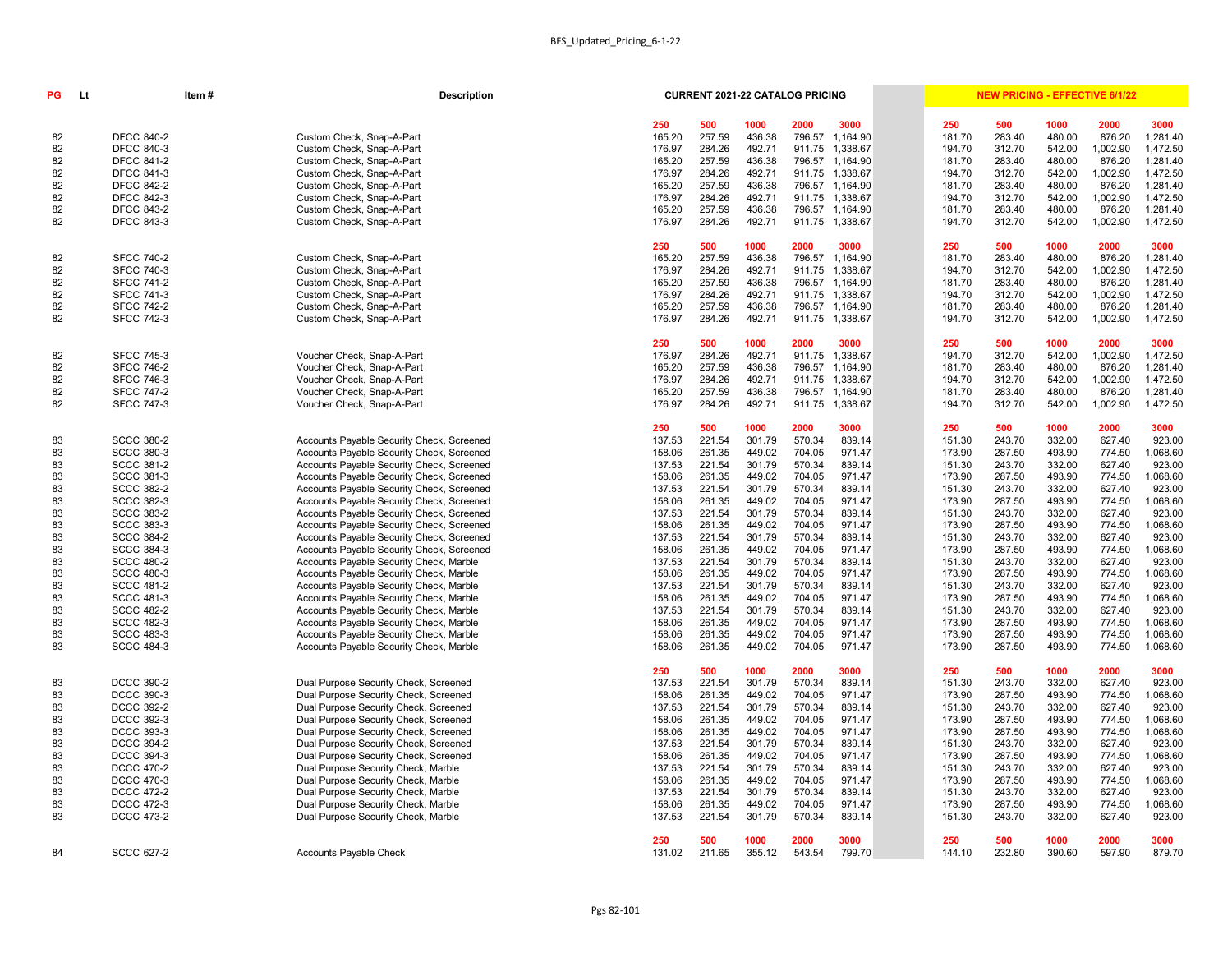|                  | <b>CURRENT 2021-22 CATALOG PRICING</b> |                  |                  |                  |                  | <b>NEW PRICING - EFFECTIVE 6/1/22</b> |                  |                  |                    |
|------------------|----------------------------------------|------------------|------------------|------------------|------------------|---------------------------------------|------------------|------------------|--------------------|
| 150.68           | 249.08                                 | 427.87           | 671.00           | 987.37           | 165.70           | 274.00                                | 470.70           | 738.10           | 1,086.10           |
| 131.02           | 211.65                                 | 355.12           | 543.54           | 799.70           | 144.10           | 232.80                                | 390.60           | 597.90           | 879.70             |
| 150.68           | 249.08                                 | 427.87           | 671.00           | 987.37           | 165.70           | 274.00                                | 470.70           | 738.10           | 1,086.10           |
| 131.02           | 211.65                                 | 355.12           | 543.54           | 799.70           | 144.10           | 232.80                                | 390.60           | 597.90           | 879.70             |
| 150.68           | 249.08                                 | 427.87           | 671.00           | 987.37           | 165.70           | 274.00                                | 470.70           | 738.10           | 1,086.10           |
| 131.02<br>150.68 | 211.65<br>249.08                       | 355.12<br>427.87 | 543.54<br>671.00 | 799.70<br>987.37 | 144.10<br>165.70 | 232.80<br>274.00                      | 390.60<br>470.70 | 597.90<br>738.10 | 879.70<br>1,086.10 |
| 131.02           | 211.65                                 | 355.12           | 543.54           | 799.70           | 144.10           | 232.80                                | 390.60           | 597.90           | 879.70             |
| 150.68           | 249.08                                 | 427.87           | 671.00           | 987.37           | 165.70           | 274.00                                | 470.70           | 738.10           | 1,086.10           |
| 142.16           | 231.68                                 | 410.08           | 764.27           | 1,124.46         | 165.70           | 274.00                                | 470.70           | 738.10           | 1,086.10           |
| 142.16           | 231.68                                 | 410.08           | 764.27           | 1,124.46         | 156.40           | 254.80                                | 451.10           | 840.70           | 1,236.90           |
| 142.16           | 231.68                                 | 410.08           | 764.27           | 1,124.46         | 165.70           | 274.00                                | 470.70           | 738.10           | 1,086.10           |
| 142.16           | 231.68                                 | 410.08           | 764.27           | 1,124.46         | 165.70           | 274.00                                | 470.70           | 738.10           | 1,086.10           |
| 142.16           | 231.68                                 | 410.08           | 764.27           | 1,124.46         | 165.70           | 274.00                                | 470.70           | 738.10           | 1,086.10           |
| 250              | 500                                    | 1000             | 2000             | 3000             | 250              | 500                                   | 1000             | 2000             | 3000               |
| 144.04           | 236.44                                 | 416.84           | 784.67           | 1,155.51         | 158.40           | 260.10                                | 458.50           | 863.10           | 1,271.10           |
| 144.04           | 236.44                                 | 416.84           | 784.67           | 1,155.51         | 158.40           | 260.10                                | 458.50           | 863.10           | 1,271.10           |
| 250              | 500                                    | 1000             | 2000             | 3000             | 250              | 500                                   | 1000             | 2000             | 3000               |
| 131.02           | 211.65                                 | 355.12           | 543.54           | 799.70           | 144.10           | 232.80                                | 390.60           | 597.90           | 879.70             |
| 150.68           | 249.08                                 | 427.87           | 671.00           | 987.37           | 165.70           | 274.00                                | 470.70           | 738.10           | 1,086.10           |
| 131.02           | 211.65                                 | 355.12           | 543.54           | 799.70           | 144.10<br>165.70 | 232.80                                | 390.60           | 597.90           | 879.70             |
| 150.68<br>131.02 | 249.08<br>211.65                       | 427.87<br>355.12 | 671.00<br>543.54 | 987.37<br>799.70 | 144.10           | 274.00<br>232.80                      | 470.70<br>390.60 | 738.10<br>597.90 | 1,086.10<br>879.70 |
| 150.68           | 249.08                                 | 427.87           | 671.00           | 987.37           | 165.70           | 274.00                                | 470.70           | 738.10           | 1,086.10           |
| 131.02           | 211.65                                 | 355.12           | 543.54           | 799.70           | 144.10           | 232.80                                | 390.60           | 597.90           | 879.70             |
| 150.68           | 249.08                                 | 427.87           | 671.00           | 987.37           | 165.70           | 274.00                                | 470.70           | 738.10           | 1,086.10           |
| 150.68           | 249.08                                 | 427.87           | 671.00           | 987.37           | 165.70           | 274.00                                | 470.70           | 738.10           | 1,086.10           |
| 142.16           | 231.68                                 | 410.08           | 764.27           | 1,124.46         | 165.70           | 274.00                                | 470.70           | 738.10           | 1,086.10           |
| 300              | 600                                    | 900              |                  |                  | 300              | 600                                   | 900              |                  |                    |
| 65.92            | 111.86                                 | 164.07           |                  |                  | 72.50            | 123.10                                | 180.50           |                  |                    |
| 65.92            | 111.86                                 | 164.07           |                  |                  | 72.50            | 123.10                                | 180.50           |                  |                    |
| 65.92<br>136.03  | 111.86<br>245.95                       | 164.07<br>347.11 |                  |                  | 72.50<br>149.60  | 123.10<br>270.50                      | 180.50<br>381.80 |                  |                    |
| 136.03           | 245.95                                 | 347.11           |                  |                  | 149.60           | 270.50                                | 381.80           |                  |                    |
| 136.03           | 245.95                                 | 347.11           |                  |                  | 149.60           | 270.50                                | 381.80           |                  |                    |
| 300              | 600                                    | 900              |                  |                  | 300              | 600                                   | 900              |                  |                    |
| 65.92            | 111.86                                 | 164.07           |                  |                  | 72.50            | 123.10                                | 180.50           |                  |                    |
| 65.92            | 111.86                                 | 164.07           |                  |                  | 72.50            | 123.10                                | 180.50           |                  |                    |
| 65.92            | 111.86                                 | 164.07           |                  |                  | 72.50            | 123.10                                | 180.50           |                  |                    |
| 136.03           | 245.95                                 | 347.11           |                  |                  | 149.60           | 270.50                                | 381.80           |                  |                    |
| 136.03           | 245.95                                 | 347.11           |                  |                  | 149.60           | 270.50                                | 381.80           |                  |                    |
| 136.03           | 245.95                                 | 347.11           |                  |                  | 149.60           | 270.50                                | 381.80           |                  |                    |
| 300              | 600                                    | 900              |                  |                  | 300              | 600                                   | 900              |                  |                    |
| 65.92            | 111.86                                 | 164.07           |                  |                  | 72.50            | 123.10                                | 180.50           |                  |                    |
| 65.92            | 111.86                                 | 164.07           |                  |                  | 72.50            | 123.10                                | 180.50           |                  |                    |
| 65.92<br>136.03  | 111.86<br>245.95                       | 164.07<br>347.11 |                  |                  | 72.50<br>149.60  | 123.10<br>270.50                      | 180.50<br>381.80 |                  |                    |
| 136.03           | 245.95                                 | 347.11           |                  |                  | 149.60           | 270.50                                | 381.80           |                  |                    |
| 136.03           | 245.95                                 | 347.11           |                  |                  | 149.60           | 270.50                                | 381.80           |                  |                    |
| 300              | 600                                    | 900              |                  |                  | 300              | 600                                   | 900              |                  |                    |
| 65.92            | 111.86                                 | 164.07           |                  |                  | 72.50            | 123.10                                | 180.50           |                  |                    |
| 65.92            | 111.86                                 | 164.07           |                  |                  | 72.50            | 123.10                                | 180.50           |                  |                    |
| 65.92            | 111.86                                 | 164.07           |                  |                  | 72.50            | 123.10                                | 180.50           |                  |                    |
| 136.03           | 245.95                                 | 347.11           |                  |                  | 149.60           | 270.50                                | 381.80           |                  |                    |
| 136.03           | 245.95                                 | 347.11           |                  |                  | 149.60           | 270.50                                | 381.80           |                  |                    |
| 136.03           | 245.95                                 | 347.11           |                  |                  | 149.60           | 270.50                                | 381.80           |                  |                    |

| PG       | Lt                            | Item# | <b>Description</b>                                                                                   |                                      | <b>CURRENT 2021-22 CATALOG PRICING</b> |                  |                      |                  |                  | <b>NEW PRICING - EFFECTIVE 6/1/22</b> |                  |                      |
|----------|-------------------------------|-------|------------------------------------------------------------------------------------------------------|--------------------------------------|----------------------------------------|------------------|----------------------|------------------|------------------|---------------------------------------|------------------|----------------------|
| 84       | <b>SCCC 627-3</b>             |       | Accounts Payable Check                                                                               | 150.68<br>249.08                     | 427.87                                 | 671.00           | 987.37               | 165.70           | 274.00           | 470.70                                | 738.10           | 1,086.10             |
| 84       | <b>SCCC 619-2</b>             |       | <b>Accounts Payable Check</b>                                                                        | 211.65<br>131.02                     | 355.12                                 | 543.54           | 799.70               | 144.10           | 232.80           | 390.60                                | 597.90           | 879.70               |
| 84       | <b>SCCC 619-3</b>             |       | <b>Accounts Payable Check</b>                                                                        | 249.08<br>150.68                     | 427.87                                 | 671.00           | 987.37               | 165.70           | 274.00           | 470.70                                | 738.10           | 1,086.10             |
| 84       | <b>SCCC 617-2</b>             |       | <b>Accounts Payable Check</b>                                                                        | 131.02<br>211.65                     | 355.12                                 | 543.54           | 799.70               | 144.10           | 232.80           | 390.60                                | 597.90           | 879.70               |
| 84       | <b>SCCC 617-3</b>             |       | <b>Accounts Payable Check</b>                                                                        | 150.68<br>249.08                     | 427.87                                 | 671.00           | 987.37               | 165.70           | 274.00           | 470.70                                | 738.10           | 1,086.10             |
| 84       | <b>SCCC 616-2</b>             |       | <b>Accounts Payable Check</b>                                                                        | 131.02<br>211.65                     | 355.12                                 | 543.54           | 799.70               | 144.10           | 232.80           | 390.60                                | 597.90           | 879.70               |
| 84       | <b>SCCC 616-3</b>             |       | <b>Accounts Payable Check</b>                                                                        | 150.68<br>249.08                     | 427.87                                 | 671.00           | 987.37               | 165.70           | 274.00           | 470.70                                | 738.10           | 1,086.10             |
| 84       | <b>SCCC 618-2</b>             |       | <b>Accounts Payable Check</b>                                                                        | 211.65<br>131.02                     | 355.12                                 | 543.54           | 799.70               | 144.10           | 232.80           | 390.60                                | 597.90           | 879.70               |
| 84       | <b>SCCC 618-3</b><br>SC 607-3 |       | <b>Accounts Payable Check</b>                                                                        | 150.68<br>249.08                     | 427.87                                 | 671.00           | 987.37               | 165.70           | 274.00           | 470.70                                | 738.10           | 1,086.10             |
| 84<br>84 | SC 609-3                      |       | Accounts Payable Check, Carbon                                                                       | 142.16<br>231.68<br>231.68<br>142.16 | 410.08<br>410.08                       | 764.27<br>764.27 | 1,124.46<br>1,124.46 | 165.70<br>156.40 | 274.00<br>254.80 | 470.70<br>451.10                      | 738.10<br>840.70 | 1,086.10<br>1,236.90 |
| 84       | SC 611-3                      |       | Accounts Payable Check, Carbon<br>Accounts Payable Check, Carbon                                     | 142.16<br>231.68                     | 410.08                                 | 764.27           | 1,124.46             | 165.70           | 274.00           | 470.70                                | 738.10           | 1,086.10             |
| 84       | SC 614-3                      |       | Accounts Payable Check, Carbon                                                                       | 142.16<br>231.68                     | 410.08                                 | 764.27           | 1,124.46             | 165.70           | 274.00           | 470.70                                | 738.10           | 1,086.10             |
| 84       | SC 608-3                      |       | Accounts Payable Check, Carbon                                                                       | 231.68<br>142.16                     | 410.08                                 | 764.27           | 1,124.46             | 165.70           | 274.00           | 470.70                                | 738.10           | 1,086.10             |
|          |                               |       |                                                                                                      |                                      |                                        |                  |                      |                  |                  |                                       |                  |                      |
|          |                               |       |                                                                                                      | 500<br>250                           | 1000                                   | 2000             | 3000                 | 250              | 500              | 1000                                  | 2000             | 3000                 |
| 84       | DCB 612-3                     |       | Dual Purpose Voucher Check                                                                           | 144.04<br>236.44                     | 416.84                                 | 784.67           | 1,155.51             | 158.40           | 260.10           | 458.50                                | 863.10           | 1,271.10             |
| 84       | DCG 613-3                     |       | Dual Purpose Voucher Check, Carbon                                                                   | 236.44<br>144.04                     | 416.84                                 | 784.67           | 1,155.51             | 158.40           | 260.10           | 458.50                                | 863.10           | 1,271.10             |
|          |                               |       |                                                                                                      |                                      |                                        |                  |                      |                  |                  |                                       |                  |                      |
|          | <b>DCCC 615-2</b>             |       |                                                                                                      | 250<br>500<br>211.65                 | 1000<br>355.12                         | 2000<br>543.54   | 3000<br>799.70       | 250<br>144.10    | 500              | 1000                                  | 2000<br>597.90   | 3000<br>879.70       |
| 84       | <b>DCCC 615-3</b>             |       | Dual Purpose Check<br>Dual Purpose Check                                                             | 131.02<br>150.68<br>249.08           | 427.87                                 | 671.00           | 987.37               | 165.70           | 232.80<br>274.00 | 390.60<br>470.70                      | 738.10           | 1,086.10             |
| 84<br>84 | <b>DCCC 622-2</b>             |       | Dual Purpose Check                                                                                   | 131.02<br>211.65                     | 355.12                                 | 543.54           | 799.70               | 144.10           | 232.80           | 390.60                                | 597.90           | 879.70               |
| 84       | <b>DCCC 622-3</b>             |       | Dual Purpose Check                                                                                   | 150.68<br>249.08                     | 427.87                                 | 671.00           | 987.37               | 165.70           | 274.00           | 470.70                                | 738.10           | 1,086.10             |
| 84       | <b>DCCC 626-2</b>             |       | Dual Purpose Check                                                                                   | 131.02<br>211.65                     | 355.12                                 | 543.54           | 799.70               | 144.10           | 232.80           | 390.60                                | 597.90           | 879.70               |
| 84       | <b>DCCC 626-3</b>             |       | Dual Purpose Check                                                                                   | 150.68<br>249.08                     | 427.87                                 | 671.00           | 987.37               | 165.70           | 274.00           | 470.70                                | 738.10           | 1,086.10             |
| 84       | <b>DCCC 623-2</b>             |       | Dual Purpose Check                                                                                   | 131.02<br>211.65                     | 355.12                                 | 543.54           | 799.70               | 144.10           | 232.80           | 390.60                                | 597.90           | 879.70               |
| 84       | <b>DCCC 623-3</b>             |       | Dual Purpose Check                                                                                   | 150.68<br>249.08                     | 427.87                                 | 671.00           | 987.37               | 165.70           | 274.00           | 470.70                                | 738.10           | 1,086.10             |
| 84       | DCCC 628-3                    |       | Dual Purpose Check                                                                                   | 150.68<br>249.08                     | 427.87                                 | 671.00           | 987.37               | 165.70           | 274.00           | 470.70                                | 738.10           | 1,086.10             |
| 84       | DC 610-3                      |       | Dual Purpose Check, Carbon                                                                           | 231.68<br>142.16                     | 410.08                                 | 764.27           | 1,124.46             | 165.70           | 274.00           | 470.70                                | 738.10           | 1,086.10             |
|          |                               |       |                                                                                                      | 600<br>300                           | 900                                    |                  |                      | 300              | 600              | 900                                   |                  |                      |
| 85       | <b>DFC 190-1</b>              |       | 7-Ring Binder Checks                                                                                 | 111.86<br>65.92                      | 164.07                                 |                  |                      | 72.50            | 123.10           | 180.50                                |                  |                      |
| 85       | DFC 191-1                     |       | 7-Ring Binder Checks                                                                                 | 111.86<br>65.92                      | 164.07                                 |                  |                      | 72.50            | 123.10           | 180.50                                |                  |                      |
| 85       | DFC 192-1                     |       | 7-Ring Binder Checks                                                                                 | 65.92<br>111.86                      | 164.07                                 |                  |                      | 72.50            | 123.10           | 180.50                                |                  |                      |
| 85       | DFC 190-2                     |       | 7-Ring Binder Checks, Carbonless                                                                     | 245.95<br>136.03                     | 347.11                                 |                  |                      | 149.60           | 270.50           | 381.80                                |                  |                      |
| 85       | DFC 191-2                     |       | 7-Ring Binder Checks, Carbonless                                                                     | 136.03<br>245.95                     | 347.11                                 |                  |                      | 149.60           | 270.50           | 381.80                                |                  |                      |
| 85       | DFC 192-2                     |       | 7-Ring Binder Checks, Carbonless                                                                     | 245.95<br>136.03                     | 347.11                                 |                  |                      | 149.60           | 270.50           | 381.80                                |                  |                      |
|          |                               |       |                                                                                                      | 600<br>300                           | 900                                    |                  |                      | 300              | 600              | 900                                   |                  |                      |
| 85       | DFC 333-1                     |       | 7-Ring Binder Checks                                                                                 | 111.86<br>65.92                      | 164.07                                 |                  |                      | 72.50            | 123.10           | 180.50                                |                  |                      |
| 85       | DFC 334-1                     |       | 7-Ring Binder Checks                                                                                 | 65.92<br>111.86                      | 164.07                                 |                  |                      | 72.50            | 123.10           | 180.50                                |                  |                      |
| 85       | DFC 335-1                     |       | 7-Ring Binder Checks                                                                                 | 65.92<br>111.86                      | 164.07                                 |                  |                      | 72.50            | 123.10           | 180.50                                |                  |                      |
| 85       | DFC 333-2                     |       | 7-Ring Binder Checks, Carbonless                                                                     | 136.03<br>245.95                     | 347.11                                 |                  |                      | 149.60           | 270.50           | 381.80                                |                  |                      |
| 85       | DFC 334-2                     |       | 7-Ring Binder Checks, Carbonless                                                                     | 136.03<br>245.95                     | 347.11                                 |                  |                      | 149.60           | 270.50           | 381.80                                |                  |                      |
| 85       | DFC 335-2                     |       | 7-Ring Binder Checks, Carbonless                                                                     | 136.03<br>245.95                     | 347.11                                 |                  |                      | 149.60           | 270.50           | 381.80                                |                  |                      |
|          |                               |       |                                                                                                      |                                      |                                        |                  |                      |                  |                  |                                       |                  |                      |
|          |                               |       |                                                                                                      | 600<br>300                           | 900                                    |                  |                      | 300              | 600              | 900                                   |                  |                      |
| 86       | DFC 104-1<br>DFC 186-1        |       | 3-Ring Binder Payroll Checks                                                                         | 111.86<br>65.92<br>65.92<br>111.86   | 164.07<br>164.07                       |                  |                      | 72.50<br>72.50   | 123.10<br>123.10 | 180.50<br>180.50                      |                  |                      |
| 86       | <b>DFC 187-1</b>              |       | 3-Ring Binder Payroll Checks<br>3-Ring Binder Payroll Checks                                         | 65.92<br>111.86                      | 164.07                                 |                  |                      | 72.50            | 123.10           | 180.50                                |                  |                      |
| 86<br>86 | DFC 104-2                     |       | 3-Ring Binder Payroll Checks, Carbonless                                                             | 245.95<br>136.03                     | 347.11                                 |                  |                      | 149.60           | 270.50           | 381.80                                |                  |                      |
| 86       | DFC 186-2                     |       | 3-Ring Binder Payroll Checks, Carbonless                                                             | 136.03<br>245.95                     | 347.11                                 |                  |                      | 149.60           | 270.50           | 381.80                                |                  |                      |
| 86       | DFC 187-2                     |       | 3-Ring Binder Payroll Checks, Carbonless                                                             | 245.95<br>136.03                     | 347.11                                 |                  |                      | 149.60           | 270.50           | 381.80                                |                  |                      |
|          |                               |       |                                                                                                      |                                      |                                        |                  |                      |                  |                  |                                       |                  |                      |
|          |                               |       |                                                                                                      | 600<br>300                           | 900                                    |                  |                      | 300              | 600              | 900                                   |                  |                      |
| 86       | DFC 054-1                     |       | 3-Ring Binder General Expense Checks                                                                 | 111.86<br>65.92                      | 164.07                                 |                  |                      | 72.50            | 123.10           | 180.50                                |                  |                      |
| 86       | <b>DFC 045-1</b>              |       | 3-Ring Binder General Expense Checks                                                                 | 65.92<br>111.86                      | 164.07                                 |                  |                      | 72.50            | 123.10           | 180.50                                |                  |                      |
| 86       | DFC 046-1                     |       | 3-Ring Binder General Expense Checks                                                                 | 65.92<br>111.86                      | 164.07                                 |                  |                      | 72.50            | 123.10           | 180.50                                |                  |                      |
| 86       | DFC 054-2<br>DFC 046-2        |       | 3-Ring Binder General Expense Checks, Carbonless                                                     | 136.03<br>245.95                     | 347.11                                 |                  |                      | 149.60<br>149.60 | 270.50<br>270.50 | 381.80<br>381.80                      |                  |                      |
| 86<br>86 | DFC 045-2                     |       | 3-Ring Binder General Expense Checks, Carbonless<br>3-Ring Binder General Expense Checks, Carbonless | 136.03<br>245.95<br>136.03<br>245.95 | 347.11<br>347.11                       |                  |                      | 149.60           | 270.50           | 381.80                                |                  |                      |
|          |                               |       |                                                                                                      |                                      |                                        |                  |                      |                  |                  |                                       |                  |                      |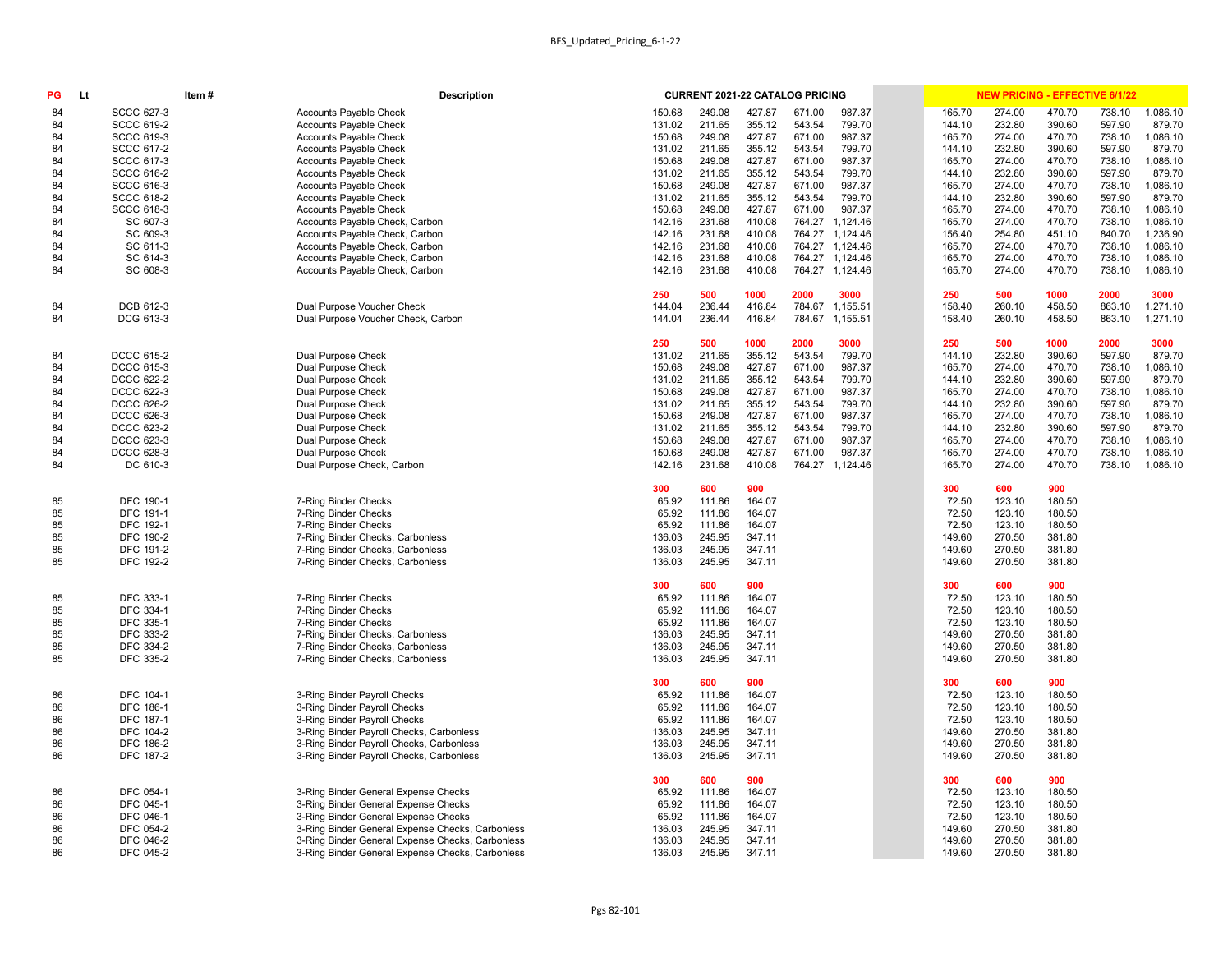| <b>300</b>     | 600                             | 900                              |      |
|----------------|---------------------------------|----------------------------------|------|
| 72.50          | 123.10                          | 180.50                           |      |
| 72.50          | 123.10                          | 180.50                           |      |
| 72.50          | 123.10                          | 180.50                           |      |
| 72.50          | 123.10                          | 180.50                           |      |
| 72.50          | 123.10                          | 180.50                           |      |
| 149.60         | 270.50                          | 381.80                           |      |
| 149.60         | 270.50                          | 381.80                           |      |
| 149.60         | 270.50                          | 381.80                           |      |
| 300            | 600                             | 900                              |      |
| 72.50          | 123.10                          | 180.50                           |      |
| 72.50          | 123.10                          | 180.50                           |      |
| 72.50          | 123.10                          | 180.50                           |      |
| 72.50          | 123.10                          | 180.50                           |      |
| 72.50          | 123.10                          | 180.50                           |      |
| 149.60         | 270.50                          | 381.80                           |      |
| 149.60         | 270.50                          | 381.80                           |      |
| 149.60         | 270.50                          | 381.80                           |      |
| 149.60         | 270.50                          | 381.80                           |      |
| 149.60         | 270.50                          | 381.80                           |      |
| 250            | 500                             | 1000                             | 2000 |
| 97.40          | 125.20                          | 171.60                           | 301. |
| 97.40          | 125.20                          | 171.60                           | 301. |
| 97.40          | 125.20                          | 171.60                           | 301. |
| 500            | 1000                            | 2000                             | 3000 |
| 55.70          | 99.90                           | 196.30                           | 285. |
| 67.70          | 120.30                          | 235.00                           | 345. |
| 250            | 500                             | 1000                             | 2000 |
| 97.40          | 125.20                          | 171.60                           | 301. |
| 97.40          | 125.20                          | 171.60                           | 301. |
| 97.40          | 125.20                          | 171.60                           | 301. |
| 500            | 1000                            | 2000                             | 3000 |
| 55.70          | 99.90                           | 196.30                           | 285. |
| 67.70          | 120.30                          | 235.00                           | 345. |
| 2 Bks          | 4 Bks                           | 6 Bks                            |      |
| 46.10          | 68.80                           | 91.30                            |      |
| 78.70          | 102.30                          | 135.70                           |      |
| 92.10          | 119.50                          | 159.40                           |      |
| 2 Bks          | 4 Bks                           | 6 Bks                            |      |
| 78.70          | 102.30                          | 135.70                           |      |
| 92.10          | 119.50                          | 159.40                           |      |
| 2 Bks<br>78.70 | 4 Bks<br>102.30<br>92.10 119.50 | <b>6 Bks</b><br>135.70<br>159.40 |      |
| 2 Bks          | 4 Bks                           | 6 Bks                            |      |
| 78.70          | 102.30                          | 135.70                           |      |

| PG | Lt | Item#            | <b>Description</b>                               |        | <b>CURRENT 2021-22 CATALOG PRICING</b> |        |        |        |        |        |              | <b>NEW PRICING - EFFECTIVE 6/1/22</b> |        |
|----|----|------------------|--------------------------------------------------|--------|----------------------------------------|--------|--------|--------|--------|--------|--------------|---------------------------------------|--------|
|    |    |                  |                                                  | 300    | 600                                    | 900    |        |        | 300    | 600    | 900          |                                       |        |
| 87 |    | DFC 138-1        | 3-Ring Binder Payroll Checks                     | 65.92  | 111.86                                 | 164.07 |        |        | 72.50  | 123.10 | 180.50       |                                       |        |
| 87 |    | DFC 139-1        | 3-Ring Binder Payroll Checks                     | 65.92  | 111.86                                 | 164.07 |        |        | 72.50  | 123.10 | 180.50       |                                       |        |
| 87 |    | DFC 182-1        | 3-Ring Binder Payroll Checks                     | 65.92  | 111.86                                 | 164.07 |        |        | 72.50  | 123.10 | 180.50       |                                       |        |
| 87 |    | DFC 183-1        | 3-Ring Binder Payroll Checks                     | 65.92  | 111.86                                 | 164.07 |        |        | 72.50  | 123.10 | 180.50       |                                       |        |
| 87 |    | DFC 184-1        | 3-Ring Binder Payroll Checks                     | 65.92  | 111.86                                 | 164.07 |        |        | 72.50  | 123.10 | 180.50       |                                       |        |
| 87 |    | DFC 134-2        | 3-Ring Binder Payroll Checks, Carbonless         | 136.03 | 245.95                                 | 347.11 |        |        | 149.60 | 270.50 | 381.80       |                                       |        |
| 87 |    | DFC 135-2        | 3-Ring Binder Payroll Checks, Carbonless         | 136.03 | 245.95                                 | 347.11 |        |        | 149.60 | 270.50 | 381.80       |                                       |        |
| 87 |    | DFC 182-2        | 3-Ring Binder Payroll Checks, Carbonless         | 136.03 | 245.95                                 | 347.11 |        |        | 149.60 | 270.50 | 381.80       |                                       |        |
|    |    |                  |                                                  |        |                                        |        |        |        |        |        |              |                                       |        |
|    |    |                  |                                                  | 300    | 600                                    | 900    |        |        | 300    | 600    | 900          |                                       |        |
| 87 |    | <b>DFC 142-1</b> | 3-Ring Binder General Expense Checks             | 65.92  | 111.86                                 | 164.07 |        |        | 72.50  | 123.10 | 180.50       |                                       |        |
| 87 |    | DFC 143-1        | 3-Ring Binder General Expense Checks             | 65.92  | 111.86                                 | 164.07 |        |        | 72.50  | 123.10 | 180.50       |                                       |        |
| 87 |    | DFC 174-1        | 3-Ring Binder General Expense Checks             | 65.92  | 111.86                                 | 164.07 |        |        | 72.50  | 123.10 | 180.50       |                                       |        |
| 87 |    | DFC 175-1        | 3-Ring Binder General Expense Checks             | 65.92  | 111.86                                 | 164.07 |        |        | 72.50  | 123.10 | 180.50       |                                       |        |
| 87 |    | DFC 176-1        | 3-Ring Binder General Expense Checks             | 65.92  | 111.86                                 | 164.07 |        |        | 72.50  | 123.10 | 180.50       |                                       |        |
| 87 |    | DFC 136-2        | 3-Ring Binder General Expense Checks, Carbonless | 136.03 | 245.95                                 | 347.11 |        |        | 149.60 | 270.50 | 381.80       |                                       |        |
| 87 |    | DFC 137-2        | 3-Ring Binder General Expense Checks, Carbonless | 136.03 | 245.95                                 | 347.11 |        |        | 149.60 | 270.50 | 381.80       |                                       |        |
| 87 |    | <b>DFC 174-2</b> | 3-Ring Binder General Expense Checks, Carbonless | 136.03 | 245.95                                 | 347.11 |        |        | 149.60 | 270.50 | 381.80       |                                       |        |
| 87 |    | <b>DFC 175-2</b> | 3-Ring Binder General Expense Checks, Carbonless | 136.03 | 245.95                                 | 347.11 |        |        | 149.60 | 270.50 | 381.80       |                                       |        |
| 87 |    | DFC 176-2        | 3-Ring Binder General Expense Checks, Carbonless | 136.03 | 245.95                                 | 347.11 |        |        | 149.60 | 270.50 | 381.80       |                                       |        |
|    |    |                  |                                                  | 250    | 500                                    | 1000   | 2000   | 3000   | 250    | 500    | 1000         | 2000                                  | 3000   |
| 88 |    | LC 5770          | General Purpose Laser Checks                     | 88.52  | 113.85                                 | 155.99 | 273.68 | 318.72 | 97.40  | 125.20 | 171.60       | 301.00                                | 350.60 |
| 88 |    | LC 5771          | General Purpose Laser Checks                     | 88.52  | 113.85                                 | 155.99 | 273.68 | 318.72 | 97.40  | 125.20 | 171.60       | 301.00                                | 350.60 |
| 88 |    | LC 5772          | General Purpose Laser Checks                     | 88.52  | 113.85                                 | 155.99 | 273.68 | 318.72 | 97.40  | 125.20 | 171.60       | 301.00                                | 350.60 |
|    |    |                  |                                                  | 500    | 1000                                   | 2000   | 3000   | 5000   | 500    | 1000   | 2000         | 3000                                  | 5000   |
| 88 |    | <b>ENV 9854</b>  | Double Window Envelopes, Gummed                  | 50.62  | 90.83                                  | 178.47 | 259.36 | 409.72 | 55.70  | 99.90  | 196.30       | 285.30                                | 450.70 |
| 88 |    | <b>ENV 9855</b>  | Double Window Envelopes, Self Seal               | 61.58  | 109.37                                 | 213.62 | 313.78 | 500.85 | 67.70  | 120.30 | 235.00       | 345.20                                | 550.90 |
|    |    |                  |                                                  | 250    | 500                                    | 1000   | 2000   | 3000   | 250    | 500    | 1000         | 2000                                  | 3000   |
| 88 |    | LC 5776          | General Purpose Laser Checks                     | 88.52  | 113.85                                 | 155.99 | 273.68 | 318.72 | 97.40  | 125.20 | 171.60       | 301.00                                | 350.60 |
| 88 |    | LC 5777          | General Purpose Laser Checks                     | 88.52  | 113.85                                 | 155.99 | 273.68 | 318.72 | 97.40  | 125.20 | 171.60       | 301.00                                | 350.60 |
|    |    |                  |                                                  |        |                                        |        |        |        |        |        |              |                                       |        |
| 88 |    | LC 5778          | General Purpose Laser Checks                     | 88.52  | 113.85                                 | 155.99 | 273.68 | 318.72 | 97.40  | 125.20 | 171.60       | 301.00                                | 350.60 |
|    |    |                  |                                                  | 500    | 1000                                   | 2000   | 3000   | 5000   | 500    | 1000   | 2000         | 3000                                  | 5000   |
| 88 |    | <b>ENV 9856</b>  | Double Window Envelopes, Gummed                  | 50.62  | 90.83                                  | 178.47 | 259.36 | 409.72 | 55.70  | 99.90  | 196.30       | 285.30                                | 450.70 |
| 88 |    | <b>ENV 9857</b>  | Double Window Envelopes, Self Seal               | 61.58  | 109.37                                 | 213.62 | 313.78 | 500.85 | 67.70  | 120.30 | 235.00       | 345.20                                | 550.90 |
|    |    |                  |                                                  | 2 Bks  | 4 Bks                                  | 6 Bks  |        |        | 2 Bks  | 4 Bks  | <b>6 Bks</b> |                                       |        |
| 88 |    | DT 417-1         | Deposit Ticket                                   | 41.92  | 62.57                                  | 82.96  |        |        | 46.10  | 68.80  | 91.30        |                                       |        |
| 88 |    | DT 417-2         | Deposit Ticket                                   | 71.56  | 92.96                                  | 123.38 |        |        | 78.70  | 102.30 | 135.70       |                                       |        |
| 88 |    | DT 417-3         | Deposit Ticket                                   | 83.69  | 108.61                                 | 144.92 |        |        | 92.10  | 119.50 | 159.40       |                                       |        |
|    |    |                  |                                                  | 2 Bks  | 4 Bks                                  | 6 Bks  |        |        | 2 Bks  | 4 Bks  | 6 Bks        |                                       |        |
| 89 |    | DT 400-2         | Deposit Ticket                                   | 71.55  | 92.96                                  | 123.38 |        |        | 78.70  | 102.30 | 135.70       |                                       |        |
| 89 |    | DT 400-3         | Deposit Ticket                                   | 83.69  | 108.61                                 | 144.92 |        |        | 92.10  | 119.50 | 159.40       |                                       |        |
|    |    |                  |                                                  | 2 Bks  | 4 Bks                                  | 6 Bks  |        |        | 2 Bks  | 4 Bks  | 6 Bks        |                                       |        |
| 89 |    | DT 410-2         | Deposit Ticket                                   | 71.55  | 92.96                                  | 123.38 |        |        | 78.70  | 102.30 | 135.70       |                                       |        |
| 89 |    | DT 410-3         | Deposit Ticket                                   | 83.69  | 108.61                                 | 144.92 |        |        | 92.10  | 119.50 | 159.40       |                                       |        |
|    |    |                  |                                                  |        |                                        |        |        |        |        |        |              |                                       |        |
|    |    |                  |                                                  | 2 Bks  | 4 Bks                                  | 6 Bks  |        |        | 2 Bks  | 4 Bks  | <b>6 Bks</b> |                                       |        |
| 89 |    | DT 411-2         | Deposit Ticket                                   | 71.55  | 92.96                                  | 123.38 |        |        | 78.70  | 102.30 | 135.70       |                                       |        |
| 89 |    | DT 411-3         | Deposit Ticket                                   | 83.69  | 108.61                                 | 144.92 |        |        | 92.10  | 119.50 | 159.40       |                                       |        |
|    |    |                  |                                                  | 2 Bks  | 4 Bks                                  | 6 Bks  |        |        | 2 Bks  | 4 Bks  | 6 Bks        |                                       |        |
| 89 |    | DT 412-2         | Deposit Ticket                                   | 71.55  | 92.96                                  | 123.38 |        |        | 78.70  | 102.30 | 135.70       |                                       |        |
| 89 |    | DT 412-3         | Deposit Ticket                                   | 83.69  | 108.61                                 | 144.92 |        |        | 92.10  | 119.50 | 159.40       |                                       |        |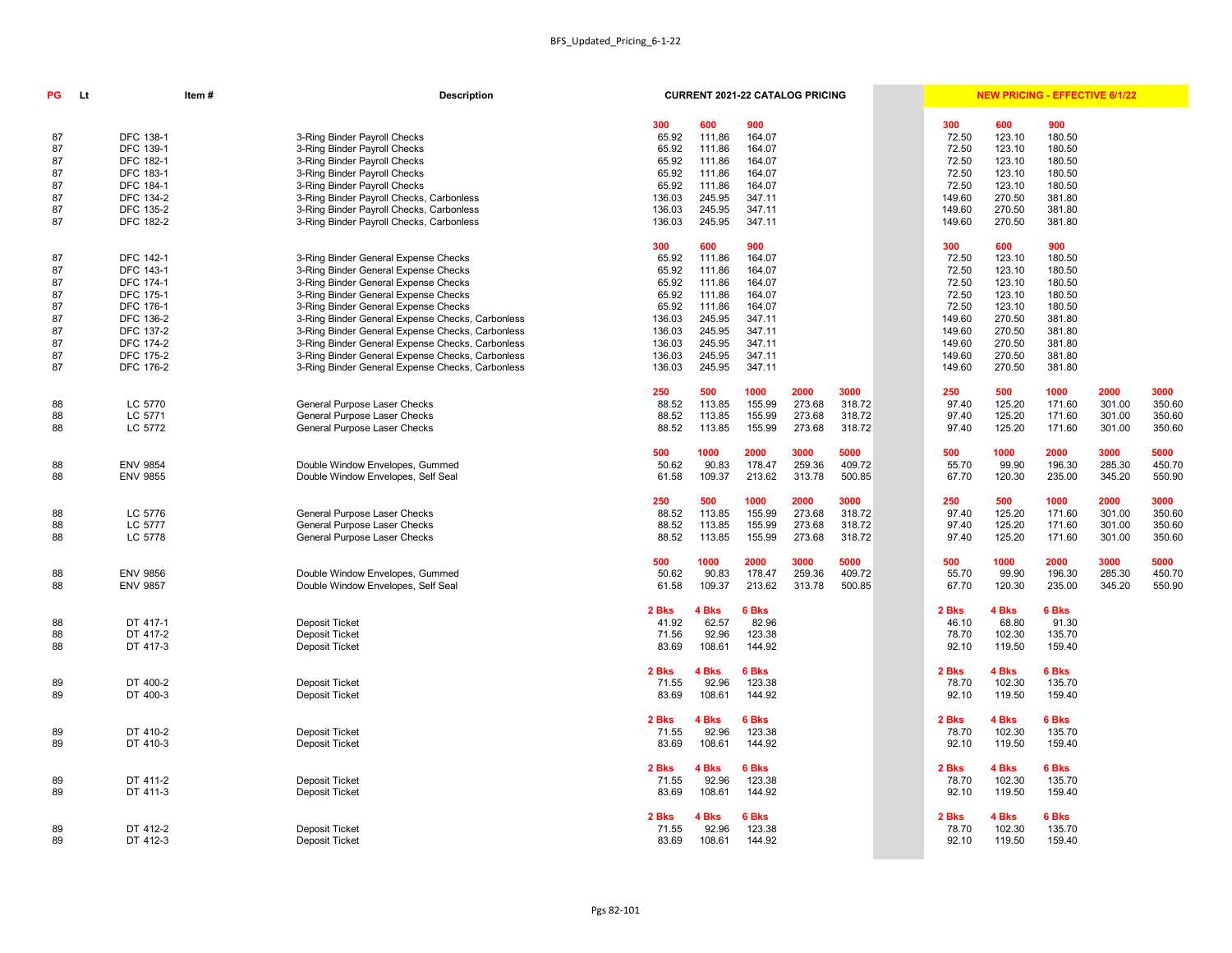|                                                                 |                                                                 |                                                                  | <b>CURRENT 2021-22 CATALOG PRICING</b>                                       |                                              |                                                                 | <b>NEW PRICING - EFFECTIVE 6/1/22</b>                           |                                                                  |                                                                              |                                              |
|-----------------------------------------------------------------|-----------------------------------------------------------------|------------------------------------------------------------------|------------------------------------------------------------------------------|----------------------------------------------|-----------------------------------------------------------------|-----------------------------------------------------------------|------------------------------------------------------------------|------------------------------------------------------------------------------|----------------------------------------------|
| 100<br>55.40                                                    |                                                                 |                                                                  |                                                                              |                                              | 100<br>60.90                                                    |                                                                 |                                                                  |                                                                              |                                              |
| 55.40                                                           |                                                                 |                                                                  |                                                                              |                                              | 60.90                                                           |                                                                 |                                                                  |                                                                              |                                              |
| 55.40                                                           |                                                                 |                                                                  |                                                                              |                                              | 60.90                                                           |                                                                 |                                                                  |                                                                              |                                              |
| 55.40                                                           |                                                                 |                                                                  |                                                                              |                                              | 60.90                                                           |                                                                 |                                                                  |                                                                              |                                              |
| 100<br>55.40                                                    |                                                                 |                                                                  |                                                                              |                                              | 100<br>60.90                                                    |                                                                 |                                                                  |                                                                              |                                              |
| 100<br>55.40                                                    |                                                                 |                                                                  |                                                                              |                                              | 100<br>60.90                                                    |                                                                 |                                                                  |                                                                              |                                              |
| 100<br>41.84                                                    |                                                                 |                                                                  |                                                                              |                                              | 100<br>46.00                                                    |                                                                 |                                                                  |                                                                              |                                              |
| 100<br>41.83<br>41.83<br>49.18                                  |                                                                 |                                                                  |                                                                              |                                              | 100<br>46.00<br>46.00<br>54.10                                  |                                                                 |                                                                  |                                                                              |                                              |
| 100<br>93.30<br>93.30                                           | 250<br>162.52<br>162.52                                         | 500<br>304.96<br>304.96                                          | 1000<br>493.57<br>493.57                                                     | 2500<br>686.18<br>686.18                     | 100<br>102.60<br>102.60                                         | 250<br>178.80<br>178.80                                         | 500<br>335.50<br>335.50                                          | 1000<br>542.90<br>542.90                                                     | 2500<br>754.80<br>754.80                     |
| 250<br>211.57<br>158.72                                         | 500<br>284.52<br>241.91                                         | 1000<br>406.35<br>367.58                                         | 2500<br>800.12<br>764.61                                                     |                                              | 250<br>232.70<br>174.60                                         | 500<br>313.00<br>266.10                                         | 1000<br>447.00<br>404.30                                         | 2500<br>880.10<br>841.10                                                     |                                              |
| 250<br>263.09<br>263.09<br>263.09<br>263.09<br>263.09<br>197.37 | 500<br>339.42<br>339.42<br>339.42<br>339.42<br>339.42<br>271.65 | 1000<br>498.80<br>498.80<br>498.80<br>498.80<br>498.80<br>472.80 | 2500<br>1,139.96<br>1,139.96<br>1,139.96<br>1,139.96<br>1,139.96<br>1,104.45 |                                              | 250<br>289.40<br>289.40<br>289.40<br>289.40<br>289.40<br>217.10 | 500<br>373.40<br>373.40<br>373.40<br>373.40<br>373.40<br>298.80 | 1000<br>548.70<br>548.70<br>548.70<br>548.70<br>548.70<br>520.10 | 2500<br>1,254.00<br>1,254.00<br>1,254.00<br>1,254.00<br>1,254.00<br>1,214.90 |                                              |
| 197.37<br>197.37<br>197.37<br>197.37                            | 271.65<br>271.65<br>271.65<br>271.65                            | 472.80<br>472.80<br>472.80<br>472.80                             | 1,104.45<br>1,104.45<br>1,104.45<br>1,104.45                                 |                                              | 217.10<br>217.10<br>217.10<br>217.10                            | 298.80<br>298.80<br>298.80<br>298.80                            | 520.10<br>520.10<br>520.10<br>520.10                             | 1,214.90<br>1,214.90<br>1,214.90<br>1,214.90                                 |                                              |
| 100<br>98.97<br>120.75                                          | 250<br>135.78<br>163.95                                         | 500<br>212.02<br>270.49                                          | 1000<br>334.46<br>423.48                                                     | 2000<br>641.95<br>790.93                     | 100<br>108.90<br>132.80                                         | 250<br>149.40<br>180.30                                         | 500<br>233.20<br>297.50                                          | 1000<br>367.90<br>465.80                                                     | 2000<br>706.10<br>870.00                     |
| 100<br>156.56<br>173.96                                         | 250<br>323.32<br>351.62                                         | 500<br>557.19<br>608.02                                          | 1000<br>896.23<br>959.58                                                     |                                              | 100<br>172.20<br>191.40                                         | 250<br>355.70<br>386.80                                         | 500<br>612.90<br>668.80                                          | 1000<br>985.80<br>1,055.50                                                   |                                              |
| 100<br>69.17<br>68.67<br>95.21<br>97.72                         | 250<br>102.85<br>102.22<br>136.03<br>135.78                     | 500<br>149.42<br>134.52<br>211.90<br>181.10                      | 1000<br>216.90<br>196.87<br>334.72<br>260.22                                 | 2000<br>387.42<br>360.01<br>679.63<br>507.24 | 100<br>76.10<br>75.50<br>104.70<br>107.50                       | 250<br>113.10<br>112.40<br>149.60<br>149.40                     | 500<br>164.40<br>148.00<br>233.10<br>199.20                      | 1000<br>238.60<br>216.60<br>368.20<br>286.20                                 | 2000<br>426.20<br>396.00<br>747.60<br>558.00 |
| 500<br>86.74<br>86.74<br>86.74<br>86.74                         | 1000<br>130.19<br>130.19<br>130.19<br>130.19                    | 2000<br>204.73<br>204.73<br>204.73<br>204.73                     | 4000<br>372.98<br>372.98<br>372.98<br>372 QR                                 |                                              | 500<br>95.40<br>95.40<br>95.40<br>Q5 40                         | 1000<br>143.20<br>143.20<br>143.20<br>143.20                    | 2000<br>225.20<br>225.20<br>225.20<br>225.20                     | 4000<br>410.30<br>410.30<br>410.30<br>410.30                                 |                                              |

| PG                                                       | Item#<br><b>Lt</b>                                                                                                                                                                         | <b>Description</b>                                                                                                                                                                                                                                                                                                      | <b>CURRENT 2021-22 CATALOG PRICING</b>                                                                                                                                                                                                                                                                                                                                                                                                 | <b>NEW PRICING - EFFECTIVE 6/1/22</b>                                                                                                                                                                                                                                                                                                                                                                                                                          |
|----------------------------------------------------------|--------------------------------------------------------------------------------------------------------------------------------------------------------------------------------------------|-------------------------------------------------------------------------------------------------------------------------------------------------------------------------------------------------------------------------------------------------------------------------------------------------------------------------|----------------------------------------------------------------------------------------------------------------------------------------------------------------------------------------------------------------------------------------------------------------------------------------------------------------------------------------------------------------------------------------------------------------------------------------|----------------------------------------------------------------------------------------------------------------------------------------------------------------------------------------------------------------------------------------------------------------------------------------------------------------------------------------------------------------------------------------------------------------------------------------------------------------|
|                                                          | DT 413-1                                                                                                                                                                                   |                                                                                                                                                                                                                                                                                                                         | 100<br>55.40                                                                                                                                                                                                                                                                                                                                                                                                                           | 100                                                                                                                                                                                                                                                                                                                                                                                                                                                            |
| 90                                                       |                                                                                                                                                                                            | <b>General Expense Deposit Tickets</b>                                                                                                                                                                                                                                                                                  |                                                                                                                                                                                                                                                                                                                                                                                                                                        | 60.90                                                                                                                                                                                                                                                                                                                                                                                                                                                          |
| 90                                                       | DT 414-1                                                                                                                                                                                   | <b>Payroll Deposit Tickets</b>                                                                                                                                                                                                                                                                                          | 55.40                                                                                                                                                                                                                                                                                                                                                                                                                                  | 60.90                                                                                                                                                                                                                                                                                                                                                                                                                                                          |
| 90                                                       | DT 415-1                                                                                                                                                                                   | <b>General Expense Deposit Tickets</b>                                                                                                                                                                                                                                                                                  | 55.40                                                                                                                                                                                                                                                                                                                                                                                                                                  | 60.90                                                                                                                                                                                                                                                                                                                                                                                                                                                          |
| 90                                                       | DT 416-1                                                                                                                                                                                   | <b>Payroll Deposit Tickets</b>                                                                                                                                                                                                                                                                                          | 55.40                                                                                                                                                                                                                                                                                                                                                                                                                                  | 60.90                                                                                                                                                                                                                                                                                                                                                                                                                                                          |
| 91                                                       | DT 418-1                                                                                                                                                                                   | 7-Ring Deposit Tickets                                                                                                                                                                                                                                                                                                  | 100<br>55.40                                                                                                                                                                                                                                                                                                                                                                                                                           | 100<br>60.90                                                                                                                                                                                                                                                                                                                                                                                                                                                   |
| 91                                                       | DT 419-1                                                                                                                                                                                   | 7-Ring Deposit Tickets                                                                                                                                                                                                                                                                                                  | 100<br>55.40                                                                                                                                                                                                                                                                                                                                                                                                                           | 100<br>60.90                                                                                                                                                                                                                                                                                                                                                                                                                                                   |
| 91                                                       | RB 9988                                                                                                                                                                                    | 7-Ring Check Binder                                                                                                                                                                                                                                                                                                     | 100<br>41.84                                                                                                                                                                                                                                                                                                                                                                                                                           | 100<br>46.00                                                                                                                                                                                                                                                                                                                                                                                                                                                   |
| 92<br>92<br>92                                           | RB 9984<br>RB 9985<br>RB 9987                                                                                                                                                              | 3-Ring Check Binder<br>3-Ring Check Binder<br>3-Ring Check Binder                                                                                                                                                                                                                                                       | 100<br>41.83<br>41.83<br>49.18                                                                                                                                                                                                                                                                                                                                                                                                         | 100<br>46.00<br>46.00<br>54.10                                                                                                                                                                                                                                                                                                                                                                                                                                 |
| 92<br>92                                                 | <b>ENV 4420</b><br><b>ENV 4421</b>                                                                                                                                                         | <b>Teller Helper Envelope</b><br><b>Teller Helper Envelope</b>                                                                                                                                                                                                                                                          | 250<br>500<br>2500<br>100<br>1000<br>93.30<br>162.52<br>304.96<br>493.57<br>686.18<br>162.52<br>93.30<br>304.96<br>493.57<br>686.18                                                                                                                                                                                                                                                                                                    | 100<br>500<br>250<br>1000<br>2500<br>754.80<br>102.60<br>178.80<br>335.50<br>542.90<br>542.90<br>754.80<br>102.60<br>178.80<br>335.50                                                                                                                                                                                                                                                                                                                          |
| 93<br>93                                                 | <b>ENV 9940</b><br><b>ENV 9940</b>                                                                                                                                                         | Document Jackets - Manila<br>Document Jackets - Manila, Blank                                                                                                                                                                                                                                                           | 500<br>250<br>1000<br>2500<br>284.52<br>211.57<br>406.35<br>800.12<br>158.72<br>241.91<br>367.58<br>764.61                                                                                                                                                                                                                                                                                                                             | 250<br>500<br>1000<br>2500<br>313.00<br>447.00<br>232.70<br>880.10<br>174.60<br>841.10<br>266.10<br>404.30                                                                                                                                                                                                                                                                                                                                                     |
| 93<br>93<br>93<br>93<br>93<br>93<br>93<br>93<br>93<br>93 | <b>ENV 9955</b><br><b>ENV 9956</b><br><b>ENV 9957</b><br><b>ENV 9958</b><br><b>ENV 9959</b><br><b>ENV 9955</b><br><b>ENV 9956</b><br><b>ENV 9957</b><br><b>ENV 9958</b><br><b>ENV 9959</b> | Document Jackets - Color<br>Document Jackets - Color<br>Document Jackets - Color<br>Document Jackets - Color<br>Document Jackets - Color<br>Document Jackets - Color, Blank<br>Document Jackets - Color, Blank<br>Document Jackets - Color, Blank<br>Document Jackets - Color, Blank<br>Document Jackets - Color, Blank | 250<br>500<br>2500<br>1000<br>339.42<br>498.80<br>263.09<br>1,139.96<br>339.42<br>263.09<br>498.80<br>1,139.96<br>339.42<br>263.09<br>498.80 1,139.96<br>263.09<br>339.42<br>498.80 1,139.96<br>263.09<br>339.42<br>498.80 1,139.96<br>197.37<br>271.65<br>472.80 1,104.45<br>197.37<br>271.65<br>472.80 1,104.45<br>197.37<br>271.65<br>472.80 1,104.45<br>197.37<br>271.65<br>472.80 1,104.45<br>197.37<br>271.65<br>472.80 1,104.45 | 1000<br>2500<br>250<br>500<br>289.40<br>373.40<br>548.70<br>1,254.00<br>373.40<br>289.40<br>548.70<br>1,254.00<br>373.40<br>289.40<br>548.70<br>1,254.00<br>289.40<br>373.40<br>548.70<br>1,254.00<br>373.40<br>548.70<br>289.40<br>1,254.00<br>298.80<br>217.10<br>520.10<br>1,214.90<br>217.10<br>298.80<br>520.10<br>1,214.90<br>217.10<br>298.80<br>520.10<br>1,214.90<br>217.10<br>298.80<br>520.10<br>1,214.90<br>217.10<br>298.80<br>520.10<br>1,214.90 |
| 94<br>94                                                 | <b>ENV 9835</b><br><b>ENV 9837</b>                                                                                                                                                         | <b>Kraft Envelopes</b><br><b>Kraft Envelopes</b>                                                                                                                                                                                                                                                                        | 250<br>500<br>1000<br>2000<br>100<br>98.97<br>135.78<br>212.02<br>334.46<br>641.95<br>120.75<br>163.95<br>270.49<br>423.48<br>790.93                                                                                                                                                                                                                                                                                                   | 500<br>100<br>250<br>1000<br>2000<br>108.90<br>149.40<br>233.20<br>367.90<br>706.10<br>132.80<br>180.30<br>297.50<br>465.80<br>870.00                                                                                                                                                                                                                                                                                                                          |
| 94<br>94                                                 | <b>ENV 9839</b><br><b>ENV 9840</b>                                                                                                                                                         | <b>Tyvek Envelopes</b><br><b>Tyvek Envelopes</b>                                                                                                                                                                                                                                                                        | 100<br>250<br>500<br>1000<br>323.32<br>557.19<br>156.56<br>896.23<br>351.62<br>959.58<br>173.96<br>608.02                                                                                                                                                                                                                                                                                                                              | 500<br>1000<br>100<br>250<br>172.20<br>355.70<br>612.90<br>985.80<br>191.40<br>386.80<br>668.80<br>1,055.50                                                                                                                                                                                                                                                                                                                                                    |
| 94<br>94<br>94<br>94                                     | <b>ENV 9831</b><br><b>ENV 9832</b><br><b>ENV 9833</b><br><b>ENV 9834</b>                                                                                                                   | <b>White Envelopes</b><br><b>White Envelopes</b><br><b>White Envelopes</b><br><b>White Envelopes</b>                                                                                                                                                                                                                    | 100<br>250<br>500<br>1000<br>2000<br>102.85<br>69.17<br>149.42<br>216.90<br>387.42<br>102.22<br>134.52<br>196.87<br>360.01<br>68.67<br>95.21<br>136.03<br>211.90<br>334.72<br>679.63<br>135.78<br>507.24<br>97.72<br>181.10<br>260.22                                                                                                                                                                                                  | 100<br>250<br>500<br>1000<br>2000<br>76.10<br>113.10<br>164.40<br>238.60<br>426.20<br>75.50<br>396.00<br>112.40<br>148.00<br>216.60<br>104.70<br>747.60<br>149.60<br>233.10<br>368.20<br>107.50<br>199.20<br>286.20<br>558.00<br>149.40                                                                                                                                                                                                                        |
| 95<br>95<br>95<br>95                                     | <b>ENV 9814</b><br><b>ENV 9815</b><br><b>ENV 9816</b><br>ENV 9823*                                                                                                                         | #6 1/4 Envelopes<br>#6 1/4 Envelopes<br>#6 1/4 Envelopes<br>#6 3/4 Envelopes, *Tinted inside                                                                                                                                                                                                                            | 500<br>1000<br>2000<br>4000<br>130.19<br>372.98<br>86.74<br>204.73<br>372.98<br>86.74<br>130.19<br>204.73<br>86.74<br>204.73<br>372.98<br>130.19<br>86.74<br>130.19<br>204.73<br>372.98                                                                                                                                                                                                                                                | 500<br>1000<br>2000<br>4000<br>225.20<br>410.30<br>95.40<br>143.20<br>225.20<br>95.40<br>143.20<br>410.30<br>225.20<br>95.40<br>143.20<br>410.30<br>95.40<br>143.20<br>410.30<br>225.20                                                                                                                                                                                                                                                                        |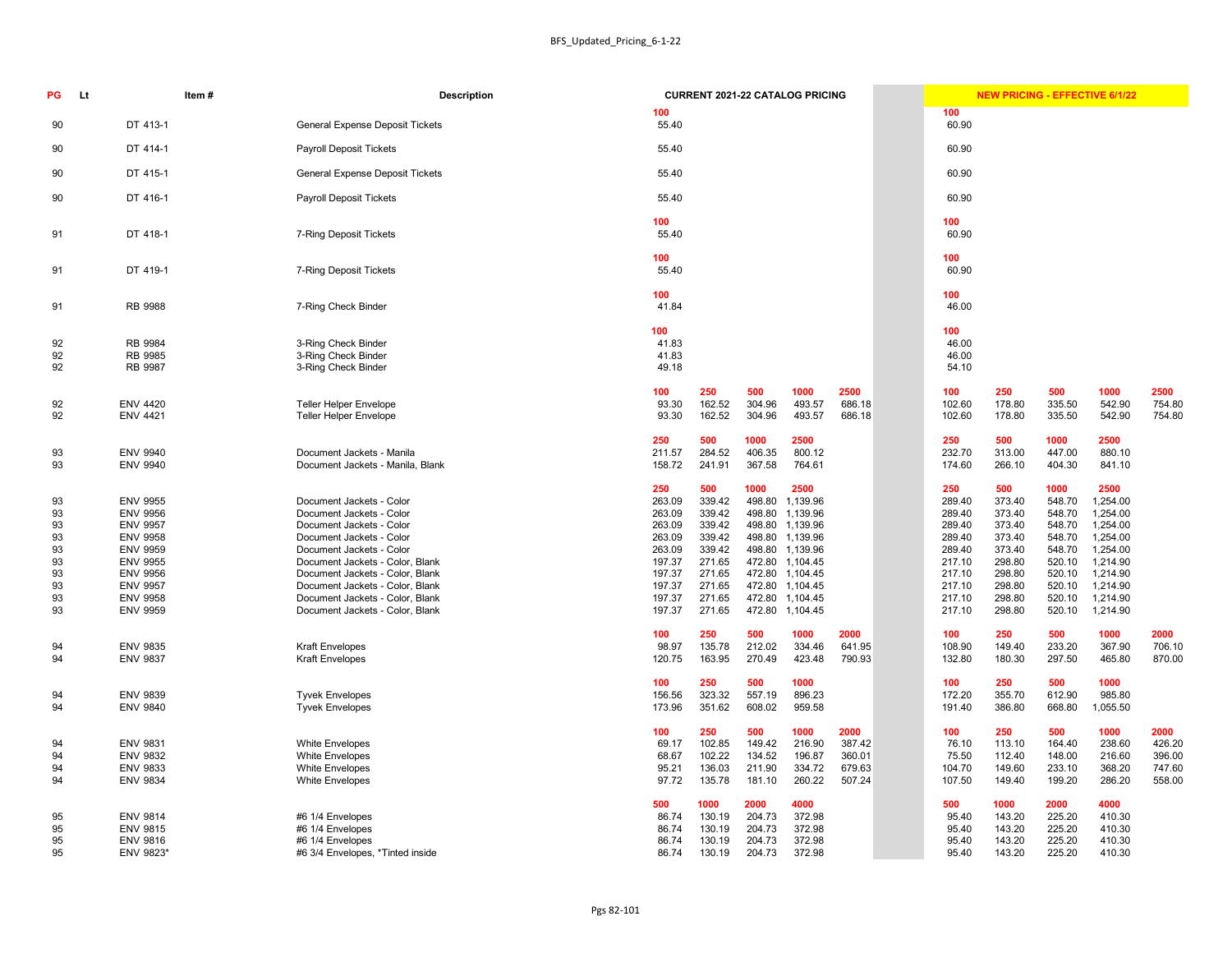|                  |                  |                  | <b>CURRENT 2021-22 CATALOG PRICING</b> |                  |                  | <b>NEW PRICING - EFFECTIVE 6/1/22</b> |                  |                  |                  |
|------------------|------------------|------------------|----------------------------------------|------------------|------------------|---------------------------------------|------------------|------------------|------------------|
| 86.74            | 130.19           | 204.73           | 372.98                                 |                  | 95.40            | 143.20                                | 225.20           | 410.30           |                  |
| 86.74            | 130.19           | 204.73           | 372.98                                 |                  | 95.40            | 143.20                                | 225.20           | 410.30           |                  |
| 86.74            | 130.19           | 204.73           | 372.98                                 |                  | 95.40            | 143.20                                | 225.20           | 410.30           |                  |
| 86.74            | 130.19           | 204.73           | 372.98                                 |                  | 95.40            | 143.20                                | 225.20           | 410.30           |                  |
| 86.74            | 130.19           | 204.73           | 372.98                                 |                  | 95.40            | 143.20                                | 225.20           | 410.30           |                  |
| 86.74            | 130.19           | 204.73           | 372.98                                 |                  | 95.40            | 143.20                                | 225.20           | 410.30           |                  |
| 500              | 1000             | 2000             | 4000                                   |                  | 500              | 1000                                  | 2000             | 4000             |                  |
| 119.70           | 165.00           | 261.95           | 388.75                                 |                  | 131.70           | 181.50                                | 288.10           | 427.60           |                  |
| 119.70           | 165.00           | 261.95           | 388.75                                 |                  | 131.70           | 181.50                                | 288.10           | 427.60           |                  |
| 119.70           | 165.00           | 261.95           | 388.75                                 |                  | 131.70           | 181.50                                | 288.10           | 427.60           |                  |
| 119.70           | 165.00           | 261.95           | 388.75                                 |                  | 131.70           | 181.50                                | 288.10           | 427.60           |                  |
| 119.70           | 165.00           | 261.95           | 388.75                                 |                  | 131.70           | 181.50                                | 288.10           | 427.60           |                  |
| 119.70           | 165.00           | 261.95           | 388.75                                 |                  | 131.70           | 181.50                                | 288.10           | 427.60           |                  |
| 500              | 1000             | 2000             | 3000                                   | 5000             | 500              | 1000                                  | 2000             | 3000             | 5000             |
| 86.32            | 132.77           | 262.48           | 388.42                                 | 644.58           | 95.00            | 146.00                                | 288.70           | 427.30           | 709.00           |
| 86.32            | 132.77           | 262.48           | 388.42                                 | 644.58           | 95.00            | 146.00                                | 288.70           | 427.30           | 709.00           |
| 62.41            | 98.59            | 195.25           | 289.52                                 | 484.83           | 68.70            | 108.50                                | 214.80           | 318.50           | 533.30           |
| 109.23           | 185.10           | 346.48           | 495.47                                 | 785.93           | 120.20           | 203.60                                | 381.10           | 545.00           | 864.50<br>794.70 |
| 129.52           | 194.99<br>129.39 | 328.46           | 447.39                                 | 722.45<br>555.44 | 142.50<br>88.60  | 214.50<br>142.30                      | 361.30           | 492.10           | 611.00           |
| 80.56<br>86.20   | 144.42           | 237.56<br>251.71 | 342.85<br>365.14                       | 591.12           | 94.80            | 158.90                                | 261.30<br>276.90 | 377.10<br>401.70 | 650.20           |
| 89.20            | 153.68           | 276.75           | 403.07                                 | 650.96           | 98.10            | 169.00                                | 304.40           | 443.40           | 716.10           |
| 107.48           | 192.24           | 354.00           | 524.01                                 | 812.97           | 118.20           | 211.50                                | 389.40           | 576.40           | 894.30           |
| 91.46            | 151.18           | 267.86           | 387.05                                 | 624.55           | 100.60           | 166.30                                | 294.60           | 425.80           | 687.00           |
| 124.13           | 185.10           | 345.98           | 495.09                                 | 773.66           | 136.50           | 203.60                                | 380.60           | 544.60           | 851.00           |
| 105.35           | 179.72           | 333.96           | 474.19                                 | 758.01           | 115.90           | 197.70                                | 367.40           | 521.60           | 833.80           |
| 88.83            | 133.02           | 247.45           | 354.25                                 | 543.17           | 97.70            | 146.30                                | 272.20           | 389.70           | 597.50           |
| 83.57            | 144.04           | 259.35           | 367.64                                 | 592.87           | 91.90            | 158.40                                | 285.30           | 404.40           | 652.20           |
| 99.97            | 150.93           | 273.87           | 382.92                                 | 592.75           | 110.00           | 166.00                                | 301.30           | 421.20           | 652.00           |
| 105.48           | 157.31           | 294.28           | 420.85                                 | 657.60           | 116.00           | 173.00                                | 323.70           | 462.90           | 723.40           |
| 69.92            | 105.60           | 191.74           | 267.98                                 | 414.84           | 76.90            | 116.20                                | 210.90           | 294.80           | 456.30           |
| 500              | 1000             | 2000             | 3000                                   | 5000             | 500              | 1000                                  | 2000             | 3000             | 5000             |
| 90.58            | 151.80           | 264.35           | 383.42                                 | 620.67           | 99.60            | 167.00                                | 290.80           | 421.80           | 682.70           |
| 93.71            | 161.19           | 290.40           | 422.98                                 | 683.52           | 103.10           | 177.30                                | 319.40           | 465.30           | 751.90           |
| 500              | 1000             | 2000             |                                        |                  | 500              | 1000                                  | 2000             |                  |                  |
| 127.64           | 222.29           | 413.97           |                                        |                  | 140.40           | 244.50                                | 455.40           |                  |                  |
| 164.70           | 234.68           | 437.25           |                                        |                  | 181.20           | 258.20                                | 481.00           |                  |                  |
| 157.94           | 227.42           | 391.43           |                                        |                  | 173.70           | 250.20                                | 430.60           |                  |                  |
| 165.57           | 237.44           | 408.33           |                                        |                  | 182.10           | 261.20                                | 449.20           |                  |                  |
| 117.50<br>130.64 | 162.44<br>174.96 | 303.29           |                                        |                  | 129.20<br>143.70 | 178.70<br>192.50                      | 333.60<br>359.20 |                  |                  |
| 129.77           | 173.84           | 326.58<br>327.95 |                                        |                  | 142.70           | 191.20                                | 360.70           |                  |                  |
| 153.30           | 220.03           | 378.53           |                                        |                  | 168.60           | 242.00                                | 416.40           |                  |                  |
|                  |                  |                  |                                        |                  |                  |                                       |                  |                  |                  |
| 250              | 500              | 1000             | 2000                                   | 3000             | 250              | 500                                   | 1000             | 2000             | 3000             |
| 92.08            | 138.53           | 178.84           | 288.77                                 | 382.42           | 101.30           | 152.40                                | 196.70           | 317.60           | 420.70           |
| 92.08            | 138.53           | 178.84           | 288.77                                 | 382.42           | 101.30           | 152.40                                | 196.70           | 317.60           | 420.70           |
| 92.08            | 138.53           | 178.84           | 288.77                                 | 382.42           | 101.30           | 152.40                                | 196.70           | 317.60           | 420.70           |
| 92.08            | 138.53           | 178.84           | 288.77                                 | 382.42           | 101.30           | 152.40                                | 196.70           | 317.60           | 420.70           |
| 92.08            | 138.53           | 178.84           | 288.77                                 | 382.42<br>382.42 | 101.30           | 152.40<br>152.40                      | 196.70           | 317.60           | 420.70<br>420.70 |
| 92.08<br>92.08   | 138.53<br>138.53 | 178.84<br>178.84 | 288.77<br>288.77                       | 382.42           | 101.30<br>101.30 | 152.40                                | 196.70<br>196.70 | 317.60<br>317.60 | 420.70           |
| 92.08            | 138.53           | 178.84           | 288.77                                 | 382.42           | 101.30           | 152.40                                | 196.70           | 317.60           | 420.70           |
|                  |                  |                  |                                        |                  |                  |                                       |                  |                  |                  |
| 250              | 500              | 1000             | 2500                                   |                  | 250              | 500                                   | 1000             | 2500             |                  |
| 135.65           | 175.21           | 198.25           | 396.56                                 |                  | 149.20           | 192.70                                | 218.10           | 436.20           |                  |
| 135.65           | 175.21           | 198.25           | 396.56                                 |                  | 149.20           | 192.70                                | 218.10           | 436.20           |                  |
| 146.11           | 185.73           | 208.70           | 438.32                                 |                  | 160.70           | 204.30                                | 229.60           | 482.10           |                  |

| PG | Item#<br>Lt                  | <b>Description</b>                                                      |              |                | <b>CURRENT 2021-22 CATALOG PRICING</b> |                |                |               | <b>NEW PRICING - EFFECTIVE 6/1/22</b> |                  |                |                  |
|----|------------------------------|-------------------------------------------------------------------------|--------------|----------------|----------------------------------------|----------------|----------------|---------------|---------------------------------------|------------------|----------------|------------------|
| 95 | <b>ENV 9824</b>              | #6 3/4 Envelopes                                                        | 86.74        | 130.19         | 204.73                                 | 372.98         |                | 95.40         | 143.20                                | 225.20           | 410.30         |                  |
| 95 | <b>ENV 9825</b>              | #6 3/4 Envelopes                                                        | 86.74        | 130.19         | 204.73                                 | 372.98         |                | 95.40         | 143.20                                | 225.20           | 410.30         |                  |
| 95 | <b>ENV 9826</b>              | #6 3/4 Envelopes                                                        | 86.74        | 130.19         | 204.73                                 | 372.98         |                | 95.40         | 143.20                                | 225.20           | 410.30         |                  |
| 95 | <b>ENV 9827</b>              | #6 3/4 Envelopes                                                        | 86.74        | 130.19         | 204.73                                 | 372.98         |                | 95.40         | 143.20                                | 225.20           | 410.30         |                  |
|    | <b>ENV 9829</b>              | #6 3/4 Envelopes                                                        | 86.74        | 130.19         | 204.73                                 | 372.98         |                | 95.40         | 143.20                                | 225.20           | 410.30         |                  |
| 95 |                              |                                                                         |              |                |                                        |                |                |               |                                       |                  |                |                  |
| 95 | <b>ENV 9830</b>              | #6 3/4 Envelopes                                                        | 86.74        | 130.19         | 204.73                                 | 372.98         |                | 95.40         | 143.20                                | 225.20           | 410.30         |                  |
|    |                              |                                                                         | 500          | 1000           | 2000                                   | 4000           |                | 500           | 1000                                  | 2000             | 4000           |                  |
| 95 | <b>ENV 9804</b>              | #9 Envelopes                                                            | 119.70       | 165.00         | 261.95                                 | 388.75         |                | 131.70        | 181.50                                | 288.10           | 427.60         |                  |
| 95 | <b>ENV 9805</b>              | #9 Envelopes                                                            | 119.70       | 165.00         | 261.95                                 | 388.75         |                | 131.70        | 181.50                                | 288.10           | 427.60         |                  |
| 95 | <b>ENV 9806</b>              | #9 Envelopes                                                            | 119.70       | 165.00         | 261.95                                 | 388.75         |                | 131.70        | 181.50                                | 288.10           | 427.60         |                  |
| 95 | <b>ENV 9807</b>              | #9 Envelopes                                                            | 119.70       | 165.00         | 261.95                                 | 388.75         |                | 131.70        | 181.50                                | 288.10           | 427.60         |                  |
| 95 | <b>ENV 9809</b>              | #9 Envelopes                                                            | 119.70       | 165.00         | 261.95                                 | 388.75         |                | 131.70        | 181.50                                | 288.10           | 427.60         |                  |
| 95 | <b>ENV 9810</b>              | #9 Envelopes                                                            | 119.70       | 165.00         | 261.95                                 | 388.75         |                | 131.70        | 181.50                                | 288.10           | 427.60         |                  |
|    |                              |                                                                         |              |                |                                        |                |                |               |                                       |                  |                |                  |
|    |                              |                                                                         | 500          | 1000           | 2000                                   | 3000           | 5000           | 500           | 1000                                  | 2000             | 3000           | 5000             |
| 97 | <b>ENV 9901</b>              | #10 Envelopes                                                           | 86.32        | 132.77         | 262.48                                 | 388.42         | 644.58         | 95.00         | 146.00                                | 288.70           | 427.30         | 709.00           |
| 97 | <b>ENV 9905</b>              | #9 Envelopes                                                            | 86.32        | 132.77         | 262.48                                 | 388.42         | 644.58         | 95.00         | 146.00                                | 288.70           | 427.30         | 709.00           |
| 97 | <b>ENV 9906</b>              | #9 Envelopes                                                            | 62.41        | 98.59          | 195.25                                 | 289.52         | 484.83         | 68.70         | 108.50                                | 214.80           | 318.50         | 533.30           |
| 97 | <b>ENV 9907</b>              | #9 Envelopes                                                            | 109.23       | 185.10         | 346.48                                 | 495.47         | 785.93         | 120.20        | 203.60                                | 381.10           | 545.00         | 864.50           |
| 97 | <b>ENV 9908</b>              | #9 Envelopes                                                            | 129.52       | 194.99         | 328.46                                 | 447.39         | 722.45         | 142.50        | 214.50                                | 361.30           | 492.10         | 794.70           |
| 97 | <b>ENV 9909</b>              | #9 Envelopes                                                            | 80.56        | 129.39         | 237.56                                 | 342.85         | 555.44         | 88.60         | 142.30                                | 261.30           | 377.10         | 611.00           |
| 97 | <b>ENV 9910</b>              | #10 Envelopes                                                           | 86.20        | 144.42         | 251.71                                 | 365.14         | 591.12         | 94.80         | 158.90                                | 276.90           | 401.70         | 650.20           |
| 97 | <b>ENV 9911</b>              | #10 Envelopes                                                           | 89.20        | 153.68         | 276.75                                 | 403.07         | 650.96         | 98.10         | 169.00                                | 304.40           | 443.40         | 716.10           |
| 97 | <b>ENV 9912</b>              | #10 Envelopes                                                           | 107.48       | 192.24         | 354.00                                 | 524.01         | 812.97         | 118.20        | 211.50                                | 389.40           | 576.40         | 894.30           |
| 97 | <b>ENV 9913</b>              | #6 3/4 Envelopes                                                        | 91.46        | 151.18         | 267.86                                 | 387.05         | 624.55         | 100.60        | 166.30                                | 294.60           | 425.80         | 687.00           |
| 97 | <b>ENV 9914</b>              | #14 Envelopes                                                           | 124.13       | 185.10         | 345.98                                 | 495.09         | 773.66         | 136.50        | 203.60                                | 380.60           | 544.60         | 851.00           |
| 97 | <b>ENV 9915</b>              | #6 3/4 Envelopes                                                        | 105.35       | 179.72         | 333.96                                 | 474.19         | 758.01         | 115.90        | 197.70                                | 367.40           | 521.60         | 833.80           |
| 97 | <b>ENV 9916</b>              | #6 1/4 Envelopes                                                        | 88.83        | 133.02         | 247.45                                 | 354.25         | 543.17         | 97.70         | 146.30                                | 272.20           | 389.70         | 597.50           |
| 97 | <b>ENV 9919</b>              | #6 3/4 Envelopes                                                        | 83.57        | 144.04         | 259.35                                 | 367.64         | 592.87         | 91.90         | 158.40                                | 285.30           | 404.40         | 652.20           |
| 97 | <b>ENV 9937</b>              | #10 Envelopes                                                           | 99.97        | 150.93         | 273.87                                 | 382.92         | 592.75         | 110.00        | 166.00                                | 301.30           | 421.20         | 652.00           |
| 97 | <b>ENV 9914</b>              | #14 Envelope, Blank                                                     | 105.48       | 157.31         | 294.28                                 | 420.85         | 657.60         | 116.00        | 173.00                                | 323.70           | 462.90         | 723.40           |
| 97 | <b>ENV 9937</b>              | #10 Envelope, Blank                                                     | 69.92        | 105.60         | 191.74                                 | 267.98         | 414.84         | 76.90         | 116.20                                | 210.90           | 294.80         | 456.30           |
|    |                              |                                                                         |              |                |                                        |                |                |               |                                       |                  |                |                  |
| 97 | <b>ENV 9963</b>              | <b>Recycled Envelopes</b>                                               | 500<br>90.58 | 1000<br>151.80 | 2000<br>264.35                         | 3000<br>383.42 | 5000<br>620.67 | 500<br>99.60  | 1000<br>167.00                        | 2000<br>290.80   | 3000<br>421.80 | 5000<br>682.70   |
| 97 | <b>ENV 9964</b>              | <b>Recycled Envelopes</b>                                               | 93.71        | 161.19         | 290.40                                 | 422.98         | 683.52         | 103.10        | 177.30                                | 319.40           | 465.30         | 751.90           |
|    |                              |                                                                         |              |                |                                        |                |                |               |                                       |                  |                |                  |
|    |                              |                                                                         | 500          | 1000           | 2000                                   |                |                | 500           | 1000                                  | 2000             |                |                  |
| 97 | <b>ENV 9917</b>              | <b>Self Sealing Envelopes</b>                                           | 127.64       | 222.29         | 413.97                                 |                |                | 140.40        | 244.50                                | 455.40           |                |                  |
| 97 | <b>ENV 9918</b>              | <b>Self Sealing Envelopes</b>                                           | 164.70       | 234.68         | 437.25                                 |                |                | 181.20        | 258.20                                | 481.00           |                |                  |
| 97 | <b>ENV 9938</b>              | <b>Self Sealing Envelopes</b>                                           | 157.94       | 227.42         | 391.43                                 |                |                | 173.70        | 250.20                                | 430.60           |                |                  |
| 97 | <b>ENV 9939</b>              | <b>Self Sealing Envelopes</b>                                           | 165.57       | 237.44         | 408.33                                 |                |                | 182.10        | 261.20                                | 449.20           |                |                  |
| 97 | <b>ENV 9917</b>              | Self Sealing Envelopes, Blank                                           | 117.50       | 162.44         | 303.29                                 |                |                | 129.20        | 178.70                                | 333.60           |                |                  |
| 97 | <b>ENV 9918</b>              | Self Sealing Envelopes, Blank                                           | 130.64       | 174.96         | 326.58                                 |                |                | 143.70        | 192.50                                | 359.20           |                |                  |
| 97 | <b>ENV 9938</b>              | Self Sealing Envelopes, Blank                                           | 129.77       | 173.84         | 327.95                                 |                |                | 142.70        | 191.20                                | 360.70           |                |                  |
| 97 | <b>ENV 9939</b>              | Self Sealing Envelopes, Blank                                           | 153.30       | 220.03         | 378.53                                 |                |                | 168.60        | 242.00                                | 416.40           |                |                  |
|    |                              |                                                                         |              |                |                                        |                |                |               |                                       |                  |                |                  |
|    | LF 5701-5711                 | My Choice Creations 8 1/2" x 11" Perforated Stock, No Perf              | 250<br>92.08 | 500<br>138.53  | 1000<br>178.84                         | 2000<br>288.77 | 3000<br>382.42 | 250<br>101.30 | 500<br>152.40                         | 1000<br>196.70   | 2000<br>317.60 | 3000<br>420.70   |
| 98 |                              |                                                                         |              |                |                                        |                |                |               |                                       |                  |                |                  |
| 98 | LF 5702-5712<br>LF 5703-5713 | My Choice Creations 8 1/2" x 11" Perforated Stock, Equal Thirds         | 92.08        | 138.53         | 178.84<br>178.84                       | 288.77         | 382.42         | 101.30        | 152.40                                | 196.70<br>196.70 | 317.60         | 420.70<br>420.70 |
| 98 |                              | My Choice Creations 8 1/2" x 11" Perforated Stock, 3 1/2" from Top      | 92.08        | 138.53         |                                        | 288.77         | 382.42         | 101.30        | 152.40                                |                  | 317.60         |                  |
| 98 | LF 5704-5714                 | My Choice Creations 8 1/2" x 11" Perforated Stock, 3 1/2" from Bottom   | 92.08        | 138.53         | 178.84                                 | 288.77         | 382.42         | 101.30        | 152.40                                | 196.70           | 317.60         | 420.70           |
| 98 | LF 5705-5715                 | My Choice Creations 8 1/2" x 11" Perforated Stock, 3 2/3" from Bottom   | 92.08        | 138.53         | 178.84                                 | 288.77         | 382.42         | 101.30        | 152.40                                | 196.70           | 317.60         | 420.70           |
| 98 | LF 5706-5716                 | My Choice Creations 8 1/2" x 11" Perforated Stock, 2 1/4" from Rt. Edge | 92.08        | 138.53         | 178.84                                 | 288.77         | 382.42         | 101.30        | 152.40                                | 196.70           | 317.60         | 420.70           |
| 98 | LF 5708-5718                 | My Choice Creations 8 1/2" x 11" Perforated Stock, 1/2" from Lt. Edge   | 92.08        | 138.53         | 178.84                                 | 288.77         | 382.42         | 101.30        | 152.40                                | 196.70           | 317.60         | 420.70           |
| 98 | LF 5709-5719                 | My Choice Creations 8 1/2" x 11" Perforated Stock, Equal Halves         | 92.08        | 138.53         | 178.84                                 | 288.77         | 382.42         | 101.30        | 152.40                                | 196.70           | 317.60         | 420.70           |
|    |                              |                                                                         | 250          | 500            | 1000                                   | 2500           |                | 250           | 500                                   | 1000             | 2500           |                  |
| 99 | 495660                       | Full-Color Envelopes, #10 Regular                                       | 135.65       | 175.21         | 198.25                                 | 396.56         |                | 149.20        | 192.70                                | 218.10           | 436.20         |                  |
| 99 | 495670                       | Full-Color Envelopes, #9 Regular                                        | 135.65       | 175.21         | 198.25                                 | 396.56         |                | 149.20        | 192.70                                | 218.10           | 436.20         |                  |
| 99 | 495680                       | Full-Color Envelopes, #10 Window                                        | 146.11       | 185.73         | 208.70                                 | 438.32         |                | 160.70        | 204.30                                | 229.60           | 482.10         |                  |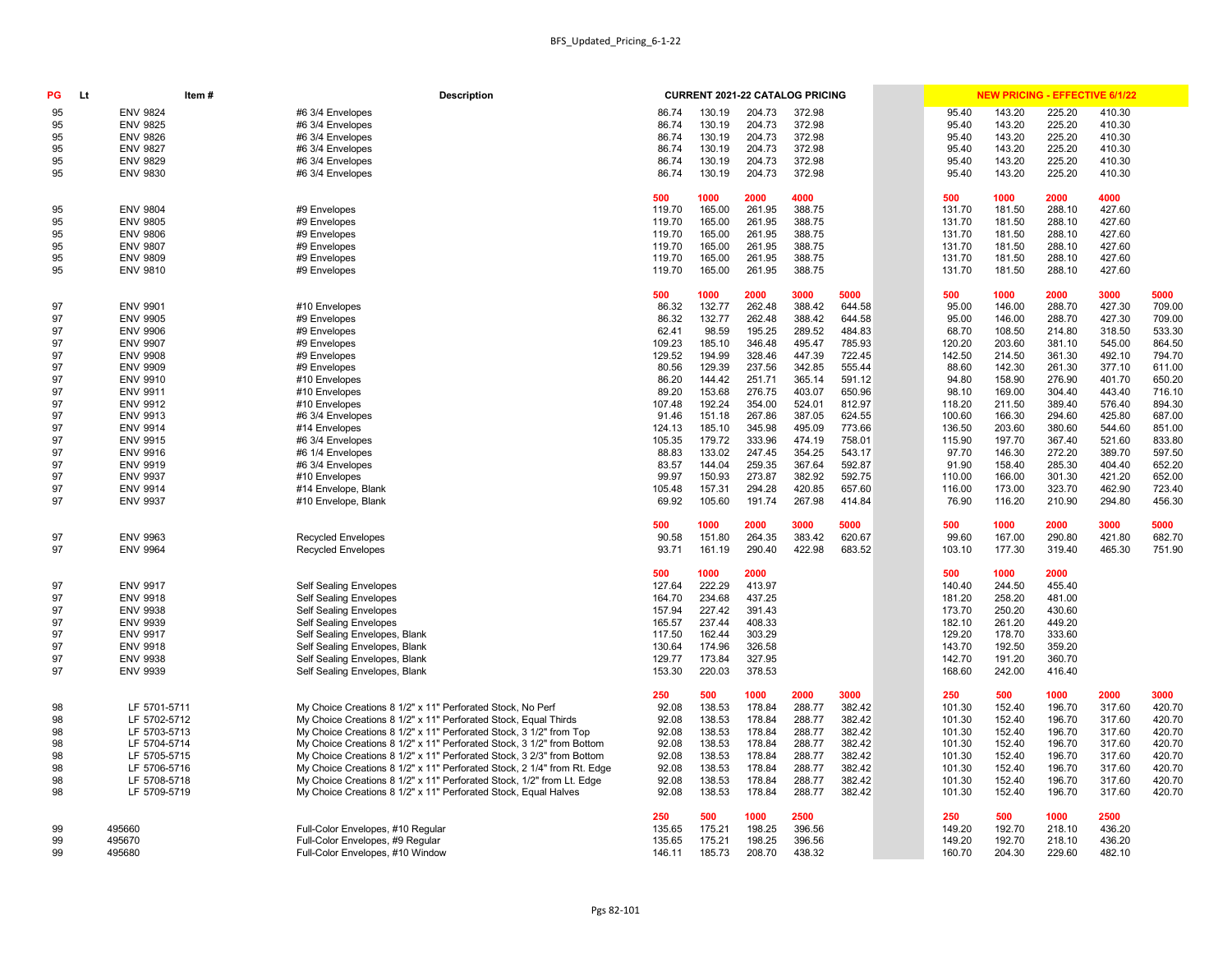|                  |                  |                  | <b>CURRENT 2021-22 CATALOG PRICING</b> |                  |                  |                  | <b>NEW PRICING - EFFECTIVE 6/1/22</b> |                  |                    |
|------------------|------------------|------------------|----------------------------------------|------------------|------------------|------------------|---------------------------------------|------------------|--------------------|
| 150.24           | 191.99           | 219.10           | 459.16                                 |                  | 165.30           | 211.20           | 241.00                                | 505.10           |                    |
| 250<br>269.17    | 500<br>352.68    | 1000<br>436.19   | 2500<br>811.84                         |                  | 250<br>296.10    | 500<br>387.90    | 1000<br>479.80                        | 2500<br>893.00   |                    |
| 500<br>110.86    | 1000<br>159.81   | 2000<br>274.12   | 3000<br>389.68                         | 5000<br>597.75   | 500<br>121.90    | 1000<br>175.80   | 2000<br>301.50                        | 3000<br>428.60   | 5000<br>657.50     |
| 152.05           | 217.66           | 405.45           | 574.34                                 | 895.85           | 167.30           | 239.40           | 446.00                                | 631.80           | 985.40             |
| 500              | 1000             | 2000             | 3000                                   | 5000             | 500              | 1000             | 2000                                  | 3000             | 5000               |
| 118.25<br>142.29 | 166.58<br>213.40 | 284.51<br>362.51 | 399.82<br>518.50                       | 621.17<br>819.35 | 130.10<br>156.50 | 183.20<br>234.70 | 313.00<br>398.80                      | 439.80<br>570.40 | 683.30<br>901.30   |
| 500              | 1000             | 2000             | 3000                                   | 5000             | 500              | 1000             | 2000                                  | 3000             | 5000               |
| 138.91<br>167.08 | 191.11<br>237.81 | 329.96<br>443.14 | 468.93<br>626.93                       | 732.95<br>980.11 | 152.80<br>183.80 | 210.20<br>261.60 | 363.00<br>487.40                      | 515.80<br>689.60 | 806.20<br>1,078.10 |
| 500              | 1000             |                  |                                        |                  | 500              | 1000             |                                       |                  |                    |
| 147.17           | 197.00<br>217.28 |                  |                                        |                  | 161.90           | 216.70           |                                       |                  |                    |
| 158.19<br>53.52  | 58.65            |                  |                                        |                  | 174.00<br>58.90  | 239.00<br>64.50  |                                       |                  |                    |
| 500              | 1000             |                  |                                        |                  | 500              | 1000             |                                       |                  |                    |
| 147.17<br>158.19 | 197.00<br>217.28 |                  |                                        |                  | 161.90<br>174.00 | 216.70<br>239.00 |                                       |                  |                    |
| 53.52            | 58.65            |                  |                                        |                  | 58.90            | 64.50            |                                       |                  |                    |
| 500              | 1000             |                  |                                        |                  | 500              | 1000             |                                       |                  |                    |
| 172.58<br>207.77 | 221.54<br>279.25 |                  |                                        |                  | 189.80<br>228.50 | 243.70<br>307.20 |                                       |                  |                    |
| 81.32            | 104.48           |                  |                                        |                  | 89.40            | 114.90           |                                       |                  |                    |
| 172.58           | 221.54           |                  |                                        |                  | 189.80           | 243.70           |                                       |                  |                    |
| 207.81           | 279.25           |                  |                                        |                  | 228.60           | 307.20           |                                       |                  |                    |
| 81.32            | 104.48           |                  |                                        |                  | 89.40            | 114.90           |                                       |                  |                    |
| 500              | 1000             |                  |                                        |                  | 500              | 1000             |                                       |                  |                    |
| 188.86<br>229.42 | 246.58<br>307.05 |                  |                                        |                  | 207.70<br>252.40 | 271.20<br>337.80 |                                       |                  |                    |
| 87.33            | 111.61           |                  |                                        |                  | 96.10            | 122.80           |                                       |                  |                    |
| 188.86           | 246.58           |                  |                                        |                  | 207.70           | 271.20           |                                       |                  |                    |
| 229.42           | 307.05           |                  |                                        |                  | 252.40           | 337.80           |                                       |                  |                    |
| 87.33            | 111.61           |                  |                                        |                  | 96.10            | 122.80           |                                       |                  |                    |
| 500              | 1000             |                  |                                        |                  | 500              | 1000             |                                       |                  |                    |
| 188.86           | 246.58           |                  |                                        |                  | 207.70           | 271.20           |                                       |                  |                    |
| 229.42<br>87.33  | 307.05<br>111.61 |                  |                                        |                  | 252.40<br>96.10  | 337.80<br>122.80 |                                       |                  |                    |
| 188.86           | 246.58           |                  |                                        |                  | 207.70           | 271.20           |                                       |                  |                    |
| 229.42           | 307.05           |                  |                                        |                  | 252.40           | 337.80           |                                       |                  |                    |
| 87.33            | 111.61           |                  |                                        |                  | 96.10            | 122.80           |                                       |                  |                    |
| 188.86           | 246.58           |                  |                                        |                  | 207.70           | 271.20           |                                       |                  |                    |
| 229.42           | 307.05           |                  |                                        |                  | 252.40           | 337.80           |                                       |                  |                    |
| 87.33<br>100 06  | 111.61<br>246E   |                  |                                        |                  | 96.10<br>207.70  | 122.80<br>271.20 |                                       |                  |                    |

| PG         | Lt | Item#            | <b>Description</b>                                                             |                 |                  |        | <b>CURRENT 2021-22 CATALOG PRICING</b> |        |                 |                  | <b>NEW PRICING - EFFECTIVE 6/1/22</b> |        |          |
|------------|----|------------------|--------------------------------------------------------------------------------|-----------------|------------------|--------|----------------------------------------|--------|-----------------|------------------|---------------------------------------|--------|----------|
| 99         |    | 495690           | Full-Color Envelopes, #10 Window with Tint                                     | 150.24          | 191.99           | 219.10 | 459.16                                 |        | 165.30          | 211.20           | 241.00                                | 505.10 |          |
|            |    |                  |                                                                                | 250             | 500              | 1000   | 2500                                   |        | 250             | 500              | 1000                                  | 2500   |          |
| 99         |    | 495650           | <b>Business Stationery Package</b>                                             | 269.17          | 352.68           | 436.19 | 811.84                                 |        | 296.10          | 387.90           | 479.80                                | 893.00 |          |
|            |    |                  |                                                                                | 500             | 1000             | 2000   | 3000                                   | 5000   | 500             | 1000             | 2000                                  | 3000   | 5000     |
| 100        |    | 323000           | 20# Watermark Stationery, Letterhead                                           | 110.86          | 159.81           | 274.12 | 389.68                                 | 597.75 | 121.90          | 175.80           | 301.50                                | 428.60 | 657.50   |
| 100        |    | 333000           | 20# Watermark Stationery, Envelope                                             | 152.05          | 217.66           | 405.45 | 574.34                                 | 895.85 | 167.30          | 239.40           | 446.00                                | 631.80 | 985.40   |
|            |    |                  |                                                                                | 500             | 1000             | 2000   | 3000                                   | 5000   | 500             | 1000             | 2000                                  | 3000   | 5000     |
| 100        |    | 324000           | 24# 25% Cotton Stationery, Letterhead                                          | 118.25          | 166.58           | 284.51 | 399.82                                 | 621.17 | 130.10          | 183.20           | 313.00                                | 439.80 | 683.30   |
| 100        |    | 334000           | 24# 25% Cotton Stationery, Envelope                                            | 142.29          | 213.40           | 362.51 | 518.50                                 | 819.35 | 156.50          | 234.70           | 398.80                                | 570.40 | 901.30   |
|            |    |                  |                                                                                | 500             | 1000             | 2000   | 3000                                   | 5000   | 500             | 1000             | 2000                                  | 3000   | 5000     |
| 100        |    | 325100           | 24# Linen Stationery, Letterhead                                               | 138.91          | 191.11           | 329.96 | 468.93                                 | 732.95 | 152.80          | 210.20           | 363.00                                | 515.80 | 806.20   |
| 100        |    | 336100           | 24# Linen Stationery, Envelope                                                 | 167.08          | 237.81           | 443.14 | 626.93                                 | 980.11 | 183.80          | 261.60           | 487.40                                | 689.60 | 1,078.10 |
|            |    |                  |                                                                                | 500             | 1000             |        |                                        |        | 500             | 1000             |                                       |        |          |
| 101        |    | 493000           | 24# White Accent Opaque, Letterhead                                            | 147.17          | 197.00           |        |                                        |        | 161.90          | 216.70           |                                       |        |          |
| 101        |    | 494000           | 24# White Accent Opaque, Envelope                                              | 158.19          | 217.28           |        |                                        |        | 174.00          | 239.00           |                                       |        |          |
| 101        |    | 495000           | 24# White Accent Opaque, Card                                                  | 53.52           | 58.65            |        |                                        |        | 58.90           | 64.50            |                                       |        |          |
|            |    |                  |                                                                                | 500             | 1000             |        |                                        |        | 500             | 1000             |                                       |        |          |
| 101        |    | 493640           | 24# Sulphite Ultra White Stationery, Letterhead                                | 147.17          | 197.00           |        |                                        |        | 161.90          | 216.70           |                                       |        |          |
| 101        |    | 494640           | 24# Sulphite Ultra White Stationery, Envelope                                  | 158.19          | 217.28           |        |                                        |        | 174.00          | 239.00           |                                       |        |          |
| 101        |    | 495640           | 24# Sulphite Ultra White Stationery, Card                                      | 53.52           | 58.65            |        |                                        |        | 58.90           | 64.50            |                                       |        |          |
|            |    |                  |                                                                                | 500             | 1000             |        |                                        |        | 500             | 1000             |                                       |        |          |
| 101        |    | 493240           | 24# Classic Laid Stationery, Letterhead                                        | 172.58          | 221.54           |        |                                        |        | 189.80          | 243.70           |                                       |        |          |
| 101        |    | 494240<br>495240 | 24# Classic Laid Stationery, Envelope                                          | 207.77<br>81.32 | 279.25<br>104.48 |        |                                        |        | 228.50<br>89.40 | 307.20           |                                       |        |          |
| 101<br>101 |    | 493400           | 24# Classic Laid Stationery, Card<br>24# Classic Laid Stationery, Letterhead   | 172.58          | 221.54           |        |                                        |        | 189.80          | 114.90<br>243.70 |                                       |        |          |
| 101        |    | 494400           | 24# Classic Laid Stationery, Envelope                                          | 207.81          | 279.25           |        |                                        |        | 228.60          | 307.20           |                                       |        |          |
| 101        |    | 495400           | 24# Classic Laid Stationery, Card                                              | 81.32           | 104.48           |        |                                        |        | 89.40           | 114.90           |                                       |        |          |
|            |    |                  |                                                                                | 500             | 1000             |        |                                        |        | 500             | 1000             |                                       |        |          |
| 101        |    | 493440           | 24# Strathmore Stationery, Letterhead                                          | 188.86          | 246.58           |        |                                        |        | 207.70          | 271.20           |                                       |        |          |
| 101        |    | 494440           | 24# Strathmore Stationery, Envelope                                            | 229.42          | 307.05           |        |                                        |        | 252.40          | 337.80           |                                       |        |          |
| 101        |    | 495440           | 24# Strathmore Stationery, Card                                                | 87.33           | 111.61           |        |                                        |        | 96.10           | 122.80           |                                       |        |          |
| 101        |    | 493480           | 24# Strathmore Stationery, Letterhead                                          | 188.86          | 246.58           |        |                                        |        | 207.70          | 271.20           |                                       |        |          |
| 101        |    | 494480           | 24# Strathmore Stationery, Envelope                                            | 229.42          | 307.05           |        |                                        |        | 252.40          | 337.80           |                                       |        |          |
| 101        |    | 495480           | 24# Strathmore Stationery, Card                                                | 87.33           | 111.61           |        |                                        |        | 96.10           | 122.80           |                                       |        |          |
|            |    |                  |                                                                                | 500             | 1000             |        |                                        |        | 500             | 1000             |                                       |        |          |
| 101        |    | 493040           | 24# Classic Linen Stationery, Letterhead                                       | 188.86          | 246.58           |        |                                        |        | 207.70          | 271.20           |                                       |        |          |
| 101        |    | 494040           | 24# Classic Linen Stationery, Envelope                                         | 229.42          | 307.05           |        |                                        |        | 252.40          | 337.80           |                                       |        |          |
| 101        |    | 495040           | 24# Classic Linen Stationery, Card                                             | 87.33           | 111.61           |        |                                        |        | 96.10           | 122.80           |                                       |        |          |
| 101        |    | 493080           | 24# Classic Linen Stationery, Letterhead                                       | 188.86          | 246.58           |        |                                        |        | 207.70          | 271.20           |                                       |        |          |
| 101        |    | 494080           | 24# Classic Linen Stationery, Envelope                                         | 229.42          | 307.05           |        |                                        |        | 252.40          | 337.80           |                                       |        |          |
| 101        |    | 495080           | 24# Classic Linen Stationery, Card                                             | 87.33           | 111.61           |        |                                        |        | 96.10           | 122.80           |                                       |        |          |
| 101        |    | 493160           | 24# Classic Linen Stationery, Letterhead                                       | 188.86          | 246.58           |        |                                        |        | 207.70          | 271.20           |                                       |        |          |
| 101        |    | 494160           | 24# Classic Linen Stationery, Envelope                                         | 229.42          | 307.05<br>111.61 |        |                                        |        | 252.40<br>96.10 | 337.80           |                                       |        |          |
| 101<br>101 |    | 495160<br>493200 | 24# Classic Linen Stationery, Card<br>24# Classic Linen Stationery, Letterhead | 87.33<br>188.86 | 246.58           |        |                                        |        | 207.70          | 122.80<br>271.20 |                                       |        |          |
| 101        |    | 494200           | 24# Classic Linen Stationery, Envelope                                         | 229.42          | 307.05           |        |                                        |        | 252.40          | 337.80           |                                       |        |          |
| 101        |    | 495200           | 24# Classic Linen Stationery, Card                                             | 87.33           | 111.61           |        |                                        |        | 96.10           | 122.80           |                                       |        |          |
|            |    |                  |                                                                                |                 |                  |        |                                        |        |                 |                  |                                       |        |          |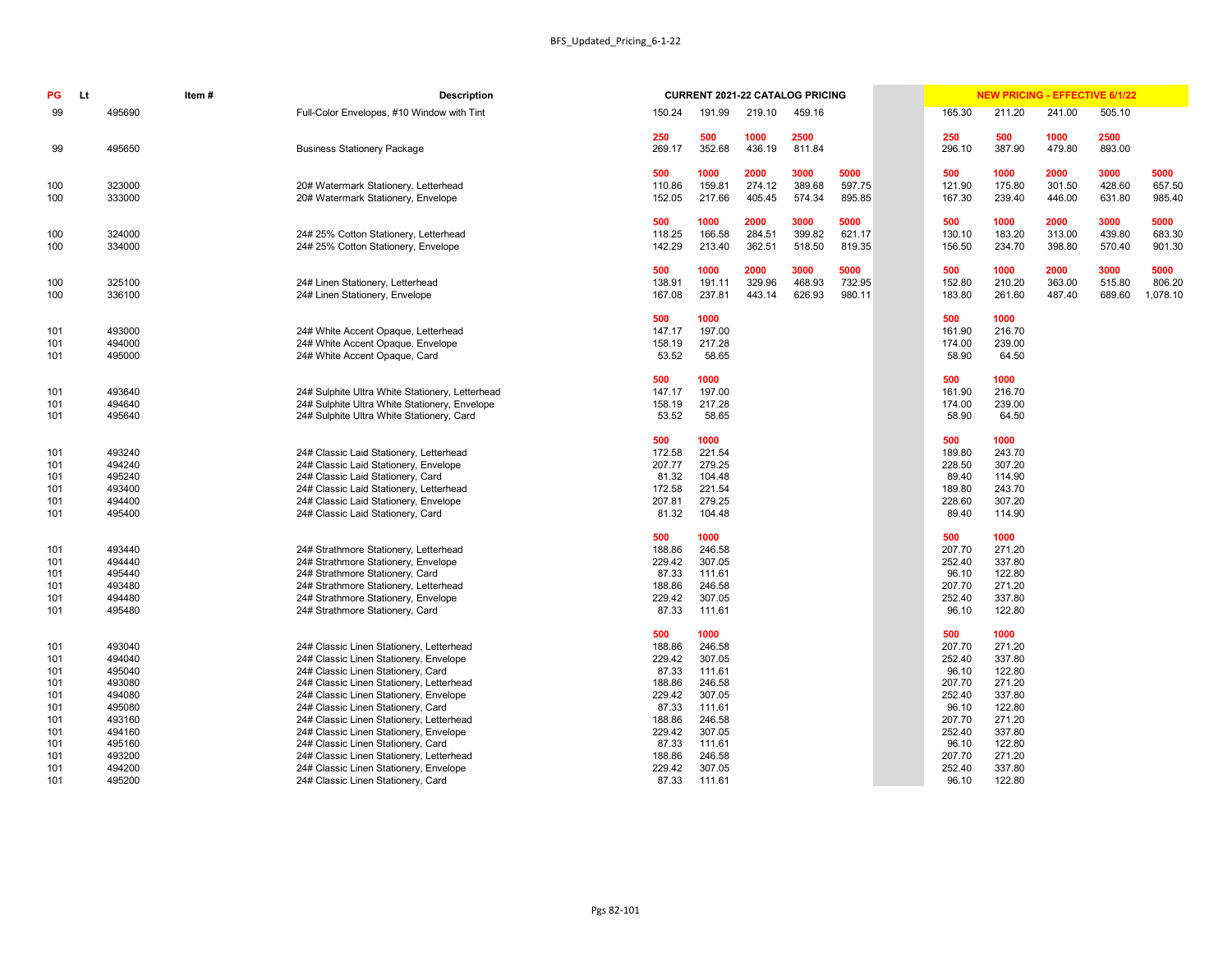| NEW PRICING - EFFECTIVE 6/1/22 |  |
|--------------------------------|--|
|--------------------------------|--|

| PG Lt      | Item#                              | <b>Description</b>                                                                                                   | <b>CURRENT 2021-22 CATALOG PRICING</b> |                  | <b>NEW PRICING - EFFECTIVE 6/1/22</b> |                  |                |  |                  |                  |                  |                  |                |
|------------|------------------------------------|----------------------------------------------------------------------------------------------------------------------|----------------------------------------|------------------|---------------------------------------|------------------|----------------|--|------------------|------------------|------------------|------------------|----------------|
| 102        | 491200                             | 4-Color Process Digital Business Cards, 10 pt. C1S White                                                             | 500<br>98.84                           | 1000<br>116.87   |                                       |                  |                |  | 500<br>108.70    | 1000<br>128.60   |                  |                  |                |
| 102        | 491210                             | 4-Color Process Digital Business Cards, 10 pt. C1S White                                                             | 127.39                                 | 143.54           |                                       |                  |                |  | 140.10           | 157.90           |                  |                  |                |
| 102        | 491220                             | 4-Color Process Digital Business Cards, 12 pt. C1S White                                                             | 500<br>110.36                          | 1000<br>128.77   |                                       |                  |                |  | 500<br>121.40    | 1000<br>141.60   |                  |                  |                |
| 102        | 491230                             | 4-Color Process Digital Business Cards, 12 pt. C1S White                                                             | 141.66                                 | 161.32           |                                       |                  |                |  | 155.80           | 177.40           |                  |                  |                |
|            |                                    |                                                                                                                      | 500                                    | 1000             |                                       |                  |                |  | 500              | 1000             |                  |                  |                |
| 102<br>102 | 491240<br>491250                   | 4-Color Process Digital Business Cards, 10 pt. C2S White<br>4-Color Process Digital Business Cards, 10 pt. C2S White | 98.84<br>127.39                        | 116.87<br>143.54 |                                       |                  |                |  | 108.70<br>140.10 | 128.60<br>157.90 |                  |                  |                |
|            |                                    |                                                                                                                      | 500                                    | 1000             |                                       |                  |                |  | 500              | 1000             |                  |                  |                |
| 102<br>102 | 491260<br>491270                   | 4-Color Process Digital Business Cards, 12 pt. C2S White<br>4-Color Process Digital Business Cards, 12 pt. C2S White | 110.36<br>141.66                       | 128.77<br>161.32 |                                       |                  |                |  | 121.40<br>155.80 | 141.60<br>177.40 |                  |                  |                |
| 102        | MGBC30                             | <b>BIC Business Card Magnet</b>                                                                                      | 500<br>0.79                            | 1000<br>0.70     | 2500<br>0.65                          | 5000<br>0.58     |                |  | 500<br>0.90      | 1000<br>0.80     | 2500<br>0.70     | 5000<br>0.60     |                |
|            |                                    |                                                                                                                      |                                        |                  |                                       |                  |                |  |                  |                  |                  |                  |                |
| 103        | DH 3091                            | 3 2/3" x 7" Door Hanger, Custom                                                                                      | 500<br>97.22                           | 1000<br>134.52   | 2000<br>208.39                        | 3000<br>309.93   | 5000<br>508.49 |  | 500<br>106.90    | 1000<br>148.00   | 2000<br>229.20   | 3000<br>340.90   | 5000<br>559.30 |
| 103        | DH 3099                            | 3 2/3" x 7" Door Hanger, Custom with Perf                                                                            | 97.22                                  | 134.52           | 208.39                                | 309.93           | 508.49         |  | 106.90           | 148.00           | 229.20           | 340.90           | 559.30         |
|            |                                    |                                                                                                                      | 1000                                   | 2000             | 5000                                  | 10000            |                |  | 1000             | 2000             | 5000             | 10000            |                |
| 104<br>104 | <b>CSU 513X</b><br><b>CSU 813X</b> | <b>Blank Tags - Colored</b><br><b>Blank Tags - Colored</b>                                                           | 71.55<br>98.59                         | 119.13<br>164.57 | 268.49<br>329.58                      | 477.69<br>657.35 |                |  | 78.70<br>108.50  | 131.00<br>181.00 | 295.30<br>362.50 | 525.50<br>723.10 |                |
|            |                                    |                                                                                                                      |                                        |                  |                                       |                  |                |  |                  |                  |                  |                  |                |
| 104        | <b>FCSU 539X</b>                   | <b>Blank Tags - Fluorescent Colored</b>                                                                              | 1000<br>89.33                          | 2000<br>148.92   | 5000<br>335.59                        | 10000<br>597.13  |                |  | 1000<br>98.30    | 2000<br>163.80   | 5000<br>369.20   | 10000<br>656.80  |                |
| 104        | <b>FCSU 839X</b>                   | <b>Blank Tags - Fluorescent Colored</b>                                                                              | 123.26                                 | 205.76           | 412.09                                | 821.73           |                |  | 135.60           | 226.30           | 453.30           | 903.90           |                |
|            |                                    |                                                                                                                      | 1000                                   |                  |                                       |                  |                |  | 1000             |                  |                  |                  |                |
| 104        | 1209                               | Tag Connectors - Twine - Cut String - 12", No. 9 Gauge                                                               | 22.10                                  |                  |                                       |                  |                |  | 24.30            |                  |                  |                  |                |
| 104        | 1226                               | Tag Connectors - Loose Wire - 12", No. 26 Gauge                                                                      | 14.96                                  |                  |                                       |                  |                |  | 16.50            |                  |                  |                  |                |
|            |                                    |                                                                                                                      | 1000                                   | 2000             | 5000                                  | 10000            |                |  | 1000             | 2000             | 5000             | 10000            |                |
| 104<br>104 | SU 1131<br>SU 3131                 | <b>Blank Tags - Manila</b><br><b>Blank Tags - Manila</b>                                                             | 38.87<br>43.51                         | 68.17<br>72.68   | 145.17<br>163.95                      | 259.22<br>293.02 |                |  | 42.80<br>47.90   | 75.00<br>79.90   | 159.70<br>180.30 | 285.10<br>322.30 |                |
| 104        | SU 5131                            | <b>Blank Tags - Manila</b>                                                                                           | 49.89                                  | 83.69            | 188.11                                | 334.09           |                |  | 54.90            | 92.10            | 206.90           | 367.50           |                |
| 104        | SU 8131                            | <b>Blank Tags - Manila</b>                                                                                           | 61.66                                  | 102.35           | 230.80                                | 411.34           |                |  | 67.80            | 112.60           | 253.90           | 452.50           |                |
|            |                                    |                                                                                                                      | 500                                    | 1000             | 2000                                  | 5000             |                |  | 500              | 1000             | 2000             | 5000             |                |
| 105        | STR 317-2                          | Repair Tag                                                                                                           | 125.89                                 | 196.62           | 314.93                                | 654.22           |                |  | 138.50           | 216.30           | 346.40           | 719.60           |                |
| 105        | STR 317-3                          | Repair Tag                                                                                                           | 157.31                                 | 239.31           | 384.17                                | 828.24           |                |  | 173.00           | 263.20           | 422.60           | 911.10           |                |
|            |                                    |                                                                                                                      | 500                                    | 1000             | 2000                                  | 3000             | 5000           |  | 500              | 1000             | 2000             | 3000             | 5000           |
| 105        | STR 307-1                          | Repair Tag                                                                                                           | 111.11                                 | 179.35           | 293.65                                | 385.80           | 630.43         |  | 122.20           | 197.30           | 323.00           | 424.40           | 693.50         |
|            |                                    |                                                                                                                      | 1000                                   | 2000             | 5000                                  | 10000            |                |  | 1000<br>81.00    | 2000             | 5000             | 10000<br>541.20  |                |
| 105<br>105 | PT 165-1<br>PT 165-2               | Work Order Tags - Accepted<br>Work Order Tags - Scrap                                                                | 73.68<br>73.68                         | 122.63<br>122.63 | 276.50<br>276.50                      | 491.96<br>491.96 |                |  | 81.00            | 134.90<br>134.90 | 304.10<br>304.10 | 541.20           |                |
| 105        | PT 165-3                           | Work Order Tags - Inspected                                                                                          | 73.68                                  | 122.63           | 276.50                                | 491.96           |                |  | 81.00            | 134.90           | 304.10           | 541.20           |                |
| 105        | PT 165-4                           | Work Order Tags - Rejected                                                                                           | 73.68                                  | 122.63           | 276.50                                | 491.96           |                |  | 81.00            | 134.90           | 304.10           | 541.20           |                |
| 105        | PT 165-5                           | Work Order Tags - Repairable                                                                                         | 73.68                                  | 122.63           | 276.50                                | 491.96           |                |  | 81.00            | 134.90           | 304.10           | 541.20           |                |
| 105        | PTS 165-1                          | Work Order Tags - Accepted (with string)                                                                             | 95.71                                  | 166.83           | 386.80                                | 712.56           |                |  | 105.30           | 183.50           | 425.50           | 783.80           |                |
| 105        | PTS 165-2                          | Work Order Tags - Scrap (with string)                                                                                | 95.71                                  | 166.83           | 386.80                                | 712.56           |                |  | 105.30           | 183.50           | 425.50           | 783.80           |                |
| 105        | PTS 165-3                          | Work Order Tags - Inspected (with string)                                                                            | 95.71                                  | 166.83           | 386.80                                | 712.56           |                |  | 105.30           | 183.50           | 425.50           | 783.80           |                |
| 105        | PTS 165-4                          | Work Order Tags - Rejected (with string)                                                                             | 95.71                                  | 166.83           | 386.80                                | 712.56           |                |  | 105.30           | 183.50           | 425.50           | 783.80           |                |
| 105        | PTS 165-5                          | Work Order Tags - Repairable (with string)                                                                           | 95.71                                  | 166.83           | 386.80                                | 712.56           |                |  | 105.30           | 183.50           | 425.50           | 783.80           |                |
| 105        | PTW 165-1                          | Work Order Tags - Accepted (with wire)                                                                               | 96.46                                  | 168.20           | 390.55                                | 719.95           |                |  | 106.10           | 185.00           | 429.60           | 791.90           |                |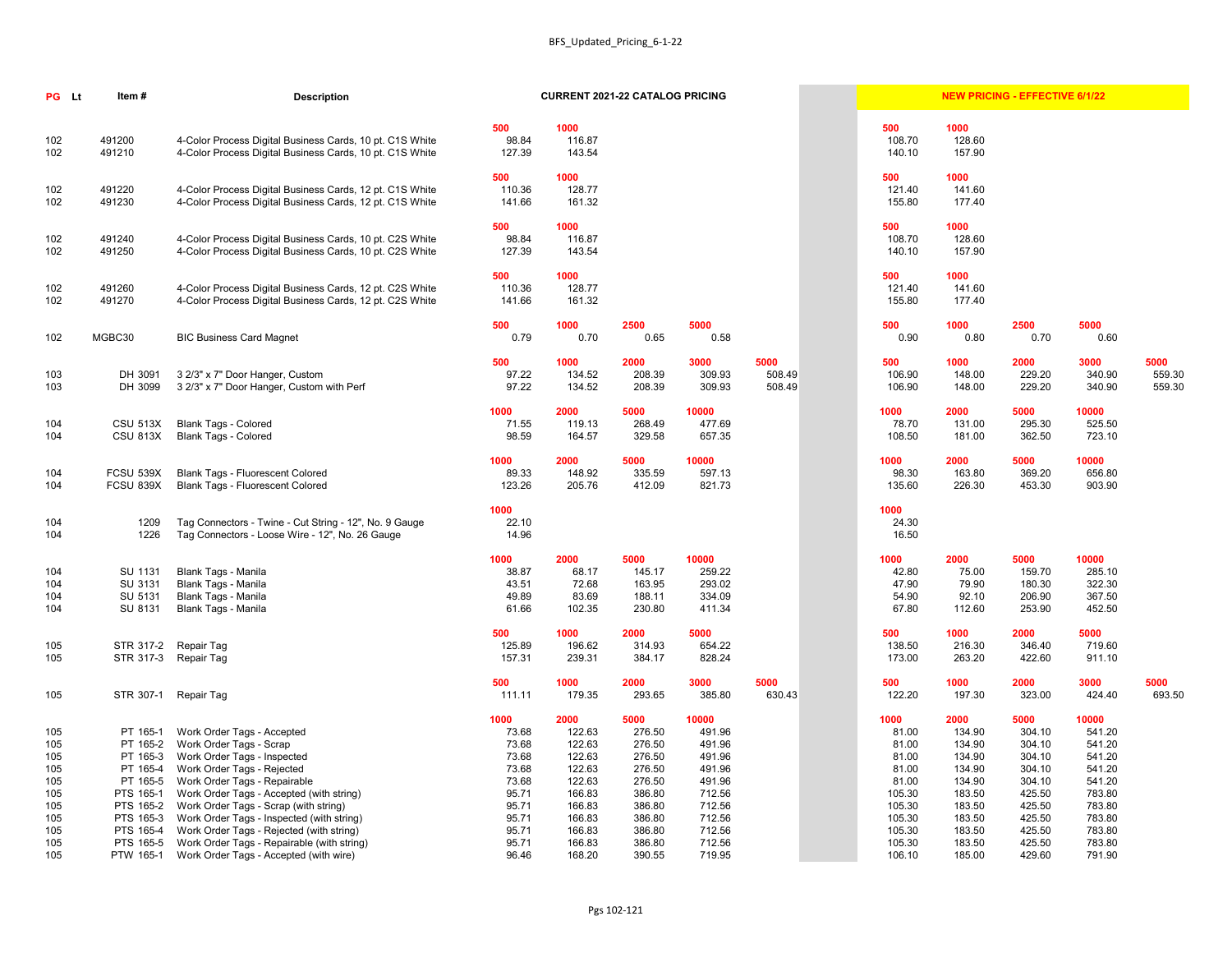| <b>PG</b> Lt | Item#                          | <b>Description</b>                                           |                   |                  | <b>CURRENT 2021-22 CATALOG PRICING</b> |                   |                  |                  |                  | <b>NEW PRICING - EFFECTIVE 6/1/22</b> |                   |                  |
|--------------|--------------------------------|--------------------------------------------------------------|-------------------|------------------|----------------------------------------|-------------------|------------------|------------------|------------------|---------------------------------------|-------------------|------------------|
| 105          | PTW 165-2                      | Work Order Tags - Scrap (with wire)                          | 96.46             | 168.20           | 390.55                                 | 719.95            |                  | 106.10           | 185.00           | 429.60                                | 791.90            |                  |
| 105          | PTW 165-3                      | Work Order Tags - Inspected (with wire)                      | 96.46             | 168.20           | 390.55                                 | 719.95            |                  | 106.10           | 185.00           | 429.60                                | 791.90            |                  |
| 105          | PTW 165-4                      | Work Order Tags - Rejected (with wire)                       | 96.46             | 168.20           | 390.55                                 | 719.95            |                  | 106.10           | 185.00           | 429.60                                | 791.90            |                  |
| 105          | PTW 165-5                      | Work Order Tags - Repairable (with wire)                     | 96.46             | 168.20           | 390.55                                 | 719.95            |                  | 106.10           | 185.00           | 429.60                                | 791.90            |                  |
|              |                                |                                                              |                   |                  |                                        |                   |                  |                  |                  |                                       |                   |                  |
| 106          | STR 302-1                      | Repair Tag                                                   | 500<br>158.19     | 1000<br>250.46   | 2000<br>475.06                         | 3000<br>675.63    | 5000<br>1,064.37 | 500<br>174.00    | 1000<br>275.50   | 2000<br>522.60                        | 3000<br>743.20    | 5000<br>1,170.80 |
| 106          | STR 302-3                      | Repair Tag, Carbon                                           | 235.06            | 408.58           | 738.34                                 | 1,099.67          | 1,798.77         | 258.60           | 449.40           | 812.20                                | 1,209.60          | 1,978.70         |
| 106          | STC 305-2                      | Repair Tag, Carbon                                           | 217.78            | 374.78           | 681.39                                 | 997.76            | 1,617.49         | 239.60           | 412.30           | 749.50                                | 1,097.50          | 1,779.20         |
| 106          | STB 301-2                      | Repair Tag, Carbon                                           | 217.78            | 374.78           | 681.39                                 | 997.76            | 1,617.49         | 239.60           | 412.30           | 749.50                                | 1,097.50          | 1,779.20         |
|              |                                |                                                              |                   |                  |                                        |                   |                  |                  |                  |                                       |                   |                  |
|              |                                |                                                              | 500               | 1000             | 2000                                   | 5000              |                  | 500              | 1000             | 2000                                  | 5000              |                  |
| 106          | TL 3509                        | Layaway Tag                                                  | 180.72            | 270.86           | 406.20                                 | 676.50            |                  | 198.80           | 298.00           | 446.80                                | 744.20            |                  |
|              |                                |                                                              | 500               | 1000             | 2000                                   | 5000              |                  | 500              | 1000             | 2000                                  | 5000              |                  |
| 106          | TR 3510                        | Repair Tag                                                   | 157.19            | 288.39           | 432.24                                 | 720.45            |                  | 172.90           | 317.20           | 475.50                                | 792.50            |                  |
|              |                                |                                                              |                   |                  |                                        |                   |                  |                  |                  |                                       |                   |                  |
|              |                                |                                                              | 500               | 1000             | 2000                                   | 5000              |                  | 500              | 1000             | 2000                                  | 5000              |                  |
| 107          | STWCC 323-2 Inventory Tag      |                                                              | 179.60            | 271.99           | 415.84                                 | 692.53            |                  | 197.60           | 299.20           | 457.40                                | 761.80            |                  |
|              |                                |                                                              | 500               | 1000             | 2000                                   | 5000              |                  | 500              | 1000             | 2000                                  | 5000              |                  |
| 107          | STWCC 343-3 Inventory Tag      |                                                              | 197.50            | 299.16           | 457.41                                 | 857.55            |                  | 217.20           | 329.10           | 503.10                                | 943.30            |                  |
|              |                                |                                                              |                   |                  |                                        |                   |                  |                  |                  |                                       |                   |                  |
|              |                                |                                                              | 500               | 1000             | 2000                                   | 5000              |                  | 500              | 1000             | 2000                                  | 5000              |                  |
| 107          | STWCC 313-2 Inventory Tag      |                                                              | 179.60            | 271.99           | 415.84                                 | 692.53            |                  | 197.60           | 299.20           | 457.40                                | 761.80            |                  |
|              |                                |                                                              | 500               | 1000             | 2000                                   | 5000              |                  | 500              | 1000             | 2000                                  | 5000              |                  |
| 107          | TI 3513                        | <b>Inventory Tag</b>                                         | 102.60            | 154.06           | 261.85                                 | 556.56            |                  | 112.90           | 169.50           | 288.00                                | 612.20            |                  |
|              |                                |                                                              |                   |                  |                                        |                   |                  |                  |                  |                                       |                   |                  |
|              |                                |                                                              | 100 Sheets        | 200 Sheets       | 300 Sheets                             | <b>400 Sheets</b> |                  | 100 Sheets       | 200 Sheets       | 300 Sheets                            | <b>400 Sheets</b> |                  |
| 108          |                                | 393391 Pressure Sensitive Shipping Labels                    | 123.13            | 174.71           | 218.41                                 | 265.98            |                  | 135.40           | 192.20           | 240.20                                | 292.60            |                  |
| 108          |                                | 393392 Pressure Sensitive Shipping Labels                    | 123.13            | 174.71           | 218.41                                 | 265.98            |                  | 135.40           | 192.20           | 240.20                                | 292.60            |                  |
| 108          |                                | 393393 Pressure Sensitive Shipping Labels                    | 123.13            | 174.71           | 218.41                                 | 265.98            |                  | 135.40           | 192.20           | 240.20                                | 292.60            |                  |
| 108          |                                | 393394 Pressure Sensitive Shipping Labels                    | 123.13            | 174.71           | 218.41                                 | 265.98            |                  | 135.40           | 192.20           | 240.20                                | 292.60            |                  |
| 108          |                                | 393397 Pressure Sensitive Shipping Labels                    | 123.13            | 174.71           | 218.41                                 | 265.98            |                  | 135.40           | 192.20           | 240.20                                | 292.60            |                  |
| 108          |                                | 353391 Pressure Sensitive Shipping Labels, Blank             | 46.89             | 92.83            | 123.51                                 | 161.44            |                  | 51.60            | 102.10           | 135.90                                | 177.60            |                  |
| 108          |                                | 353392 Pressure Sensitive Shipping Labels, Blank             | 46.89             | 92.83            | 123.51                                 | 161.44            |                  | 51.60            | 102.10           | 135.90                                | 177.60            |                  |
| 108          |                                | 353393 Pressure Sensitive Shipping Labels, Blank             | 46.89             | 92.83            | 123.51                                 | 161.44            |                  | 51.60            | 102.10           | 135.90                                | 177.60            |                  |
| 108          |                                | 353394 Pressure Sensitive Shipping Labels, Blank             | 46.89             | 92.83            | 123.51                                 | 161.44            |                  | 51.60            | 102.10           | 135.90                                | 177.60            |                  |
| 108          |                                | 353397 Pressure Sensitive Shipping Labels, Blank             | 46.89             | 92.83            | 123.51                                 | 161.44            |                  | 51.60<br>$\sim$  | 102.10           | 135.90<br>$\sim$                      | 177.60<br>$\sim$  |                  |
|              |                                |                                                              | <b>100 Sheets</b> | 200 Sheets       | 300 Sheets                             | <b>400 Sheets</b> |                  | 100 Sheets       | 200 Sheets       | 300 Sheets                            | <b>400 Sheets</b> |                  |
| 109          | 0108                           | Pressure Sensitive Shipping Labels - All Formats             | 123.13            | 174.71           | 218.41                                 | 265.98            |                  | 135.40           | 192.20           | 240.20                                | 292.60            |                  |
|              |                                |                                                              |                   | 250              | 500                                    | 1000              |                  |                  |                  | 500                                   | 1000              |                  |
| 110          | GC 779-1                       | 4-Color Gift Certificate                                     | 100<br>90.64      | 122.32           | 163.19                                 | 234.56            |                  | 100<br>99.70     | 250<br>134.50    | 179.50                                | 258.00            |                  |
| 110          |                                | GC 779-2 4-Color Gift Certificate                            | 121.94            | 164.01           | 231.99                                 | 353.49            |                  | 134.10           | 180.40           | 255.20                                | 388.80            |                  |
|              |                                |                                                              |                   |                  |                                        |                   |                  |                  |                  |                                       |                   |                  |
|              |                                |                                                              | Each              |                  |                                        |                   |                  | Each             |                  |                                       |                   |                  |
| 110          |                                | GCD 784-5 Gift Certificate Display                           | 31.49             |                  |                                        |                   |                  | 34.60            |                  |                                       |                   |                  |
|              |                                |                                                              | 5 Bks             | <b>10 Bks</b>    | <b>15 Bks</b>                          | <b>20 Bks</b>     |                  | 5 Bks            | <b>10 Bks</b>    | <b>15 Bks</b>                         | <b>20 Bks</b>     |                  |
| 110          | GC 784-3                       | <b>Gift Certificate Book</b>                                 | 183.85            | 296.28           | 404.95                                 | 499.47            |                  | 202.20           | 325.90           | 445.40                                | 549.40            |                  |
|              |                                |                                                              |                   |                  |                                        |                   |                  |                  |                  |                                       |                   |                  |
|              |                                |                                                              | 2(300)            | 4(600)           | 6(900)                                 | 8(1200)           | 10(1500)         | 2(300)           | 4(600)           | 6(900)                                | 8(1200)           | 10(1500)         |
| 111          |                                | GC 790-2 Gift Certificate Book                               | 143.76            | 273.68           | 389.05                                 | 492.21            | 581.21           | 158.10           | 301.00           | 428.00                                | 541.40            | 639.30           |
| 111          | GC 791-2                       | <b>Gift Certificate Book</b>                                 | 143.76            | 273.68           | 389.05                                 | 492.21            | 581.21           | 158.10           | 301.00           | 428.00                                | 541.40            | 639.30           |
| 111          | GC 792-2                       | <b>Gift Certificate Book</b>                                 | 143.76            | 273.68           | 389.05                                 | 492.21            | 581.21           | 158.10           | 301.00           | 428.00                                | 541.40            | 639.30           |
| 111<br>111   | GC 793-2<br><b>Blank Blank</b> | <b>Gift Certificate Book</b><br>Gift Certificate Book, Blank | 143.76<br>126.09  | 273.68<br>240.03 | 389.05<br>342.15                       | 492.21<br>432.05  | 581.21<br>509.88 | 158.10<br>138.70 | 301.00<br>264.00 | 428.00<br>376.40                      | 541.40<br>475.30  | 639.30<br>560.90 |
|              |                                |                                                              |                   |                  |                                        |                   |                  |                  |                  |                                       |                   |                  |
|              |                                |                                                              |                   |                  |                                        |                   |                  |                  |                  |                                       |                   |                  |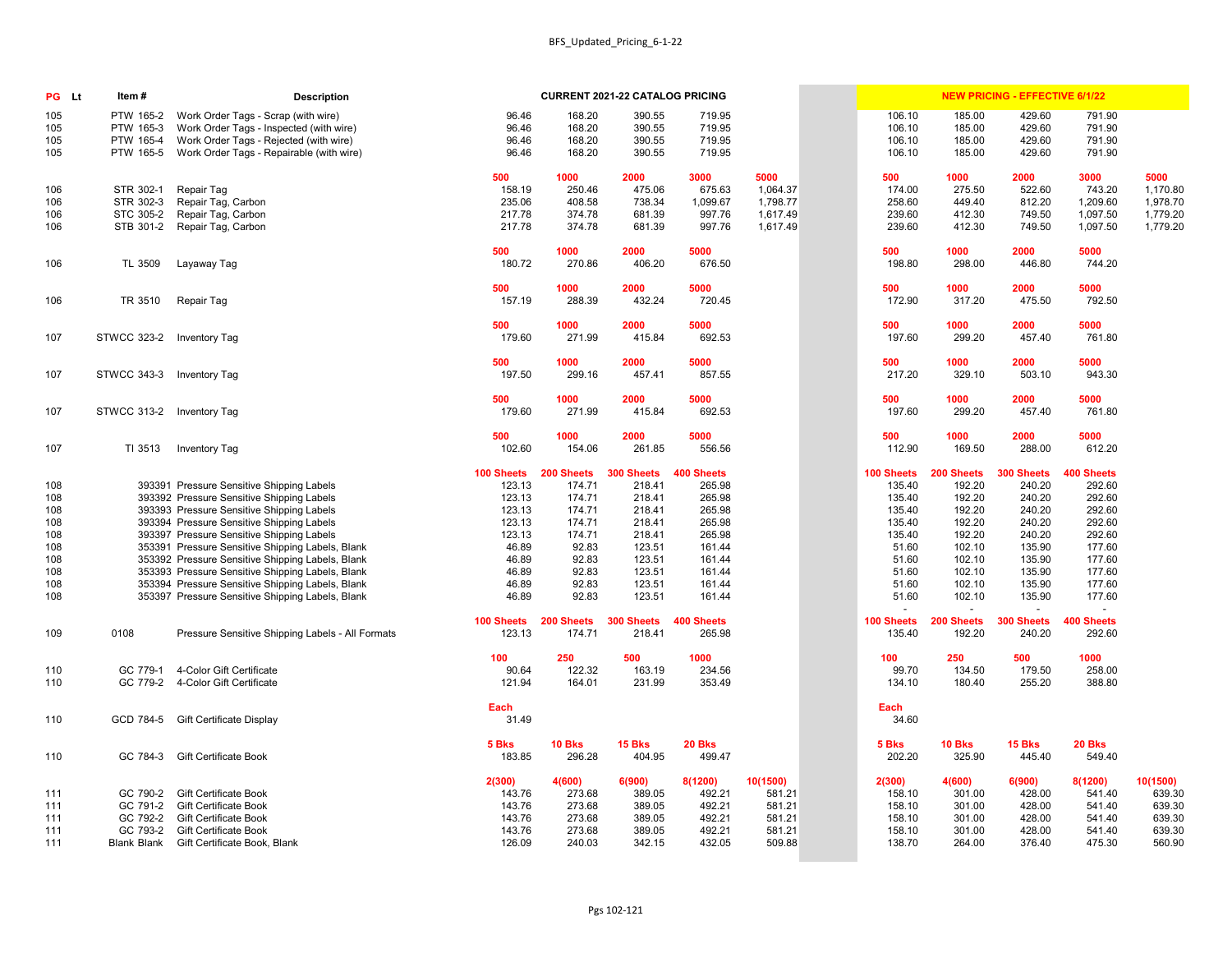| PG Lt                                                | Item#                                                                                        | <b>Description</b>                                                                                                                                                                                                                                         |                                                                                     |                                                                                     | <b>CURRENT 2021-22 CATALOG PRICING</b>                                               |                                                                                      |                                                                                      |                                                                                     |                                                                                     | <b>NEW PRICING - EFFECTIVE 6/1/22</b>                                                |                                                                                      |                                                                                      |
|------------------------------------------------------|----------------------------------------------------------------------------------------------|------------------------------------------------------------------------------------------------------------------------------------------------------------------------------------------------------------------------------------------------------------|-------------------------------------------------------------------------------------|-------------------------------------------------------------------------------------|--------------------------------------------------------------------------------------|--------------------------------------------------------------------------------------|--------------------------------------------------------------------------------------|-------------------------------------------------------------------------------------|-------------------------------------------------------------------------------------|--------------------------------------------------------------------------------------|--------------------------------------------------------------------------------------|--------------------------------------------------------------------------------------|
| 111<br>111<br>111<br>111<br>111<br>111<br>111<br>111 | GC 780-2<br>GC 781-2<br>GC 782-2<br>GC 783-2<br>GC 785-2<br>GC 786-2<br>GC 787-2<br>GC 788-2 | <b>Gift Certificates, Marble</b><br>Gift Certificates, Marble<br>Gift Certificates, Marble<br><b>Gift Certificates, Marble</b><br>Gift Certificates, Screened<br>Gift Certificates, Screened<br>Gift Certificates, Screened<br>Gift Certificates, Screened | 250<br>103.48<br>103.48<br>103.48<br>103.48<br>103.48<br>103.48<br>103.48<br>103.48 | 500<br>150.93<br>150.93<br>150.93<br>150.93<br>150.93<br>150.93<br>150.93<br>150.93 | 1000<br>247.95<br>247.95<br>247.95<br>247.95<br>247.95<br>247.95<br>247.95<br>247.95 | 2000<br>446.64<br>446.64<br>446.64<br>446.64<br>446.64<br>446.64<br>446.64<br>446.64 | 3000<br>644.20<br>644.20<br>644.20<br>644.20<br>644.20<br>644.20<br>644.20<br>644.20 | 250<br>113.80<br>113.80<br>113.80<br>113.80<br>113.80<br>113.80<br>113.80<br>113.80 | 500<br>166.00<br>166.00<br>166.00<br>166.00<br>166.00<br>166.00<br>166.00<br>166.00 | 1000<br>272.70<br>272.70<br>272.70<br>272.70<br>272.70<br>272.70<br>272.70<br>272.70 | 2000<br>491.30<br>491.30<br>491.30<br>491.30<br>491.30<br>491.30<br>491.30<br>491.30 | 3000<br>708.60<br>708.60<br>708.60<br>708.60<br>708.60<br>708.60<br>708.60<br>708.60 |
| 112<br>112                                           | 491275<br>491276                                                                             | <b>Card Calendars</b><br><b>Card Calendars</b>                                                                                                                                                                                                             | 50<br>2.05<br>2.05                                                                  | 100<br>1.56<br>1.56                                                                 | 200<br>1.45<br>1.45                                                                  | 500<br>1.20<br>1.20                                                                  | 1000<br>0.96<br>0.96                                                                 | 50<br>2.30<br>2.30                                                                  | 100<br>1.70<br>1.70                                                                 | 200<br>1.60<br>1.60                                                                  | 500<br>1.30<br>1.30                                                                  | 1000<br>1.10<br>1.10                                                                 |
| 112                                                  | 491277                                                                                       | <b>Card Calendars with Magnet</b>                                                                                                                                                                                                                          | 50<br>3.97                                                                          | 100<br>3.01                                                                         | 200<br>2.41                                                                          | 500<br>1.81                                                                          | 1000<br>1.56                                                                         | 50<br>4.40                                                                          | 100<br>3.30                                                                         | 200<br>2.60                                                                          | 500<br>2.00                                                                          | 1000<br>1.70                                                                         |
| 112<br>112                                           |                                                                                              | 320119 Bic Sticky Notes<br>320120 Bic Sticky Notes                                                                                                                                                                                                         | 500 per Pad<br>0.79<br>1.39                                                         |                                                                                     |                                                                                      |                                                                                      |                                                                                      | 500 per Pad<br>0.90<br>1.50                                                         |                                                                                     |                                                                                      |                                                                                      |                                                                                      |
| 112<br>112                                           |                                                                                              | 320117 Bic Sticky Notes<br>320118 Bic Sticky Notes                                                                                                                                                                                                         | 500 per Pad<br>0.79<br>1.39                                                         |                                                                                     |                                                                                      |                                                                                      |                                                                                      | 500 per Pad<br>0.90<br>1.50                                                         |                                                                                     |                                                                                      |                                                                                      |                                                                                      |
| 112<br>112                                           |                                                                                              | 320121 Bic Sticky Notes<br>320122 Bic Sticky Notes                                                                                                                                                                                                         | 500 per Pad<br>1.92<br>3.67                                                         |                                                                                     |                                                                                      |                                                                                      |                                                                                      | 500 per Pad<br>2.10<br>4.00                                                         |                                                                                     |                                                                                      |                                                                                      |                                                                                      |
| 113                                                  | DC 4601                                                                                      | 3 1/2" x 2" Punch Cards                                                                                                                                                                                                                                    | 500<br>53.52                                                                        | 1000<br>58.65                                                                       |                                                                                      |                                                                                      |                                                                                      | 500<br>58.90                                                                        | 1000<br>64.50                                                                       |                                                                                      |                                                                                      |                                                                                      |
| 113<br>113<br>113                                    | NP 2000<br>NP 2200<br>NP 2400                                                                | Notepads - 100 Sheets<br>Notepads - 100 Sheets<br>Notepads - 100 Sheets                                                                                                                                                                                    | 8<br>93.96<br>111.74<br>132.77                                                      | 16<br>126.01<br>149.55<br>167.58                                                    | 32<br>193.62<br>252.34<br>303.29                                                     | 64<br>253.21<br>300.41<br>492.71                                                     | 128<br>424.98<br>479.32<br>766.90                                                    | 8<br>103.40<br>122.90<br>146.00                                                     | 16<br>138.60<br>164.50<br>184.30                                                    | 32<br>213.00<br>277.60<br>333.60                                                     | 64<br>278.50<br>330.50<br>542.00                                                     | 128<br>467.50<br>527.20<br>843.60                                                    |
| 113<br>113<br>113                                    | NP 2100<br>NP 2300<br>NP 2500                                                                | Notepads - 50 Sheets<br>Notepads - 50 Sheets<br>Notepads - 50 Sheets                                                                                                                                                                                       | 8<br>68.92<br>82.32<br>97.97                                                        | 16<br>92.83<br>110.49<br>123.51                                                     | 32<br>156.18<br>185.61<br>224.04                                                     | 64<br>186.11<br>221.41<br>363.01                                                     | 128<br>313.81<br>370.40<br>566.33                                                    | 8<br>75.80<br>90.50<br>107.80                                                       | 16<br>102.10<br>121.50<br>135.90                                                    | 32 <sub>2</sub><br>171.80<br>204.20<br>246.40                                        | 64<br>204.70<br>243.60<br>399.30                                                     | 128<br>345.20<br>407.40<br>623.00                                                    |
| 114<br>114                                           |                                                                                              | 320077 Grip Roller<br>320078 Grip Roller Gold                                                                                                                                                                                                              | 300<br>1.59<br>1.92                                                                 | $500+$<br>1.55<br>1.88                                                              |                                                                                      |                                                                                      |                                                                                      | 300<br>1.70<br>2.10                                                                 | $500+$<br>1.70<br>2.10                                                              |                                                                                      |                                                                                      |                                                                                      |
| 114                                                  |                                                                                              | 320127 BIC Mark-It Permanent Marker                                                                                                                                                                                                                        | 300<br>2.02                                                                         | $500+$<br>1.85                                                                      |                                                                                      |                                                                                      |                                                                                      | 300<br>2.20                                                                         | $500+$<br>2.00                                                                      |                                                                                      |                                                                                      |                                                                                      |
| 114                                                  |                                                                                              | 320079 BIC Brite Liner Grip                                                                                                                                                                                                                                | 300<br>1.62                                                                         | $500+$<br>1.48                                                                      |                                                                                      |                                                                                      |                                                                                      | 300<br>1.80                                                                         | $500+$<br>1.60                                                                      |                                                                                      |                                                                                      |                                                                                      |
| 115<br>115                                           |                                                                                              | 320060 BIC Clic Stic<br>320061 BIC Clic Stic Grip                                                                                                                                                                                                          | 300<br>0.95<br>1.46                                                                 | $500+$<br>0.91<br>1.41                                                              |                                                                                      |                                                                                      |                                                                                      | 300<br>1.00<br>1.60                                                                 | $500+$<br>1.00<br>1.60                                                              |                                                                                      |                                                                                      |                                                                                      |
| 115<br>115                                           |                                                                                              | 320062 BIC Widebody Grip<br>320063 BIC Widebody Grip Color                                                                                                                                                                                                 | 300<br>2.02<br>2.02                                                                 | $500+$<br>1.87<br>1.87                                                              |                                                                                      |                                                                                      |                                                                                      | 300<br>2.20<br>2.20                                                                 | $500+$<br>2.10<br>2.10                                                              |                                                                                      |                                                                                      |                                                                                      |
|                                                      |                                                                                              |                                                                                                                                                                                                                                                            | 150                                                                                 | 300                                                                                 | $500+$                                                                               |                                                                                      |                                                                                      | 150                                                                                 | 300                                                                                 | $500+$                                                                               |                                                                                      |                                                                                      |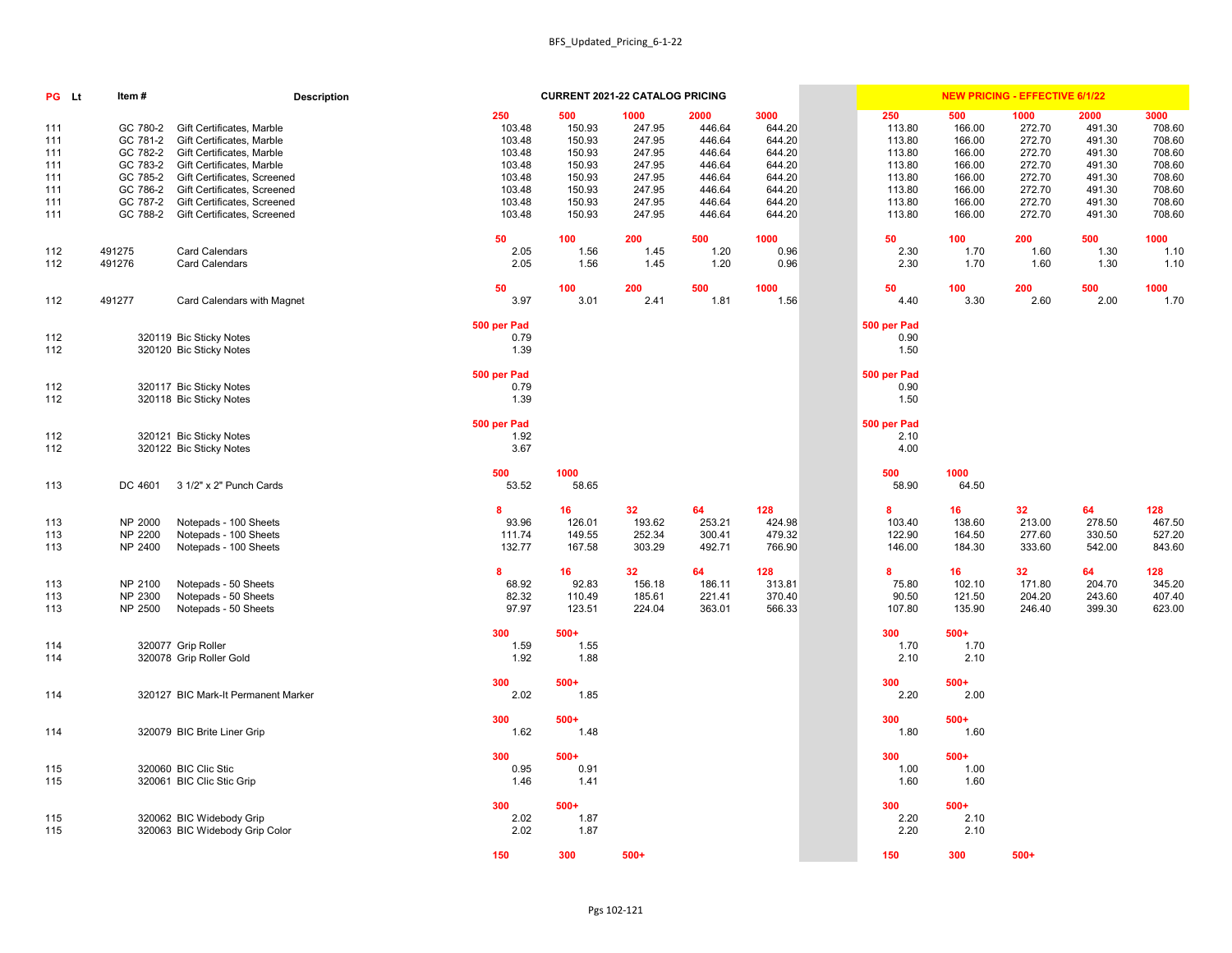| PG Lt                                         | <b>Description</b><br>Item#                                                                                                                                                                                                                                                                                                                                                                                                                                   |                                                                                     |                                                                                     | <b>CURRENT 2021-22 CATALOG PRICING</b>                                              |                                                                                     |                                                                                                  |                                                                                     |                                                                                     | <b>NEW PRICING - EFFECTIVE 6/1/22</b>                                               |                                                                                     |                                                                                                  |
|-----------------------------------------------|---------------------------------------------------------------------------------------------------------------------------------------------------------------------------------------------------------------------------------------------------------------------------------------------------------------------------------------------------------------------------------------------------------------------------------------------------------------|-------------------------------------------------------------------------------------|-------------------------------------------------------------------------------------|-------------------------------------------------------------------------------------|-------------------------------------------------------------------------------------|--------------------------------------------------------------------------------------------------|-------------------------------------------------------------------------------------|-------------------------------------------------------------------------------------|-------------------------------------------------------------------------------------|-------------------------------------------------------------------------------------|--------------------------------------------------------------------------------------------------|
| 115                                           | 320095 BIC Velocity Gel                                                                                                                                                                                                                                                                                                                                                                                                                                       | 2.94                                                                                | 2.74                                                                                | 2.54                                                                                |                                                                                     |                                                                                                  | 3.20                                                                                | 3.00                                                                                | 2.80                                                                                |                                                                                     |                                                                                                  |
| 116                                           | 320130 BIC Style Clear                                                                                                                                                                                                                                                                                                                                                                                                                                        | $500+$<br>0.63                                                                      |                                                                                     |                                                                                     |                                                                                     |                                                                                                  | $500+$<br>0.70                                                                      |                                                                                     |                                                                                     |                                                                                     |                                                                                                  |
| 116                                           | 320124 BIC Protrusion Grip                                                                                                                                                                                                                                                                                                                                                                                                                                    | 50<br>8.58                                                                          | $250+$<br>8.44                                                                      |                                                                                     |                                                                                     |                                                                                                  | 50<br>9.40                                                                          | $250+$<br>9.30                                                                      |                                                                                     |                                                                                     |                                                                                                  |
| 116                                           | 320114 BIC Pencil Solid                                                                                                                                                                                                                                                                                                                                                                                                                                       | $500+$<br>0.39                                                                      |                                                                                     |                                                                                     |                                                                                     |                                                                                                  | $500+$<br>0.40                                                                      |                                                                                     |                                                                                     |                                                                                     |                                                                                                  |
| 116<br>116                                    | 320125 BIC Media Clic<br>320126 BIC Media Clic Grip                                                                                                                                                                                                                                                                                                                                                                                                           | 300<br>0.90<br>1.25                                                                 | $500+$<br>0.88<br>1.16                                                              |                                                                                     |                                                                                     |                                                                                                  | 300<br>1.00                                                                         | $500+$<br>1.00                                                                      |                                                                                     |                                                                                     |                                                                                                  |
| 117                                           | 320128 Media Clic                                                                                                                                                                                                                                                                                                                                                                                                                                             | 300<br>1.43                                                                         | $500+$<br>1.33                                                                      |                                                                                     |                                                                                     |                                                                                                  | 300<br>1.60                                                                         | $500+$<br>1.50                                                                      |                                                                                     |                                                                                     |                                                                                                  |
| 117                                           | 320075 Round Stic                                                                                                                                                                                                                                                                                                                                                                                                                                             | $500+$<br>0.68                                                                      |                                                                                     |                                                                                     |                                                                                     |                                                                                                  | $500+$<br>0.70                                                                      |                                                                                     |                                                                                     |                                                                                     |                                                                                                  |
| 117<br>117                                    | 320065 Tri-Stic<br>320066 Tri-Stic Clear                                                                                                                                                                                                                                                                                                                                                                                                                      | 300<br>1.15<br>1.36                                                                 | $500+$<br>1.10<br>1.33                                                              |                                                                                     |                                                                                     |                                                                                                  | 300<br>1.30                                                                         | $500+$<br>1.20                                                                      |                                                                                     |                                                                                     |                                                                                                  |
| 118<br>118                                    | 320009 Ideal 4911 Self Inking Stamps<br>320013 Ideal 4911 Self Inking Stamps                                                                                                                                                                                                                                                                                                                                                                                  | <b>Price</b><br>40.88<br>40.88                                                      |                                                                                     |                                                                                     |                                                                                     |                                                                                                  | <b>Price</b><br>45.00<br>45.00                                                      |                                                                                     |                                                                                     |                                                                                     |                                                                                                  |
| 118<br>118                                    | 320010 Ideal 4913 Self Inking Stamps<br>320014 Ideal 4913 Self Inking Stamps                                                                                                                                                                                                                                                                                                                                                                                  | <b>Price</b><br>43.51<br>43.51                                                      |                                                                                     |                                                                                     |                                                                                     |                                                                                                  | <b>Price</b><br>47.90<br>47.90                                                      |                                                                                     |                                                                                     |                                                                                     |                                                                                                  |
| 118<br>118                                    | 320011 Ideal 4914 Self Inking Stamps<br>320015 Ideal 4914 Self Inking Stamps                                                                                                                                                                                                                                                                                                                                                                                  | <b>Price</b><br>45.76<br>45.76                                                      |                                                                                     |                                                                                     |                                                                                     |                                                                                                  | <b>Price</b><br>50.30<br>50.30                                                      |                                                                                     |                                                                                     |                                                                                     |                                                                                                  |
| 118<br>118                                    | 320012 Ideal 4926 Self Inking Stamps<br>320016 Ideal 4926 Self Inking Stamps                                                                                                                                                                                                                                                                                                                                                                                  | <b>Price</b><br>48.26<br>48.26                                                      |                                                                                     |                                                                                     |                                                                                     |                                                                                                  | <b>Price</b><br>53.10<br>53.10                                                      |                                                                                     |                                                                                     |                                                                                     |                                                                                                  |
| 118<br>118<br>118<br>118                      | 320017 Self Inking Date Stamps<br>320018 Self Inking Date Stamps<br>320019 Self Inking Date Stamps<br>320020 Self Inking Date Stamps                                                                                                                                                                                                                                                                                                                          | <b>Price</b><br>41.63<br>56.65<br>56.65<br>56.65                                    |                                                                                     |                                                                                     |                                                                                     |                                                                                                  | <b>Price</b><br>45.80<br>62.30<br>62.30<br>62.30                                    |                                                                                     |                                                                                     |                                                                                     |                                                                                                  |
| 119<br>119<br>119<br>119<br>119<br>119<br>119 | 2-Part Carbonless - Stitched - 50 Sets Per Book<br><b>DFCSB 828-2</b><br>DFMB 034-2 2-Part Carbonless - Stitched - 50 Sets Per Book<br>DFCSB 827-2 2-Part Carbonless - Stitched - 50 Sets Per Book<br>DFMB 063-2 2-Part Carbonless - Stitched - 50 Sets Per Book<br>DFMB 037-2 2-Part Carbonless - Stitched - 50 Sets Per Book<br>2-Part Carbonless - Stitched - 50 Sets Per Book<br>DFMB 036-2<br>DFMB 020-2 2-Part Carbonless - Stitched - 50 Sets Per Book | <b>10 Bks</b><br>143.36<br>179.45<br>175.41<br>196.03<br>203.65<br>208.06<br>237.78 | <b>20 Bks</b><br>211.14<br>314.41<br>310.97<br>319.68<br>320.30<br>330.48<br>377.64 | <b>25 Bks</b><br>252.40<br>368.43<br>364.10<br>366.84<br>371.38<br>374.94<br>439.76 | <b>50 Bks</b><br>477.71<br>676.76<br>668.16<br>673.45<br>707.67<br>717.27<br>816.61 | <b>100 Bks</b><br>895.82<br>1,226.86<br>1,209.42<br>1,313.91<br>1,353.20<br>1,368.55<br>1,587.37 | <b>10 Bks</b><br>157.70<br>197.40<br>193.00<br>215.60<br>224.00<br>228.90<br>261.60 | <b>20 Bks</b><br>232.30<br>345.80<br>342.10<br>351.70<br>352.30<br>363.50<br>415.40 | <b>25 Bks</b><br>277.60<br>405.30<br>400.50<br>403.50<br>408.50<br>412.40<br>483.70 | <b>50 Bks</b><br>525.50<br>744.40<br>735.00<br>740.80<br>778.40<br>789.00<br>898.30 | <b>100 Bks</b><br>985.40<br>1,349.50<br>1,330.40<br>1,445.30<br>1,488.50<br>1,505.40<br>1,746.10 |
| 119<br>119<br>119<br>119                      | 3-Part Carbonless - Stitched - 50 Sets Per Book<br><b>DFCSB 828-3</b><br>3-Part Carbonless - Stitched - 50 Sets Per Book<br>DFMB 034-3<br>3-Part Carbonless - Stitched - 50 Sets Per Book<br><b>DFCSB 827-3</b><br>DFMB 063-3<br>3-Part Carbonless - Stitched - 50 Sets Per Book                                                                                                                                                                              | <b>10 Bks</b><br>157.35<br>193.33<br>187.31<br>241.84                               | <b>20 Bks</b><br>246.75<br>341.91<br>335.03<br>405.27                               | <b>25 Bks</b><br>273.77<br>393.97<br>387.95<br>479.06                               | <b>50 Bks</b><br>527.32<br>735.33<br>724.77<br>881.20                               | <b>100 Bks</b><br>995.27<br>1,358.60<br>1,323.50<br>1,718.76                                     | <b>10 Bks</b><br>173.10<br>212.70<br>206.00<br>266.00                               | <b>20 Bks</b><br>271.40<br>376.10<br>368.50<br>445.80                               | <b>25 Bks</b><br>301.10<br>433.40<br>426.70<br>527.00                               | <b>50 Bks</b><br>580.10<br>808.90<br>797.20<br>969.30                               | <b>100 Bks</b><br>1,094.80<br>1,494.50<br>1,455.80<br>1,890.60                                   |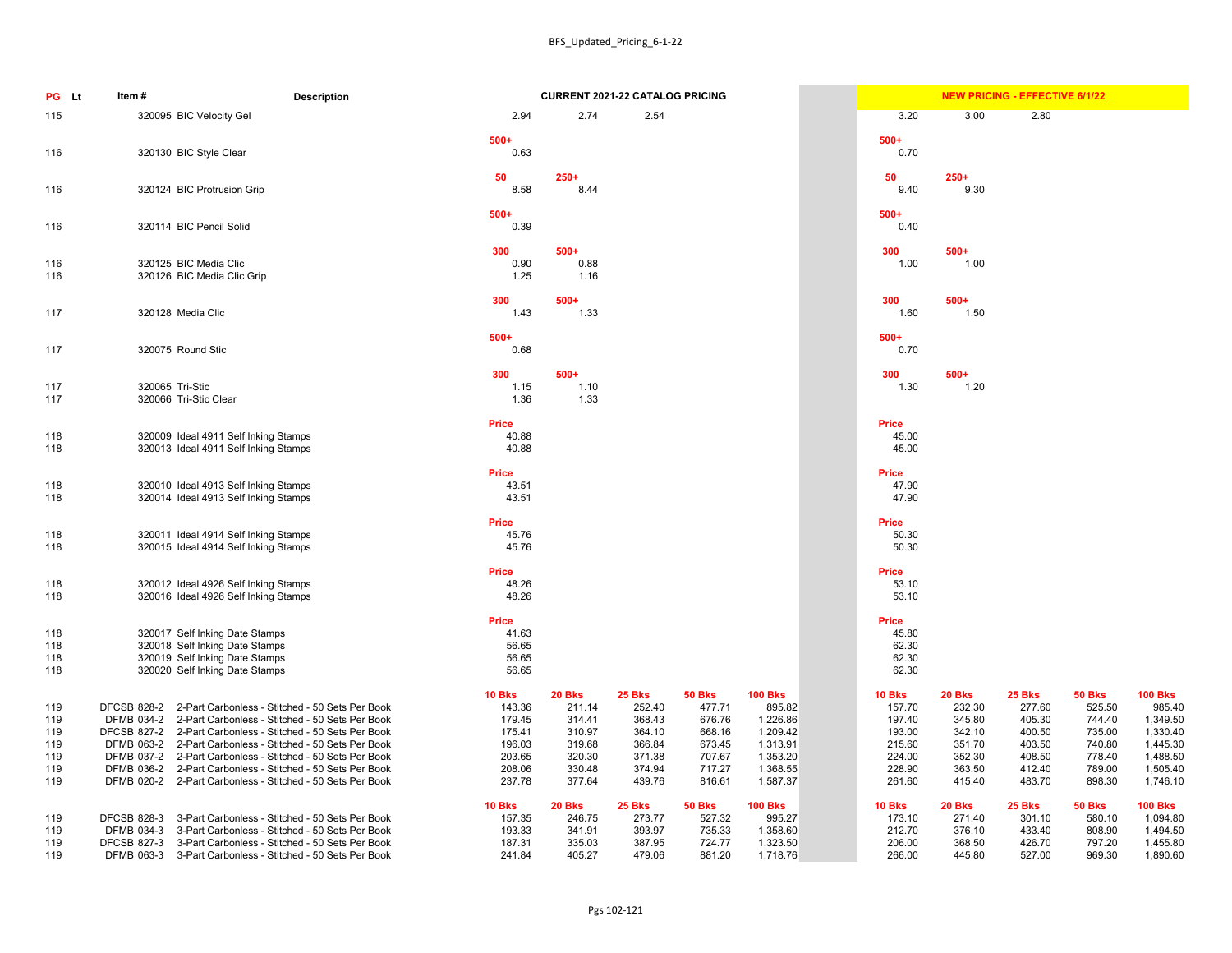| <b>PG</b> Lt | ltem #             | <b>Description</b>                                         |               |               | <b>CURRENT 2021-22 CATALOG PRICING</b> |               |                |               |               | <b>NEW PRICING - EFFECTIVE 6/1/22</b> |               |                |
|--------------|--------------------|------------------------------------------------------------|---------------|---------------|----------------------------------------|---------------|----------------|---------------|---------------|---------------------------------------|---------------|----------------|
| 119          | DFMB 037-3         | 3-Part Carbonless - Stitched - 50 Sets Per Book            | 249.09        | 417.18        | 484.11                                 | 907.73        | 1,771.18       | 274.00        | 458.90        | 532.50                                | 998.50        | 1,948.30       |
| 119          | DFMB 036-3         | 3-Part Carbonless - Stitched - 50 Sets Per Book            | 256.33        | 429.21        | 489.99                                 | 936.09        | 1,806.55       | 282.00        | 472.10        | 539.00                                | 1,029.70      | 1,987.20       |
| 119          | DFMB 020-3         | 3-Part Carbonless - Stitched - 50 Sets Per Book            | 294.14        | 491.47        | 574.72                                 | l.070.54      | 2,079.99       | 323.60        | 540.60        | 632.20                                | 1,177.60      | 2,288.00       |
|              |                    |                                                            | <b>10 Bks</b> | <b>20 Bks</b> | <b>25 Bks</b>                          | <b>50 Bks</b> | <b>100 Bks</b> | <b>10 Bks</b> | <b>20 Bks</b> | 25 Bks                                | <b>50 Bks</b> | <b>100 Bks</b> |
| 121          | DFCWB 055-2        | 2-Part Carbonless - 100 Receipts/50 Sheet Sets             | 178.48        | 326.32        | 358.37                                 | 684.37        | 1,292.06       | 196.30        | 358.90        | 394.20                                | 752.80        | 1,421.30       |
| 121          |                    | DFCWB 057-2 2-Part Carbonless - 100 Receipts/50 Sheet Sets | 225.09        | 415.72        | 471.53                                 | 891.77        | 1,738.38       | 247.60        | 457.30        | 518.70                                | 980.90        | 1,912.20       |
|              |                    |                                                            | <b>10 Bks</b> | <b>20 Bks</b> | <b>25 Bks</b>                          | <b>50 Bks</b> | <b>100 Bks</b> | <b>10 Bks</b> | <b>20 Bks</b> | <b>25 Bks</b>                         | <b>50 Bks</b> | <b>100 Bks</b> |
| 121          | <b>DFCWB 055-3</b> | 3-Part Carbonless - 100 Receipts/50 Sheet Sets             | 290.10        | 523.64        | 588.34                                 | 1,111.31      | 2,156.62       | 319.10        | 576.00        | 647.20                                | 1,222.40      | 2,372.30       |
| 121          | DFCWB 057-3        | 3-Part Carbonless - 100 Receipts/50 Sheet Sets             | 341.04        | 622.52        | 709.93                                 | 1,351.90      | 2,635.82       | 375.10        | 684.80        | 780.90                                | A87.10,       | 2,899.40       |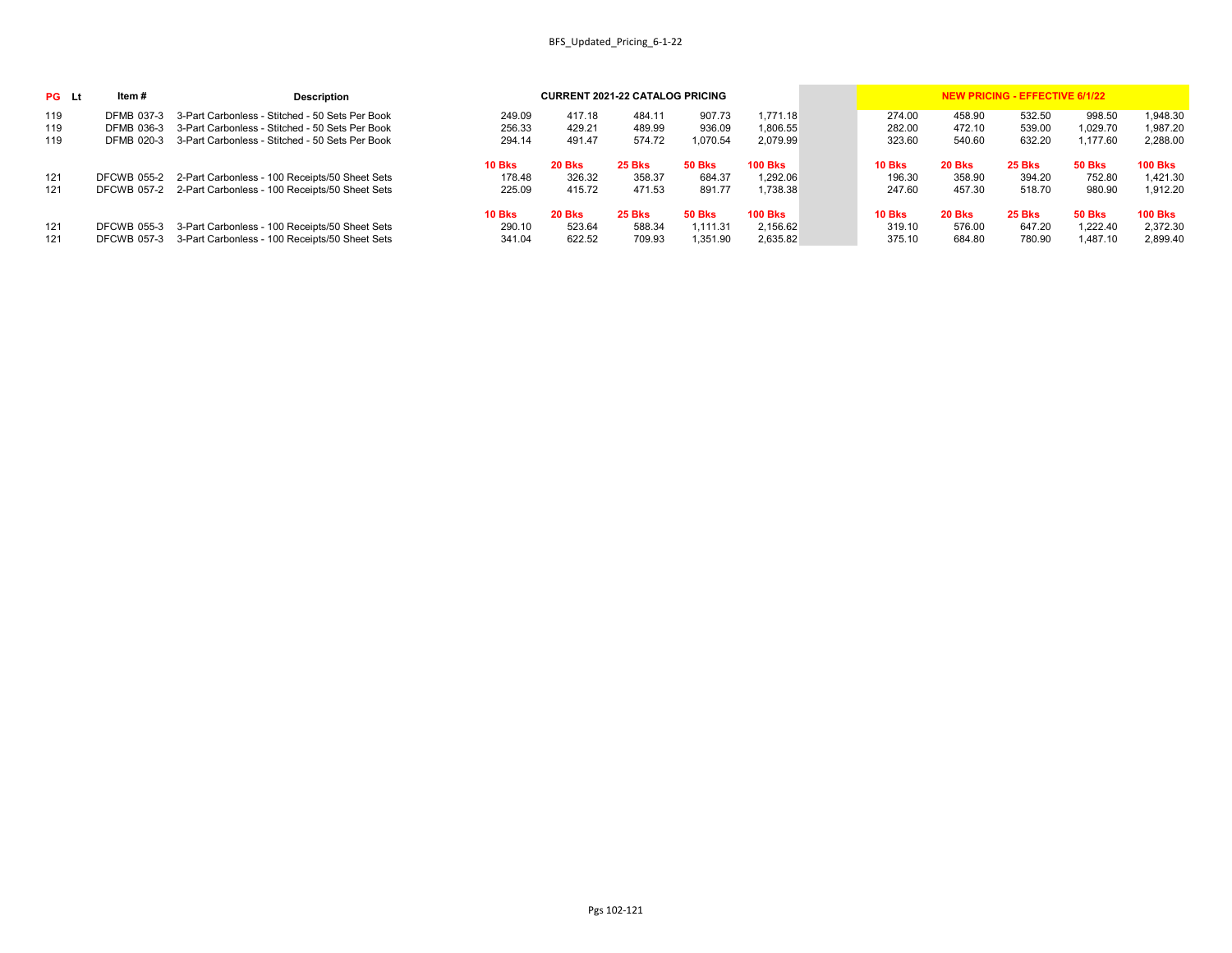| PG Lt | Item #                                                  | <b>Description</b> | <b>CURRENT 2021-22 CATALOG PRICING</b> |               |               | <b>NEW PRICING - EFFECTIVE 6/1/22</b> |                 |        |               |               |               |                 |
|-------|---------------------------------------------------------|--------------------|----------------------------------------|---------------|---------------|---------------------------------------|-----------------|--------|---------------|---------------|---------------|-----------------|
|       |                                                         |                    | 5 Bks                                  | <b>10 Bks</b> | 25 Bks        | <b>50 Bks</b>                         | <b>100 Bks</b>  | 5 Bks  | <b>10 Bks</b> | <b>25 Bks</b> | <b>50 Bks</b> | <b>100 Bks</b>  |
| 122   | DFCWB 066-2 2-Part Carbonless, Stitched                 |                    | 120.03                                 | 178.47        | 358.36        | 684.37                                | 1,292.05        | 132.00 | 196.30        | 394.20        | 752.80        | 1,421.30        |
| 122   | DFCWB 068-2 2-Part Carbonless, Wire                     |                    | 144.31                                 | 225.09        | 471.53        | 891.77                                | 1,738.37        | 158.70 | 247.60        | 518.70        | 980.90        | 1,912.20        |
| 122   | DFCWB 060-2 2-Part Carbonless, Stitched                 |                    | 156.37                                 | 234.96        | 476.61        | 890.90                                | 1,727.47        | 172.00 | 258.50        | 524.30        | 980.00        | 1,900.20        |
| 122   | DFCWB 062-2 2-Part Carbonless, Wire                     |                    | 181.64                                 | 283.33        | 594.24        | 1,123.68                              | 2,190.60        | 199.80 | 311.70        | 653.70        | 1,236.10      | 2,409.70        |
| 122   | DFCWB 826-2 2-Part Carbonless, Economy                  |                    | 213.12                                 | 332.64        | 692.10        | 1,321.95                              |                 | 234.40 | 365.90        | 761.30        | 1,454.10      |                 |
| 122   | DFCWB 886-2 2-Part Carbonless, Economy                  |                    | 213.12                                 | 332.64        | 692.10        | 1,321.95                              |                 | 234.40 | 365.90        | 761.30        | 1,454.10      |                 |
| 122   | DFCWB 027-2 2-Part Carbonless, Stitched                 |                    | 113.89                                 | 169.63        | 340.43        | 650.23                                | 1,227.47        | 125.30 | 186.60        | 374.50        | 715.30        | 1,350.20        |
| 122   | DFCWB 028-2 2-Part Carbonless, Wire                     |                    | 137.04                                 | 213.88        | 447.96        | 847.17                                | 1,651.34        | 150.70 | 235.30        | 492.80        | 931.90        | 1,816.50        |
|       |                                                         |                    | 5 Bks                                  | <b>10 Bks</b> | 25 Bks        | <b>50 Bks</b>                         | <b>100 Bks</b>  | 5 Bks  | <b>10 Bks</b> | 25 Bks        | <b>50 Bks</b> | <b>100 Bks</b>  |
| 122   | DFCWB 066-3 3-Part Carbonless, Stitched                 |                    | 189.77                                 | 290.34        | 588.35        | 1,111.31                              | 2,156.62        | 208.70 | 319.40        | 647.20        | 1,222.40      | 2,372.30        |
| 122   | DFCWB 068-3 3-Part Carbonless, Wire                     |                    | 216.94                                 | 340.79        | 709.94        | 1,351.90                              | 2,635.81        | 238.60 | 374.90        | 780.90        | 1,487.10      | 2,899.40        |
| 122   | DFCWB 060-3 3-Part Carbonless, Stitched                 |                    | 156.62                                 | 237.54        | 479.06        | 903.30                                | 1,749.32        | 172.30 | 261.30        | 527.00        | 993.60        | 1,924.30        |
| 122   | DFCWB 062-3 3-Part Carbonless, Wire                     |                    | 182.28                                 | 286.13        | 596.53        | 1,136.17                              | 2,213.02        | 200.50 | 314.70        | 656.20        | 1,249.80      | 2,434.30        |
| 122   | DFCWB 826-3 3-Part Carbonless, Economy                  |                    | 214.01                                 | 334.80        | 697.32        | 1,332.27                              |                 | 235.40 | 368.30        | 767.10        | 1,465.50      |                 |
| 122   | DFCWB 886-3 3-Part Carbonless, Economy                  |                    | 214.01                                 | 334.80        | 697.32        | 1,332.27                              |                 | 235.40 | 368.30        | 767.10        | 1,465.50      |                 |
| 122   | DFCWB 027-3 3-Part Carbonless, Stitched                 |                    | 180.32                                 | 275.72        | 559.00        | 1,055.68                              | 2,048.81        | 198.30 | 303.30        | 614.90        | 1,161.30      | 2,253.70        |
| 122   | DFCWB 028-3 3-Part Carbonless, Wire                     |                    | 206.23                                 | 323.72        | 674.52        | 1,284.24                              | 2,503.93        | 226.90 | 356.10        | 742.00        | 1,412.70      | 2,754.30        |
|       |                                                         |                    | 5 Bks                                  | <b>10 Bks</b> | 25 Bks        | <b>50 Bks</b>                         |                 | 5 Bks  | <b>10 Bks</b> | 25 Bks        | <b>50 Bks</b> |                 |
| 122   | DFCWB 826-4 4-Part Carbonless, Economy                  |                    | 269.56                                 | 423.11        | 880.43        | 1,681.92                              |                 | 296.50 | 465.40        | 968.50        | 1,850.10      |                 |
|       |                                                         |                    | 5 Bks                                  | <b>10 Bks</b> | 25 Bks        | <b>50 Bks</b>                         | <b>100 Bks</b>  | 5 Bks  | <b>10 Bks</b> | 25 Bks        | <b>50 Bks</b> | <b>100 Bks</b>  |
| 123   | DFCWB 083-2 2-Part Carbonless, Stitched                 |                    | 120.03                                 | 178.47        | 358.36        | 684.37                                | 1,292.05        | 132.00 | 196.30        | 394.20        | 752.80        | 1,421.30        |
| 123   | DFCWB 088-2 2-Part Carbonless, Wire                     |                    | 144.31                                 | 225.09        | 471.53        | 891.77                                | 1,738.37        | 158.70 | 247.60        | 518.70        | 980.90        | 1,912.20        |
| 123   | DFCWB 070-2 2-Part Carbonless, Stitched                 |                    | 156.37                                 | 234.96        | 476.61        | 890.90                                | 1,727.47        | 172.00 | 258.50        | 524.30        | 980.00        | 1,900.20        |
| 123   | DFCWB 072-2 2-Part Carbonless, Wire                     |                    | 181.64                                 | 283.33        | 594.24        | 1,123.68                              | 2,190.60        | 199.80 | 311.70        | 653.70        | 1,236.10      | 2,409.70        |
| 123   | DFCWB 824-2 2-Part Carbonless, Economy                  |                    | 213.12                                 | 332.64        | 692.10        | 1,321.95                              |                 | 234.40 | 365.90        | 761.30        | 1,454.10      |                 |
| 123   | DFCWB 884-2 2-Part Carbonless, Economy                  |                    | 213.12                                 | 332.64        | 692.10        | 1,321.95                              |                 | 234.40 | 365.90        | 761.30        | 1,454.10      |                 |
|       |                                                         |                    | 5 Bks                                  | <b>10 Bks</b> | <b>25 Bks</b> | <b>50 Bks</b>                         | <b>100 Bks</b>  | 5 Bks  | <b>10 Bks</b> | <b>25 Bks</b> | <b>50 Bks</b> | <b>100 Bks</b>  |
| 123   | DFCWB 083-3 3-Part Carbonless, Stitched                 |                    | 189.77                                 | 290.34        | 588.35        | 1,111.31                              | 2,156.62        | 208.70 | 319.40        | 647.20        | 1,222.40      | 2,372.30        |
| 123   | DFCWB 088-3 3-Part Carbonless, Wire                     |                    | 216.94                                 | 340.79        | 709.94        | 1,351.90                              | 2,635.81        | 238.60 | 374.90        | 780.90        | 1,487.10      | 2,899.40        |
| 123   | DFCWB 070-3 3-Part Carbonless, Stitched                 |                    | 156.62                                 | 237.54        | 479.06        |                                       | 903.30 1,749.32 | 172.30 | 261.30        | 527.00        |               | 993.60 1,924.30 |
| 123   | DFCWB 072-3 3-Part Carbonless, Wire                     |                    | 182.28                                 | 286.13        | 596.53        | 1,136.17                              | 2,213.02        | 200.50 | 314.70        | 656.20        | 1,249.80      | 2,434.30        |
| 123   | DFCWB 824-3 3-Part Carbonless, Economy                  |                    | 214.01                                 | 334.80        | 697.32        | 1,332.27                              |                 | 235.40 | 368.30        | 767.10        | 1,465.50      |                 |
| 123   | DFCWB 884-3 3-Part Carbonless, Economy                  |                    | 214.01                                 | 334.80        | 697.32        | 1,332.27                              |                 | 235.40 | 368.30        | 767.10        | 1,465.50      |                 |
|       |                                                         |                    | 5 Bks                                  | <b>10 Bks</b> | 25 Bks        | <b>50 Bks</b>                         |                 | 5 Bks  | <b>10 Bks</b> | <b>25 Bks</b> | <b>50 Bks</b> |                 |
| 123   | DFCWB 824-4 4-Part Carbonless, Economy                  |                    | 283.20                                 | 444.13        | 924.39        | 1,766.15                              |                 | 311.50 | 488.50        | 1,016.80      | 1,942.80      |                 |
|       |                                                         |                    | 5 Bks                                  | <b>10 Bks</b> | <b>25 Bks</b> | <b>50 Bks</b>                         | <b>100 Bks</b>  | 5 Bks  | <b>10 Bks</b> | 25 Bks        | <b>50 Bks</b> | <b>100 Bks</b>  |
| 124   | DFCWB 090-2 2-Part Carbonless - Six-On-A-Page, Stitched |                    | 211.75                                 | 321.40        | 658.46        | 1,234.96                              | 2,397.41        | 232.90 | 353.50        | 724.30        | 1,358.50      | 2,637.10        |
| 124   | DFCWB 092-2 2-Part Carbonless - Six-On-A-Page, Wire     |                    | 239.62                                 | 373.41        | 782.83        | 1,480.47                              | 2,885.69        | 263.60 | 410.80        | 861.10        | 1,628.50      | 3,174.30        |
|       |                                                         |                    | 5 Bks                                  | <b>10 Bks</b> | <b>25 Bks</b> | <b>50 Bks</b>                         | <b>100 Bks</b>  | 5 Bks  | <b>10 Bks</b> | <b>25 Bks</b> | <b>50 Bks</b> | <b>100 Bks</b>  |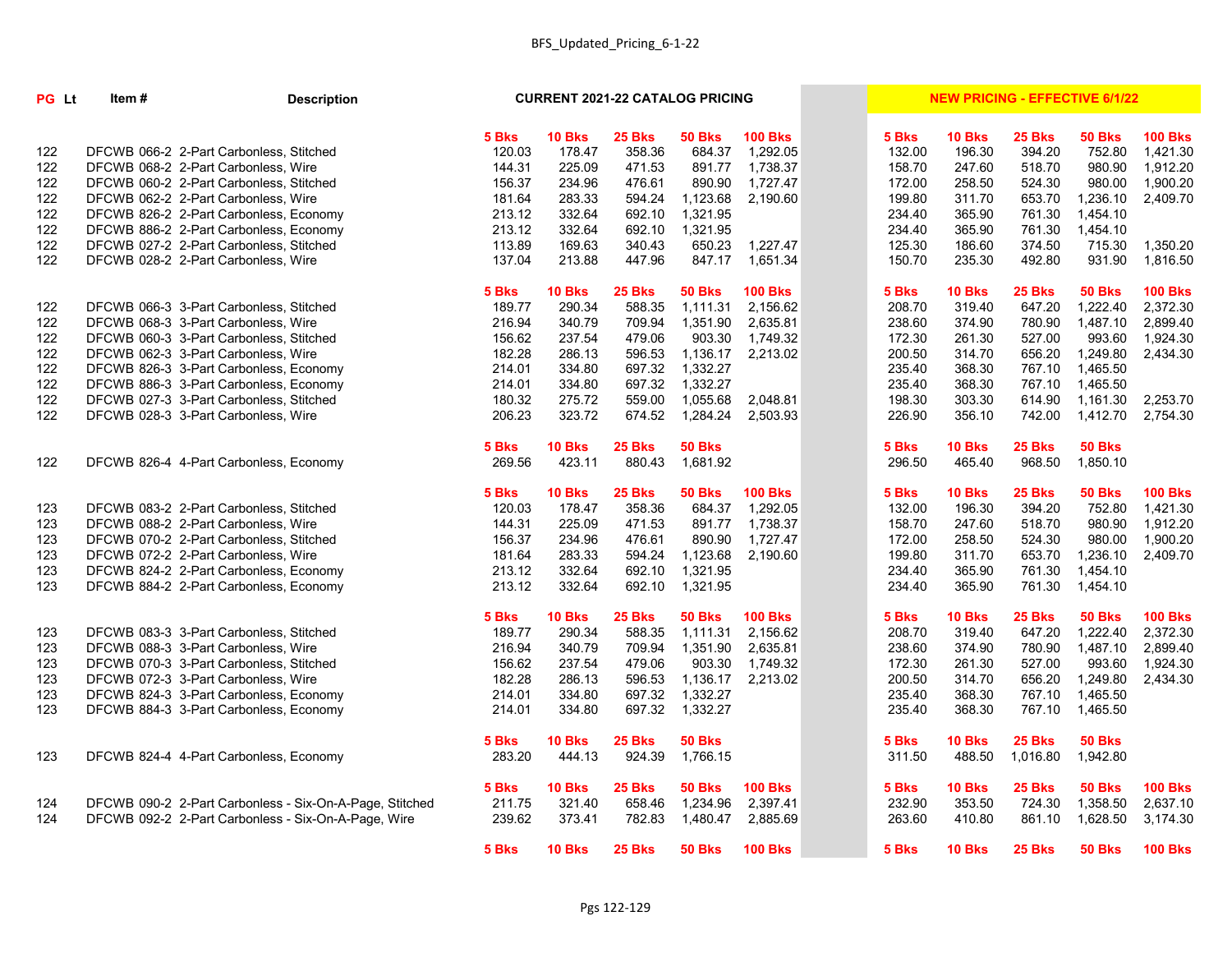| PG Lt      | Item#                    |                                                                                           | <b>Description</b>                                                                                                 |                           |                                   | <b>CURRENT 2021-22 CATALOG PRICING</b> |                                       |                                        |                           |                                   |                            | <b>NEW PRICING - EFFECTIVE 6/1/22</b> |                                        |
|------------|--------------------------|-------------------------------------------------------------------------------------------|--------------------------------------------------------------------------------------------------------------------|---------------------------|-----------------------------------|----------------------------------------|---------------------------------------|----------------------------------------|---------------------------|-----------------------------------|----------------------------|---------------------------------------|----------------------------------------|
| 124<br>124 |                          |                                                                                           | DFCWB 090-3 3-Part Carbonless - Six-On-A-Page, Stitched<br>DFCWB 092-3 3-Part Carbonless - Six-On-A-Page, Wire     | 215.07<br>243.06          | 329.51<br>381.95                  | 670.62<br>795.44                       | 1,267.87<br>1,514.49                  | 2,460.15<br>2,951.31                   | 236.60<br>267.40          | 362.50<br>420.10                  | 737.70<br>875.00           | 1,394.70<br>1,665.90                  | 2,706.20<br>3,246.40                   |
| 124<br>124 |                          |                                                                                           | DFCWB 095-2 2-Part Carbonless - Eight-On-A-Page, Stitched<br>DFCWB 097-2 2-Part Carbonless - Eight-On-A-Page, Wire | 5 Bks<br>211.75<br>239.62 | <b>10 Bks</b><br>321.40<br>373.41 | 25 Bks<br>658.46<br>782.83             | <b>50 Bks</b><br>1,234.96<br>1,480.47 | <b>100 Bks</b><br>2,397.41<br>2,885.69 | 5 Bks<br>232.90<br>263.60 | <b>10 Bks</b><br>353.50<br>410.80 | 25 Bks<br>724.30<br>861.10 | <b>50 Bks</b><br>1,358.50<br>1,628.50 | <b>100 Bks</b><br>2,637.10<br>3,174.30 |
| 124<br>124 |                          |                                                                                           | DFCWB 095-3 3-Part Carbonless - Eight-On-A-Page, Stitched<br>DFCWB 097-3 3-Part Carbonless - Eight-On-A-Page, Wire | 5 Bks<br>215.07<br>243.06 | <b>10 Bks</b><br>329.51<br>381.95 | 25 Bks<br>670.62<br>795.44             | <b>50 Bks</b><br>1,267.87<br>1,514.49 | <b>100 Bks</b><br>2,460.15<br>2,951.31 | 5 Bks<br>236.60<br>267.40 | <b>10 Bks</b><br>362.50<br>420.10 | 25 Bks<br>737.70<br>875.00 | <b>50 Bks</b><br>1,394.70<br>1,665.90 | <b>100 Bks</b><br>2,706.20<br>3,246.40 |
| 128        | DFCSF 829-1 1-Part Laser |                                                                                           |                                                                                                                    | 250<br>112.54             | 500<br>150.11                     | 1000<br>236.06                         | 2000<br>406.00                        | 5000<br>985.08                         | 250<br>123.80             | 500<br>165.10                     | 1000<br>259.70             | 2000<br>446.60                        | 5000<br>1,083.60                       |
|            |                          |                                                                                           |                                                                                                                    | 250                       | 500                               | 1000                                   | 2000                                  | 5000                                   | 250                       | 500                               | 1000                       | 2000                                  | 5000                                   |
| 128        |                          | DFCSF 823-2 2-Part Carbonless - Snap-A-Part                                               |                                                                                                                    | 102.59                    | 133.66                            | 206.35                                 | 350.75                                | 754.48                                 | 112.80                    | 147.00                            | 227.00                     | 385.80                                | 829.90                                 |
| 128        |                          | DFPC 089-2 2-Part Carbonless - Snap-A-Part                                                |                                                                                                                    | 129.11                    | 172.09                            | 273.76                                 | 500.55                                | 1,215.19                               | 142.00                    | 189.30                            | 301.10                     | 550.60                                | 1,336.70                               |
| 128        |                          | DFPC 099-2 2-Part Carbonless - Snap-A-Part                                                |                                                                                                                    | 140.90                    | 187.93                            | 295.98                                 | 509.02                                | 1,234.83                               | 155.00                    | 206.70                            | 325.60                     | 559.90                                | 1,358.30                               |
| 128        |                          | DFPC 023-2 2-Part Carbonless - Snap-A-Part                                                |                                                                                                                    | 145.32<br>150.11          | 193.70                            | 304.83<br>314.89                       | 524.62<br>541.81                      | 1,271.79<br>1,313.05                   | 159.90<br>165.10          | 213.10<br>219.80                  | 335.30<br>346.40           | 577.10                                | 1,399.00<br>1,444.40                   |
| 128<br>128 |                          | DFPC 069-2 2-Part Carbonless - Snap-A-Part<br>DFCSF 889-2 2-Part Carbonless - Snap-A-Part |                                                                                                                    | 164.72                    | 199.84<br>219.98                  | 346.45                                 | 595.71                                | 1,445.05                               | 181.20                    | 242.00                            | 381.10                     | 596.00<br>655.30                      | 1,589.60                               |
| 128        |                          | DFPC 079-2 2-Part Carbonless - Snap-A-Part                                                |                                                                                                                    | 172.34                    | 229.92                            | 361.92                                 | 622.85                                | 1,510.99                               | 189.60                    | 252.90                            | 398.10                     | 685.10                                | 1,662.10                               |
| 128        |                          | DFPC 029-2 2-Part Carbonless - Snap-A-Part                                                |                                                                                                                    | 180.19                    | 239.87                            | 377.89                                 | 650.11                                | 1,575.58                               | 198.20                    | 263.90                            | 415.70                     | 715.10                                | 1,733.10                               |
|            |                          |                                                                                           |                                                                                                                    |                           |                                   |                                        |                                       |                                        |                           |                                   |                            |                                       |                                        |
|            |                          |                                                                                           |                                                                                                                    | 250                       | 500                               | 1000                                   | 2000                                  | 5000                                   | 250                       | 500                               | 1000                       | 2000                                  | 5000                                   |
| 128        |                          | DFCSF 823-3 3-Part Carbonless - Snap-A-Part                                               |                                                                                                                    | 113.64                    | 156.74                            | 251.90                                 | 441.98                                | 1,005.22                               | 125.00                    | 172.40                            | 277.10                     | 486.20                                | 1,105.70                               |
| 128        |                          | DFPC 089-3 3-Part Carbonless - Snap-A-Part                                                |                                                                                                                    | 136.97                    | 182.77                            | 330.49                                 | 599.89                                | 1,347.06                               | 150.70                    | 201.00                            | 363.50                     | 659.90                                | 1,481.80                               |
| 128        |                          | DFPC 099-3 3-Part Carbonless - Snap-A-Part                                                |                                                                                                                    | 175.65                    | 234.22                            | 389.18                                 | 675.04                                | 1,637.22                               | 193.20                    | 257.60                            | 428.10                     | 742.50                                | 1,800.90                               |
| 128<br>128 |                          | DFPC 023-3 3-Part Carbonless - Snap-A-Part<br>DFPC 069-3 3-Part Carbonless - Snap-A-Part  |                                                                                                                    | 180.93<br>186.95          | 241.22<br>249.08                  | 400.60<br>413.74                       | 695.42<br>718.14                      | 1,685.47<br>1,741.47                   | 199.00<br>205.60          | 265.30<br>274.00                  | 440.70<br>455.10           | 765.00<br>789.90                      | 1,854.00<br>1,915.60                   |
| 128        |                          | DFCSF 889-3 3-Part Carbonless - Snap-A-Part                                               |                                                                                                                    | 205.61                    | 273.76                            | 455.24                                 | 736.31                                | 1,785.30                               | 226.20                    | 301.10                            | 500.80                     | 809.90                                | 1,963.80                               |
| 128        |                          | DFPC 079-3 3-Part Carbonless - Snap-A-Part                                                |                                                                                                                    | 214.70                    | 286.41                            | 475.75                                 | 825.70                                | 2,002.64                               | 236.20                    | 315.00                            | 523.30                     | 908.30                                | 2,202.90                               |
| 128        |                          | DFPC 029-3 3-Part Carbonless - Snap-A-Part                                                |                                                                                                                    | 224.28                    | 298.56                            | 496.50                                 | 861.80                                | 2,089.70                               | 246.70                    | 328.40                            | 546.20                     | 948.00                                | 2,298.70                               |
|            |                          |                                                                                           |                                                                                                                    |                           |                                   |                                        |                                       |                                        |                           |                                   |                            |                                       |                                        |
|            |                          |                                                                                           |                                                                                                                    | 250                       | 500                               | 1000                                   | 2000                                  | 5000                                   | 250                       | 500                               | 1000                       | 2000                                  | 5000                                   |
| 128        |                          | DFPC 089-4 4-Part Carbonless - Snap-A-Part                                                |                                                                                                                    | 146.06                    | 194.68                            | 359.47                                 |                                       | 647.16 1,491.83                        | 160.70                    | 214.20                            | 395.40                     | 711.90                                | 1,641.00                               |
| 128        |                          | DFPC 099-4 4-Part Carbonless - Snap-A-Part                                                |                                                                                                                    | 208.68                    | 278.18                            | 477.59                                 | 879.85                                | 2,134.15                               | 229.50                    | 306.00                            | 525.30                     | 967.80                                | 2,347.60                               |
| 128        |                          | DFPC 023-4 4-Part Carbonless - Snap-A-Part                                                |                                                                                                                    | 214.82                    | 286.65                            | 491.71                                 | 906.37                                | 2,197.26                               | 236.30                    | 315.30                            | 540.90                     | 997.00                                | 2,417.00                               |
| 128<br>128 |                          | DFPC 069-4 4-Part Carbonless - Snap-A-Part<br>DFCSF 889-4 4-Part Carbonless - Snap-A-Part |                                                                                                                    | 221.70<br>244.29          | 295.62<br>325.58                  | 508.04<br>558.51                       | 935.60<br>1,029.65                    | 2,268.97<br>2,496.13                   | 243.90<br>268.70          | 325.20<br>358.10                  | 558.80<br>614.40           | 1,029.20<br>1,132.60                  | 2,495.90<br>2,745.70                   |
| 128        |                          | DFPC 079-4 4-Part Carbonless - Snap-A-Part                                                |                                                                                                                    | 255.22                    | 340.19                            | 584.42                                 | 1,076.19                              | 2,620.52                               | 280.70                    | 374.20                            | 642.90                     | 1,183.80                              | 2,882.60                               |
| 128        |                          | DFPC 029-4 4-Part Carbonless - Snap-A-Part                                                |                                                                                                                    | 266.02                    | 354.80                            | 609.71                                 | 1,122.73                              | 2,722.68                               | 292.60                    | 390.30                            | 670.70                     | 1,235.00                              | 2,994.90                               |
|            |                          |                                                                                           |                                                                                                                    |                           |                                   |                                        |                                       |                                        |                           |                                   |                            |                                       |                                        |
|            |                          |                                                                                           |                                                                                                                    | 250                       | 500                               | 1000                                   | 2000                                  | 3000                                   | 250                       | 500                               | 1000                       | 2000                                  | 3000                                   |
| 129        |                          | DFCC 830-2 Snap-A-Part - 2 Part                                                           |                                                                                                                    | 96.21                     | 120.15                            | 175.77                                 | 286.78                                | 393.11                                 | 105.80                    | 132.20                            | 193.40                     | 315.50                                | 432.40                                 |
| 129        |                          | DFCC 831-2 Snap-A-Part - 2 Part                                                           |                                                                                                                    | 104.19                    | 135.87                            | 206.59                                 | 348.29                                | 487.41                                 | 114.60                    | 149.50                            | 227.30                     | 383.10                                | 536.20                                 |
| 129        |                          | DFCC 832-2 Snap-A-Part - 2 Part                                                           |                                                                                                                    | 111.43                    | 147.65                            | 228.82                                 | 389.55                                | 558.75                                 | 122.60                    | 162.40                            | 251.70                     | 428.50                                | 614.60                                 |
| 129        |                          | DFCC 834-2 Snap-A-Part - 2 Part                                                           |                                                                                                                    | 142.74                    | 187.32                            | 251.04                                 | 490.61                                | 719.98                                 | 157.00                    | 206.00                            | 276.10                     | 539.70                                | 792.00                                 |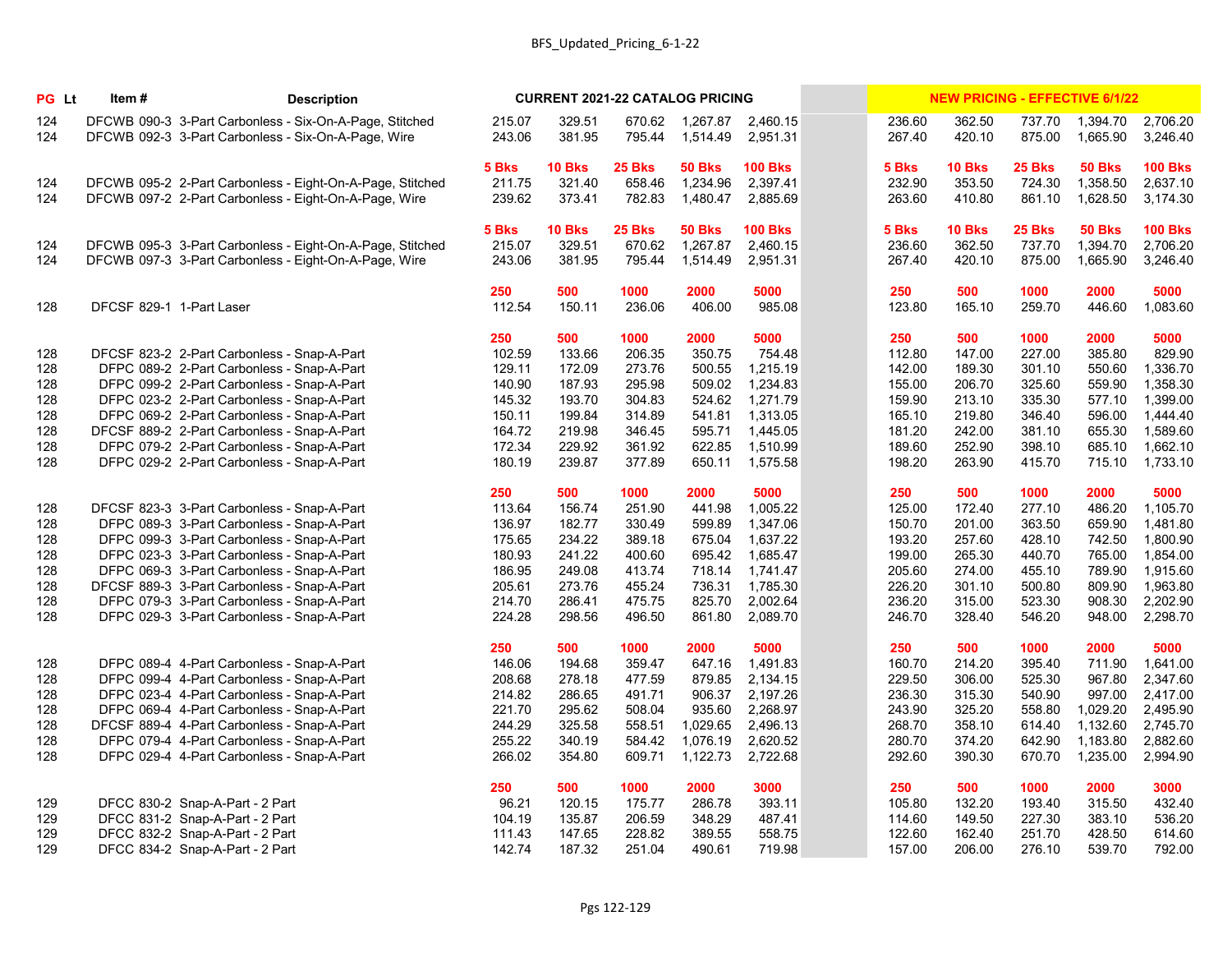| <b>PG</b> Lt | Item # | <b>Description</b>              |        | <b>CURRENT 2021-22 CATALOG PRICING</b> |        |        |          |        | <b>NEW PRICING - EFFECTIVE 6/1/22</b> |        |         |          |
|--------------|--------|---------------------------------|--------|----------------------------------------|--------|--------|----------|--------|---------------------------------------|--------|---------|----------|
| 129          |        | DFCC 835-2 Snap-A-Part - 2 Part | 139.06 | 191.61                                 | 313.05 | 594.61 | 879.48   | 153.00 | 210.80                                | 344.40 | 654.10  | 967.40   |
|              |        |                                 | 250    | 500                                    | 1000   | 2000   | 3000     | 250    | 500                                   | 1000   | 2000    | 3000     |
| 129          |        | DFCC 830-3 Snap-A-Part - 3 Part | 105.29 | 138.81                                 | 212.12 | 359.47 | 508.53   | 115.80 | 152.70                                | 233.30 | 395.40  | 559.40   |
| 129          |        | DFCC 831-3 Snap-A-Part - 3 Part | 117.82 | 162.63                                 | 260.62 | 451.07 | 649.25   | 129.60 | 178.90                                | 286.70 | 496.20  | 714.20   |
| 129          |        | DFCC 832-3 Snap-A-Part - 3 Part | 133.29 | 188.91                                 | 307.65 | 543.77 | 780.27   | 146.60 | 207.80                                | 338.40 | 598.20  | 858.30   |
| 129          |        | DFCC 833-3 Snap-A-Part - 3 Part | 149.74 | 210.89                                 | 342.03 | 602.10 | 865.24   | 164.70 | 232.00                                | 376.20 | 662.30  | 951.80   |
| 129          |        | DFCC 834-3 Snap-A-Part - 3 Part | 164.35 | 240.24                                 | 398.88 | 716.42 | 1,038.99 | 180.80 | 264.30                                | 438.80 | 788.10  | ,142.90  |
| 129          |        | DFCC 835-3 Snap-A-Part - 3 Part | 165.70 | 249.08                                 | 417.42 | 772.29 | ,128.74  | 182.30 | 274.00                                | 459.20 | 849.50  | ,241.60  |
| 129          |        | DFCC 836-3 Snap-A-Part - 3 Part | 118.92 | 165.83                                 | 266.88 | 463.10 | 667.42   | 130.80 | 182.40                                | 293.60 | 509.40  | 734.20   |
| 129          |        | DFCC 837-3 Snap-A-Part - 3 Part | 156.86 | 228.20                                 | 378.87 | 677.37 | 977.84   | 172.60 | 251.00                                | 416.80 | 745.10  | 1,075.60 |
|              |        |                                 | 250    | 500                                    | 1000   | 2000   | 3000     | 250    | 500                                   | 1000   | 2000    | 3000     |
| 129          |        | DFCC 831-4 Snap-A-Part - 4 Part | 124.69 | 172.58                                 | 275.48 | 480.05 | 694.07   | 137.20 | 189.80                                | 303.00 | 528.10  | 763.50   |
| 129          |        | DFCC 832-4 Snap-A-Part - 4 Part | 153.30 | 227.47                                 | 380.59 | 673.19 | 995.03   | 168.60 | 250.20                                | 418.60 | 740.50  | 1,094.50 |
| 129          |        | DFCC 833-4 Snap-A-Part - 4 Part | 174.55 | 257.31                                 | 430.32 | 768.36 | 1,110.94 | 192.00 | 283.00                                | 473.30 | 845.20  | ,222.00  |
| 129          |        | DFCC 834-4 Snap-A-Part - 4 Part | 180.81 | 277.20                                 | 476.24 | 878.38 | 1,278.55 | 198.90 | 304.90                                | 523.90 | 966.20  | ,406.40  |
| 129          |        | DFCC 835-4 Snap-A-Part - 4 Part | 202.05 | 304.95                                 | 519.71 | 952.05 | 1,383.29 | 222.30 | 335.40                                | 571.70 | ,047.30 | 1,521.60 |
| 129          |        | DFCC 836-4 Snap-A-Part - 4 Part | 132.31 | 191.86                                 | 318.70 | 567.10 | 824.35   | 145.50 | 211.00                                | 350.60 | 623.80  | 906.80   |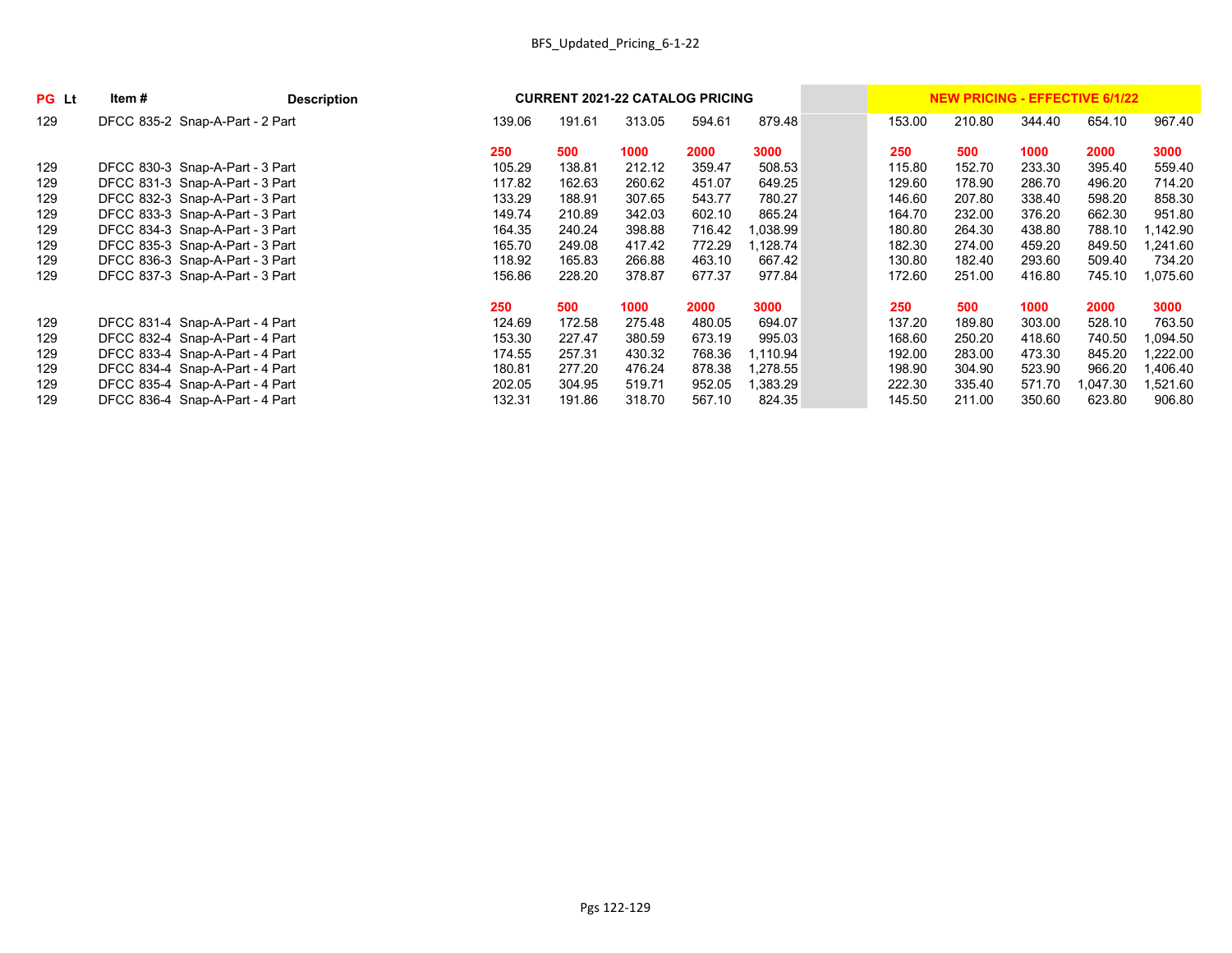|                                                                               |                                   | <b>NEW PRICING - EFFECTIVE 6/1/22</b> |                                     |                                   |                                           |
|-------------------------------------------------------------------------------|-----------------------------------|---------------------------------------|-------------------------------------|-----------------------------------|-------------------------------------------|
| 22.10                                                                         |                                   |                                       |                                     |                                   |                                           |
| 5.20                                                                          |                                   |                                       |                                     |                                   |                                           |
| 77.60                                                                         |                                   |                                       |                                     |                                   |                                           |
| 30.20<br>47.70                                                                | 30.20<br>47.70                    | 30.20<br>47.70                        | 35.80<br>53.50                      | 41.20<br>57.60                    |                                           |
| 500<br>37.50                                                                  | 1000<br>75.00                     |                                       |                                     |                                   |                                           |
| 40.80                                                                         |                                   |                                       |                                     |                                   |                                           |
| 3.70                                                                          |                                   |                                       |                                     |                                   |                                           |
| 500<br>37.50                                                                  | 1000<br>75.00                     |                                       |                                     |                                   |                                           |
| 1000<br>92.10<br>92.10<br>26.30                                               | 2000<br>178.80<br>178.80<br>51.20 | 5000<br>432.80<br>432.80<br>124.00    | 10000<br>840.20<br>840.20<br>240.10 |                                   |                                           |
| 37.50<br>37.50                                                                |                                   |                                       |                                     |                                   |                                           |
| 65.70                                                                         |                                   |                                       |                                     |                                   |                                           |
| 100 Sheets<br>52.60                                                           | 200 Sheets<br>97.10               | 300 Sheets<br>141.30                  | <b>400 Sheets</b><br>178.60         |                                   |                                           |
| 77.50                                                                         |                                   |                                       |                                     |                                   |                                           |
| 41.70                                                                         |                                   |                                       |                                     |                                   |                                           |
| 14.00                                                                         |                                   |                                       |                                     |                                   |                                           |
| 0.60                                                                          |                                   |                                       |                                     |                                   |                                           |
| 40.30                                                                         |                                   |                                       |                                     |                                   |                                           |
| 500<br>37.50                                                                  | 1000<br>75.00                     |                                       |                                     |                                   |                                           |
| 5Bks<br>16.10<br>29.30<br>46.30<br>192.00<br>77.60<br>29.60<br>14.00<br>18.80 | 10Bks<br>16.10<br>29.30<br>46.30  | 20Bks<br>22.30<br>29.30<br>46.30      | 25Bks<br>43.80<br>34.80<br>51.90    | 50Bks<br>64.80<br>40.10<br>57.60  | <b>100Bks</b><br>108.00<br>46.70<br>68.40 |
| 500 Sheets<br>36.80                                                           | 1000 Sheets<br>73.60              |                                       |                                     |                                   |                                           |
| <b>1-100 Bks</b><br>151.40                                                    | 101-200 Bks<br>163.00             | 201-300 Bks<br>174.70                 | 186.20                              | 301-400 Bks 401-500 Bks<br>198.60 |                                           |
| 500<br>37.50<br>77.50<br>18.80<br>37.50                                       | 1000<br>75.00                     |                                       |                                     |                                   |                                           |
| 14.00                                                                         |                                   |                                       |                                     |                                   |                                           |

| PG                                                                                                                         | Item# | <b>Description</b>                                                                                                                                                                                                                                |                                                                               |                                   | <b>CURRENT 2021-22 CATALOG PRICING</b> |                                     |                                  |                                          |                                                                               |                                   | <b>NEW PRICING - EFFECTIVE 6/1/22</b> |                                     |                                  |                                           |
|----------------------------------------------------------------------------------------------------------------------------|-------|---------------------------------------------------------------------------------------------------------------------------------------------------------------------------------------------------------------------------------------------------|-------------------------------------------------------------------------------|-----------------------------------|----------------------------------------|-------------------------------------|----------------------------------|------------------------------------------|-------------------------------------------------------------------------------|-----------------------------------|---------------------------------------|-------------------------------------|----------------------------------|-------------------------------------------|
| 3,66                                                                                                                       |       | <b>Extra Imprint Lines</b>                                                                                                                                                                                                                        | 20.10                                                                         |                                   |                                        |                                     |                                  |                                          | 22.10                                                                         |                                   |                                       |                                     |                                  |                                           |
| 27, 28                                                                                                                     |       | <b>Guest Check padding</b>                                                                                                                                                                                                                        | 4.71                                                                          |                                   |                                        |                                     |                                  |                                          | 5.20                                                                          |                                   |                                       |                                     |                                  |                                           |
| 98                                                                                                                         |       | My Choice Creations art charge                                                                                                                                                                                                                    | 70.56                                                                         |                                   |                                        |                                     |                                  |                                          | 77.60                                                                         |                                   |                                       |                                     |                                  |                                           |
| 98<br>98                                                                                                                   |       | 1 & 2 Hole Punch<br>3 & 4 Hole Punch                                                                                                                                                                                                              | 27.45<br>43.37                                                                | 27.45<br>43.37                    | 27.45<br>43.37                         | 32.57<br>48.60                      | 37.46<br>52.35                   |                                          | 30.20<br>47.70                                                                | 30.20<br>47.70                    | 30.20<br>47.70                        | 35.80<br>53.50                      | 41.20<br>57.60                   |                                           |
| 101                                                                                                                        |       | 4-CP - Letterhead and Business Cards                                                                                                                                                                                                              | 500<br>34.11                                                                  | 1000<br>68.20                     |                                        |                                     |                                  |                                          | 500<br>37.50                                                                  | 1000<br>75.00                     |                                       |                                     |                                  |                                           |
| 101                                                                                                                        |       | 1-color back printing on business cards                                                                                                                                                                                                           | 37.13                                                                         |                                   |                                        |                                     |                                  |                                          | 40.80                                                                         |                                   |                                       |                                     |                                  |                                           |
| 102                                                                                                                        |       | Personalization - Business Cards                                                                                                                                                                                                                  | 3.40                                                                          |                                   |                                        |                                     |                                  |                                          | 3.70                                                                          |                                   |                                       |                                     |                                  |                                           |
| 103                                                                                                                        |       | Add Jumbo Numbering                                                                                                                                                                                                                               | 500<br>34.11                                                                  | 1000<br>68.20                     |                                        |                                     |                                  |                                          | 500<br>37.50                                                                  | 1000<br>75.00                     |                                       |                                     |                                  |                                           |
| 104<br>104<br>104                                                                                                          |       | 330036 Imprint charge<br>330037 Number charge<br>330038 String charge                                                                                                                                                                             | 1000<br>83.72<br>83.72<br>23.93                                               | 2000<br>162.51<br>162.51<br>46.56 | 5000<br>393.50<br>393.50<br>112.70     | 10000<br>763.85<br>763.85<br>218.32 |                                  |                                          | 1000<br>92.10<br>92.10<br>26.30                                               | 2000<br>178.80<br>178.80<br>51.20 | 5000<br>432.80<br>432.80<br>124.00    | 10000<br>840.20<br>840.20<br>240.10 |                                  |                                           |
| 15, 104<br>104                                                                                                             |       | Colors other than black<br>Four-Color process                                                                                                                                                                                                     | 34.13<br>34.13                                                                |                                   |                                        |                                     |                                  |                                          | 37.50<br>37.50                                                                |                                   |                                       |                                     |                                  |                                           |
| 107                                                                                                                        |       | Numbering, specific starting number                                                                                                                                                                                                               | 59.76                                                                         |                                   |                                        |                                     |                                  |                                          | 65.70                                                                         |                                   |                                       |                                     |                                  |                                           |
| 108                                                                                                                        |       | 4-CP additional charge per 100 sheets                                                                                                                                                                                                             | <b>100 Sheets</b><br>47.81                                                    | 200 Sheets<br>88.28               | 300 Sheets<br>128.48                   | 400 Sheets<br>162.39                |                                  |                                          | <b>100 Sheets</b><br>52.60                                                    | 200 Sheets<br>97.10               | 300 Sheets<br>141.30                  | <b>400 Sheets</b><br>178.60         |                                  |                                           |
| 109                                                                                                                        |       | 2-color ink charge                                                                                                                                                                                                                                | 70.42                                                                         |                                   |                                        |                                     |                                  |                                          | 77.50                                                                         |                                   |                                       |                                     |                                  |                                           |
| 110                                                                                                                        |       | Full bleeds charge                                                                                                                                                                                                                                | 37.91                                                                         |                                   |                                        |                                     |                                  |                                          | 41.70                                                                         |                                   |                                       |                                     |                                  |                                           |
| 111                                                                                                                        |       | Binding 50 gift certificates                                                                                                                                                                                                                      | 12.73                                                                         |                                   |                                        |                                     |                                  |                                          | 14.00                                                                         |                                   |                                       |                                     |                                  |                                           |
| 112                                                                                                                        |       | Add magnet to notepad                                                                                                                                                                                                                             | 0.57                                                                          |                                   |                                        |                                     |                                  |                                          | 0.60                                                                          |                                   |                                       |                                     |                                  |                                           |
| 113                                                                                                                        |       | Back printing on Punch Cards                                                                                                                                                                                                                      | 36.68                                                                         |                                   |                                        |                                     |                                  |                                          | 40.30                                                                         |                                   |                                       |                                     |                                  |                                           |
| 113                                                                                                                        |       | 4-color on Punch Cards                                                                                                                                                                                                                            | 500<br>34.10                                                                  | 1000<br>68.20                     |                                        |                                     |                                  |                                          | 500<br>37.50                                                                  | 1000<br>75.00                     |                                       |                                     |                                  |                                           |
| 119, 120, 129<br>119, 120, 129<br>119, 120, 129<br>119, 120, 129<br>119, 120, 129<br>119, 120, 129<br>129<br>119, 120, 129 |       | 310025 Numbering on Imprinted Forms/Books<br>310050 2-Hole Punch<br>310056 3-Hole Punch<br>310020 Custom Composition<br>310015 Medium Composition Chg/Delete<br>310014 Light Composition<br>330021 Snaps Bound in Books of 50<br>310007 Fax Proof | 5Bks<br>14.68<br>26.68<br>42.10<br>174.50<br>70.56<br>26.93<br>12.73<br>17.11 | 10Bks<br>14.68<br>26.68<br>42.10  | 20Bks<br>20.24<br>26.68<br>42.10       | 25Bks<br>39.83<br>31.62<br>47.16    | 50Bks<br>58.93<br>36.41<br>52.35 | <b>100Bks</b><br>98.22<br>42.49<br>62.21 | 5Bks<br>16.10<br>29.30<br>46.30<br>192.00<br>77.60<br>29.60<br>14.00<br>18.80 | 10Bks<br>16.10<br>29.30<br>46.30  | 20Bks<br>22.30<br>29.30<br>46.30      | 25Bks<br>43.80<br>34.80<br>51.90    | 50Bks<br>64.80<br>40.10<br>57.60 | <b>100Bks</b><br>108.00<br>46.70<br>68.40 |
| 120                                                                                                                        |       | 4-CP additional charge                                                                                                                                                                                                                            | 500 Sheets<br>33.44                                                           | 1000 Sheets<br>66.87              |                                        |                                     |                                  |                                          | 500 Sheets<br>36.80                                                           | 1000 Sheets<br>73.60              |                                       |                                     |                                  |                                           |
| 120                                                                                                                        |       | 330041 Custom Book Covers                                                                                                                                                                                                                         | <b>1-100 Bks</b><br>137.64                                                    | 101-200 Bks<br>148.19             | 201-300 Bks<br>158.85                  | 301-400 Bks<br>169.28               | 401-500 Bks<br>180.53            |                                          | <b>1-100 Bks</b><br>151.40                                                    | 101-200 Bks<br>163.00             | 201-300 Bks<br>174.70                 | 301-400 Bks 401-500 Bks<br>186.20   | 198.60                           |                                           |
| 101, 103, 113, 120, 126<br>101, 103, 113, 120, 126<br>101, 103, 113, 120, 126<br>103                                       |       | Color other than black<br>2-Color Combo<br>Proof<br>4-Color Process (No Bleeds)                                                                                                                                                                   | 500<br>34.13<br>70.42<br>17.11<br>34.10                                       | 1000<br>68.20                     |                                        |                                     |                                  |                                          | 500<br>37.50<br>77.50<br>18.80<br>37.50                                       | 1000<br>75.00                     |                                       |                                     |                                  |                                           |
| 138                                                                                                                        |       | Booking                                                                                                                                                                                                                                           | 12.73                                                                         |                                   |                                        |                                     |                                  |                                          | 14.00                                                                         |                                   |                                       |                                     |                                  |                                           |

# **SPECIAL FEATURES PRICING**